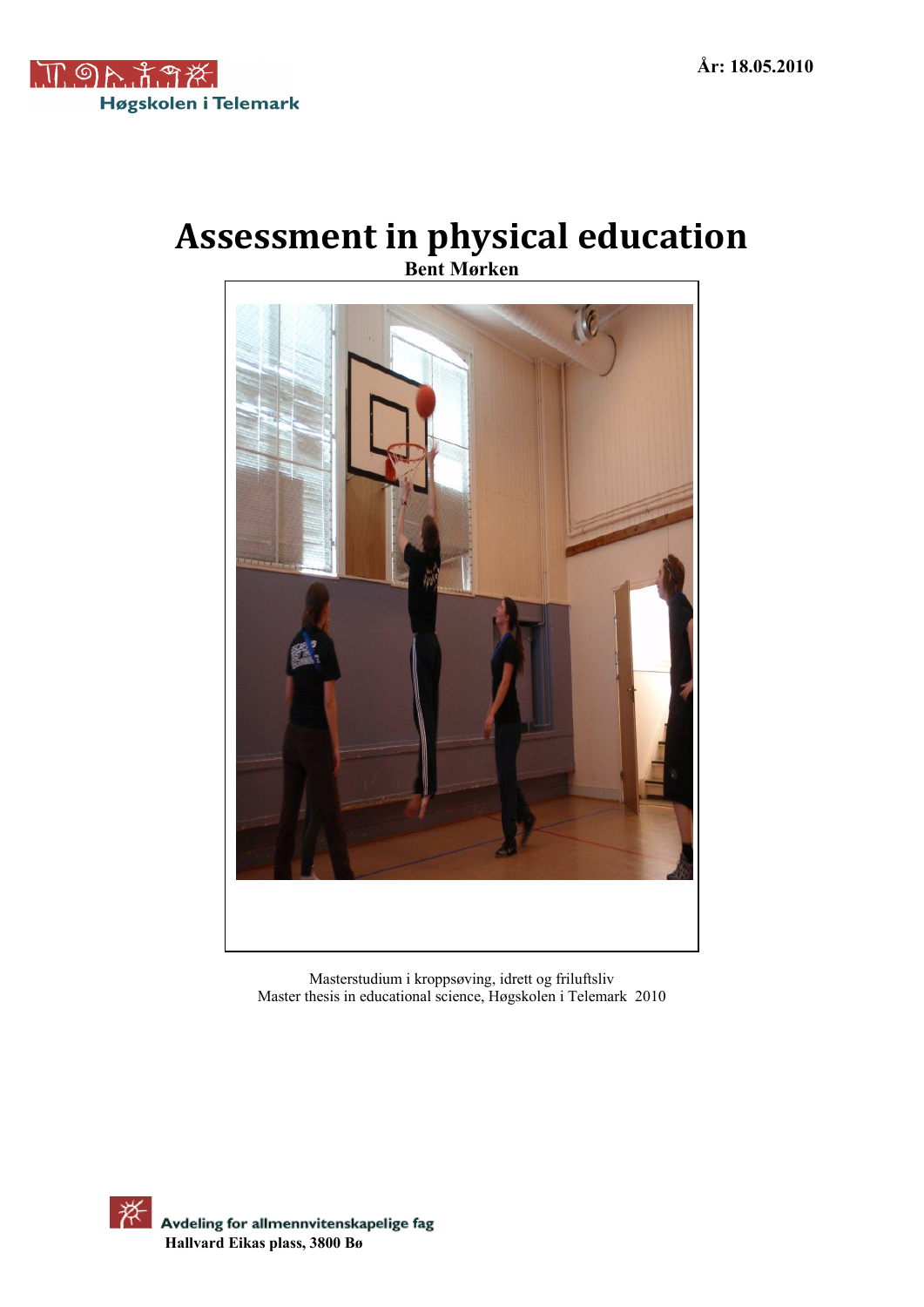

| Tittel:        | <b>Assessment in physical education</b>                                                        |
|----------------|------------------------------------------------------------------------------------------------|
| Nøkkelord:     | Assessment, physical education, upper secondary school, instructions, Vestfold<br>and Telemark |
| Forfattere/    | <b>Bent Mørken</b>                                                                             |
| Studentnr.:    | 050398                                                                                         |
| Fagkode:       | 1304                                                                                           |
| Oppgavetype:   | Master thesis in educational science                                                           |
| Studiepoeng:   | 60                                                                                             |
| Studium:       | Masterstudium i kroppsøving, idrett og friluftsliv                                             |
| Konfidensiell: |                                                                                                |

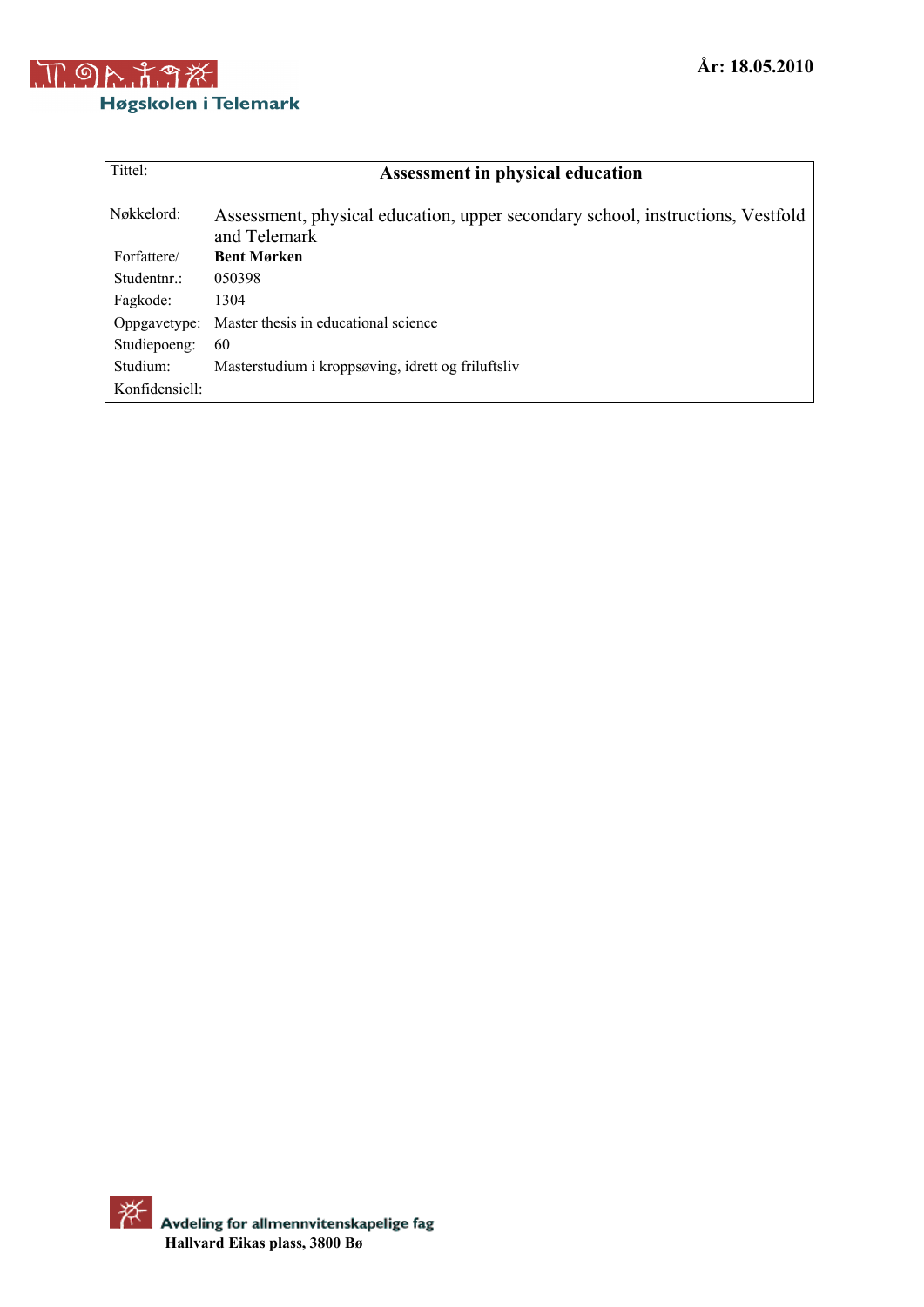# **Summary**

#### The aim with this study

The aim with the presented study was to examine how the relations between the instructions of assessment in KL 06 (approved by the Dept of education) and the assessment practice in physical education (P.E.) in upper secondary schools in Vestfold and Telemark could be described. Further on, the study wanted to look into in what degree the instructions of assessment were well known to the physical education teachers and whether they believed the instructions of assessment gives a good basis for assessment practice in physical education. In addition, the study also had the aim of looking into how many lessons physical education teachers needed to be able to have enough foundation for assessment to give students a grade. The presented study also wanted to look into what kind of criteria physical education teachers used when they gave the grade 1 (failure/stryk). Finally, the study presented aimed at look into possible differences in the P.E. assessment practice between Vestfold and Telemark in physical education.

These results are useful, not only for each County and the P.E.teachers working in those counties, but also for the Dep.of education and everyone who is involved or interested in assessment in physical education in upper secondary schools.

#### Methodical approach

82 physical education teachers from upper secondary schools in Vestfold and Telemark participated in this quantitative study. The respond rate was 63%. 23 out of 25 schools returned questionnaires within February 2010. The participants responded on questions regarding their assessment practice in physical education and their opinions about the instructions of assessment in KL 06.

#### Results

This study showed that the relations between the instructions of assessment in KL 06 and the assessment practice among physical education teachers in Vestfold and Telemark can be described as weak. The reasons for this indication were because the teachers assessment practice had a wide range of use. The assessment practice in general indicated to be both split and/or divided. In addition, also considering that KL 06 has now been in practice for five years. There are many factors that may explain the reasons for this weak relation. However,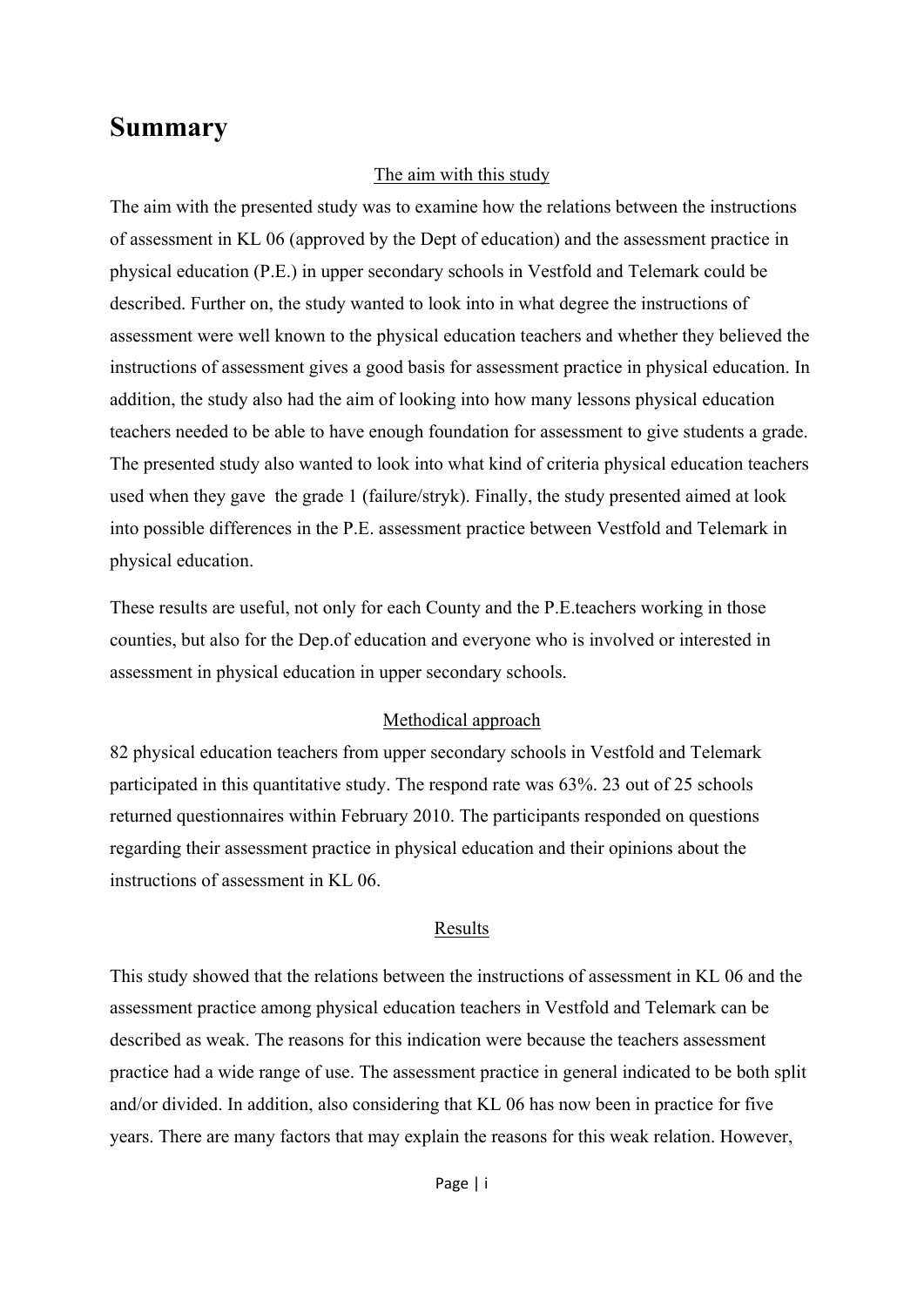this study presents results which indicate to have a stronger relation to the instructions of assessment than results of previous research.

The mean of using effort, skill and knowledge in the weighting of criteria were respectively 51%, 25% and 24%. The use of effort as a criteria and the use of taking individual premises into account in the assessment were still common among physical education teachers, despite that the instructions of assessment rejected this practice.

This study shows that the major part of physical education teachers do not manage, according to the instructions, to give students formative assessment.

Physical education teachers in Vestfold and Telemark were known to the instructions of assessment in KL 06, but only one out of four said that they knew them very well. Half of the physical education teachers expressed that they wanted more knowledge of the instructions of assessment in KL 06.

The major part of physical education teachers believed that the instructions of assessment do not give a good basis for assessment practice. With the possibility of local adaptions there was a split decision, but over half of the physical education teachers stated that assessment was easier during the last reform, Reform 94, than today. Only 11% believed that it is easier today than during Reform 94.

This study shows that physical education teachers needs 20.41 lessons in average to have enough assessment foundation to set a grade. 43% of physical education teachers in upper secondary schools in Vestfold and Telemark needed student participation in one out of four lessons, or less, to have a foundation for assessment. 40% could not pinpoint the lessons they needed. In KL 06 there are no participation requirements. It all depends on the individual teacher's needs and requirements.

Finally, this study presents some differences between Vestfold and Telemark as to assessment practice in physical education. The significant  $(p<0.05)$  differences were the use of the criteria effort and skill, lessons teachers have secondary and/or criteria goals defined, the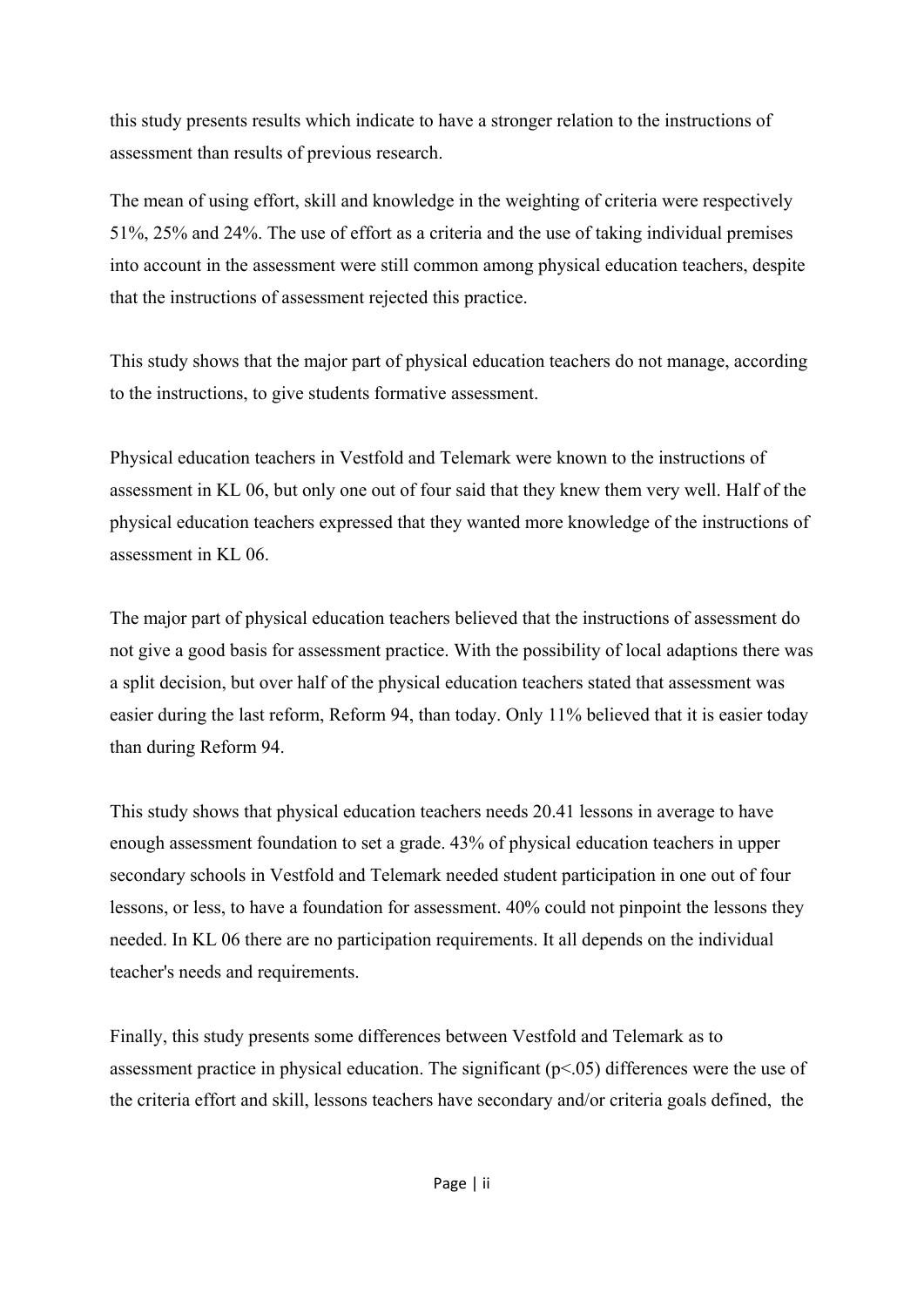use of taking individual premises into account in the assessment, and the need for participation to obtain enough assessment foundation to set the grade 1.

This study indicated that Vestfold had a stronger relation to the instructions of assessment in the assessment practice than Telemark, and that Telemark needs less participation than Vestfold to obtain enough assessment foundation to set the grade 1.

### Discussion and conclusion

This study presents the results of a subject which indicates to be in need of a minimum and standardised requirements. Teachers' freedom and easy assessment instructions seems to be in favour of the students right to an assessment practice that reflects justice and is transparent to other comparable students.This study also presents results which shows that physical education teachers do not manage, according to the instructions, to give the students formative assessment towards the competence goals in the subject. The results in this study also supports previous research. Both Vinje (2008) and Jonskås (2009) showed that teachers were in need of a minimum and standardised requirements, and that the use of effort as a criteria in the assessment was still common among physical education teachers.

### Future research

To verify and explore the results of this study there is a need for more research. First of all, in other parts of the country. It could also be very useful to look at self assessment, experienced vs. inexperienced physical education teachers and finally, but not least, qualitative studies which could explore these results in a higher degree.

I believe it also would be very useful to examine whether physical education could become a subject with an practical and oral exam for students in upper secondary schools. When the teacher and students know that there is a possibility for an external examiner visiting at the end of the school year, it could force them to work harder towards the competence goals and according to the instructions of assessment in KL 06.

As to the general need for more research, there is also a need for more research for a longer period over time, longitudinally studies. This could give more explicit information about the relation between the instructions of assessment and the assessment practice in physical education.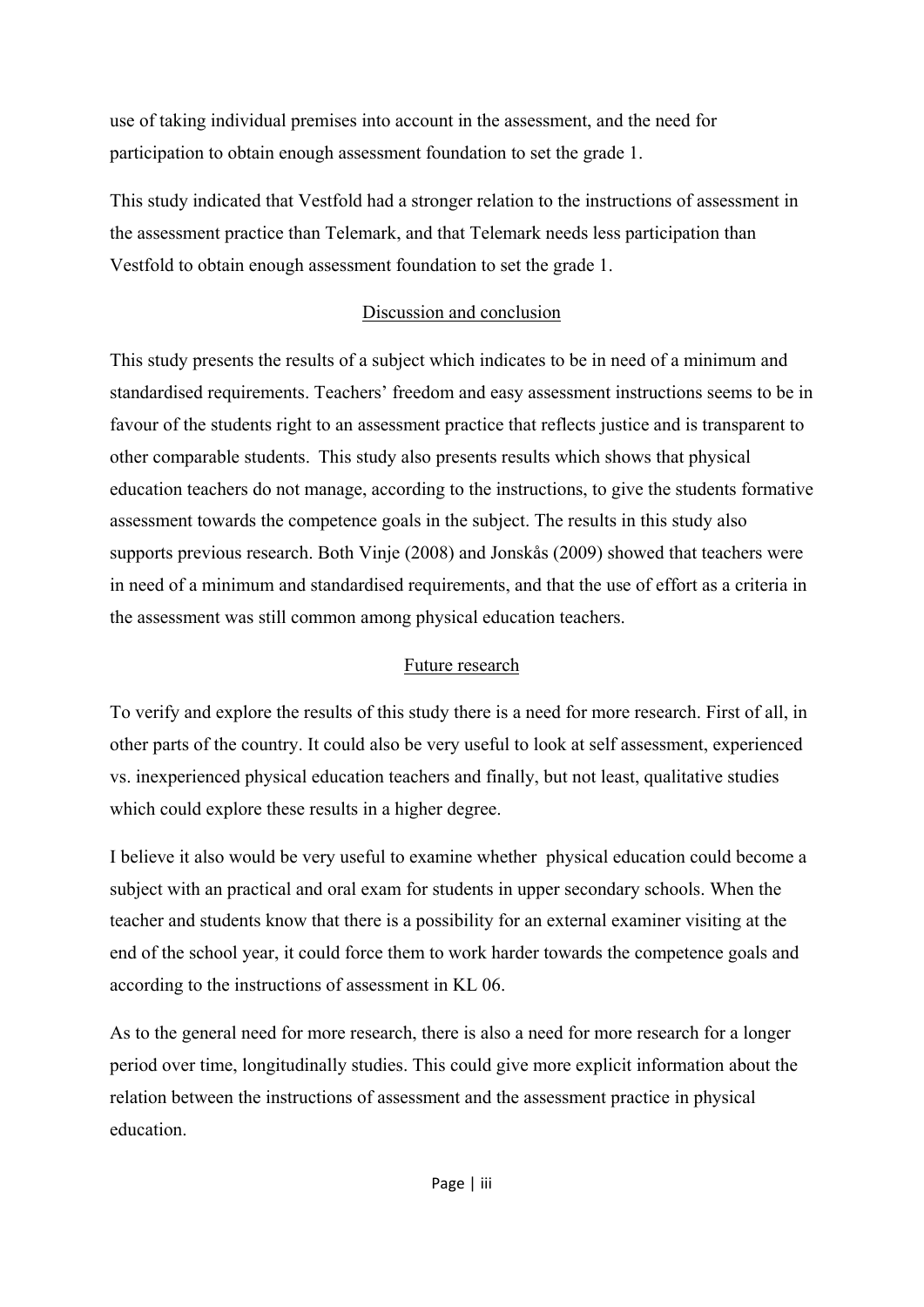# **Sammendrag**

## Hensikten med studiet

Hensikten med det presenterte studiet var å se på hvordan relasjonen mellom forskriftene for vurdering i KL06 (godkjent av Utdanningsdirektoratet) og vurderingspraksisen i kroppsøving på videregående skoler i Vestfold og Telemark kunne beskrives. Videre ønsket studiet å se om vurderingsforskriftene var godt kjent blant kroppsøvingslærerne, og om de trodde vurderingsforskriftene gir et godt grunnlag for vurderingspraksis i kroppsøving. I tillegg siktet studiet seg på å undersøke hvor mange timer kroppsøvingslærerne måtte ha for å ha nok grunnlag til vurdering slik at eleven får en karakter. Videre ønsket studiet å presentere hva slags kriterier kroppsøvingslærerne brukte når de ga karakteren 1 (stryk). Til slutt ønsket studiet å presentere eventuelle forskjeller i vurderingspraksisen mellom Vestfold og Telemark i kroppsøving.

Disse resultatene kan være nyttige, ikke bare for hvert enkelt fylke og kroppsøvingslærerne som arbeider der, men også for Utdanningsdirektoratet og alle som er involvert eller interessert i vurdering i kroppsøving på videregående skole.

## Metodisk tilnærming

82 kroppsøvingslærere fra videregående skoler i Vestfold og Telemark deltok i dette kvantitative studiet. Svarprosenten var på 63%. 23 av 25 skoler sendte spørreskjemaer i retur innen utgangen av februar 2010. Respondentene svarte på spørsmål om deres vurderingspraksis i kroppsøving og deres meninger om vurderingsforskriftene i KL06.

## Resultater

Det presenterte studiet har vist at relasjonen mellom vurderingsforskriftene i KL06 og vurderingspraksisen blant kroppsøvingslærere på videregående skoler i Vestfold og Telemark kan beskrives å være svak. Den er svak fordi lærernes vurderingspraksis har ett bredt spekter av bruk, er oppsplittet og/eller delt. I tillegg er relasjonen svak med tanke på at KL06 nå har vært i praksis i snart 5 år. Det er mange faktorer som kan forklare årsaken til denne svake relasjonen. Allikevel viser dette studiet resultater som indikerer å ha en sterkere relasjon til vurderingsforskriftene enn resultater fra tidligere forskning.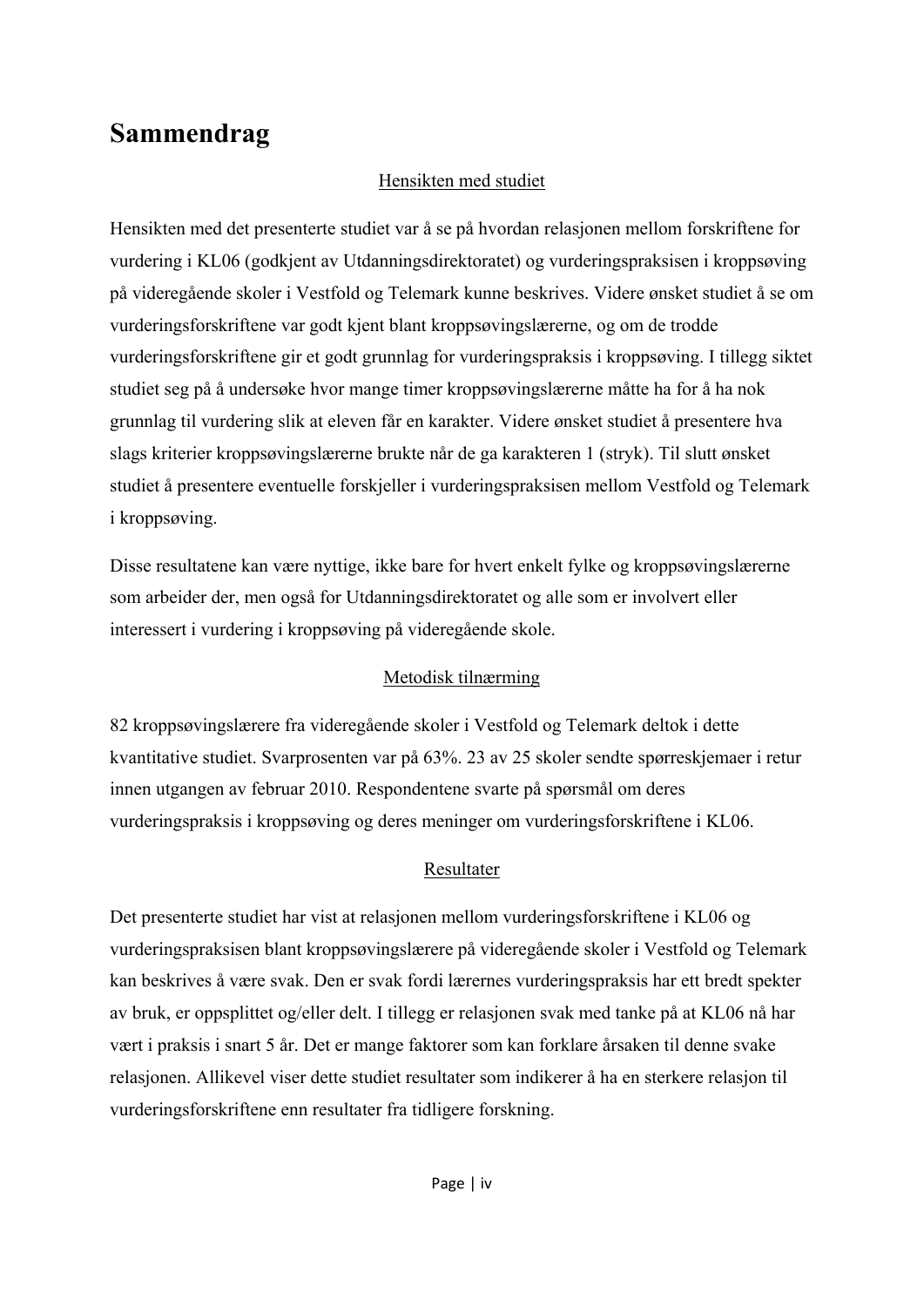Gjennomsnittlig bruk av vekting for kriteriene ferdigheter, innsats og kunnskap var henholdsvis 51%, 25% og 24%. Bruk av innsats som kriterie og bruk av individuelle forutsetninger i vurderingen er fortsatt svært vanlig blant kroppsøvingslærere til tross for at vurderingsforskriftene gir instrukser om noe helt annet.

Dette studiet kan også presentere resultater som indikerer at de majoriteten av kroppsøvingslærerne ikke klarer, i henhold til forskriftene, å gi studentene underveisvurdering mot kompetansemålene i faget.

Kroppsøvingslærerne i Vestfold og Telemark kjente til vurderingsforskriftene i KL06, men bare 1 av 4 sa de kjente dem veldig godt. Over halvparten av kroppsøvingslærerne uttrykte ønske om mer kunnskap om vurderingsforskriftene i KL06.

Hoveddelen av kroppsøvingslærerne mente at vurderingsforskriftene i KL06 ikke ga et godt grunnlag for å praktisere vurdering. Med mulighet for lokale tilpasninger var det en delt mening om vurderingsforskriftene da ga et godt grunnlag for vurderingspraksis, men over halvparten av lærerne mente at vurderingen var lettere i den siste reformen, Reform 94, enn i dag.

Dette studiet viser også at de kroppsøvingslærerene som kunne fastslå timene de trengte måtte ha 20,41 undervisningstimer i gjennomsnitt for å ha nok vurderingsgrunnlag til å sette karakter.

Studiet presentert her viste da også at 43 % av kroppsøvingslærerne måtte ha deltagelse fra en elev i en av fire timer eller mindre av deres totale undervisningstimer for å ha et grunnlag for vurdering. 40 % kunne ikke tidfeste timene de trengte. I KL06 er det ingen krav om deltagelse. Alt er avhengig av hva den enkelte lærer mener er tilstrekkelig for å ha vurderingsgrunnlag.

Det presenterte studiet viste til slutt noen forskjeller mellom Vestfold og Telemark i sin vurderingspraksis i kroppsøving. De signifikante (p <,05) forskjellene var bruken av kriteriene innsats og ferdighet, antall undervisningstimer lærere har delmål og/eller kriterier definert, bruken av å ta hensyn til individuelle forutsetninger i vurderingen, og behovet for deltakelse til å ha nok vurderingsgrunnlag for å sette karakteren 1.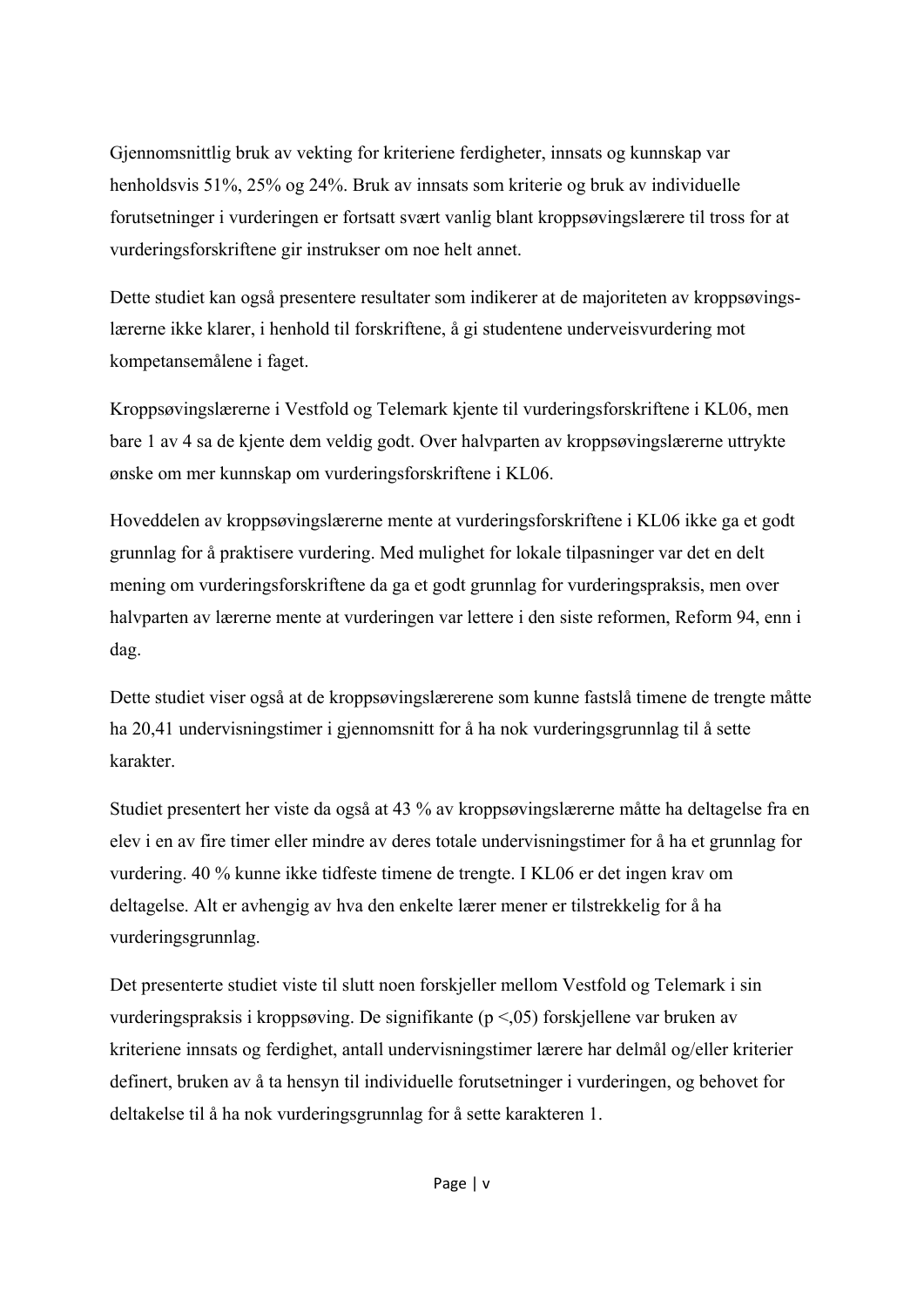Dette studiet indikerte at Vestfold hadde en sterkere tilknytning til vurderingforskriftene i KL06 enn Telemark, og at Telemark trenger mindre elevdeltakelse enn Vestfold for å ha nok vurderingsgrunnlag til å sette karakteren 1.

### Diskusjon og konklusjon

Dette studiet presenterte resultatene av et fag som indikerer å være i behov av minimums – og standardiserte kriterier. Lærerens frihet og enkelhet i vurderingsforskriftene ser ut til i dag å være i favør av elevenes rett til en vurderingspraksis som gjenspeiler rettferdighet og er lik for andre sammenlignbare elever. Resultatene i denne studien støttes også av tidligere forskning. Både Vinje (2008) og Jonskås (2009) viste i sine studier at lærerne har behov for minimums- og standardiserte krav i vurderingsarbeidet, og at bruk av innsats som et kriterium i vurderingen fortsatt er vanlig blant kroppsøvingslærere.

### Fremtidig forskning

For å verifisere og utforske resultatene av dette studiet er det behov for mer forskning. For det første, i andre deler av landet, for det andre kan det være svært nyttig å se på elevvurdering, erfarne kroppsøvingslærere i forhold til uerfarne kroppsøvingslærere, og til slutt, men ikke minst kvalitative studier som kan gå dypere i datamaterialet.

Jeg tror det også vil være svært nyttig å forske på om kroppsøving bør bli et fag med en muntlig- og praktisk eksamen for elever i videregående skole. Når læreren og elevene vet at det kan komme en ekstern sensor på besøk på slutten av skoleåret, kan det tvinge dem til å jobbe hardere mot kompetansemålene og i henhold til vurderingsforskriftene i KL 06.

Med resultatene av dette studiet ville det vært interessant å undersøke hvilke andre kriterier i tillegg kroppsøvingslærere bruker når de setter karakteren 1 og hvor mange av det totale elevene som får denne karakteren. Jeg tror det er få studenter med karakteren 1 i kroppsøving og mange elever med "ikke vurderingsgrunnlag". Jeg mener dette også må utforskes i fremtiden slik at faget fremstår mest mulig helhetlig.

Det ville også vært svært interessant å utforske elevers meninger om den praktiserende vurderingen i kroppsøving, og spesielt hva gjelder individuelle forutsetninger som lærere i dag ikke kan ta hensyn til når de vurderer.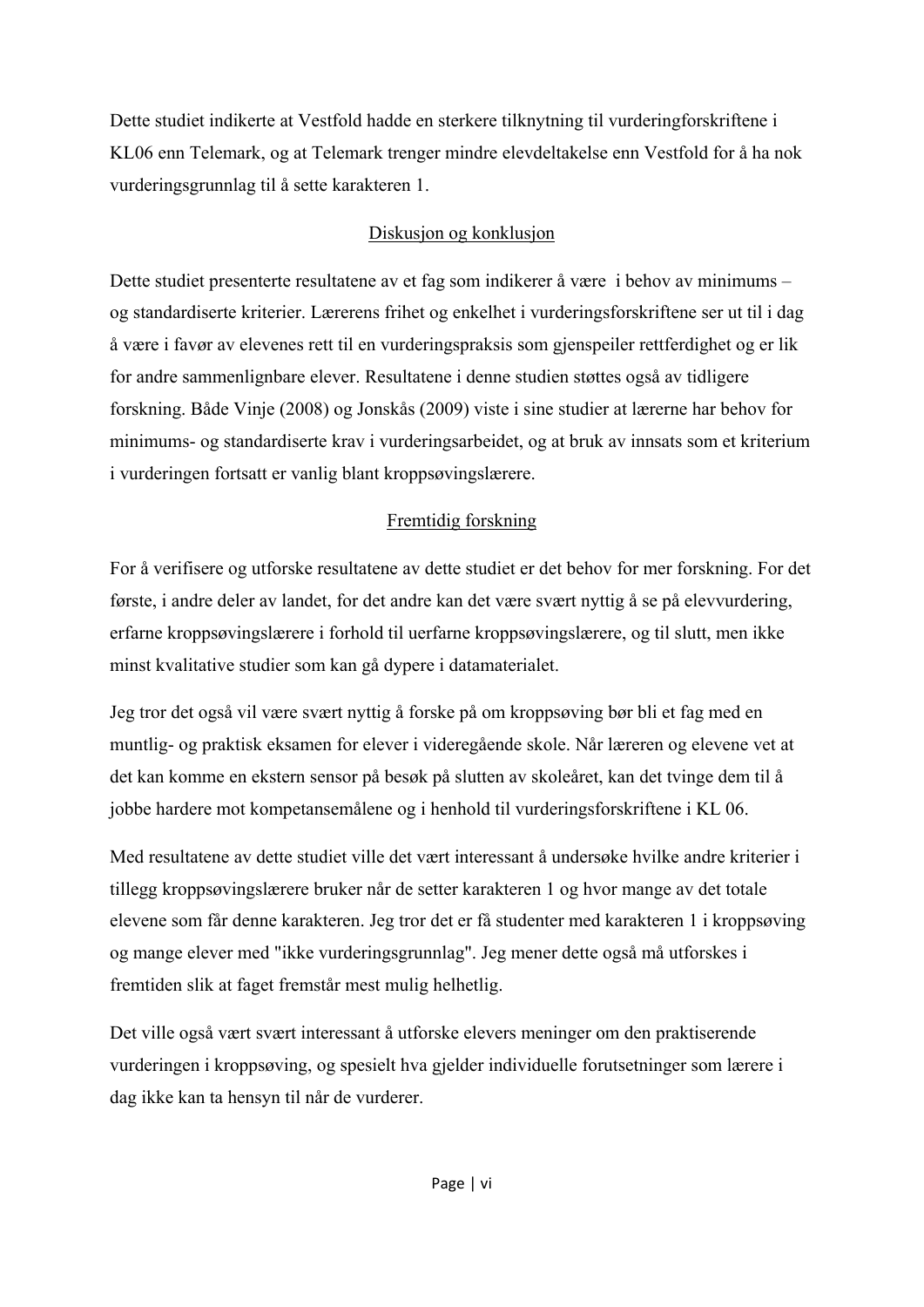I tillegg er det også behov for mer forskning over tid, longitudinelle studier. Dette kan gi mer eksplisitt informasjon om koblingen mellom vurderingsforskriftene og vurderingspraksisen i kroppsøving.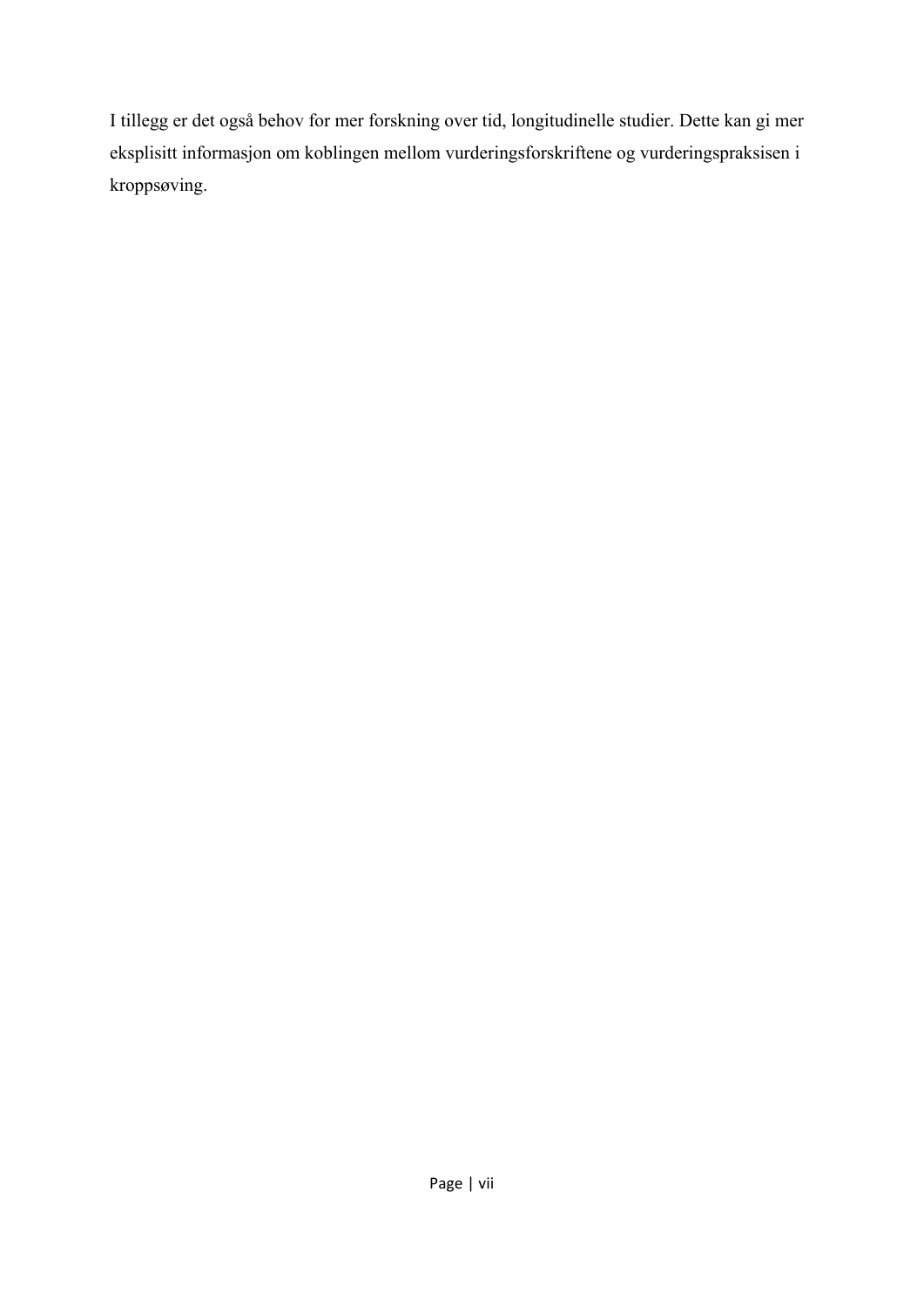# **Pre-face**

I never believed that a master thesis was so much work! There have been times I regreted doing this. Working full-time, studying full-time and supporting a family with three kids has been of tremendous challenge. Being part of a student group to discuss, to give and to receive help, has been something I missed a lot during this project. Writing a master thesis 4 hours by bus away from the University is not recommendable.

I truly hope this study will have influence on the development of assessment instructions and the practice of assessment in the future. If so, it was worth all the pain and work.

This master thesis is written in English and the main reason is that I have used a software which enables me to speak into the computer, not using a traditional keyboard and mouse. This software is not available in the Norwegian language yet. I have a muscle decease which unables me to use traditional keyboard and mouse. The thesis is written as good and truthfully as possible with my command of the English language. *All quotations in the thesis, which is originally in the Norwegian language, are translated as best as I could into English. All quotations which are originally in the English language are quoted as stated.* 

### **This master thesis would probably not have seen the daylight without the help of:**

\* My main supervisor Michael Reinboth from Høyskolen I Telemark. His wisdom and experience has been most important to me in the process.

\*Erlend Vinje from Høyskolen I Oslo, my secondary supervisor. His knowledge in assessment in general and specially in the subject physical activity has been of tremendous help.

\* My colleagues at Færder upper secondary school, Kjetil Halstensen, Carl-Henrik Hasselgren and Per-Morten Johnsen. For all the support, conversations and discussions I am very grateful.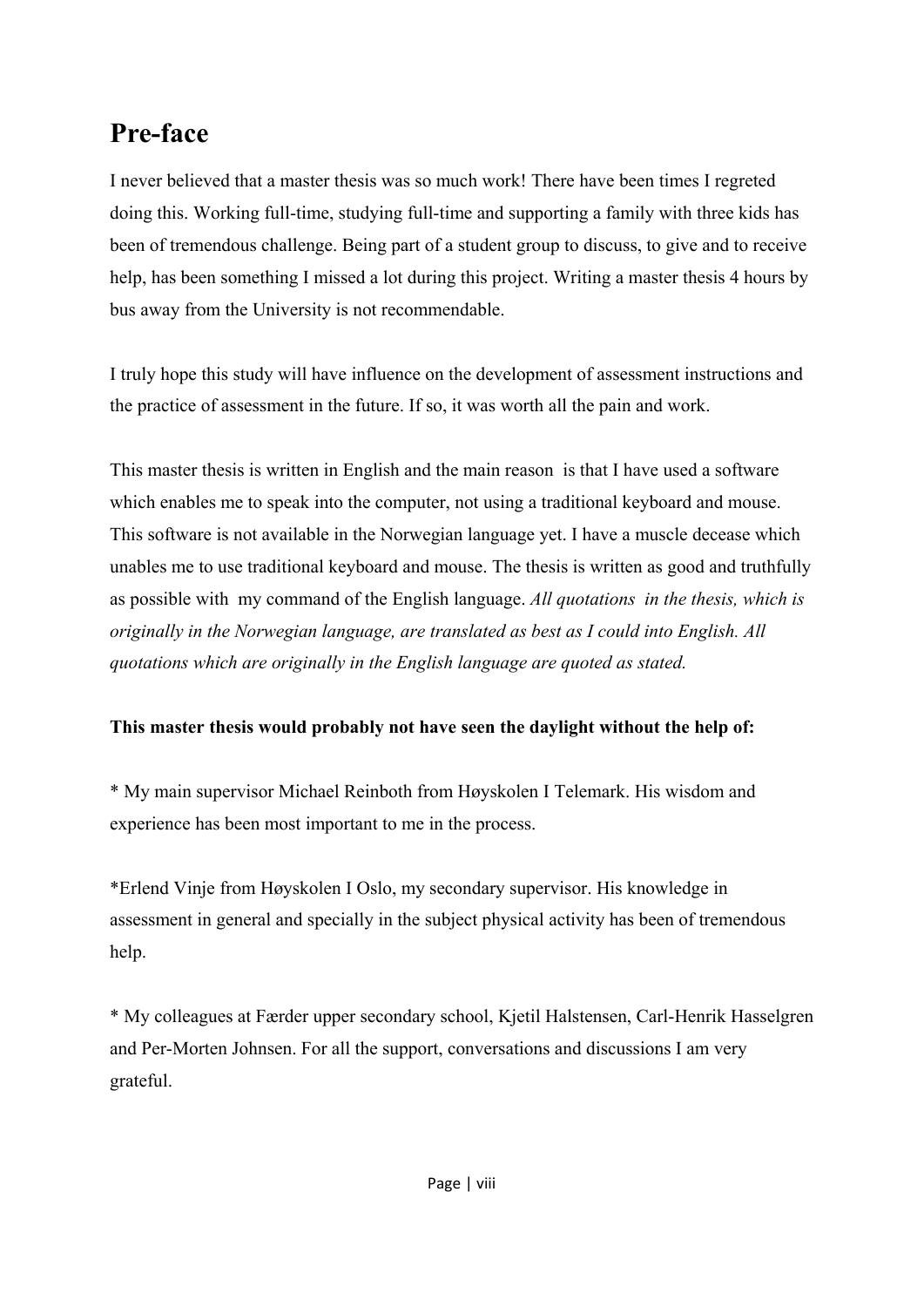\* The management at Færder upper secondary school, particularly headmaster Jon Edgar Karlsen , Tor Walle and Ivar Dillan for their support and for given me the premises to fulfil this project.

\*All physical education teachers in Vestfold and Telemark for the respond to my research.

\*Lier upper secondary school and Åssiden upper secondary school in Buskerud County for helping me with the pre-test.

\* The library of Høgskolen i Telemark for their effective service and help with literature.

\*My family. Thank you daddy for always saying yes when my arms says no. My children who give me energy and their smiles. Last, but not least, my wife Michelle who is the most understanding and patience of all. Thank you for helping me with the kids, the house and other important domestic tasks. You have my deepest respect and gratitude.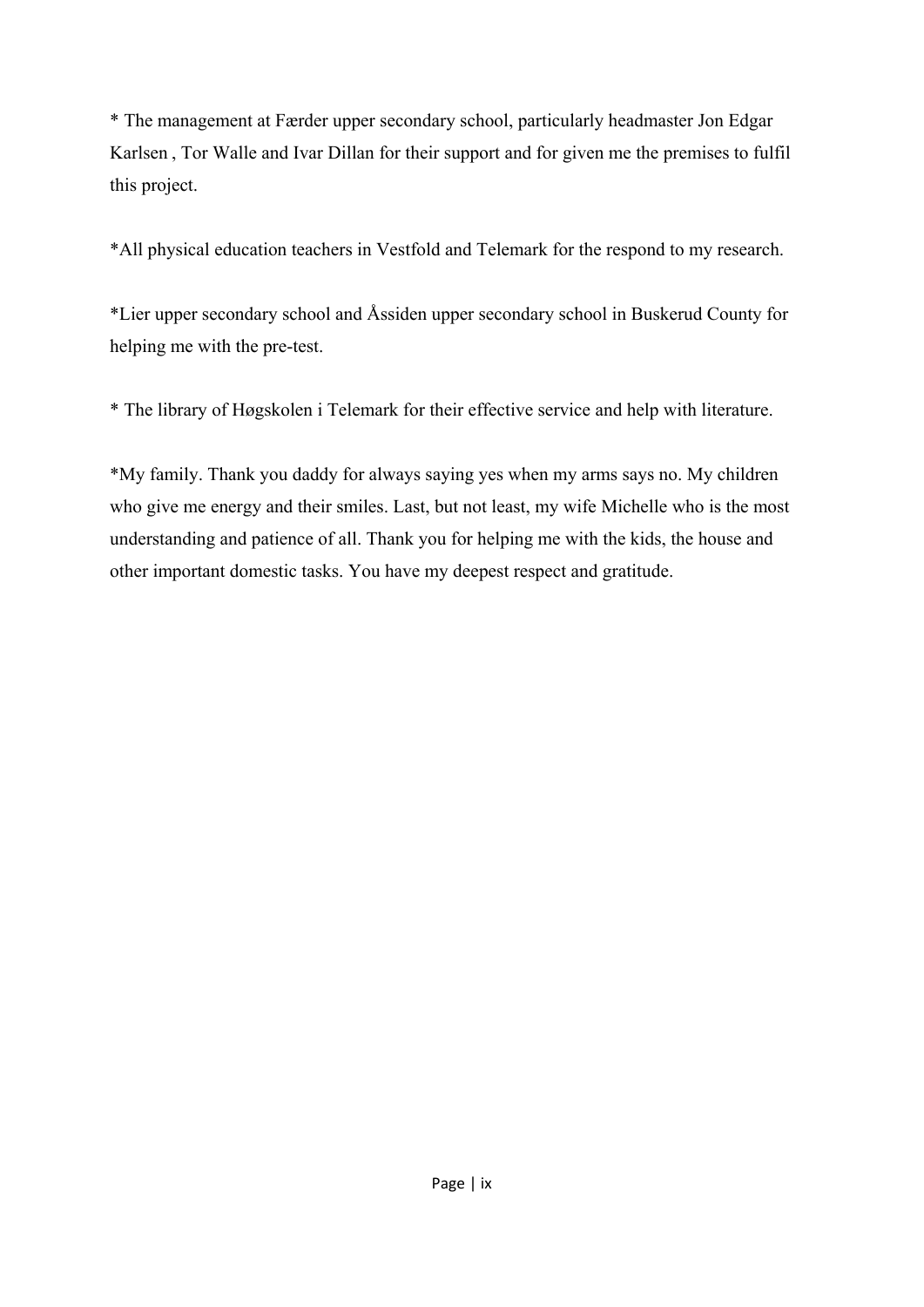# **Table of contents**

| 31 |
|----|
|    |
|    |
|    |
|    |
|    |
|    |
|    |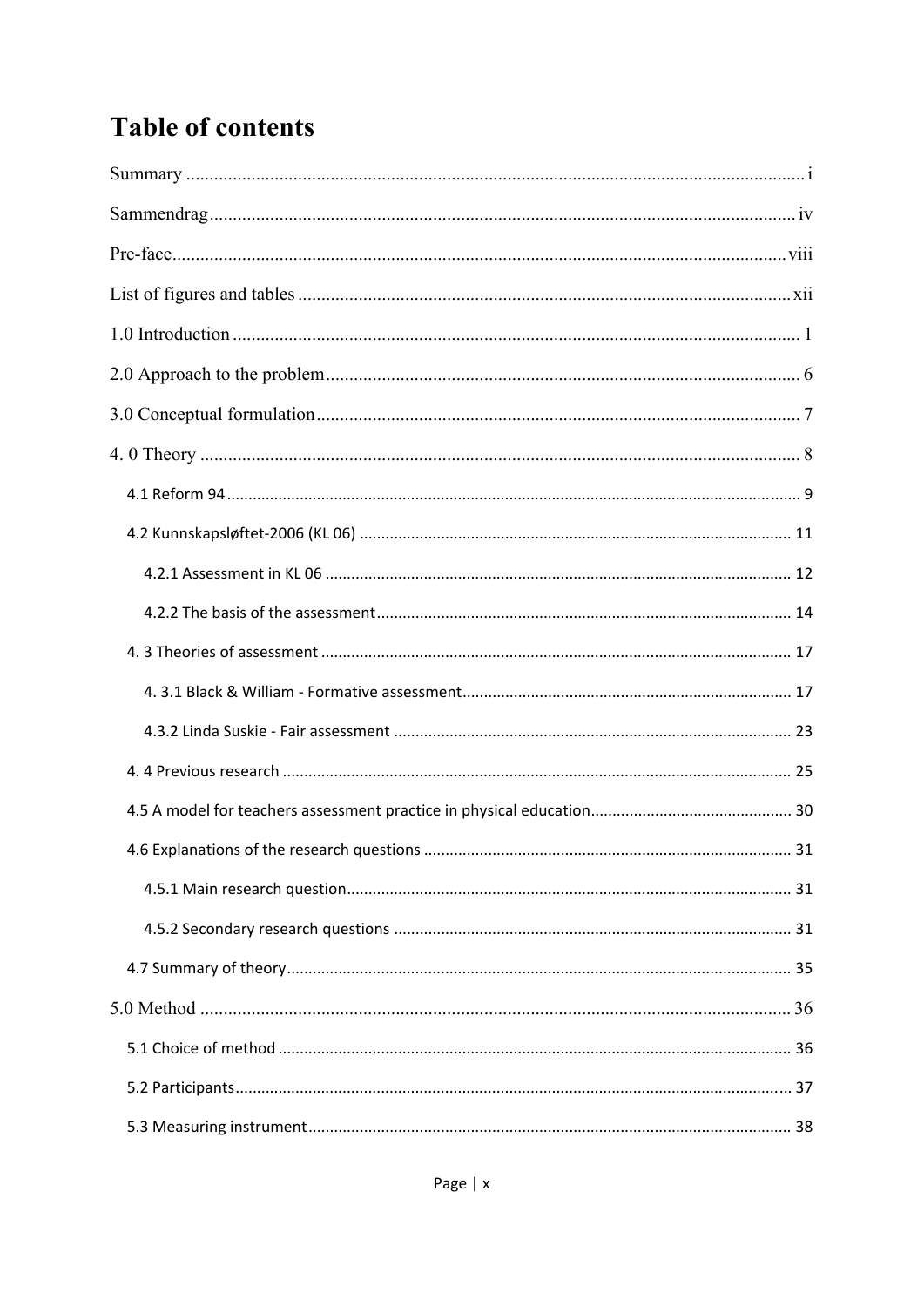| Appendix 1: The letter to each school in Vestfold and Telemark (in Norwegian)  91              |  |
|------------------------------------------------------------------------------------------------|--|
| Appendix 2: The letter to each school in Vestfold and Telemark (in English) 92                 |  |
|                                                                                                |  |
|                                                                                                |  |
| Appendix 5: Competence goals in physical education-upper secondary school (In Norwegian) 101   |  |
| Appendix 6: Pre-test-sheet -comments to each question in the questionnaire 104                 |  |
| Appendix 7: Frequency tables of the criteria Skill, Effort and Knowledge 105                   |  |
| Appendix 8: Results of which individual premises physical education teachers take into account |  |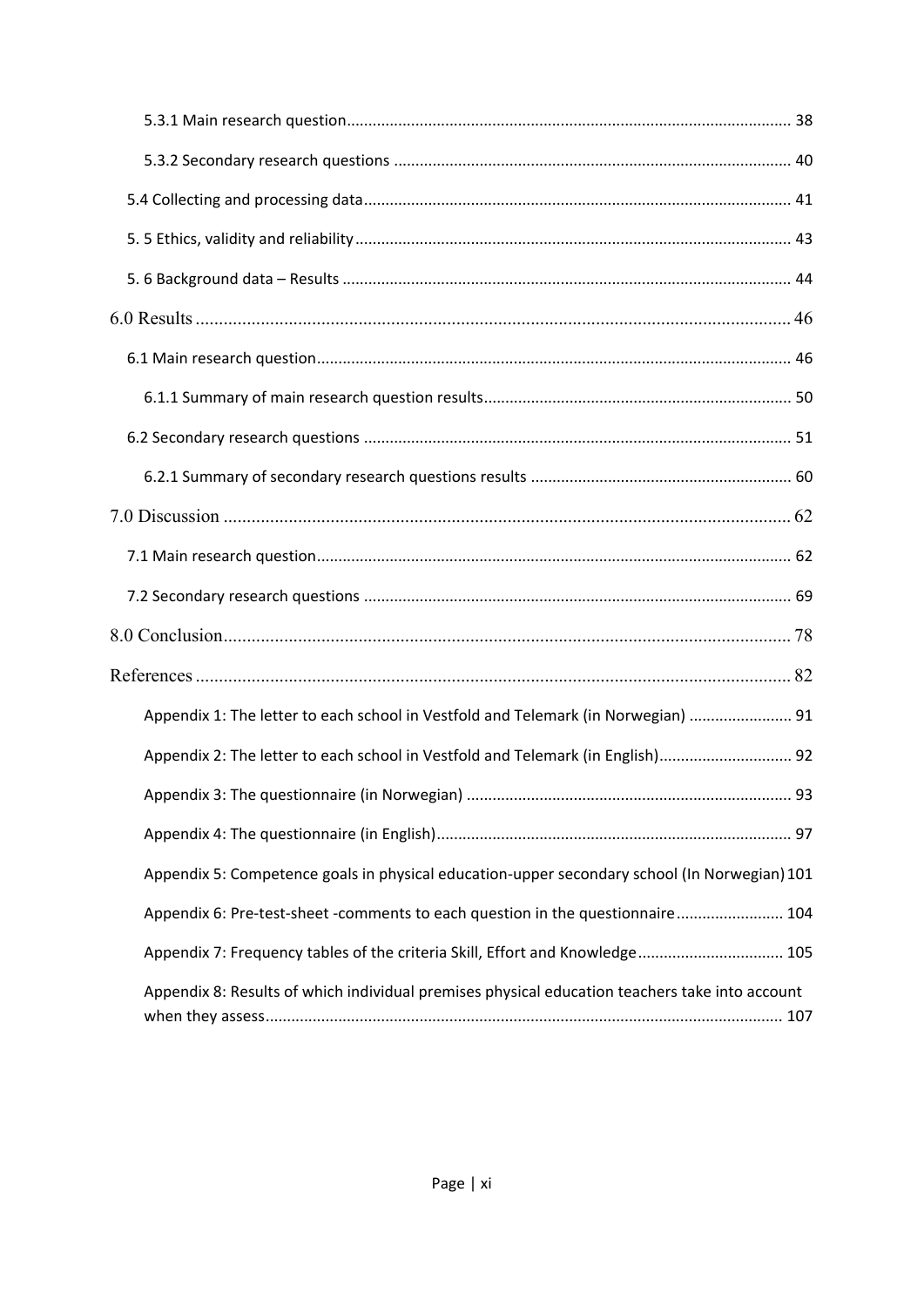# **List of figures and tables**

| Figure 1  |                                                                                                                                                                      |  |
|-----------|----------------------------------------------------------------------------------------------------------------------------------------------------------------------|--|
| Figure 2  | A model for teachers assessment practice in physical education  30                                                                                                   |  |
| Tabell 1  |                                                                                                                                                                      |  |
| Tabell 2  | Lessons (in %) teachers have secondary and/or criteria goals defined  47                                                                                             |  |
| Tabell 3  | Lessons (in %) teachers have secondary and/or criteria goals defined and                                                                                             |  |
| Tabell 4  |                                                                                                                                                                      |  |
|           | Tabell 5 What do teachers think about not let student premises count of the basis of                                                                                 |  |
|           | Tabell 6 Do teacher manage to give students guidance towards the competence                                                                                          |  |
|           | Tabell 7 A student who has a high degree of skills for all the competence goals, but<br>which shows a weak effort and attitude will never get better than grade 4 49 |  |
|           | Tabell 8 Are the instructions of assessment well-known to the physical education                                                                                     |  |
| Tabell 9  | The current Instructions provides a sound basis for assessment52                                                                                                     |  |
| Tabell 10 | The current Instructions with local adaptation provides a good basis for                                                                                             |  |
|           | Tabell 11 Assessment of physical education is easier today than it was under                                                                                         |  |
|           | Tabell 12 A student who participates in P.E in 80% of the lessons will always get                                                                                    |  |
|           | Tabell 13 If a student has participated at least one session throughout the school                                                                                   |  |
|           | Tabell 14 If a student has participated in at least half of the teaching and I have<br>assessed the student to a minimum of grade 2 in half of the curriculum goals, |  |
| Tabell 15 | How many lessons do physical education teachers need to observe a                                                                                                    |  |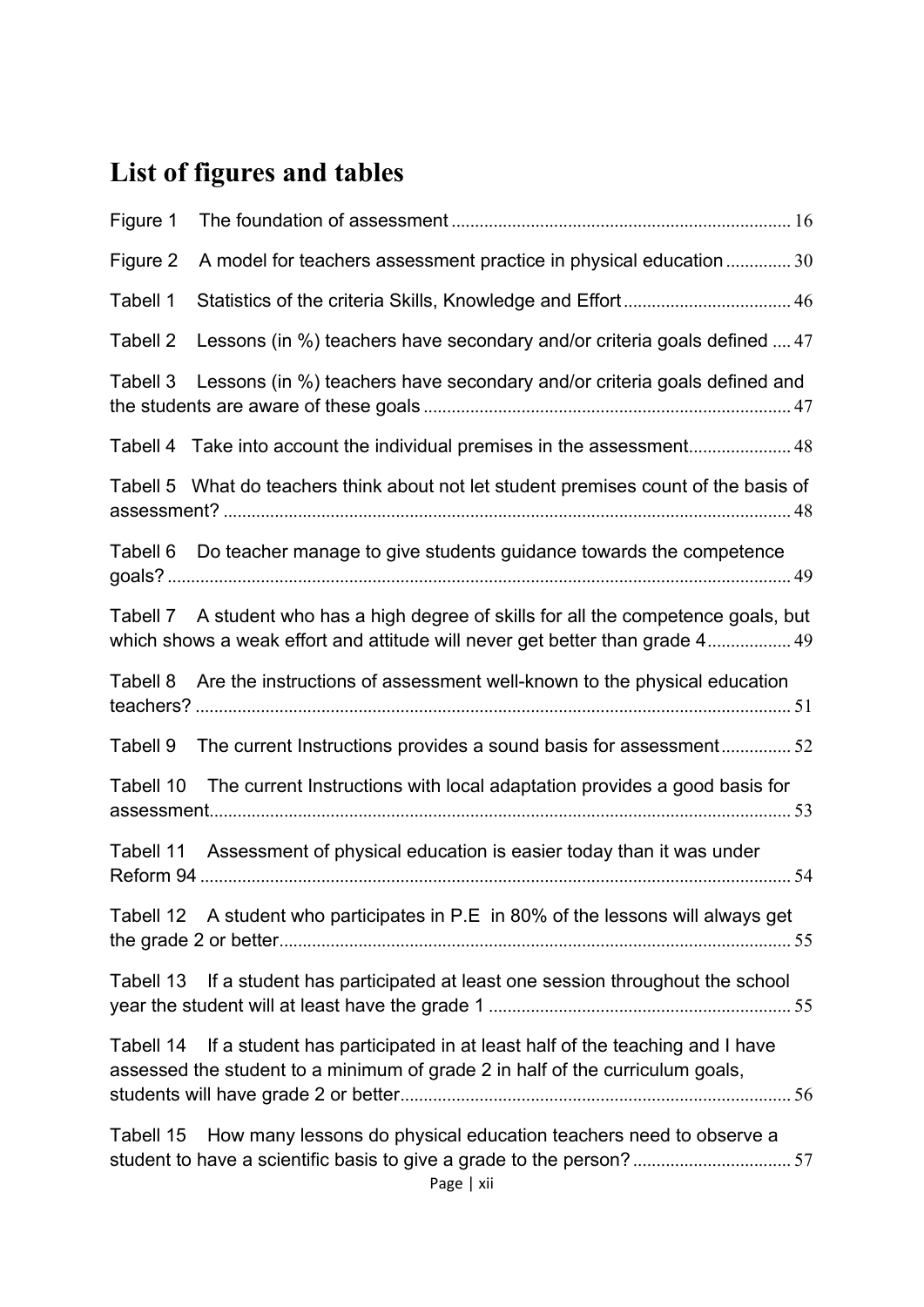| Tabell 16 Report: The criteria Skill, Effort and Knowledge in respectively counties 58 |  |
|----------------------------------------------------------------------------------------|--|
| Tabell 17 Lessons (in %) teachers have secondary and/or criteria goals defined of      |  |
| Tabell 18 Take into account the individual premises in the assessment * County         |  |
| Tabell 19 If a student has participated at least one session throughout the school     |  |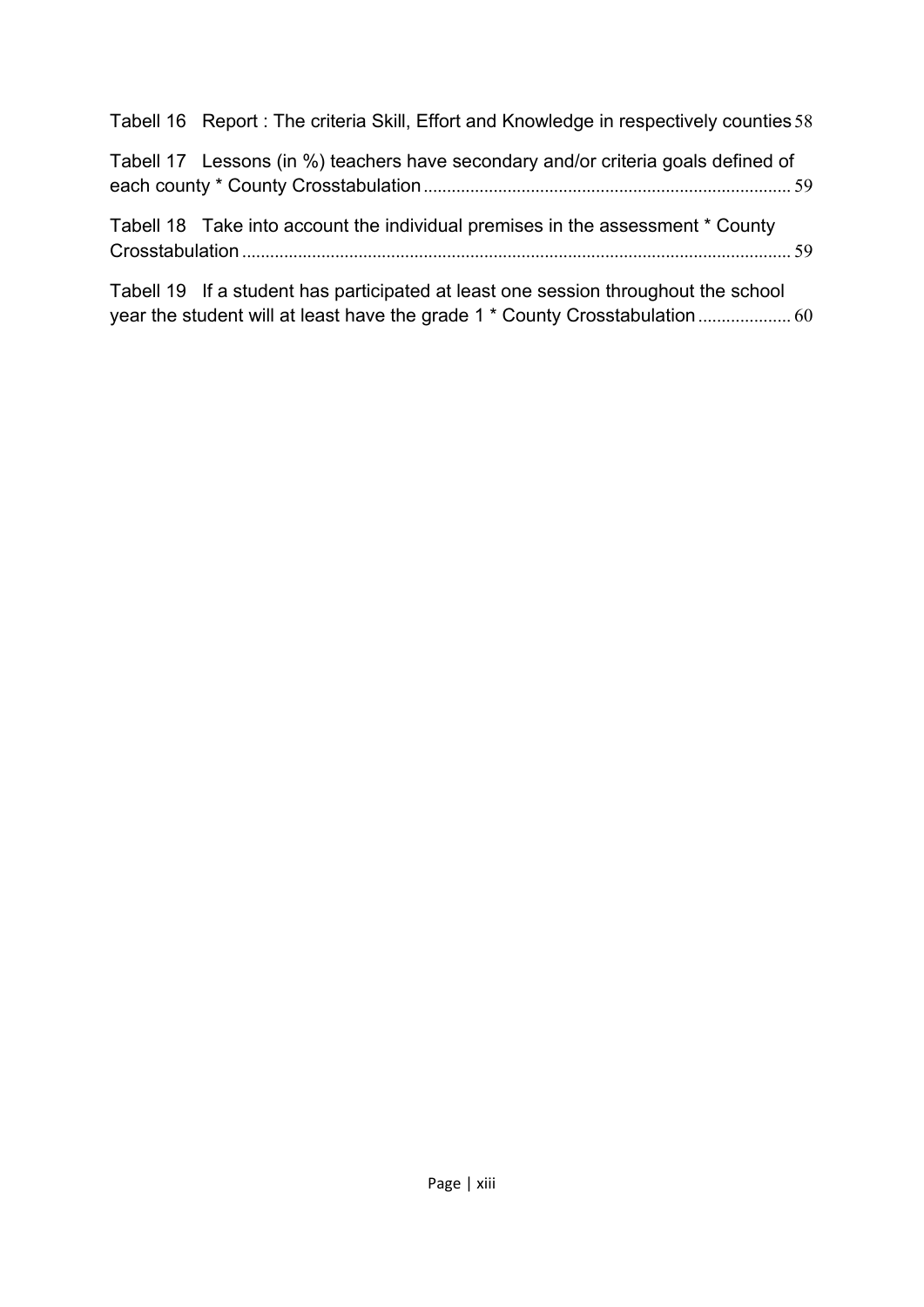# **1.0 Introduction**

Physical education is a mandatory subject in all thirteen school years in Norway. In upper secondary school, 11th-13th grade, each student has 90 minutes, two lessons, of this subject a week, a total of 56 clock hours annually (UFD, 2005).

Earlier, in Reform -94, there was a mandatory three divided model of assessment in physical education stated by The Secretary of Exam. The three assessment criteria were; effort, skills and knowledge , each of them weighting with one third (KUF, 1998).

As to the criteria of skills the teacher had to evaluate motor- and co-ordination abilities. Within the criteria of effort there should be focus on co-operation, attitude to the subject, the teacher and fellow students. The criteria of knowledge should demonstrate the students' theoretical level in the subject (By, Nygaard og Strømskag 1998). Most of this was removed when KL-06 was sanctioned in 2006 (UFD, 2005).

With a new curriculum, Kunnskapsløftet 2006 (KL06), and new assessment instructions there are probably many teachers who think: Which criteria shall we make use of in physical education when the former three divided model has been withdrawn?

We find the foundation and argument for assessment in the Directions § 3-2 and § 3-3 from the Department of Education.

The objective of assessment in a subject is to encourage learning throughout the school year, and express the competence of the student during and at the end of the school year in the subject. Formative assessment is a tool to use in the learning process as a basis for individual learning (tilpassa opplæring), and contribute to a increase in the students' competence (UFD, 2009).

The basis of assessment in a subject is the competence goals in the curriculum. Individual premises shall not be considered when assessing in subjects, with the exception of physical activity in lower secondary school (Ungdomsskolen) (UFD, 2009).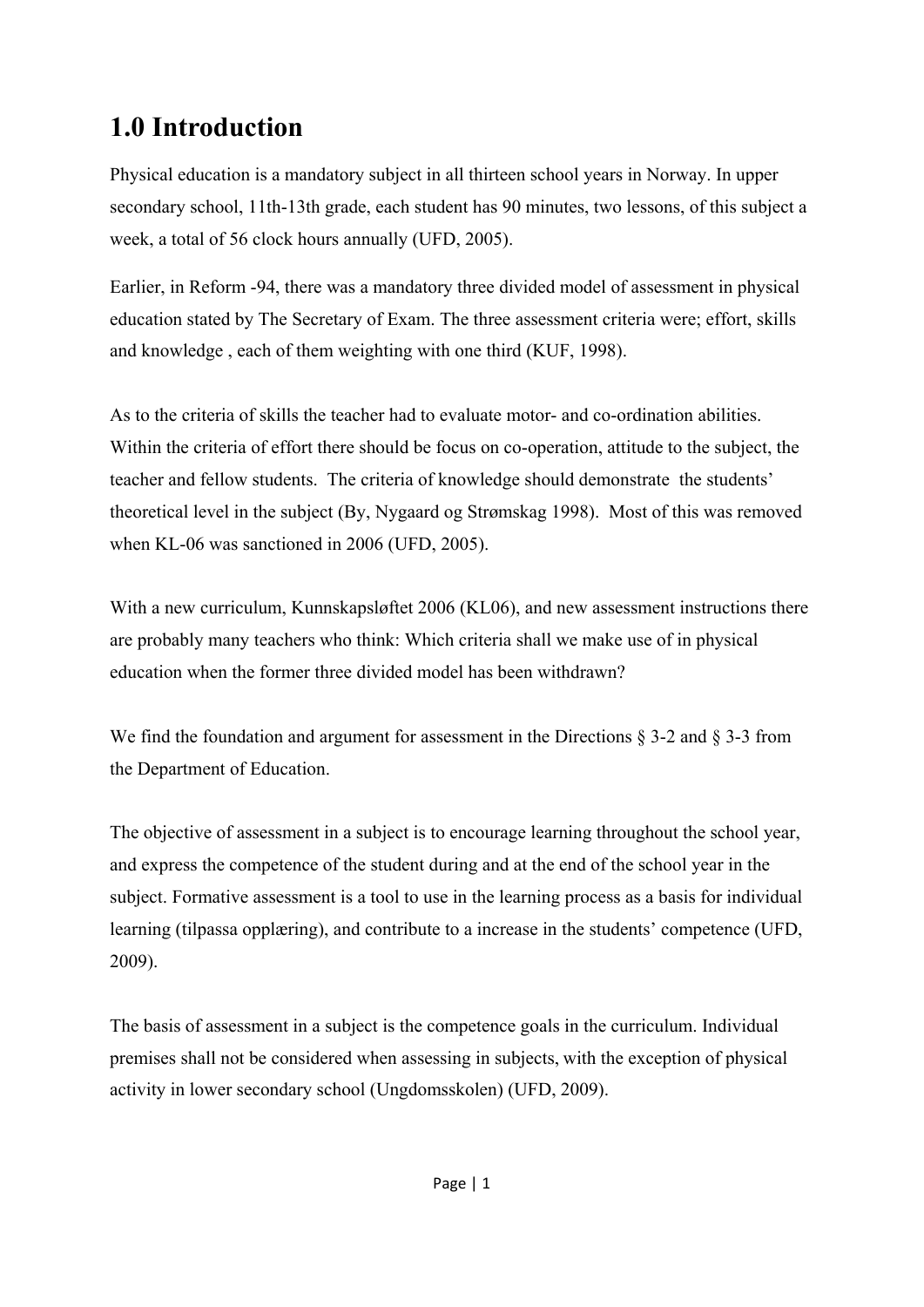Within KL-06 there are completely new settings which radically change the basis of assessment. There are no instructions which differ physical activity in upper secondary school (videregående skole) from other subjects. The former three divided model in Reform-94 is no longer fit for use or legal, according to the Department of Education (UFD, 2009)

The topic "Assessment in physical education" was chosen for several reasons. First of all, I have been working as a teacher at a upper secondary school in Vestfold for seven years. My main-subject is physical education (P.E.). Assessment is continuingly under debate both generally, but also especially in this subject. In the school's P.E. division there is hardly a meeting without this debate, especially regarding to the discussion of "not able to assess". When a student is absent continuously when the assessment is done, and the teacher does not have enough foundation for assessment to set a grade, the teacher can set "not able to assess" (Ikke vurderingsgrunnlag) (IV) (§3-3, UFD, 2009).

The topic will also be a learning process for myself. I experience that it is often frustrating and difficult to assess students from the guidelines we find in KL-06, The Law of Education (Opplæringsloven), Instructions to The Law of Education (Forskrift til Opplæringslova) and other official documents.

Assessment is mandatory for all teachers working in upper secondary schools. One could argue that it controls much of our daily work. In addition, assessment is a special interest for me and is one of the reasons why I work in upper secondary school and not in primary school.

The Norwegian Students' organisation has promoted a wish and a suggestion to eliminate the assessment in physical education. (Dagbladet, 25/02-09). They argue that the evaluation was unfair and random . They also believed that the aim of the subject is "lifelong physical activity", not related to certain business or education in general.

Physical education has no final exam, which is an evident argument to have summative assessment (Standpunktkarakter) (UFD, 2005, s. 157).

P. E. is a subject which the students attend all three years at upper secondary school, and it's only the grade for the last year which will be shown in the school testimony. The P.E. grade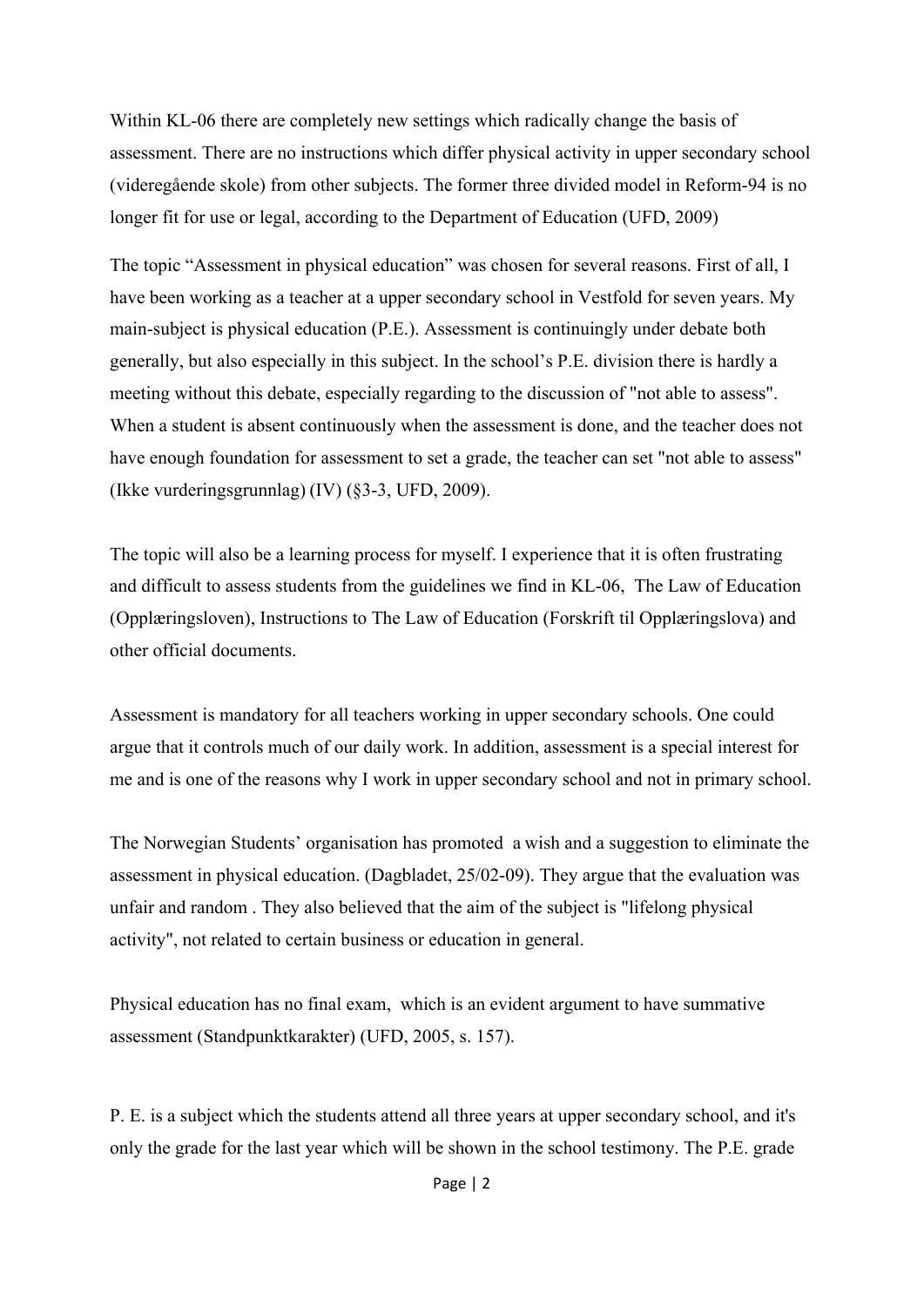weighs equal to the grades in all other subjects when the students apply for higher education. It is therefore important that this grade reflects justice and is transparent to other comparable students.

The scale of grades is as follows: Grade 6 expresses that the student has outstanding competence in the subject and grade 5 expresses that the student has very good competence in the subject. Grade 4 expresses good, grade 3 expresses fairly good and grade 2 expresses low competence in the subject. Grade 1 expresses very low competence and not passed in the subject (§3-4, UFD, 2009). If a student instead of a grade get I.V. (not able to assess/ikke vurderingsgrunnlag) it is because the teacher has not obtained enough foundation for assessment to give a grade (§3-3, UFD, 2009).

Three examples can illustrate some of the frustration of the existing assessment:

Case 1) Trude doesn't want to be a part of the progression in the lecture on diving elements. She wants to be by herself on the other side of the pool. Trude has a lot of absence throughout the school year in the subject. She is often rude towards her fellow students and the teacher. Suddenly Trude makes a perfect dive. Shall this student be rewarded with the grade 5 or 6 in this category?

Some will say: Yes, her skills in diving are high and it is only her skills we shall evaluate. Her rudeness will be marked on her "behavior grade" and her absence will be marked on her "order line grade."

Others will say: No, attitude, effort, and being present are parts of the skills in the subject and have to be a part of the assessment.

Case 2) Truls has been present in all the lessons in physical education. He is generally very negative to everything including most of the activities. He is afraid of the ball and often gets angry for no particular reason. On several occasions he has been so negative and angry that he has walked out of the gym or sat down just to watch. His skills as to the majority of the curriculum is considered grade 1. Shouldn't he at least get the grade 2 and pass, because he is never absent, compared to most of the other students?

Case 3) Marit has not attended one lesson in the subject throughout the school year. Much of this absence is documented. She has not handed in any compulsory tasks. Marit has from time to time promised that she will attend the lessons and she has also asked by mail and telephone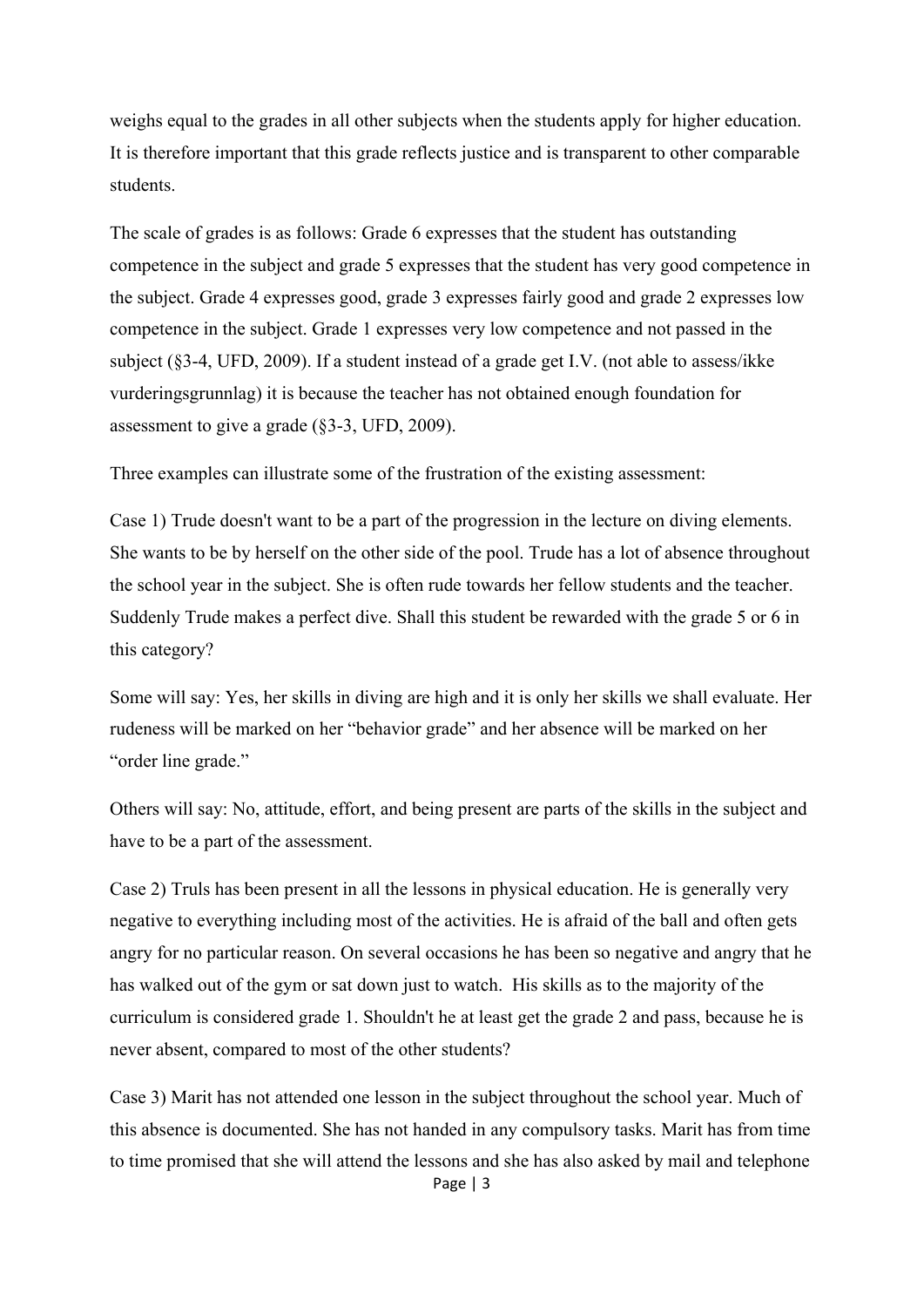how she can pass physical education. Her teacher, who has been both censor and examinor earlier, knows how easy it is to get a grade and pass in physical education through a private exam. Should the door be closed for Marit or can two months with participation, tests and compulsory tasks make her pass in the subject?

These three cases can illustrate some of the difficulties and the frustration teachers in physical education experiences regarding assessment in the subject today.

My own work place is an important reason for my master thesis. My employer wants me to look into assessment in physical education. We need a general and mutual understanding of assessment, both in my school and in Vestfold, and not at least nationally.

Assessment has fascinating effects. Assessment shall motivate, develop and not at least be instructive for students. Furthermore, it shall also be a guide and motivation for the teacher in his or her pedagogical work (UFD, 2005).

Physical education is, as mentioned, one of the few subjects where the students don't have an ordinary exam. They can have an exam as a private student (privatist), but they do not have a practical exam as an ordinary student. This means, naturally, that the teacher does not need to prepare the students for an exam. The teachers' task is to help the students attain the competence goals as good as possible and then assess how they have succeeded in this project.

The Department of Education states that the basis of assessment in each subject is the competence goals written in the curriculum. This is settled in KL-06. Further on, The Department of Education states that assessment is an instrument to attain the goals in the curriculum (UFD, 2005). What kind of methods each teacher wants to apply to attain the objectives is up to themselves. All the work to fulfil the intentions in the curriculum depends therefore on each teacher. The teachers have the possibility to create methods and secondary goals with local adaptions which fit each schools own environment and premises (By, 2010).

My intention in this thesis is to examine similarities and possibly differences between today's instructions from The Department of Education and the assessment practice of physical education teachers in upper secondary schools in Telemark and Vestfold. Further , it is my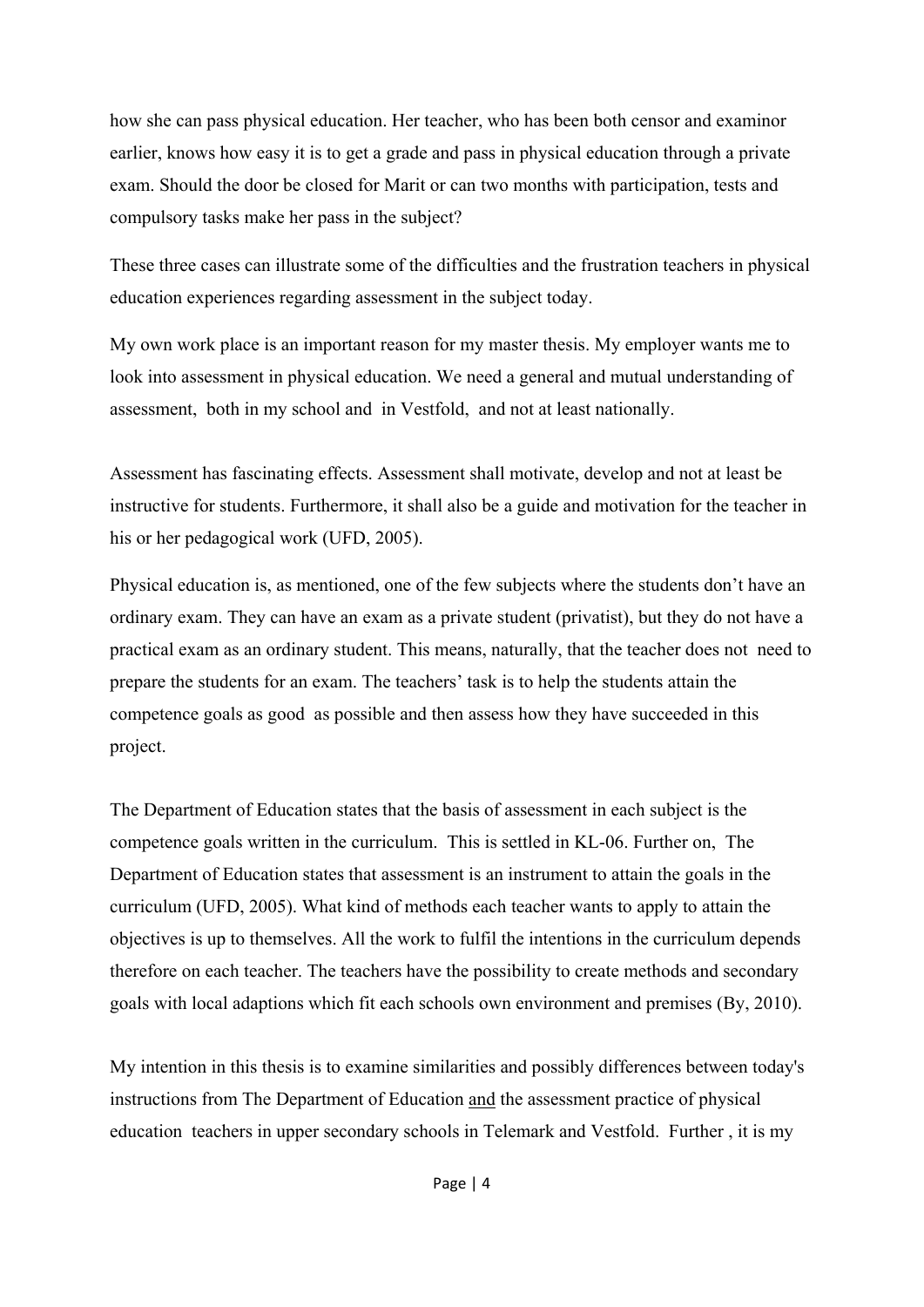hope that this master thesis will be an important and helpful contribution to my place of work, the very working-day and my own development as a teacher. This project will hopefully also give me a more thorough assessment knowledge. Last, but not least, I hope that my school, the section I work in, Vestfold county municipality and other comparable schools will benefit from these results.

I also have a wish that students grade in physical education reflects justice and is transparent to other comparable students. In other words; if a student gets the grade 4 with me as her physical education teacher she would most probably get the same grade in other upper secondary schools in Norway.

The content of this thesis will further on clarify the approach to the problem, conceptual formulation, theory and previous research, method and presentation of the results. At the end I will discuss the results towards the theories and previous research.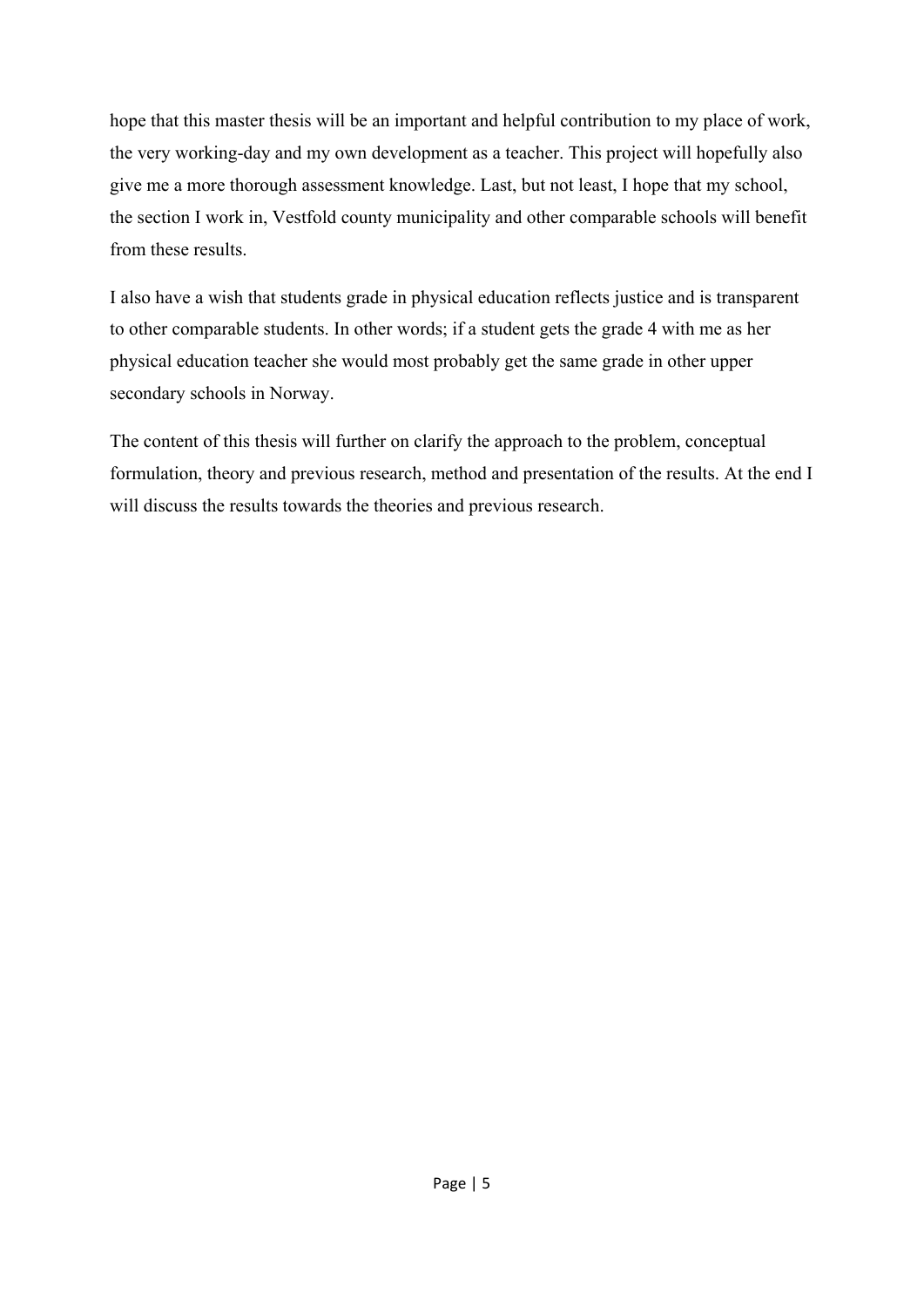# **2.0 Approach to the problem**

It is the relations between the instructions of assessment and the actual assessment practice of physical education teachers in upper secondary school in Vestfold and Telemark, that I believe has not been examined sufficiently.

My main research question is as follows:

# **How can the relations between the Instructions of Assessment in KL 06 ( approved by the Department of Education ) and the assessment practice in physical education in upper secondary schools in Vestfold and Telemark be described?**

Moreover, are the instructions of assessment well-known to the physical education teachers? To what degree do the physical education teachers believe that the instructions of assessment give a good basis for assessment practice in physical education in upper secondary school? What kind of criteria do P.E. teachers use when they give the grade 1 (failure/stryk)? How many lessons do physical education teachers need to have enough assessment foundation to be able to give a grade to a student in upper secondary school? Is there a difference in the assessment practice between Vestfold and Telemark in physical education?

I will later in this thesis explain further on these secondary research questions.

According to former research, KL-06, directions from the Department of Education and various debates, are we today experiencing a potential uncertainty regarding assessment practice in physical education? I will in this thesis examine whether this is correct in Vestfold and/or Telemark, and eventually look further into possible causes.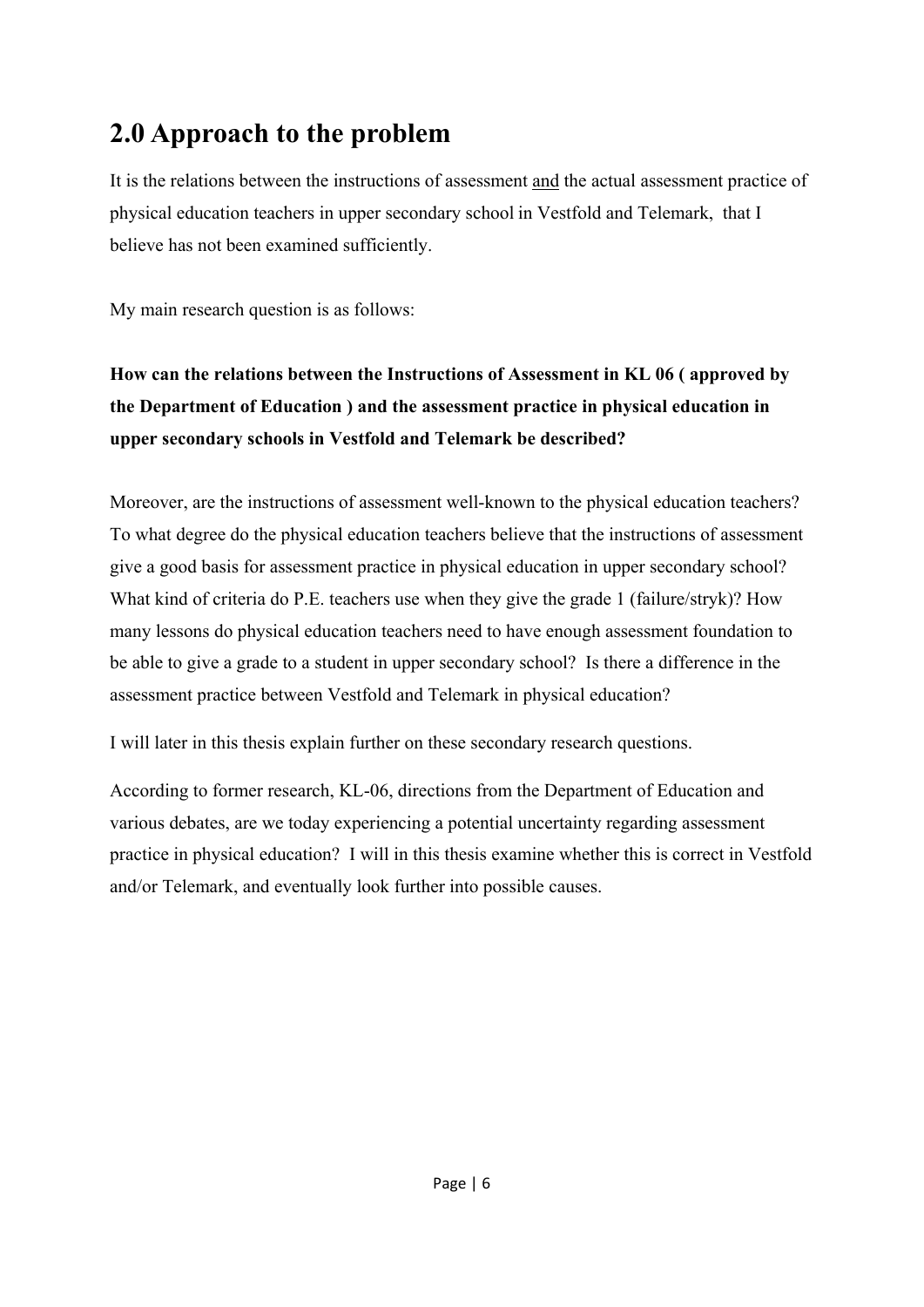# **3.0 Conceptual formulation**

*Summative assessment* (assessment of learning) (Standpunktkarakter): Assessment of learning is the final grade at the end of the course, exam assessment and assessment in craft certificates. Assessment of learning also includes assessment in competence tests and assessment of practical competence. (§3-11 and §3-18, UFD, 2009)

*Formative assessment* (assessment for learning) (Underveisvurdering): Through assessment for learning both teacher and student get information of the student's progress in the subject. The objective is to encourage learning and development with or without grades. (UFD, 2009)

*Instructions of assessment*: Approved by the Dept of education in 2005 and is regarding chapter § 3 in the Instructions (Forskriftene) from 1 September 2009.

*Assessment practice* : The teachers practising criteria when assessing the students. This can be different assessment methods as observation, written tests and assignments, running and technique tests, student teaching students and so on.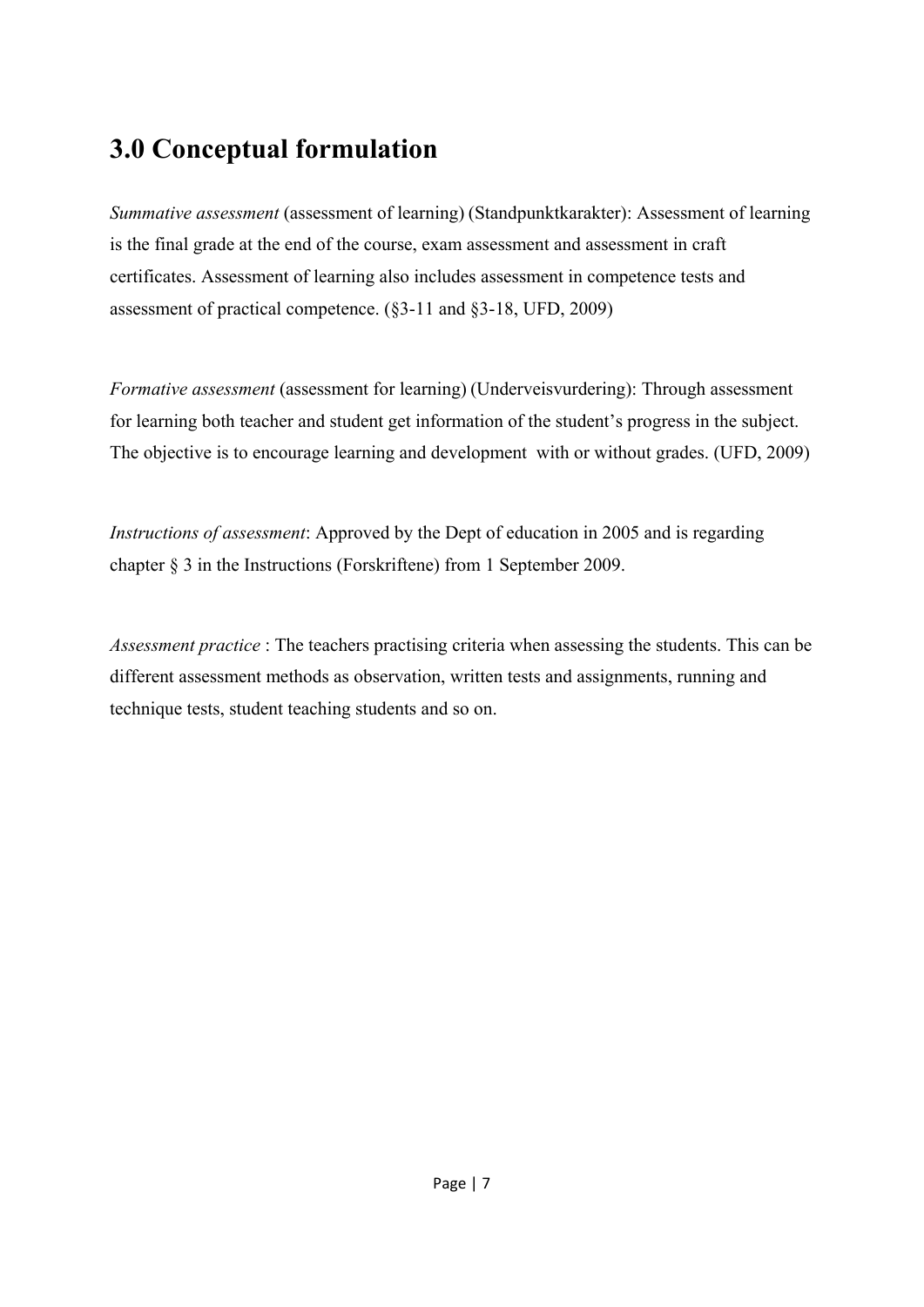# **4. 0 Theory**

The Directions from the Department of Education are central to enlighten my research question formulation. The instructions say, among other things, that the assessment in orderliness and behaviour shall be kept apart from the students competence in the subject (§3- 5 Forskrift til Opplæringslova) (§3-5 Instructions in the law of Education).

It is only the level of degree the student has achieved on each competence goal which shall be assessed in the subject today. In 1998, The Secretary of Exam recommended the use of the three devided model as mentioned earlier. It is no longer allowed to make use of that model.

Further on, the Law of education states that students in public upper secondary school have the right to be assessed. This right includes formative and summative assessment, but also the right to see the documentation of this education. The student has to be aware of the competence goals in the education and what is being used as assessment criteria and the foundation of the assessment (UFD, 2009: §3-1 instruction in the law of education) (§3-1 i forskrift til opplæringslova, UFD, 2009).

The teacher has to make the student aware of the competence goals in the subject, together with the criteria being used to assess the students. The criteria is something the teacher has to develop by herself, or together with the students.

The teacher shall, as far as possible, obtain sufficient foundation for assessment of each student, so the student right can be obtained. The student has to be present and be active in his education, so it is possible for the teacher to have a foundation for assessment. A large absence, insufficient participation in planned assessment situations or other special reasons can contribute to the assessment foundation being too weak to set a term grade and/or a summative grade (§3-3, UFD, 2009).

On one hand the student has to be active and participate in her education, but on the other hand the student also has the right to be assessed, both formative and summative.

Assessment has different objectives : 1. Information to the student, information to parents, teacher and the school, towards approaching the competence goals and how far the student has achieved according to this. 2. To guide, motivate and develop the student. 3. To motivate the teacher to continuously reflect on her assessment practice. 4. To inform the society,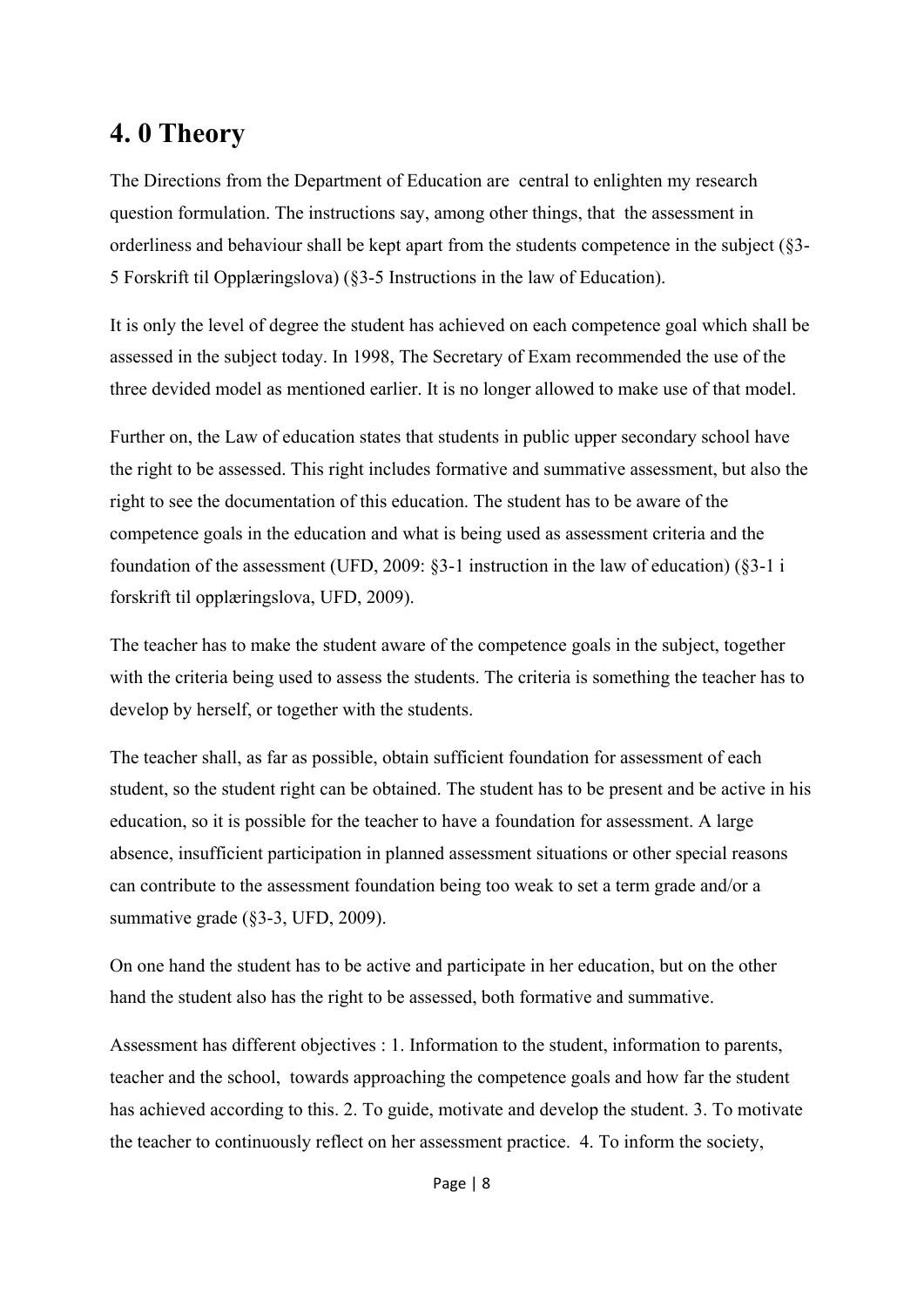working life and higher institutions of education about what level of competence the student has achieved (UFD, 2005).

The directions of assessment in KL-06 were made and based on previous research and science (UFD, 2005). I will later on in this chapter look at possible foundations of theories which KL 06 were based upon. KL 06 emphasizes the outcome of learning instead of the methods of work and content, which was the substance in the last reform, Reform-94 (Imsen, 2006).

### **4.1 Reform 94**

To fully understand why there might be a weak relation between the instructions of assessment and the assessment practice in physical education it is important to give a brief information about Reform 94. This reform gave all adolescence in Norway between the age of sixteen and nineteen the right to three years of upper secondary education. Before this, the right to school attendance was limited to lower secondary school. With Reform 94 they could now choose one out of 13 line studies. There was a general part (L-97) which should be integrated in the education, and also curriculas specific for each subject. In this reform there were also defined the content and the way of work that teachers should emphasis in their work, to a more extensive degree than earlier reforms (Imsen, 2006). These changes resulted in a focus of more students participation and more adaptive education (Tveit, 2006). This gave the teachers less choice in their way of work. It became a more controlled based education, where the government had the possibility to see , to a larger extent than earlier, the results of what the teachers did. Documentation became a keyword in all part of the teachers daily work. Together with the new reform the Dept of education edited new instructions regarding exam, control and the students rights to complain on the assessment (Imsen, 2006).

Reform 94 also contained a chapter regarding assessment. The main aim was to ensure a national standard in the education, so that every student could obtain equal education. Just like KL-06, it was the students' total competence in each subject which should be assessed. The assessment should show to what degree the student had obtained the goals in the curriculum. The assessment had to distinguish between formative assessment and summative assessment (KUF, 1994). This was probably a bit clarifying for many teachers. There had not been any assessment criteria in earlier reforms (rammeplaner). These new criteria were;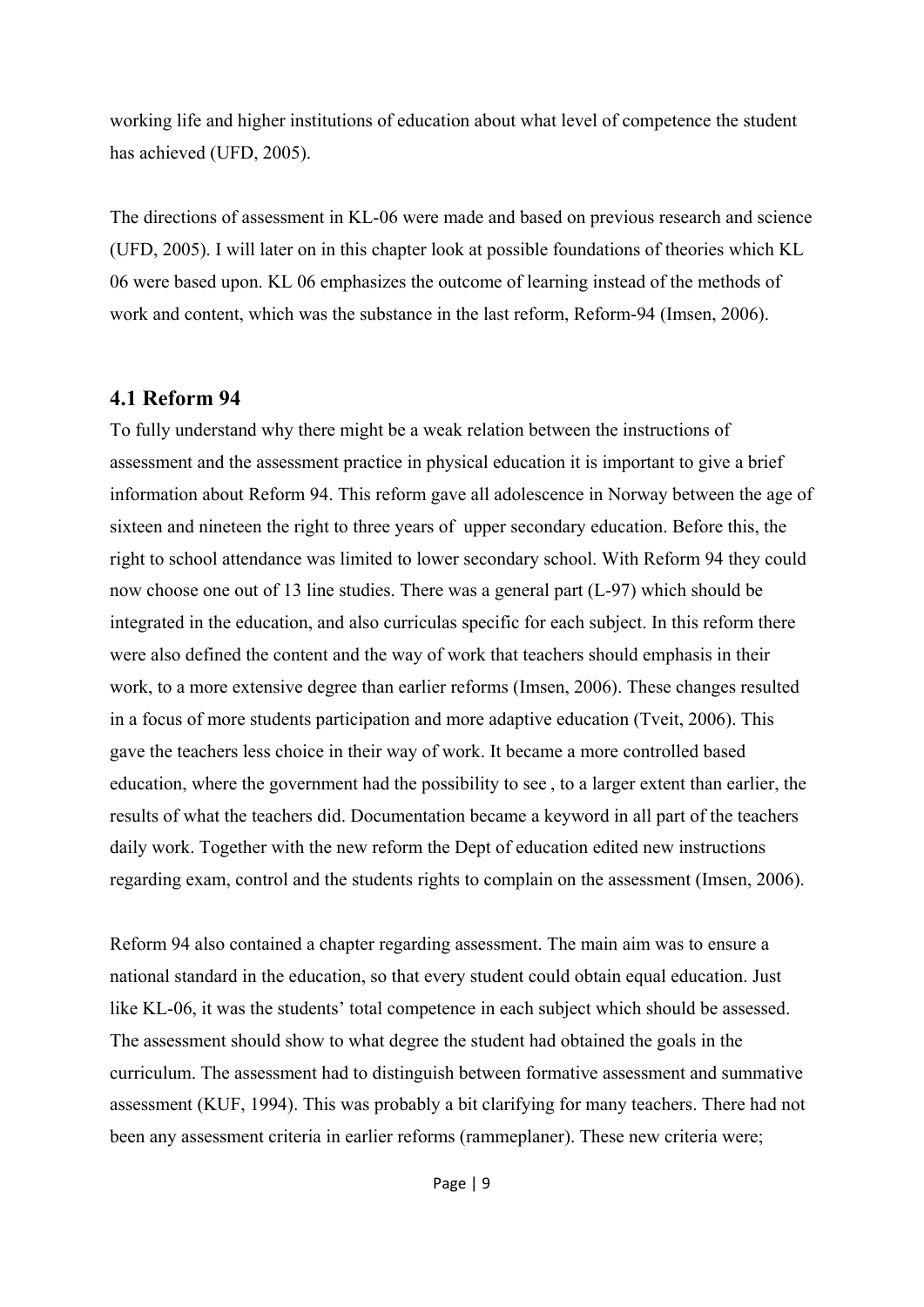effort, skill and knowledge. The criteria was weighed equally in upper secondary school (KUF, 1994). In practice, this meant for example that students who were showing good skills, but lack of the other criteria should then be given the same grade as students showing high effort/cooperaton, but had a lack of skills.

Reform 94 opened up the possibility to both individual related and goal oriented assessment. Teachers tried to combine these assessments, but there were disagreements on how it should be practiced. It was, in a way, solved by using the individual related assessment as formative assessment and the goal oriented assessment as summative assessment (Peev, 2001).

Individual related assessment take into account the students' own premises when the teacher set a grade (Helle, 2007). This means that the teacher shall expect less from one student with asthma than one without when running for example the Beep-test or the cooper-test. A student can therefore get the same grade, or better, than another who has better skills because of the students own premises. Many teachers wish to reward students who put in an extra effort with a better grade than the competence goal demands (Imsen, 2006). This can no longer be done when setting the grade, but can be used in formative assessment without a grade. This formative assessment is a tool with a focus on learning and development (Imsen, 2006).

Goal oriented assessment is when the student is compared to the competence goal in the curricula. This is the existing assessment system in the Norwegian school today (Imsen, 2006). This system requires concrete competence goals, so the teacher easily can explain the student to what degree she has reached the competence goal (Imsen, 2006). As mentioned earlier, there are no written instructions from the Dept of Education regarding required skill levels on each competence goal. The teachers must make these themselves (Engh m.fl, 2007; By, 2010). The intention behind a goal oriented assessment is to be fairer among students (Engh m.fl, 2007). The grade 4 shall be given to the same student whether she attains at a upper secondary school in Tønsberg or in Bø. One disadvantage as to goal oriented assessment is its focus on the end results, and not the learning each student attain on their way towards reaching the competence goals (Imsen, 2006).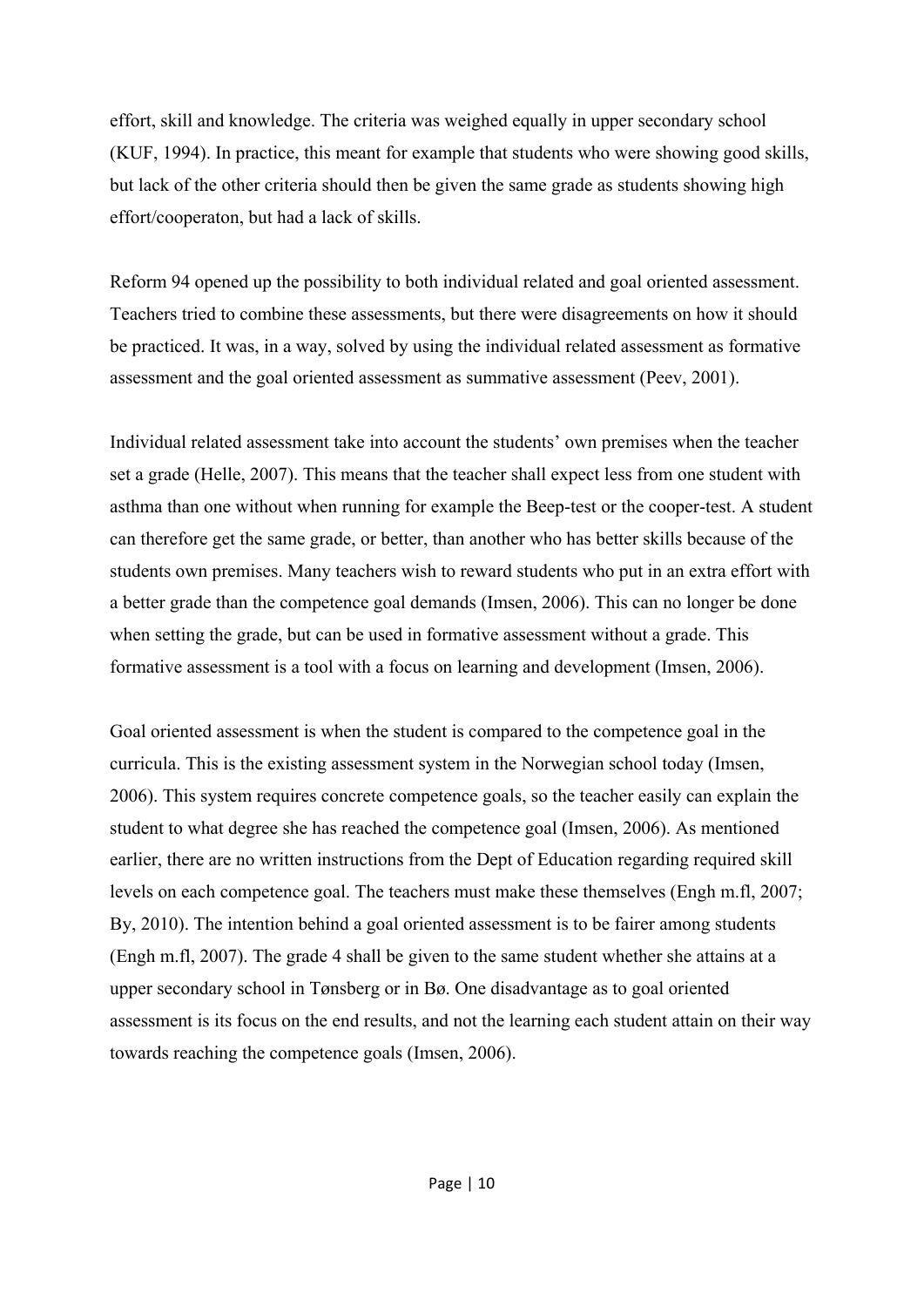## **4.2 Kunnskapsløftet-2006 (KL 06)**

A new reform was launched in the spring 2004, and this reform, Kunnskapsløftet 2006 (KL-06), was carried throughout the whole Norwegian education system from autumn 2006. This reform was based on, and a result of, international and national research on the Norwegian education system (UFD, 2005).

KL-06 was divided into three main parts: the general (L-97), the teaching poster (Læringsplakaten) and the curriculum of each subject. The general part, from 1993, was kept and continued in KL-06. The teaching poster were guidelines for education in schools and told what each school was obligated to do. These obligations could also be found in the instructions, in the general part and in the law of education. The intention was to show that it was a connection throughout the whole curriculum of KL 06 (UFD, 2005).

The curricula for physical education maintained the purpose of the subject (formålet med faget), main areas (hovedområder) and the competence goals. The aim of the subject was to encourage good health, contribute to students motivation of doing sports, give knowledge to students on how the body functions and finally inspire creativity and independency. The students experiences in physical activity shall motivate youngsters to physical activities after they are finished with school (UFD, 2005).

The curriculum in physical education at upper secondary school was divided into three main areas in each of the three years: sports and dance, outdoor life, training and lifestyle (see appendix 5).

KL 06 differed from earlier reforms. This time the reform covered primary school to upper secondary school, while Reform 94 only covered upper secondary school. KL 06 was shorter compared to Reform 94, and there were competence goals after each of the three years at upper secondary school. KL 06 emphasised the five basic skills in all curriculums. These skills were; the ability to communicate orally, the ability to read, the ability to express yourself in written form, the ability to count and the ability of using digital tools (Imsen, 2006).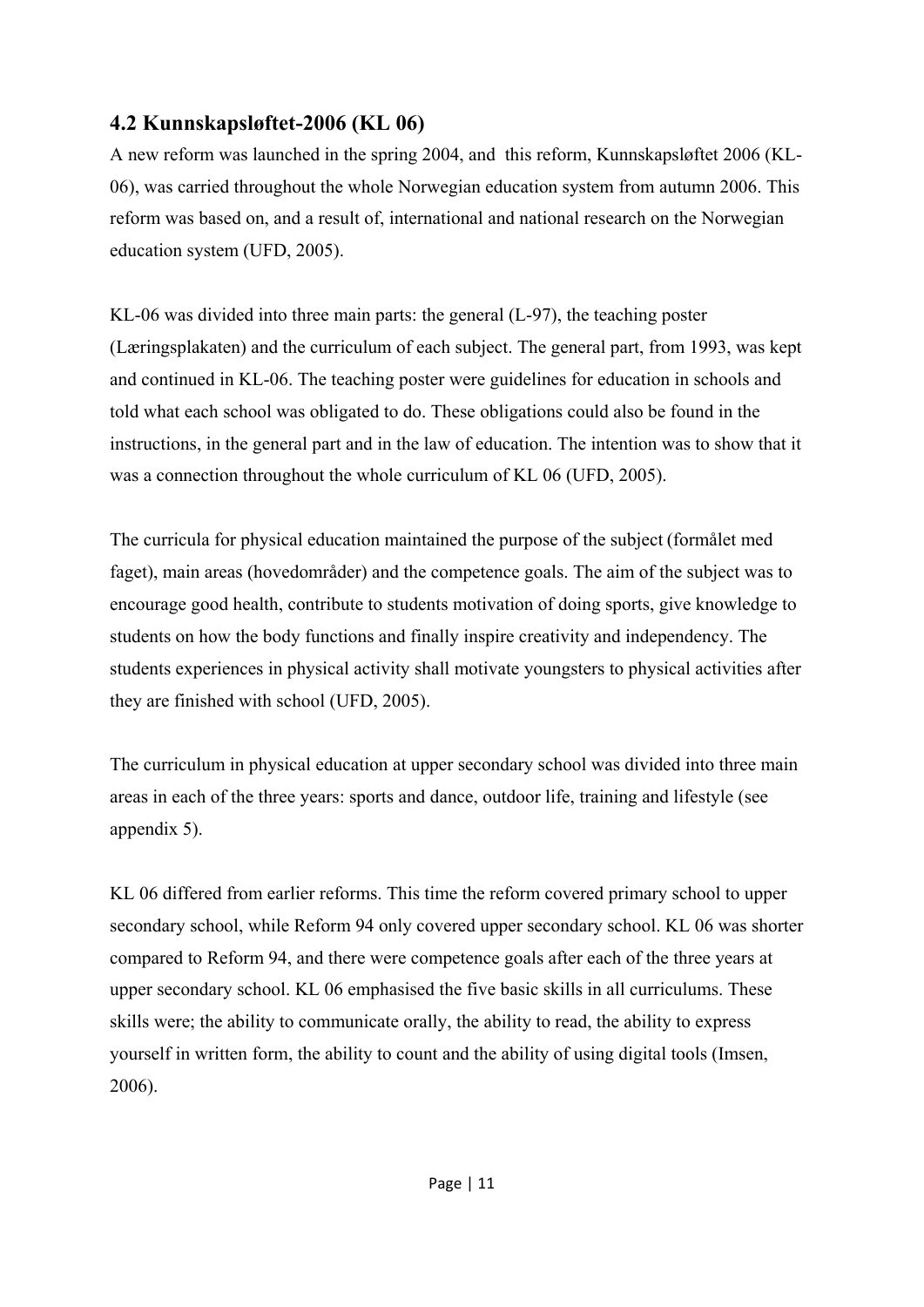Maybe the main difference between KL 06 and earlier reforms was the focus on the ending teaching results of the competence goals. The focus earlier was much more on the process towards the competence goals. With KL 06 it looks like teachers must be more achievementsand result oriented than earlier (Imsen, 2006).

Further on I will present the changes from Reform 94 to KL 06 regarding assessment.

#### **4.2.1 Assessment in KL 06**

Together with KL 06 new instructions of assessments came along. These instructions stated that it was only the competence goals which should be assessed, and it was the students' total competence at the end of the school year which should be summative assessed (UFD, 2009).

In addition to this, new instructions stated that every student should be given at least one formative assessment each term. The intention by this was to give feedback to the students to what degree he or she had reached the competence goals, with the aim of reaching a higher competence in the subject (§ 3-11 and §3-13,UFD, 2009).

*"Formative assessment is a tool in the process of learning, as a foundation for the individual adaptive education and shall contribute to develop the students' competence in the subject. The summative assessment shall give information of the students competence by the end of the education in the subject. Formative assessment and summative assessment shall be executed in coherence to increase the learning" (§ 3-2, UFD, 2009).* 

The summative assessment should give every student a grade, while formative assessment could be given with or without a grade.

The formative assessment should be given consecutively and systematically, and could be done orally and/or written. The formative assessment should contain reasonable information about the student competence and should be given with the aim of progress in the subject (§ 3-11, UFD, 2009)*.*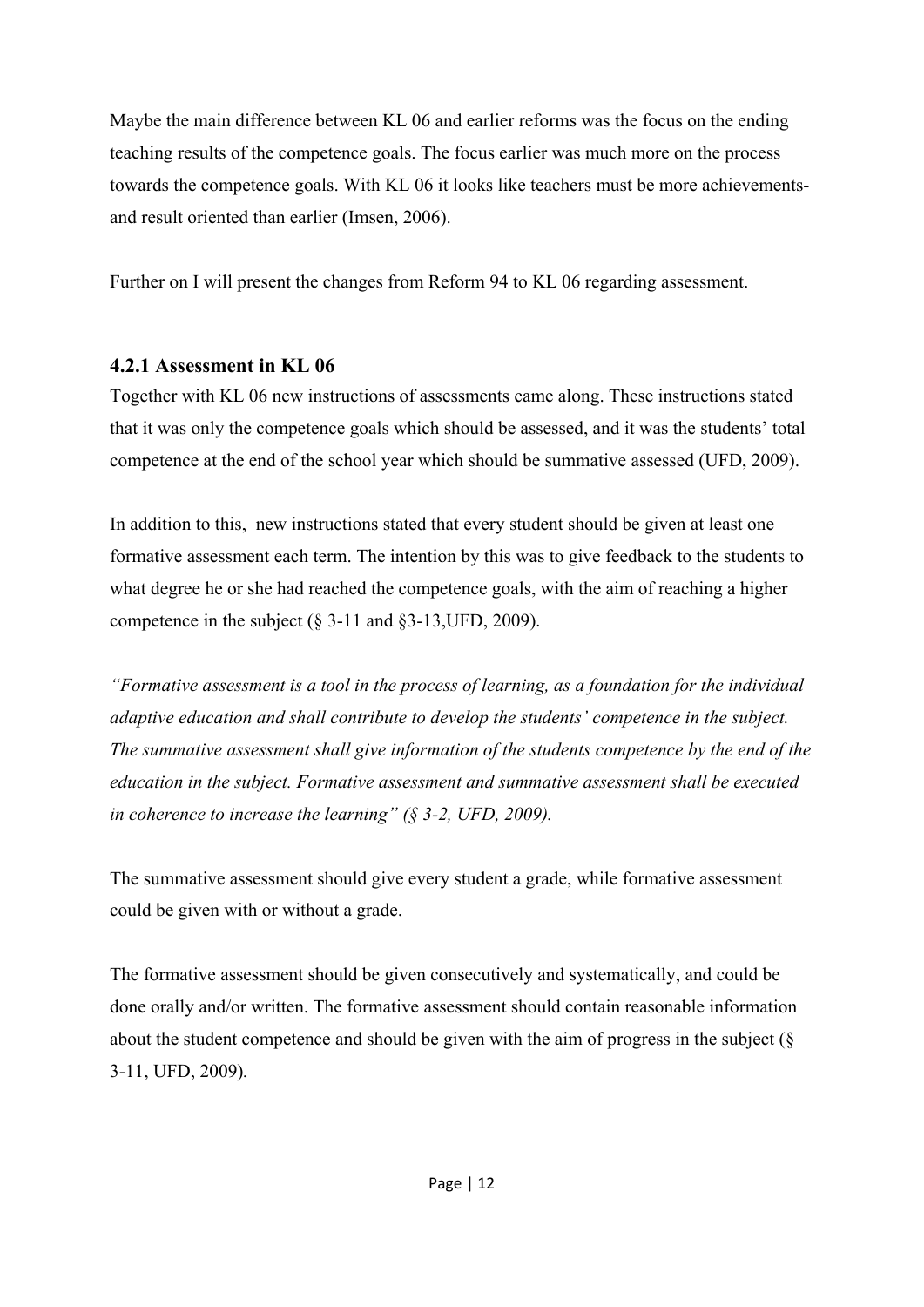The midterm assessment was a part of the formative assessment and it should show the competence of the student according to the competence goals in the curricula. This formative assessment should also give guidance on how the student could increase his competence in the subject  $(\S 3-13, UFD, 2009)$ . Further on, the instructions told us that from eighth-grade every student should have a midterm assessment in a written form and it had to be documented that formative assessment had been given (§ 3-13, UFD, 2009).

*"The teacher is obligated to give formative assessment, state reasons for the assessment to each student and give them individual guidance on how to do better in the subject. In addition to this the teacher is obligated to document that this assessment has been given" (§ 3-13, UFD, 2009).* 

A physical education teacher holds up to 350 students each year. With eight competence goals in the subject (VG1) there has to be at least 5600 assessments with grade as a minimum when you include midterm and summative assessment. Also the same amount of formative assessments shall be carried out according to the instructions. This can be done with or without a grade, orally and/or written. It has to be documented that the assessment has been given. The aim with all of this is better student performance.

For a full time physical education teacher you have to do at least 11 200 assessments each school year with 350 students. This will give you an average of 295 documented assessments each week as a minimum.

Formative and summative assessments were new concepts to teachers. The formative assessment should include a describing assessment and had to state what competence the student had reached. It did not had to be written. Each school could decide how to give this feedback (UFD, 2009).

This assessment should also give information to the student to what degree they had reached the competence goals in the curriculum. In the end the teacher had to document that there had been given assessment. The teacher decided for herself the extent of the documentation. There has not been given any guidance on this from the Dept of education so far (Engh, 2008).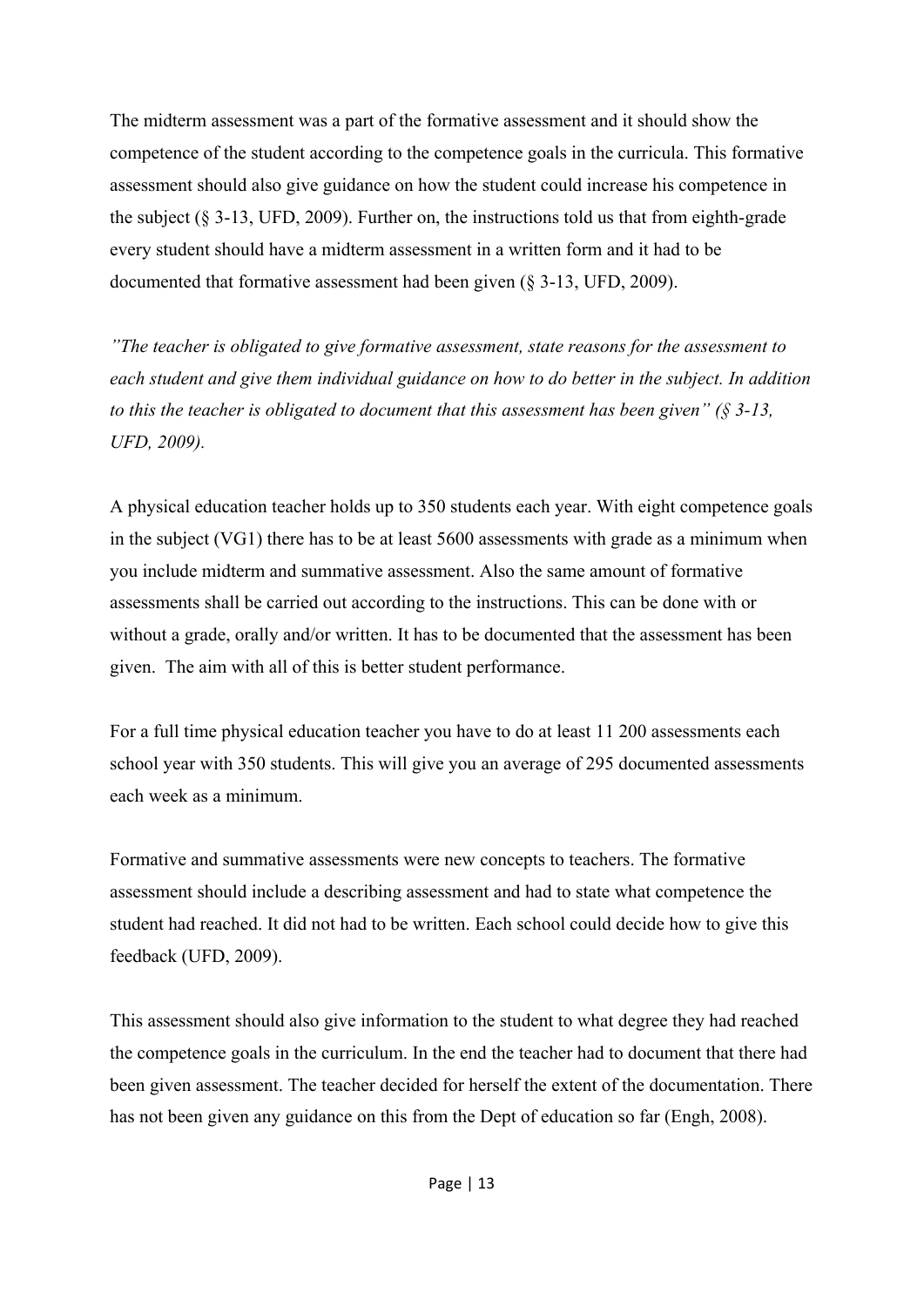Formative assessment is mandatory and much more emphasised in KL 06 than Reform 94. Effort as a criteria, taking into account individual premises in the assessment and the weighting of criteria, was history after Reform 94 and no longer void.

### **4.2.2 The basis of the assessment**

With the introduction of KL 06 new assessment instructions gave different basis of the assessment than earlier. These changes are stated in *§3-3* and §*3-5.* 

*§3-3. The basis of assessment with grades is the objective of competence in the curriculum in KL-06. The grades shall express the ability the student has achieved at the time the evaluation is performed and what is expected from the student at that time. The students social and psychological premises shall not be considered in the assessment. Orderliness and behaviour shall not been drawn into attention when assessing the subjects" (UFD, 2009, §3-3).* 

*§3-5. When setting the grade in orderliness the teacher consider whether the student shows regular good working effort and how the student practices the rules of order which is sat at each school. The assessment in orderliness and behaviour shall be kept apart from the assessment of the students competence in each subject. (...) In the assessment of orderliness and behaviour the teacher shall consider the students individual premises (UFD, 2009, §3-5).* 

Before KL 06 teachers could take into account the student individual premises in physical education when they assessed students. This was the instructions in Reform 94 and L-97. These instructions existed throughout the Norwegian education system until August 2006. After this, instructions stated that teachers could not take into account the student individual premises in the summative assessment in upper secondary school. These instructions did not regard lower secondary school. The Dept of education also stated that the student orderliness and behaviour assessment should not be drawn into the basis of assessment in each subject. It was only the student competence that should be assessed. It had to be a separate assessment of the students competence in the subject and the students overall orderliness and behaviour. This differentiation was done by the Dept of education to clarify the basis of the assessment criteria for the teacher. The general basis of assessment in Reform 94 was unclear for both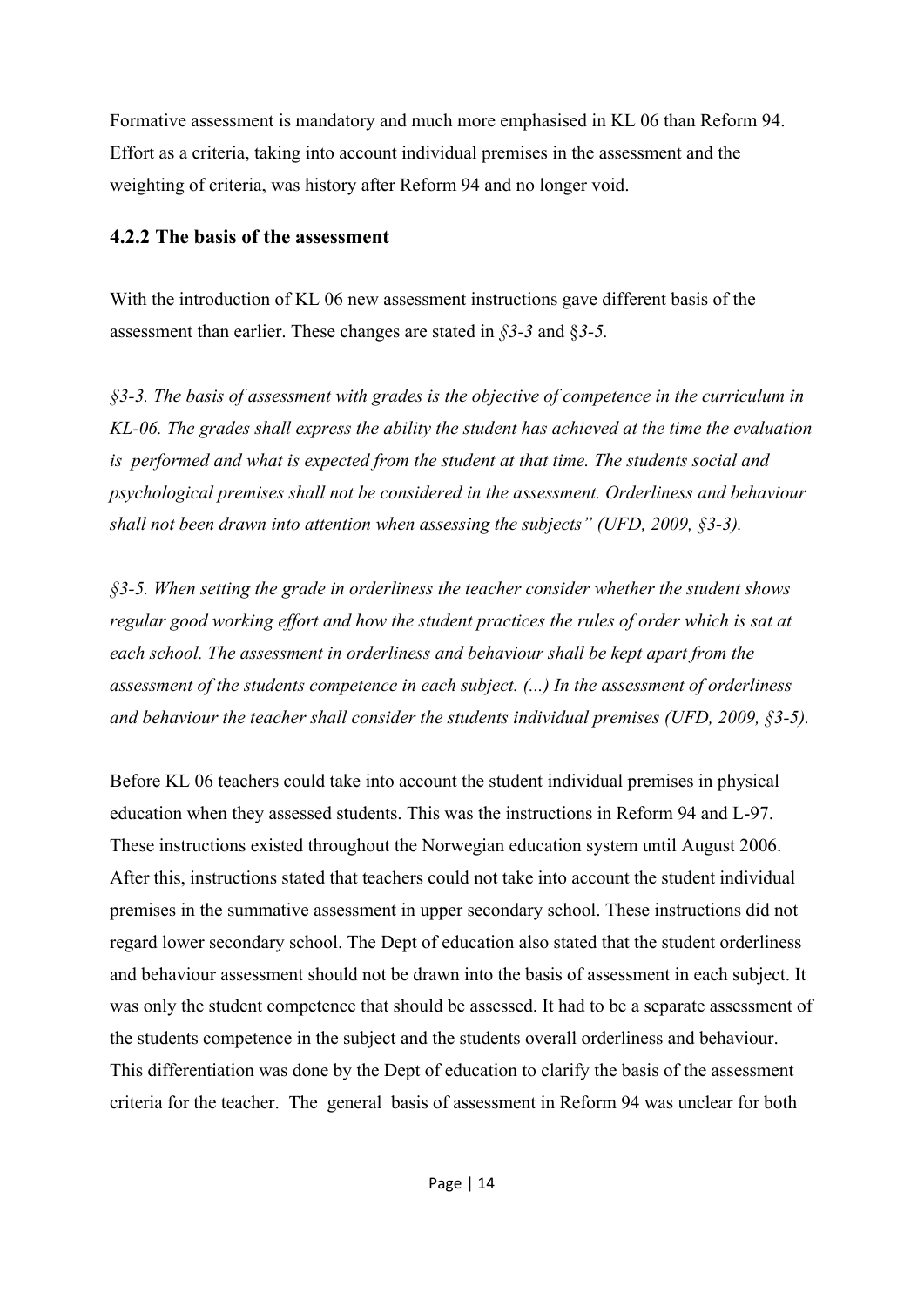students and teachers and the government chose to get rid of the general part regarding the basis of assessment in the curriculum of L-97 (St.meld. nr 30, 2003/2004).

There were three new concepts worth noticing in KL 06. These were competence goals (kompetansemål), secondary goals (delmål) and criterion (kjennetegn). The competence goals were stated in the curriculum of KL 06 and described what the student should master at the end of the school year. With the basis of these competence goals teachers had to develop secondary goals on their own. The secondary goals needs to be developed to help the student reach the competence goals.

The criterion described the quality of the students' competence in relation to the competence goals in KL 06. These criterions should express low, mediocrity and high ability, where low was the grade 1 and 2, mediocrity was the grade 3 and 4 and high ability was the grade 5 and 6. As to physical education it was recommended that teachers should use knowledge and skills in their assessments, but it was the choice of each school where the focus should be when it came to the weighting (balance/ vektingen) of these two (By, 2010).

The official curriculum, Reform 94, included a separate chapter regarding assessment, as mentioned earlier. This chapter described what assessment was, how teachers should assess and why there is assessment in school. The government was criticized for not doing that with KL 06 (By, 2010). The Dept of education therefore established a project called " Better assessment practice" with the aim of clarifying the instructions of assessment and contribute to a more justified assessment of the students work. This project was ended in June 2009. Physical education was not a part of this project, but the County Governor (Fylkesmann) in Oslo and Akershus took the initiative of the same work in physical education. They are still in the process, but have so far published a paper with examples of secondary goals and criterions (kjennetegn på måloppnåelse) (By, 2010).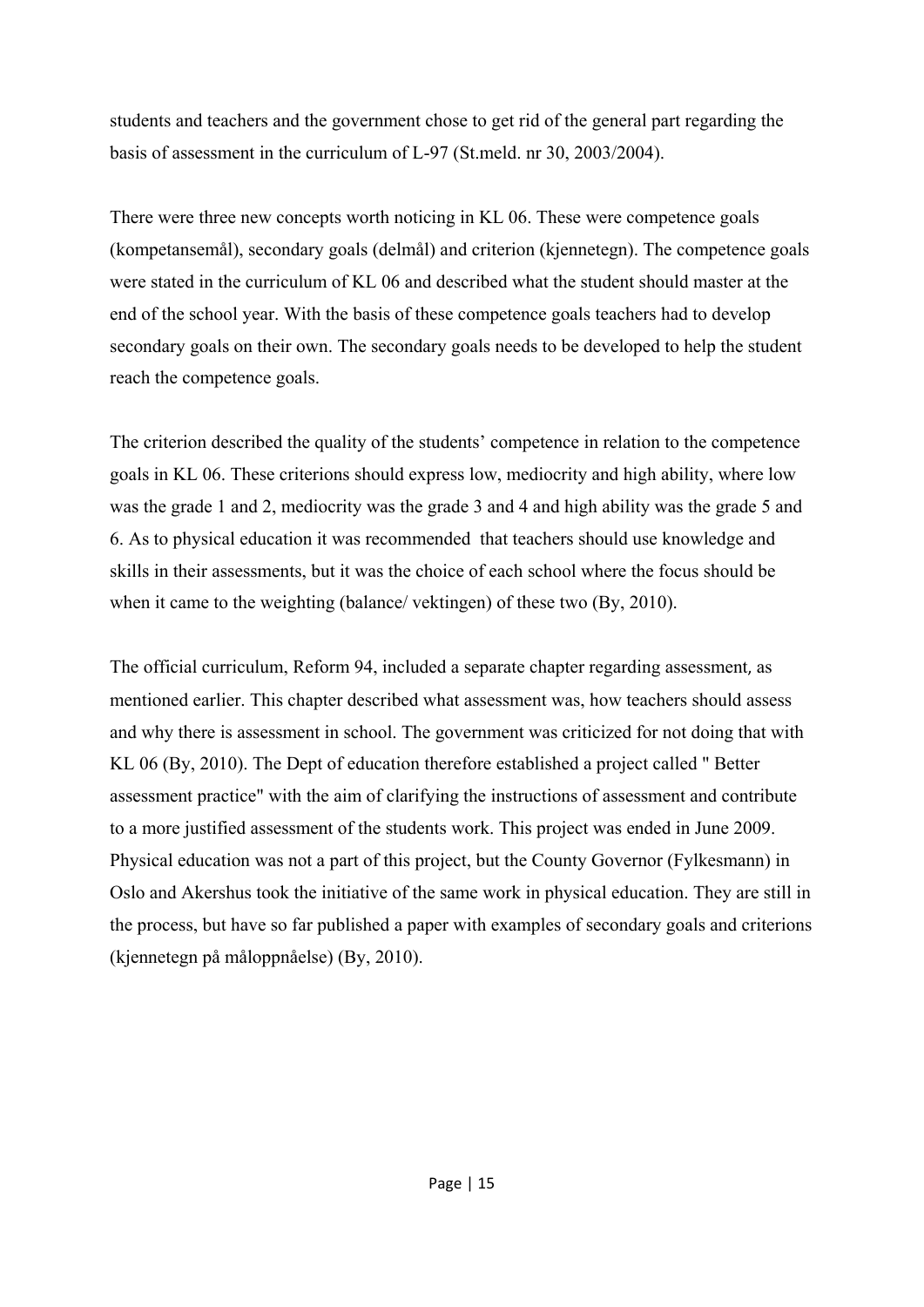### The foundation of assessment can be illustrated by this model (By, 2010):



### **Figure 1 The foundation of assessment**

In addition to this the foundation of assessment is based on the law of education (opplæringslova) which is detailed in the instructions (forskrifter) and the instructions is detailed in the circular letters (Rundskriv). The circular letters are official documents sent out from official government (Dept of education) when it is necessary to clarify and/or give additional information to the law of education or the instructions.

By (2010) emphasised that the competence goals had to be seen in relation with the objective of the subject (formålet med faget). The objective of the subject gives clear guidance on how to interpret and understand the competence goals.

By (2010) also stated that effort as a criteria was not gone, but replaced with the ability to  $<sup>1</sup>$ </sup> do activities over and over again, keep up with hard physical activity for as long as possible, be positive towards fellow students and make them look good, show engagement and social commitment, and pass and be in a position to receive a pass.

<sup>1</sup> Examples By showed at physical education teachers seminar in Beitostølen 17th of January 2010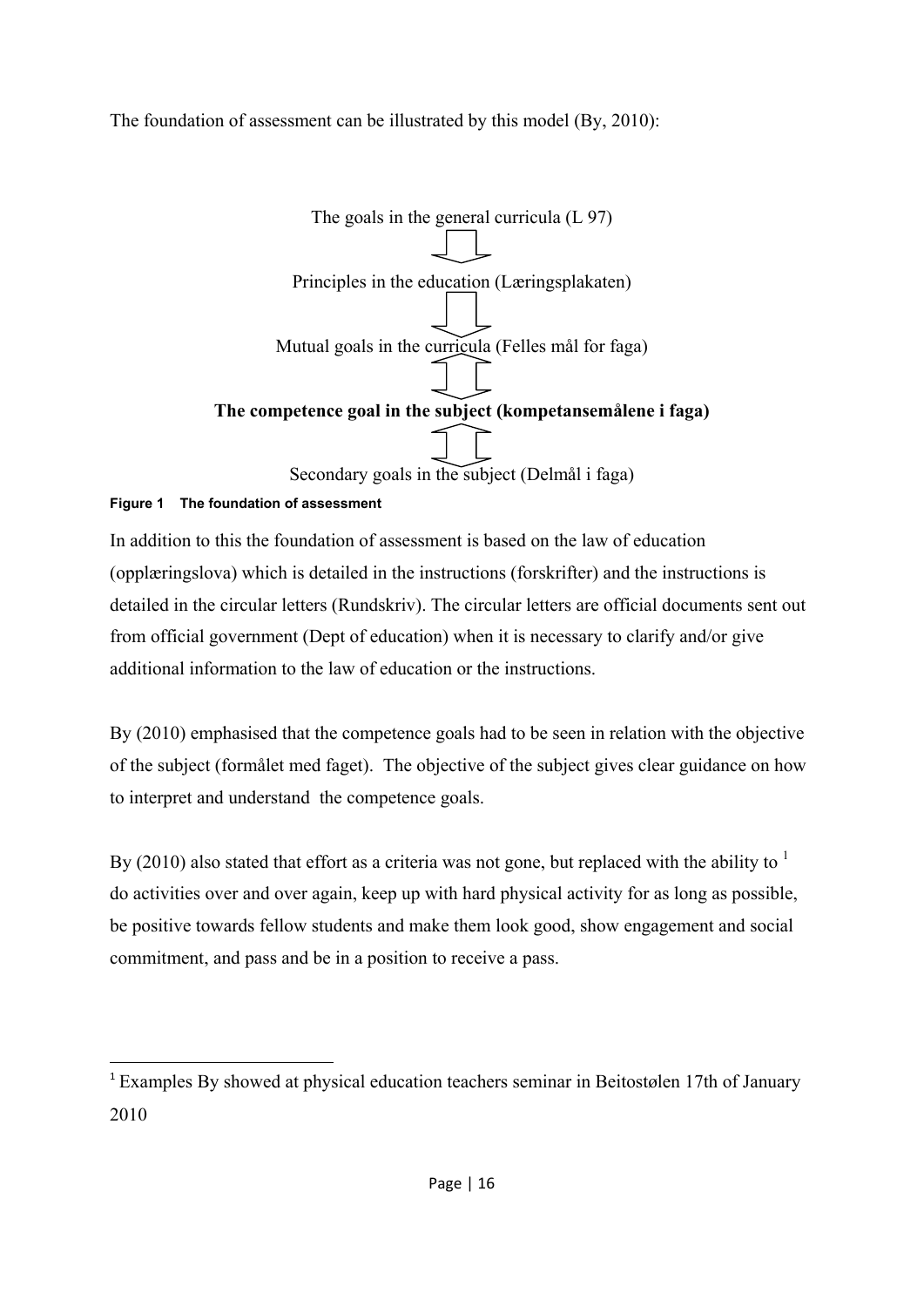By (2010) also emphasised the importance of working with all of the competence goals throughout the whole school year. If you work with one competence goal and finished it long before the end of the school year you did not fulfil the intention of the instructions.You had to assess the students total achievement of all the competence goals by the end of the school year to fulfil the instructions.

Last, but not least she stated that you can not consider the student individual premises in your assessment, but use this premises in the adaptive education of the student.

### **4. 3 Theories of assessment**

To find why the instructions of assessment in KL 06 became the way they were we have to look behind KL 06 and the instructions to find possible foundation from previous research and theories.

Paul Black & Dylan William (2004) and Linda Suskie (2001) can explain the intentions of KL 06 because they together emphasise why formative assessment is important and how assessment should be done. These theories were also important to my research questions because they may reflect and explain the relations, or the lack of relations between the instructions of assessment and the assessment practice in upper secondary schools in Vestfold and Telemark.

#### **4. 3.1 Black & William - Formative assessment**

A theoretical basis can be the research from Paul Black and Dylan William, both professors at Kings College in London.

This theory gives a good basis for why constant assessment (assessment for learning or formative assessment) is important. Assessment is described as "*all those activities undertaken by teachers, and by their students, which provides information to be used as feedback to modify the teaching and learning activities in which they are engaged"* (Black & William, 2004, p.10).

It is, although, important to separate two forms of assessments from each other: assessment *of* learning (assess the learning outcome at a given time) and assessment *for* learning (assess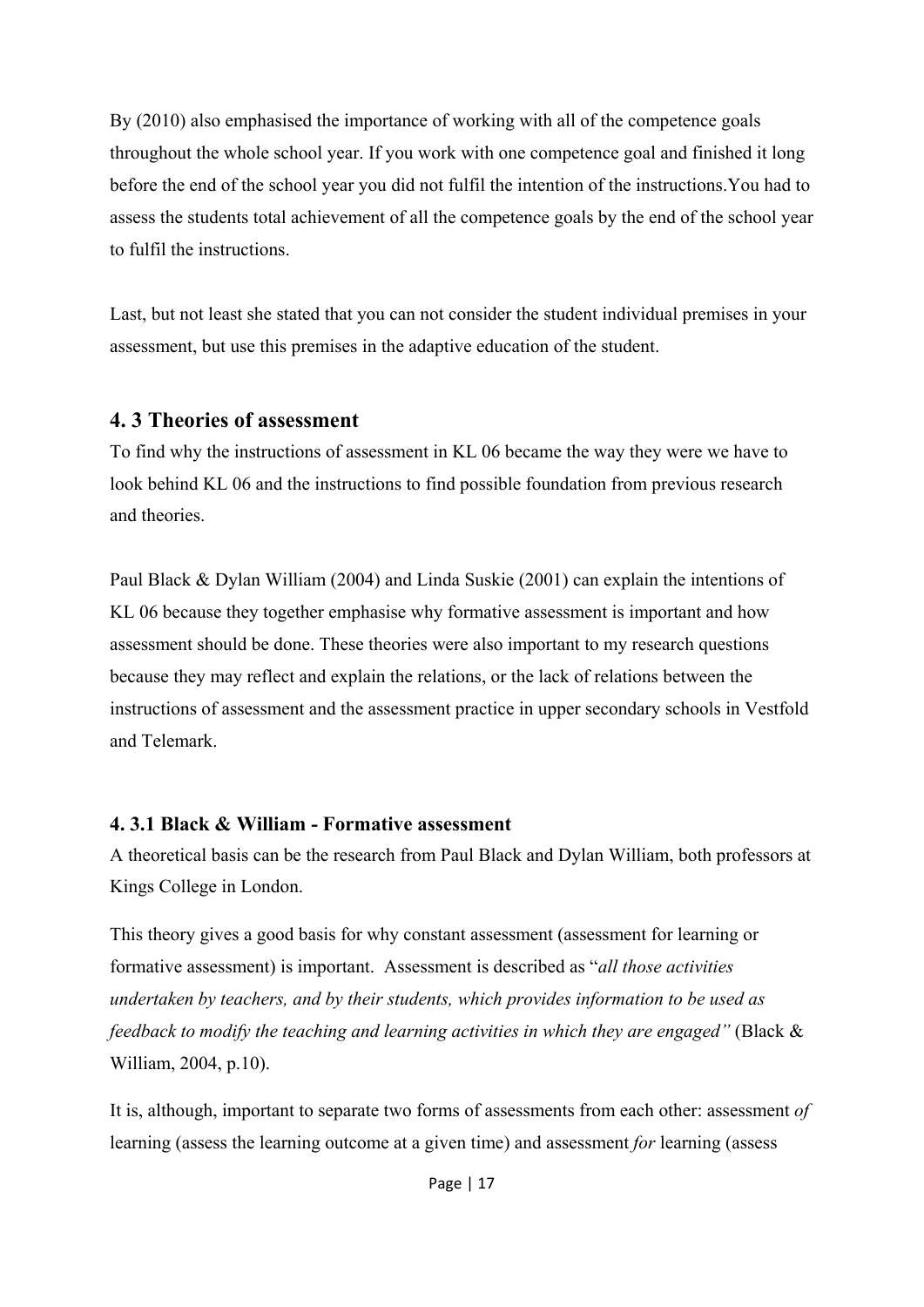learning outcome with the objective to improve this). Black and William (2004) believe that their assessment definition becomes formative (assessment for learning) when the information of the assessment is used to get the teaching activity to fit the needs which the assessment showed that the student have.

*"Learning is driven by what teachers and students do in lessons. Teachers have to manage complicated and demanding situations, channelling the personal, emotional, and social pressures of a group of thirty or more youngsters in order to help them learn immediately and become better learners in the future"( Black and William in Gardner (ed.), 2006, p. 84).* 

There have been many initiatives where the aim was to improve learning outcome from the "Black Box" (Black and William, 1998). Black and William describes the Black Box as the classroom and/or the relationship between the teacher and the student. Many things are put into the box, like resources, management rules, requirements, tests, standards and much more. The outcome of the black box should be more knowledgeable and competent students. But how can we be sure of this? If no one knows what is happening inside the black box, except the teacher and his students, how can anyone expect that some inputs will give a given output? Furthermore, Black and William were also questioning why most of the reform initiatives are not aimed at giving direct help and support to the work of teachers in classrooms (Black and William, 1998)?

 This last question, from Black and William, is very interesting, and most relevant also in Norway and for the work of PE teachers.

Example: In the student's third year (VG3) one competence goal in KL-06 is as follows:

*"The aim of the education is to master an individual sport and a team-sport" (UFD, 2005 p.156).* 

How shall PE teachers measure to what degree each student master badminton or basketball? What is a low degree of mastering, average degree of mastering and high degree of mastering?

Could the reform initiatives be aimed at given teachers a specification of standards (kjennetegn på måloppnåelse)? In that case the results (grade) would have been measured towards a standard. A high level of mastering badminton would then have, probably, been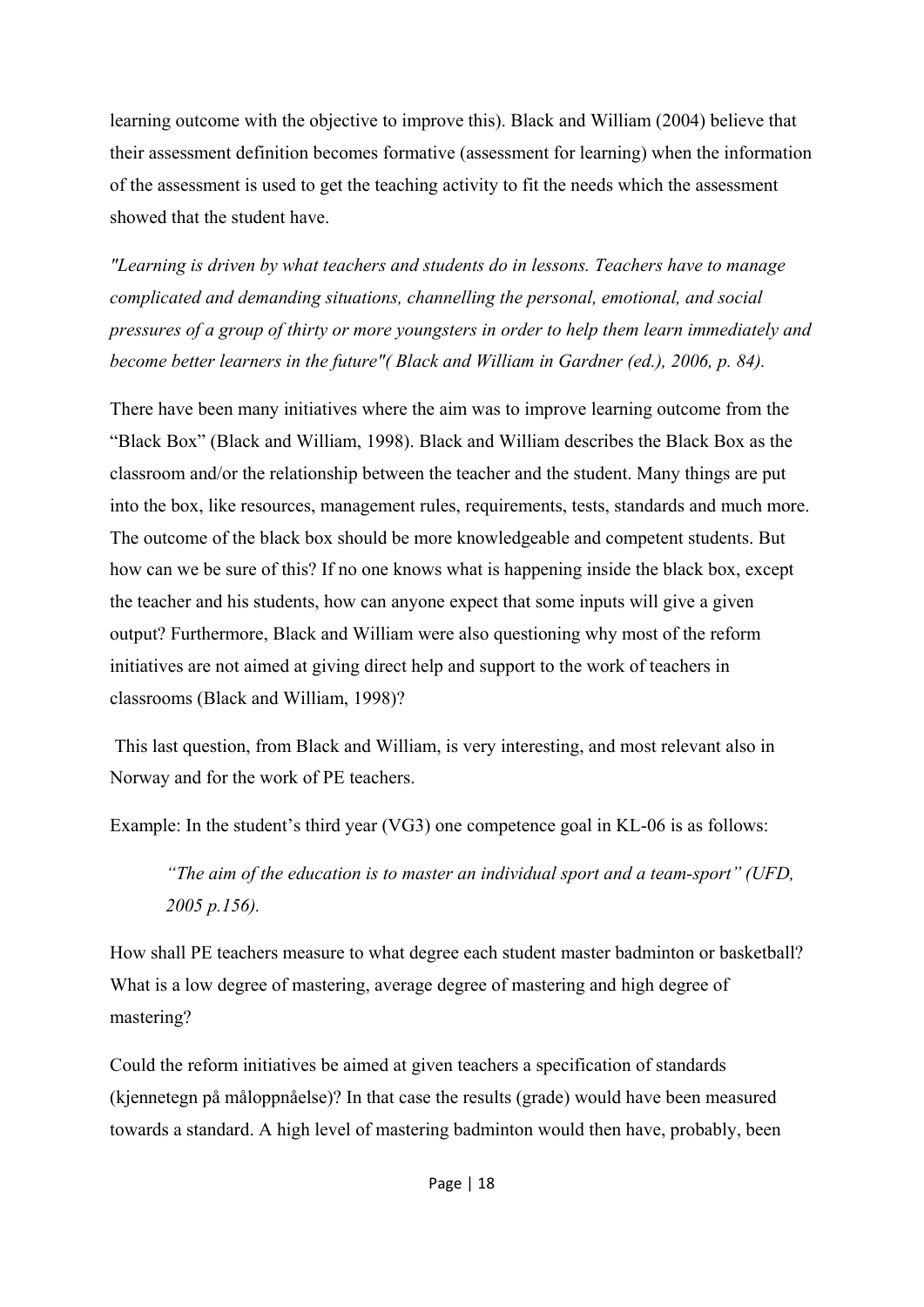assessed fairer and more similar whether you were a student in Oslo, Kristiansand or Porsgrunn.

When Black and William (1998) developed a theory of formative assessment they conducted an extensive survey of the research literature. More than one hundred and sixty journals and about 580 articles to study before they could develop a theory of formative assessment. They found out that there was evidence that improving formative assessment raises standards, and also evidence that there was room for improvement. Last, but not least, they found out that there also was evidence on how to improve formative assessment (Black and William, 1998). What is formative assessment? Formative assessment can be described as a"self reflective process that intends to promote students attainment" (Crooks, 2001). Cowie and Bell (1999) define it as the bidirectional process between teacher and student to enhance, recognise and respond to the learning. Black and William consider an assessment formative when the feedback from learning activities is actually used to adapt the teaching to meet the learners needs.

Black and William described formative assessment in practice when teachers do this by serving students as they respond to questions, ask questions and interact with other students (Black and William, 1998, p.2). Black and William's intention was to show that the following components form a framework which can be incorporated in, and illuminated by, a treatment of the subject classroom as an activity system. The following 4 components were important to develop formative assessment in each classroom (Black and William in Gardner (ed.), 2006):

#### *First component: teachers, learners and the subject discipline*

The classroom is the activity system and must be the starting point of any analyses. Inside this system there are several agents, the most important ones are the teacher and the student. This activity system needs a culture for changes, and not stability and continuity. Every analyse must also be specific to the subject discipline. It is the relationship between the teacher and his or her learners/student together with the subject discipline which is essential. They specially emphasised the importance of feedback in physical education.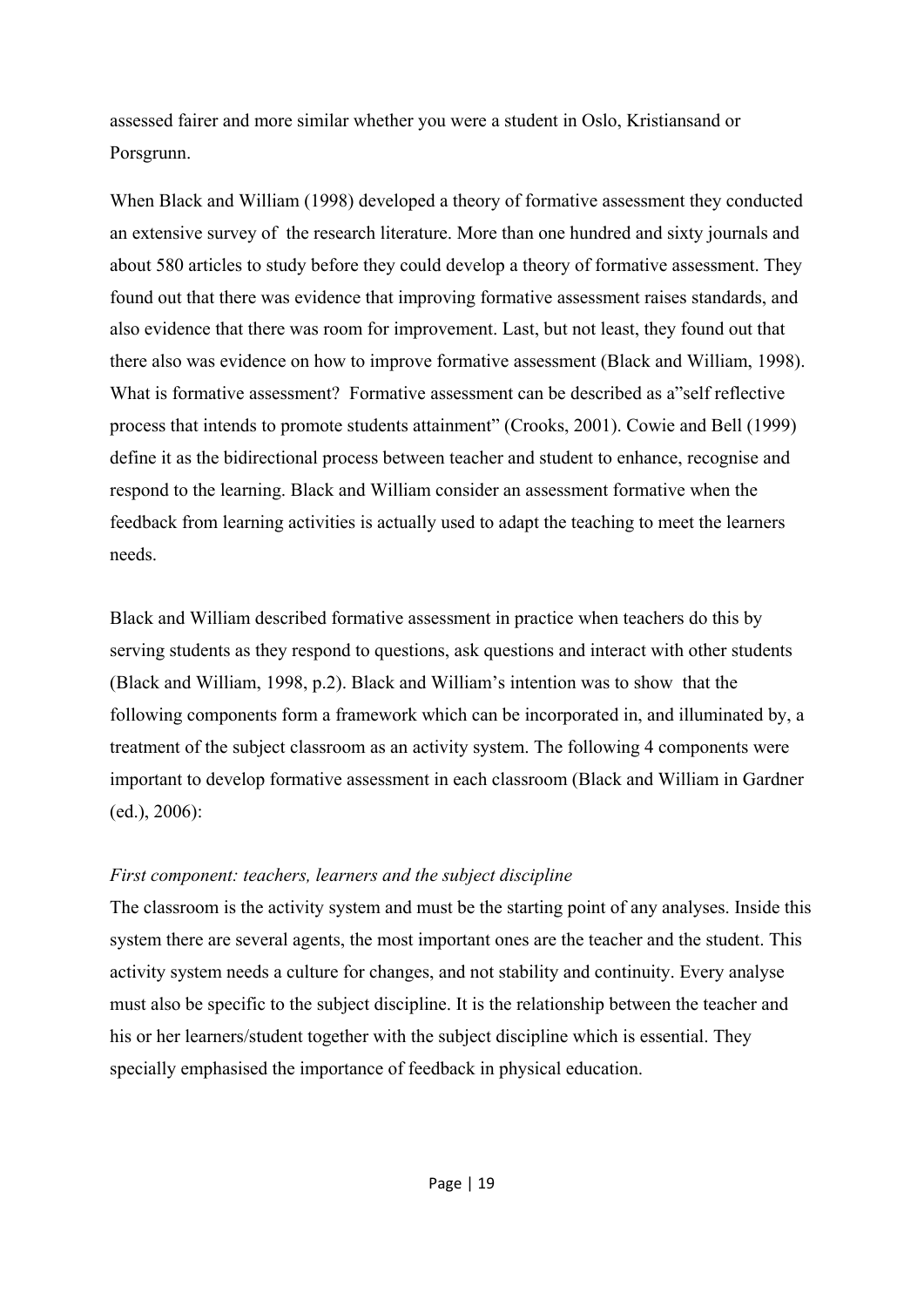#### *Second component: the teacher's role and the regulation of learning*

I have often experienced when I am planning my lessons that I ask myself what are the students going to do, instead of what are the students going to learn. The majority of teacher who have participated in the assessment initiatives of Black and William have done this shift when they plan their teaching. Each student has to take responsibility of his or her own learning. The teacher needs to equip students with the cognitive strategies required to achieve new understandings and skills through the subject. This implies giving well thought questions/assignments to the students, and give them time to reflect and respond to this. Some teachers may experience that these changes can be seen as a loss of control of the learning, but overall this will not be the case when it is implied that this changes in their conception is how learning were mediated by the teacher.

#### *Third component: feedback and the student-teacher interaction*

The interaction between the student and the teacher is, as mentioned earlier, crucial. Feedback from the student to the teacher and the feedback from the teacher to the student are important. The teacher should promote self assessment, and peers and group assessment. How to give feedback is dependent on the subject and of course the individual.

The zone of proximal development and differentiation is important when it comes to individualization. Each student is unique and every student has his or her own personality with different ways and ability to learn. It is the teacher's task to find and defining the gap between what the learner can achieve without help and what may be achieved with suitable help (Vygodtsky, 1986). This is an enormous, but necessary job each teacher also has to do.

#### *Fourth component: the students role in learning*

The student's role in learning should be active towards learning and not passive receptors. Active learners take responsibility of their own learning and obtain the ability to organise this. As long as students believe that effort can not make much difference because of their lack of ability, effort to enhance their capability as learners will have little effect (Black and William in Gardner (ed.), 2006).

A teacher who participated in one of the projects of Black and William, which emphasised changes and formative assessment, told that her students felt that the pressure to succeed in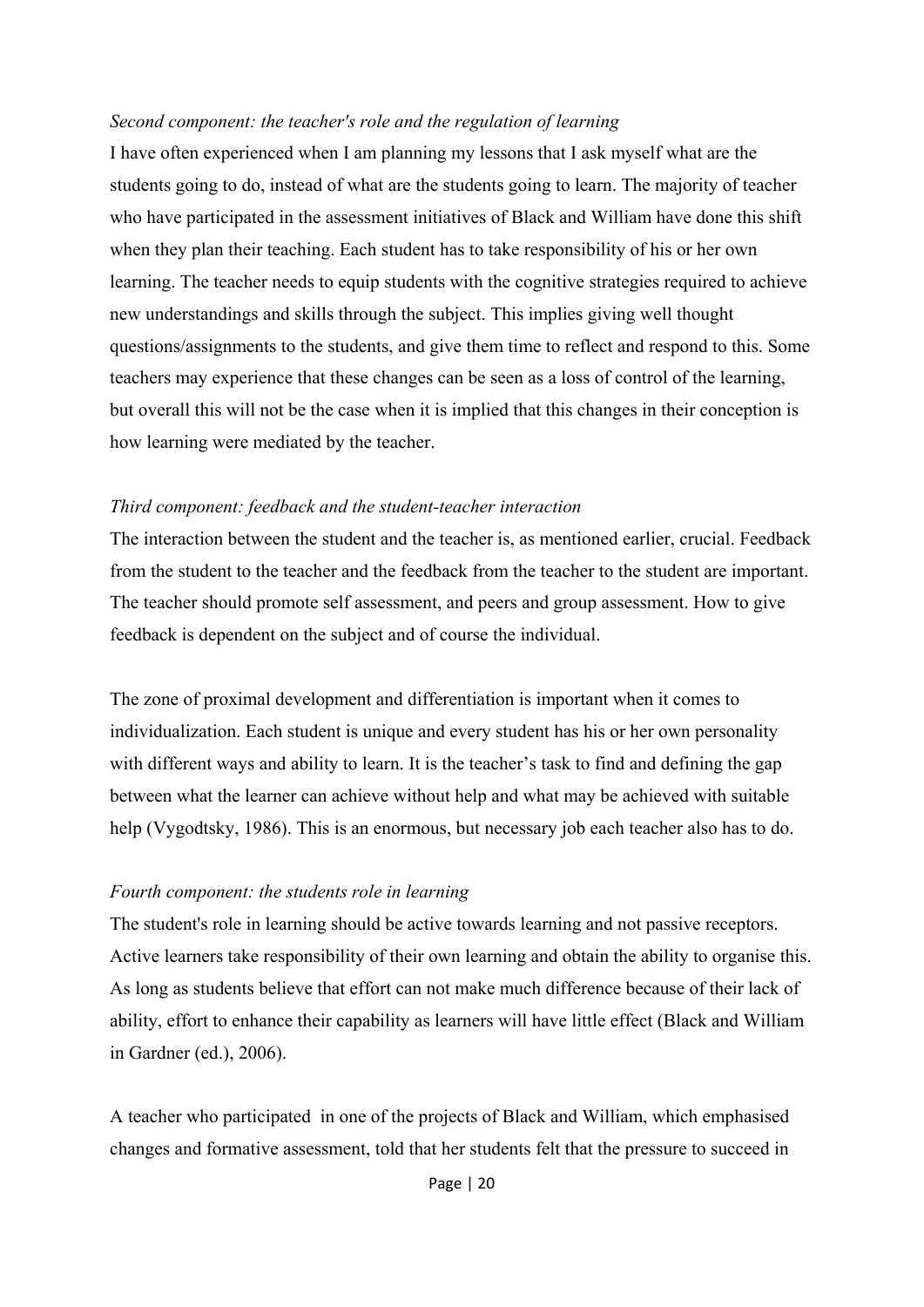tests was being replaced by the need to understand the work that had been covered, and the test was just an assessment along the way of what needs more work and what seems to be fine. The students commented on the fact that they thought the teacher was more interested in the general way to get to an answer than a specific solution, but they decided this was so that they could apply their understanding in a wider sense (Black and William in Gardner (ed.), 2006, p. 91).

Cowie (2004) explored students reactions to formative assessment. One of her general findings was that students were in any activity balancing three goals simultaneously; completion of work tasks, effective learning and social relationship. If any of these came in conflict with each other students tend to prioritise the social relationship goals. The respect showed them by a teacher and their trust in that teacher affect students' responses to any feedback. They needed to feel safe if they were to risk exposure (Black and William in Gardner (ed.), 2006). I believe this specially regards physical education in the gym where the risk of exposure is high compared to other subjects in ordinary classrooms.

It is clear that these changes in students' role as active learners are a significant feature in the reform of classroom learning. To improve formative assessment further on there are some important additional factors.

\*When the classroom culture focuses on rewards, grades or class ranking, then students tends to look for ways to obtain the best marks rather than to improve their learning. One reported consequence was that, when they had a choice, students avoid difficult tasks. What was needed was a culture of success, backed by a belief that all students can achieve. In this regard, formative assessment can be a powerful weapon if it is communicated in the right way.

\*Black and William believed it was essential that any dialogue should evoke thoughtful reflection in which all students could be encouraged to take part, for only then can the formative process start to work. They explained that dialoguing between students and a teacher should be thoughtful, reflective, explore understanding and conducted so that all students have an opportunity to think and to express their ideas (Black and William, 1998).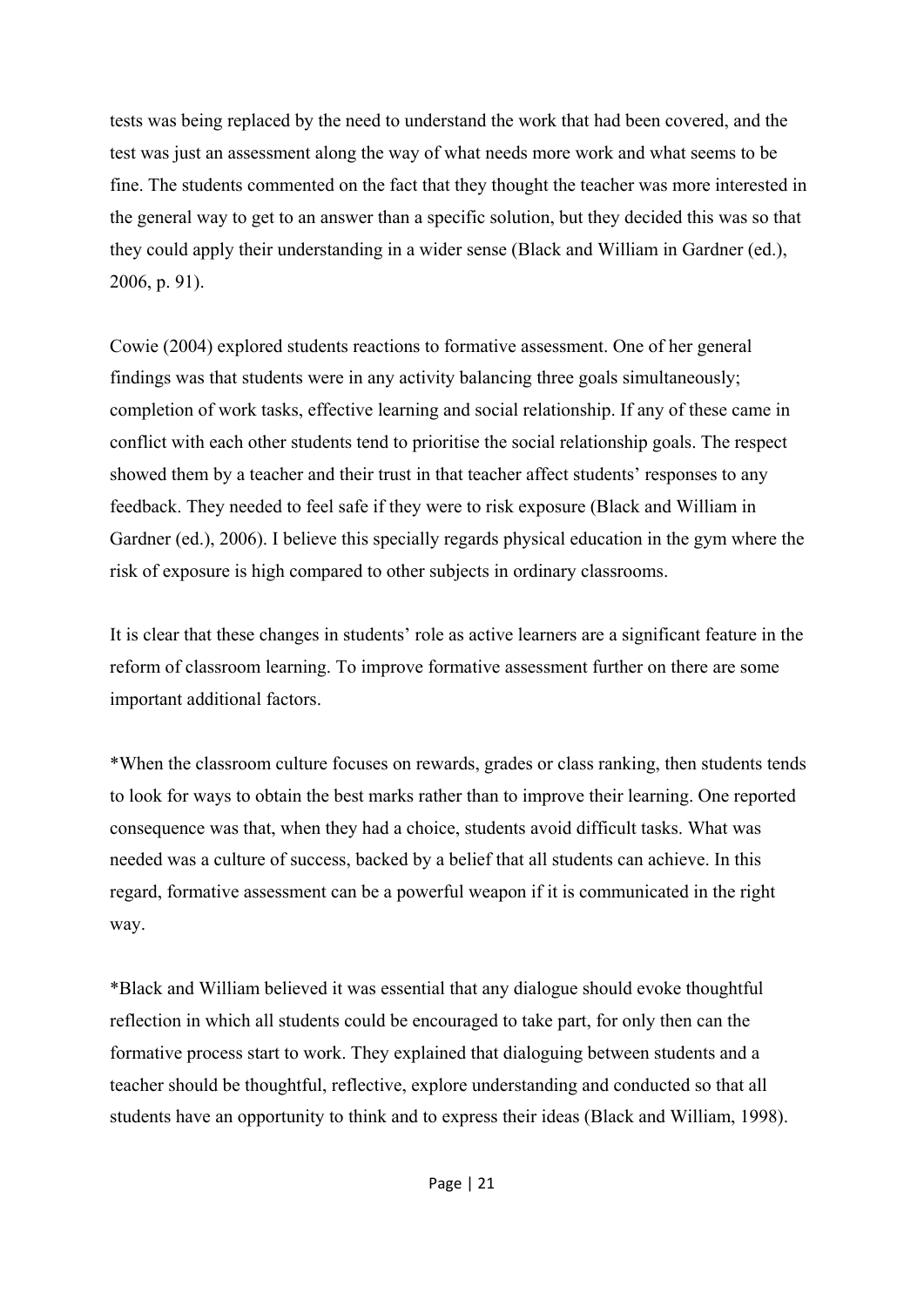In physical education I believe this means giving students time to train and explore the technique in a sport, and give them the opportunity to reflect on what works for them.

\*It is better to have frequent short tests than infrequent long ones. It is very unproductive if students get low marks time after time, and they come to expect to get low marks next time. This cycle of repeated failure becomes a part of a shared belief between the students and his teacher. Feedback has been shown to improve learning when it gives each student specific guidance on strengths and weaknesses, preferably without any overall marks. Feedback on tests, seat work, and home work should give each student guidance on how to improve, and each student must be given help and an opportunity to work on the improvement (Black and William, 1998).

My experience in physical education is that when I give feedback like; " that was a good lay up, Kari, but try to hit the board first, not directly into the basket" has a great impact on learning. I believe the reason for that is positive and specific guidance on how to do better.

\*According to Black and William (1998) a teacher's approach should start by being realistic and confronting the question: Do I really know enough about the understanding of my students to be able to help each of them? Further on it was important that the classroom culture was based on questioning and deep thinking, in which students learn from shared discussions with teachers and peers (Black and William, 1998).

If this can be translated into physical education I believe it is important to create a culture where the aim is to learn, and the focus is on training and trying rather than the fear of failure.

Black and Williams describe the following four steps to implementation: Learning from  $development \longrightarrow Dissemination \longrightarrow Reducing obstacles \longrightarrow Research.$ 

Black and Williams declare that it is the responsibility of governments to take the lead. Success will clearly depend on co-operation among government agencies, academic researchers and school-based educators. The argument was that standards can be raised only by changes that are put into direct effect by teachers and students in classrooms. There is a body of firm evidence that formative assessment is an essential component of classroom work and that its development can raise standards of achievement. It is essential that national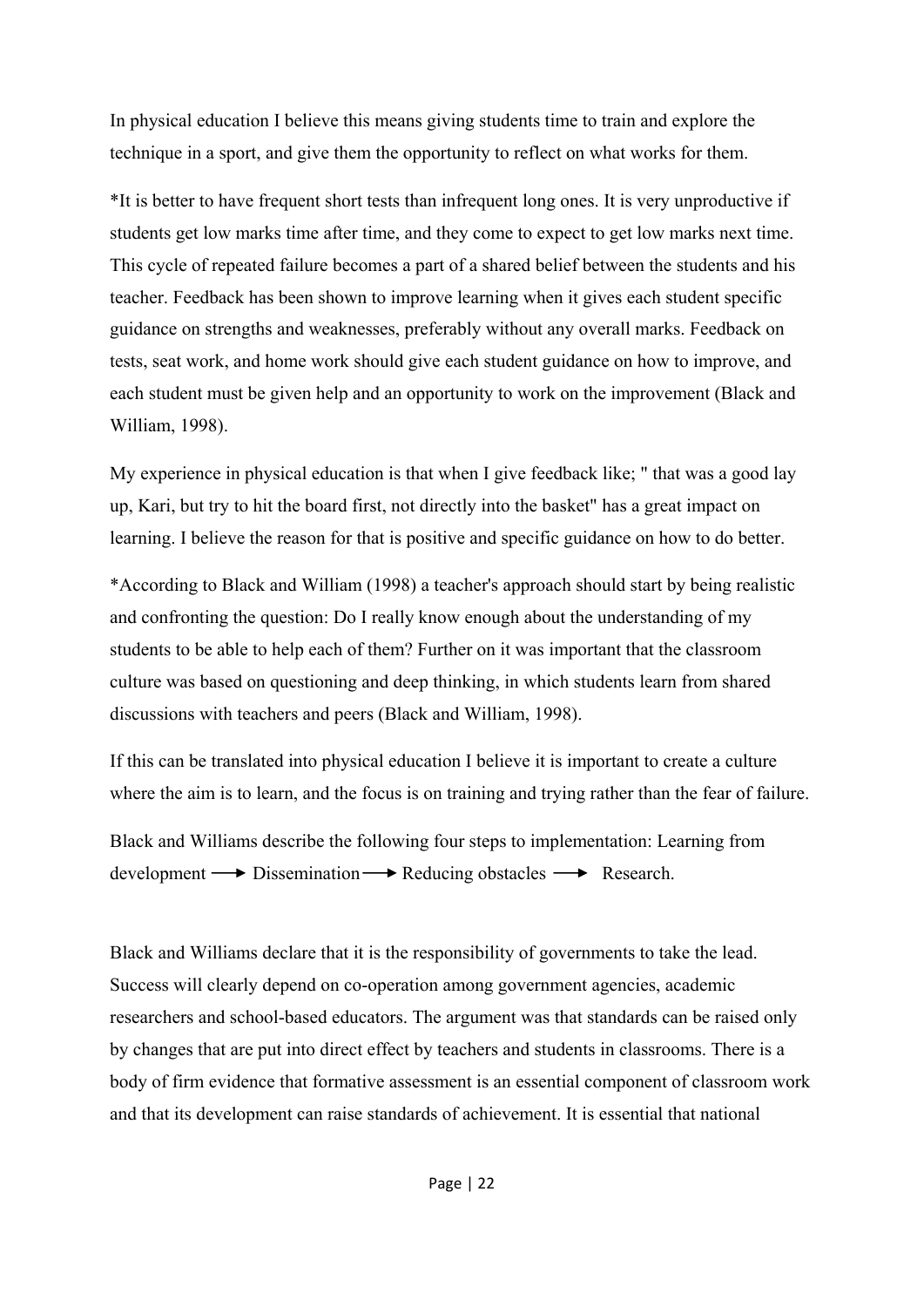policymakers will grasp this opportunity and take the lead in this direction (Black and William, 1998).

#### **4.3.2 Linda Suskie - Fair assessment**

Linda Suskie is an internationally recognised speaker, writer and consultant of higher education assessment topics. She holds a masters in educational measurement and statistics and a bachelor's degree in quantitative studies. She has over 30 years of experience in institutional research and have several publications on assessment topics (Suskie, 2009).

Suskie (2001) gives a theoretical point of view on what is fair assessment. She demonstrates this in a seven step model:

1*. Have clearly stated learning objectives and share them with your students, so they know what to be expected from them.* Give the students guidance so they understand what the most important aims are. Give them information of the tasks and skills to be covered in the midterm and the measures you will use to assess their project.

This means that the PE teachers should give the student a paper with an overview over what activities will be covered in the period ahead and their tasks in the same period. In this paper physical education teachers should tell their students what skills they expect them to learn and how you will assess those skills. For example: In the first and last session in each term I assess student skills and progress of the Beep-Test (a progressive running test). This is something every student is aware of, and they have the possibility to train between these tests.

2. *Match your assessment to what you teach and vice versa***.** Do not expect your students to demonstrate good basketball skills; don't assume they have entered upper secondary school with those skills already developed. Give them an explanation and demonstration on good basket techniques and help them develop these skills.

3. *Use many different assessments***.** Have various measurements so as many students as possible have the chance to be assessed in a way they feel comfortable. Any assessment gives inaccuracies, and it is better with often and small testing than seldom and big. After taking into consideration from a broad variety of assessments the evaluation should be based on our professional judgments as educators. For example: To measure students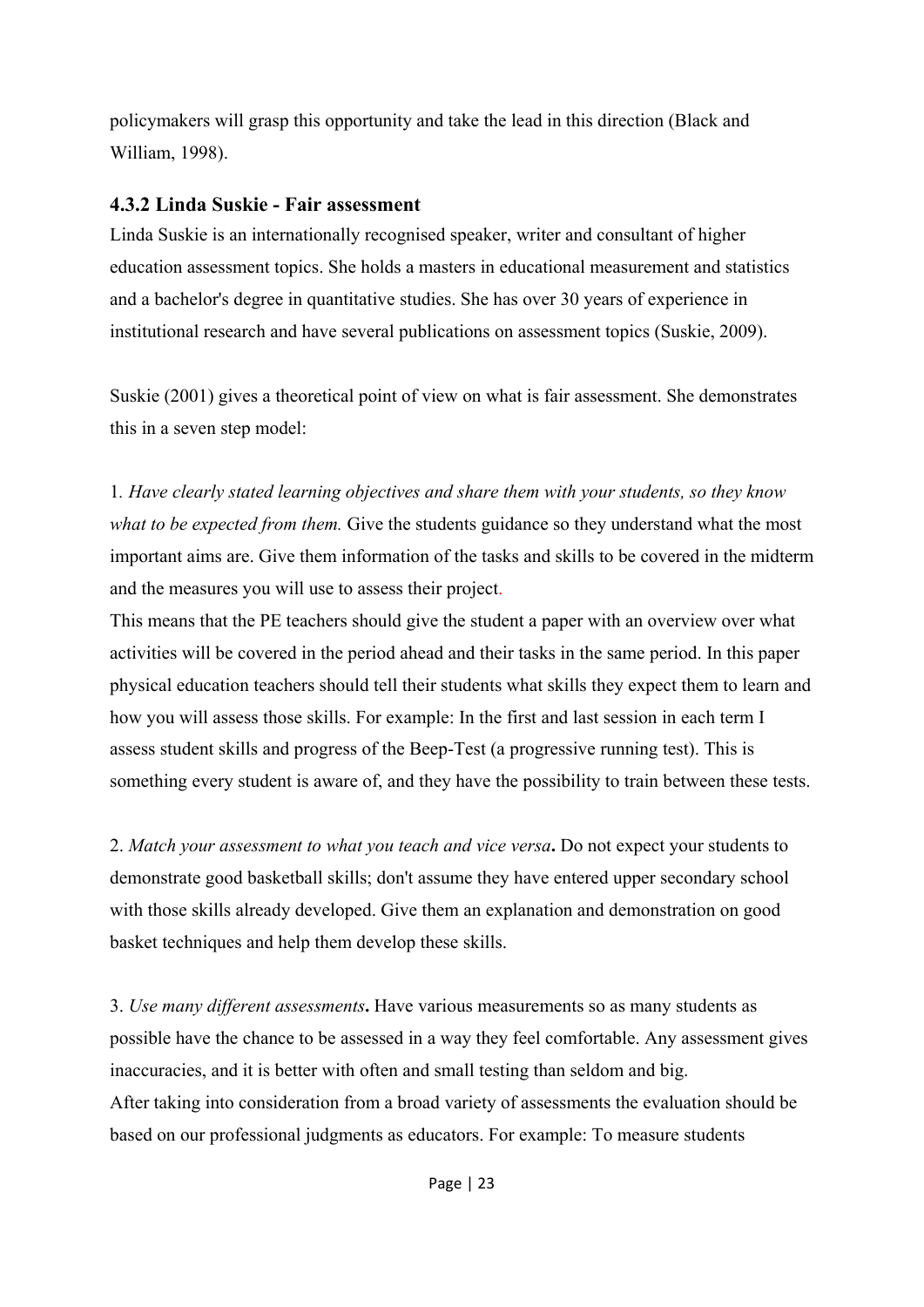knowledge in physical education you can have written tests, multiple choice tests, training projects, student teacher interaction in classroom or in physical room, written assignments, oral questioning and so on.

4**.** *Help students to learn how to do the assessment task*. Do not assume that much information and explanation is overkill. There is evidence that much support gives the students work a higher quality. An example: In the third year in upper secondary school every student must have at least two training project of their own in physical education. I experiences that my students did better when I gave them previous training projects from earlier students who had done well.

5*. Engage and encourage your students*. The performance of "field-dependent" students, those who tend to think more holistic than analytic, is reasonably influenced by faculty expressions of confidence in their ability (Anderson, 1988). Give your students confidence in their ability. Your engagement encourages the students. Physical education is a subject with a lot of exposure of each student. It is not easy to be invisible and each student need to be given credit for their ability.

6. *Interpret assessment results appropriately*. It is often appropriate to base your assessment on a standard. Did the student give evidence for his or her knowledge? Was that basketthrown in the category average of his level, and should he therefore have the grade 3 or 4? Did his training- project contain the elements which were asked for? This standard is often better than assessing the student on the base of comparing with other students or peers. It is not fair to deny a student a better grade because he/she is in a group with general high skills in physical education.

7. *Evaluate the results of your assessments*. Did you get disappointed by the result in the last test? Be open and ask them why they didn't do well. You may find out the reason for the results. Maybe you didn't teach a theme or a concept well enough, or the questions on the test were difficult to understand. There might also, of course, be other external or internal reasons for the results. Revise your assessment tools, your pedagogy, or both, and your assessments are bound to be fairer the next time you use them.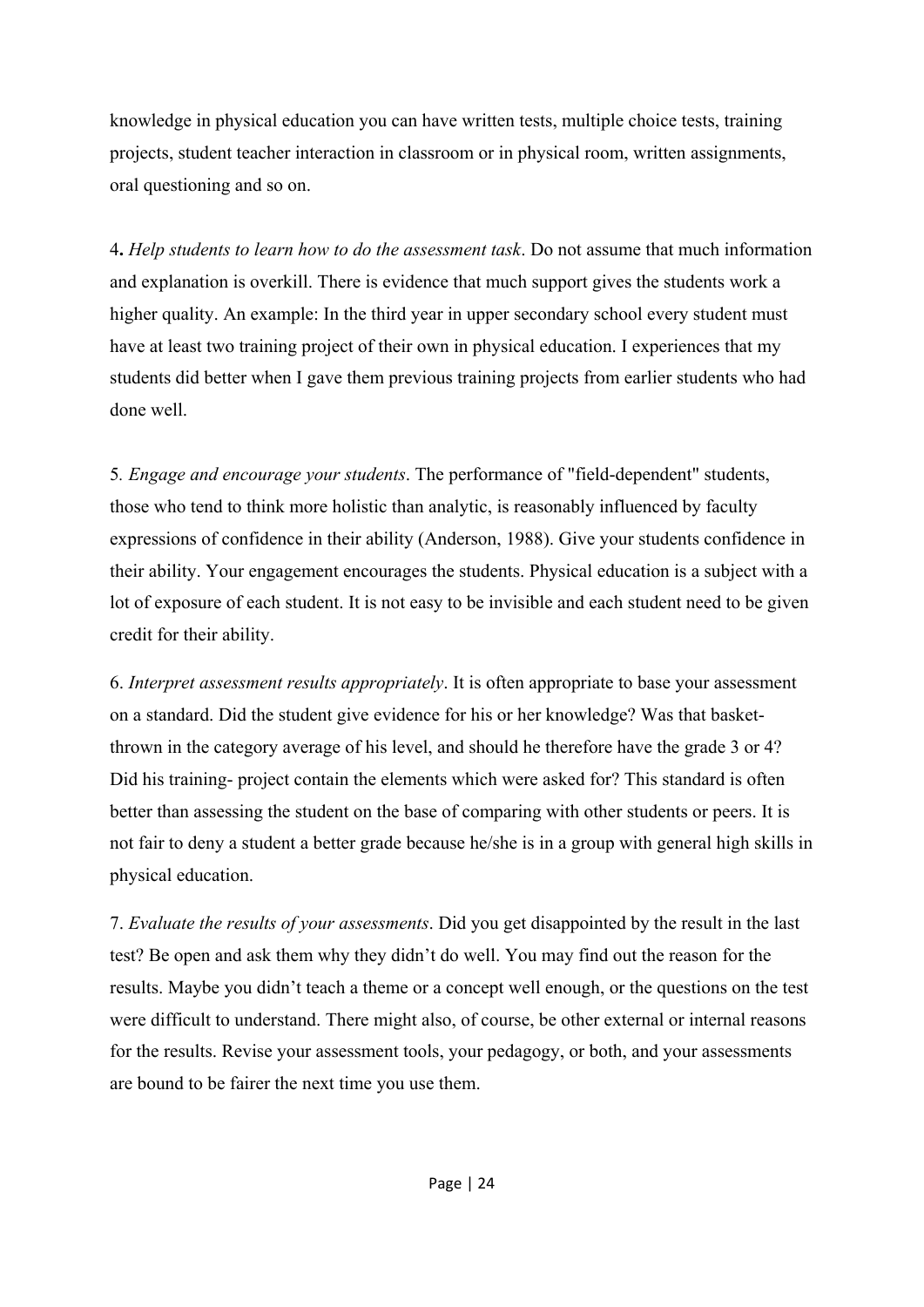To be able to interpret the result of the assessment thoroughly it is necessary with a common understanding of which criteria one shall assess and the standards of the assessment (Suskie, 2001).

Black and Williams (2006) formative assessment and Suskies (2001) fair assessment was based on international research and can be used as a foundation for what we find in KL 06. Specially formative assessment was emphasised in KL 06, but also fair assessment. When physical education teachers shall assess the students skill only, not taking individual premises into account and keep orderliness and behaviour assessment outside the subject, was this most likely done with the intention of fairer assessment in KL 06 (Engh, 2007).

I will further on look at previous research, primary in Norway and Scandinavia.

## **4. 4 Previous research**

There is some research nationally of assessment in physical education. One of the latest has been done by Vinje (2008).

He carried out a pilot research about assessment in physical education, in lower secondary and upper secondary school. His purpose with the research was to find tendencies and indications among teachers in physical education regarding their attitude and practice of assessment. The results implied 4 main tendencies: There was a big difference among teachers in how they made use of, and how they gave weight to the general assessment criteria. Effort was still used as a criterium among most of the teachers, despite the new instructions of assessment which rejects this practice. Many teachers' wanted a clarification on what shall be counted as relevant student premises. This clarification came august 2009: The teacher shall not considerate any student premises at all in the assessment in upper secondary. In lower secondary school it is vice versa (UFD, 2009).

Most of the teachers perceived the competence goals to be too wide. They wanted to a larger extent explicit minimum and standardized requirements for the students.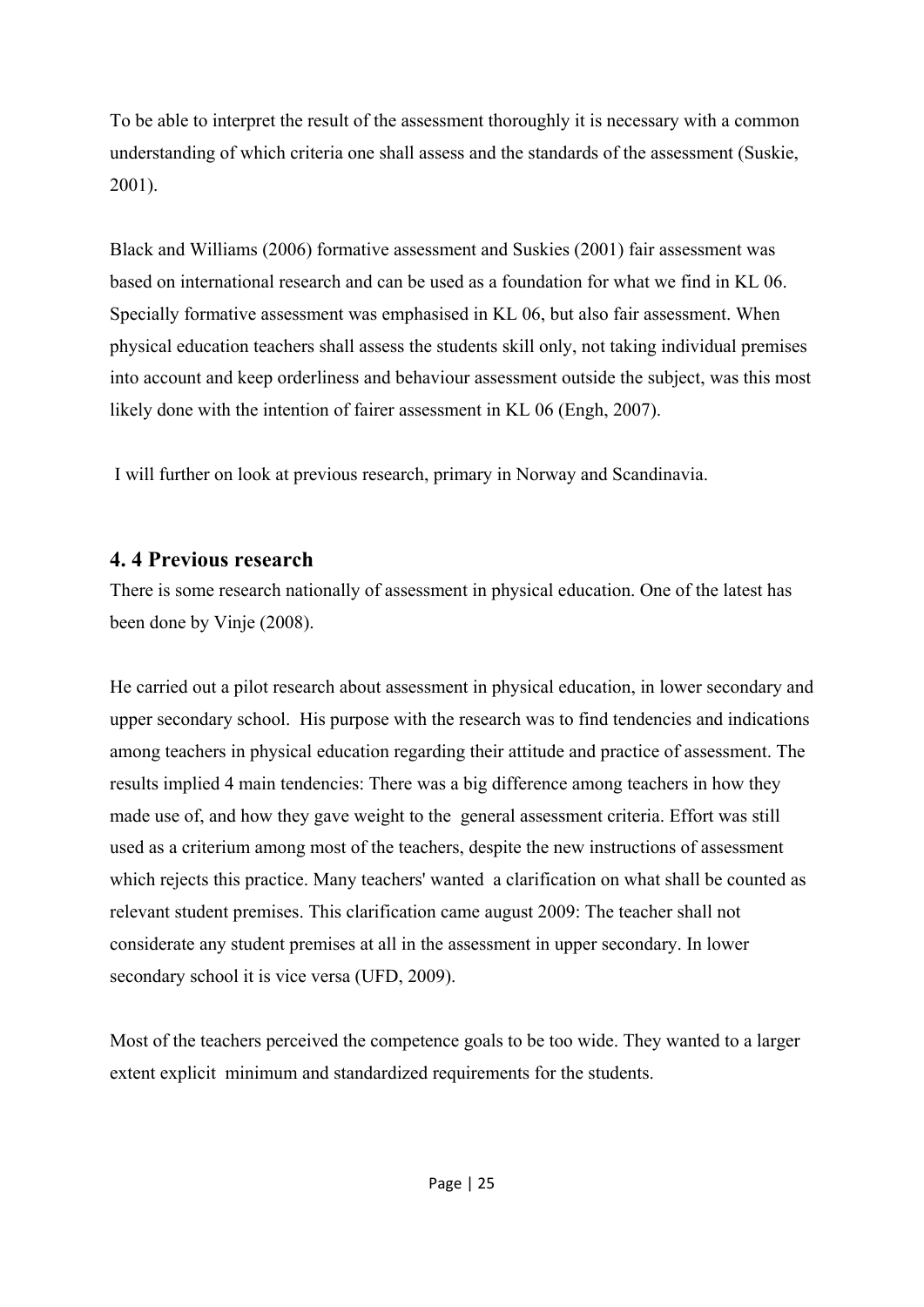A majority of the teachers in the research stated that they didn't manage to give students formative assessment towards the competence goals in the subject. They had too many students and not enough time (Vinje, 2008).

A qualitative study on how PE teachers interpreted and practiced assessment after KL-06 (Jonskås 2009) showed that teachers believed that the competence goals were too wide and not concrete enough. It also showed that PE teachers had different understandings of the aim of assessment. One part had most focus on the end assessment, while the other part stated that assessment for learning was the main focus. The study implied that the school tradition of assessment had a great impact on how teachers incorporated their assessment practice. Her informants interpreted the new directions of assessment differently, especially when it came to the assessment criteria of effort, knowledge and skills. They all still used effort as assessment criteria.

Jonskås (2009) stated further that experienced teachers were more discontent than teachers less experienced in teaching at upper secondary level. She also pointed out that there were differences among schools when it came to internalize KL 06. Some schools had started to work with the new reform while other schools just had registered that a new reform had entered. The results also showed that there had been few courses offered to teachers regarding the implementation of KL 06.

Physical education teachers wanted the competence goals to be more standardized (Jonskås 2009). Results indicated a difference among teachers when it came to the amount of work they had put into criterion (kjennetegn på måloppnåelse). Physical education teachers had different points of view on assessment. One half of the teachers had their focus on the summative assessment while the other half meant that the formative assessment was the most important assessment. This indicates that the school culture and assessment traditions in each school was an important factor when teachers gain their assessment competence (Jonskås 2009).

The two researchers mentioned above indicated large differences among teachers referring to giving weight to the overall criteria. Vinje (2008) also indicated that teachers don't have, either received, understood or implemented action regarding the instructions from the Department of Education (2007). It was emphasized that effort shall be assessed in the

Page | 26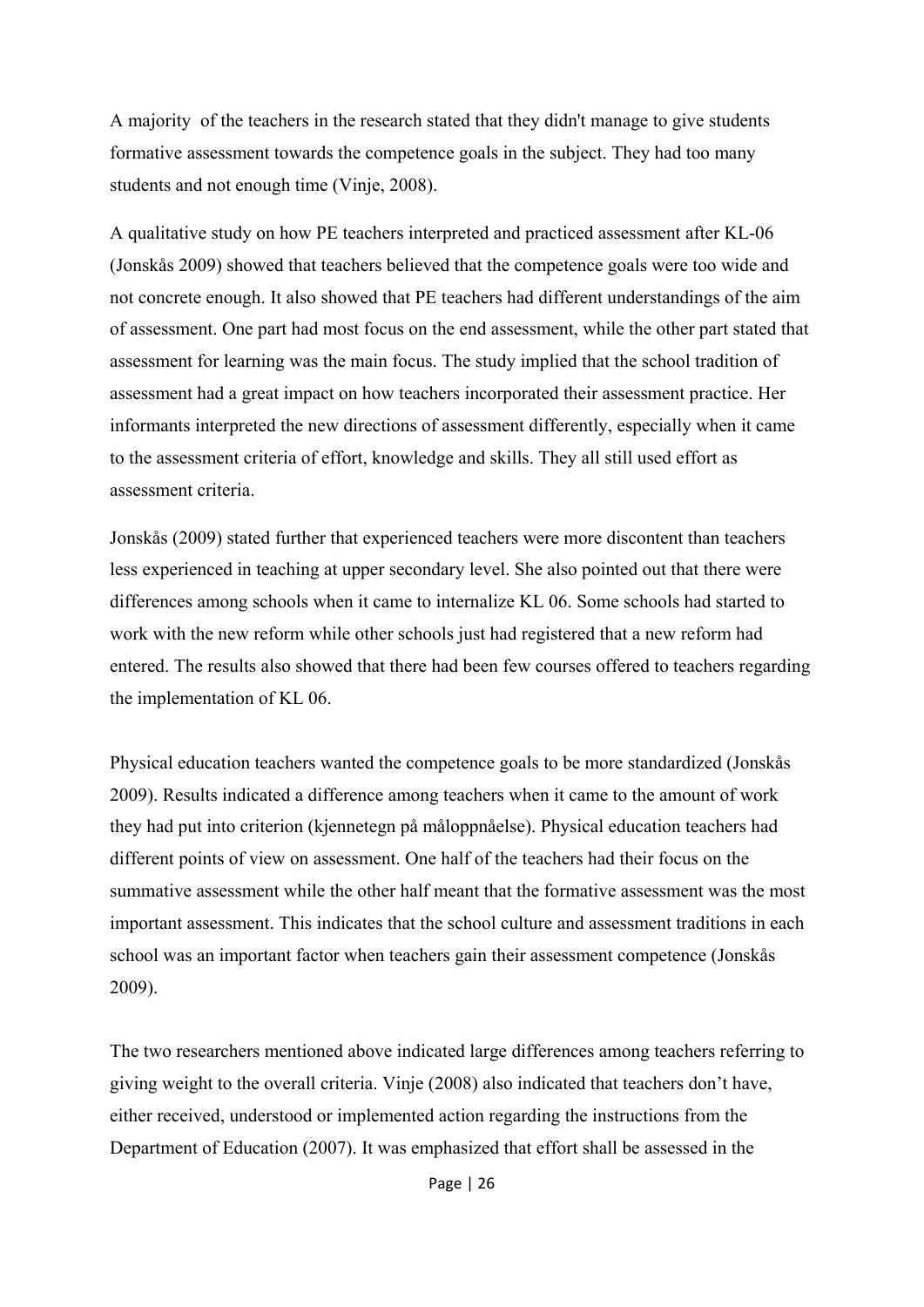orderliness grade and not in the subject of physical education, but By (2010) stated that effort as a criteria was not gone, only replaced (see page 16 ).

Changes in society often requires changes in school or in the way schools are conducted. A curricula reflects the society. What society thinks is important, valuable, desirable and meaningful will always influence every school (Gundem, 1990). KL 06 was made to make changes in the Norwegian school system. A new reform will not always lead to changes. Different factors can be a part and the teachers themselves can be one of these factors, leading to no changes. If the teachers are not willing to put in an extra effort to read, learn and work with the new reform, changes will not appear. Change was also not likely if teachers were satisfied with the old curricula and did not have faith in the new reform. When it came to assessment, teachers who had implemented the new curricula and the new instructions would naturally have a different assessment practice than teachers who had not done this work (Dalin, 1994).

Research shows that it takes time before there will be any changes in teachers practice when a new reform is introduced. A qualitative research from Norway done by Næss (1996) showed that his informant did not bother about the new reform and did his practice as he had done earlier. One other qualitative research studied teachers experiences towards the new reform, L 97, and showed that teachers was positive towards the new reform and the changes it had (Jacobsen m.fl., 2001).

There has also been done research on the Swedish curricula in physical education (Annerstedt and Patriksson, 1997). In 1994 the Swedish school system was introduced with a new reform and the research wanted to find out whether the results of the new reform was as expected. The new reform was only on two pages. This research stated that teachers were overall satisfied and had received the new reform with gratitude. 96% of the teachers responded that the subject had changed as a result of the new reform. When Annerstedt and Patriksson asked about the nature of the changes, the most common answer was that the amount of "theoretical studies" had increased. 15% responded that the subject had changed because "the way of assessing has changed". (Annerstedt and Patriksson, 1997).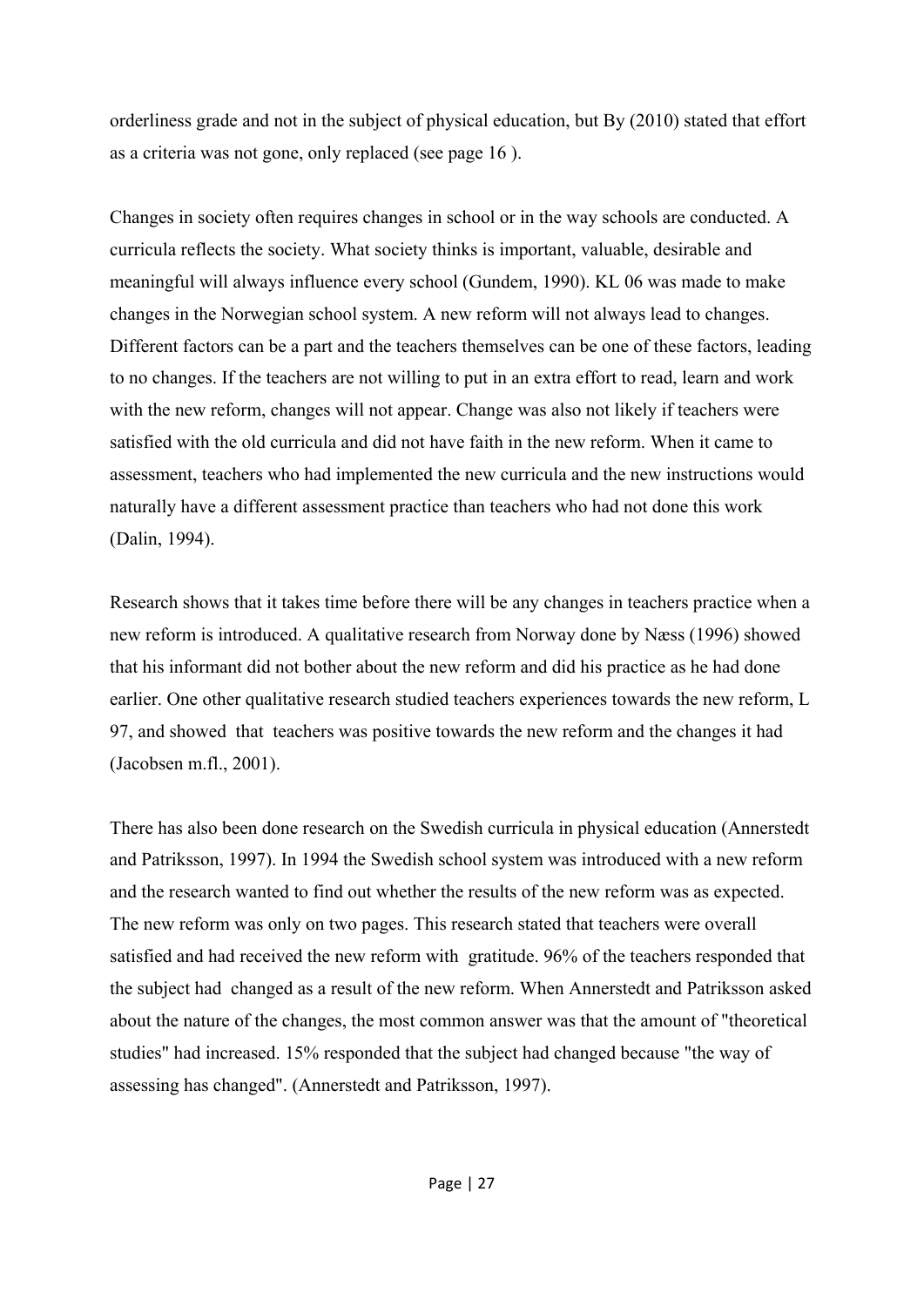Ottesen (1994), Brattenborg ( 1995), Peev (2001) and Kleiberg (2002) have conducted research regarding school assessment in physical education in Norway. Ottesen (1994) and Brattenborg ( 1995) did a quantitative research among physical education teachers in lower secondary school. They concluded, among other things, that assessment was not focused enough on the education of P.E. teachers, and that P.E. teachers gained their competence first when they start working in school. The teachers assessment practice will therefore be a result of the assessment culture which dominate the school they work with. Ottesen (1994), Brattenborg ( 1995), Vinje (2008) and Jonskås (2009) all indicated large differences among physical education teachers when using the overall criteria in the assessment of the subject.

In his quantitative research Peev (2001) looked at the way teachers sat grades in upper secondary schools in Telemark and Buskerud. His results indicated that teachers' assessment practice were not only influenced by the official documents, but also by factors as their experience, gender, size of the school and which line of study the teacher's works.

Kleiberg (2002) made a qualitative study from the teachers point of view and she wanted to understand the assessment practice of teachers teaching in physical education. Her results can be compared with the results of Peev. She also showed that teachers in physical education were influenced in their assessment practice by experience, school culture, tradition, colleagues and which line of study the teacher works.

In the project " Better assessment practice" (Dale, 2007) it is explained that implementing a new assessment practice in school can be a slow process. This statement also correlates with international research showing the same thing (UDIR, 2007). Engh, Dobson & Høihilder (2008) described in their book " Formative assessment" that governmental curricula are never executed slavish. This was the situation when teachers had no or little influence on the developing of a new reform. In second-hand, this could result in resistance and little willpower from teachers, especially if they were not agree what was written in the new curricula. In those cases the teachers practice will differ from the intention of the new reform.

A research regarding the implementation of KL 06 was done by Bomo (2008). He looked at the experiences among physical teachers in the first year (VG1) at upper secondary school. In this qualitative research he stated that teachers had different experiences with KL 06 and the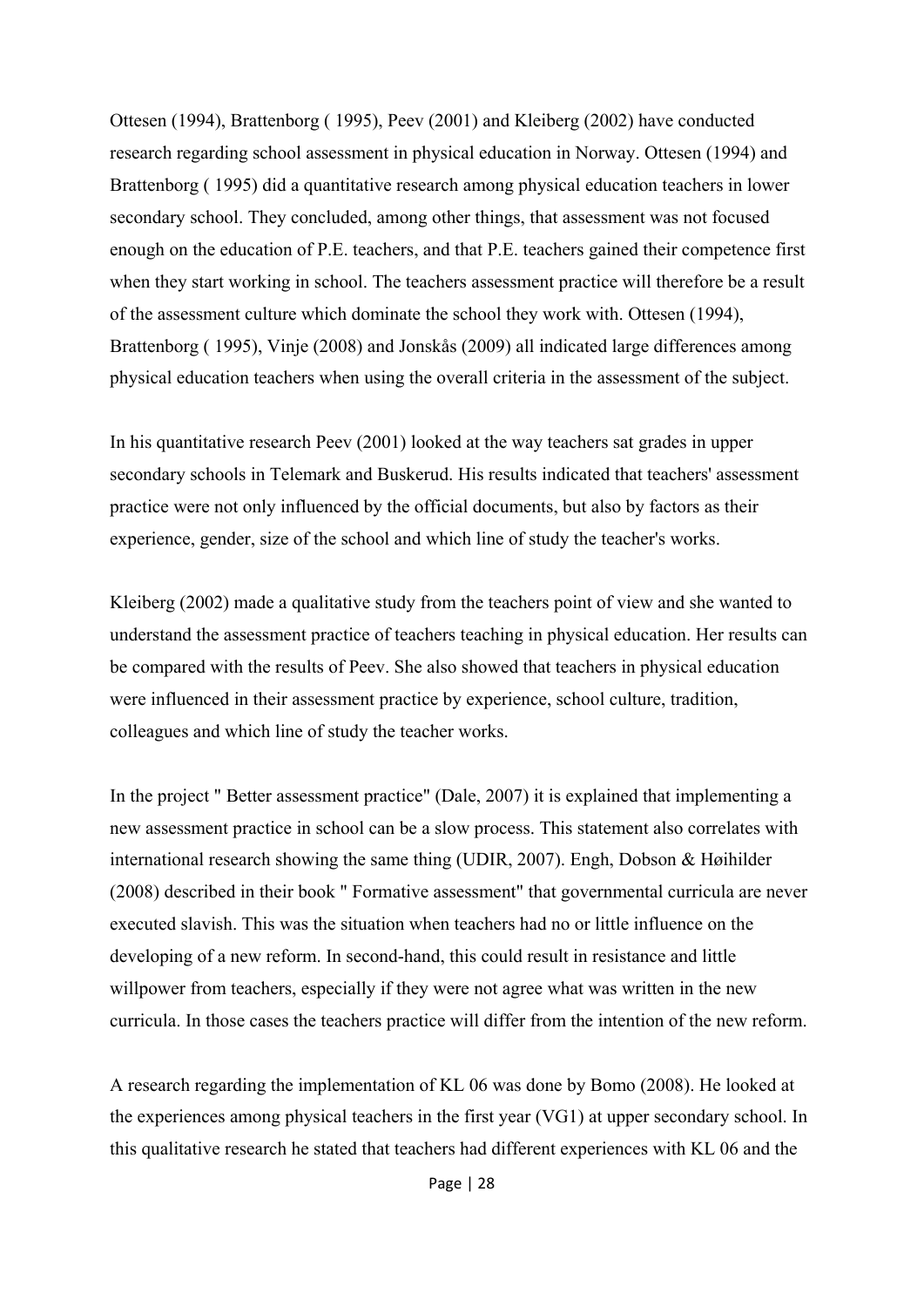curricula of the first year in upper secondary school. The teachers were overall satisfied with the curricula, but there were also some challenges about it. The biggest challenge was the assessment of the students. Bomo (2008) stated that the government has to be clear at an early stage on how the assessment practice shall be carried out. The study also recognises that implementation will take time, but was overall very positive to the new reform, KL 06. He concluded that when time is up and the vaguenesses is cleared out, physical education will become a subject functional with the new KL 06.

If we summarise previous research shortly we find that there were wide differences among physical education teachers in their use of criteria and the weighting, and that the use of effort as a assessment criteria was still common among physical teachers. The school tradition and school culture had affect on the assessment of physical educators. Teachers believed that the competence goals were to wide and not concrete enough. Previous research also indicated that summative assessment was much more familiar and recognised by physical teachers than formative assessment. It also showed that assessment instructions from Reform 94 still was in use and the internalisation of KL 06 differs a lot among schools and physical educators.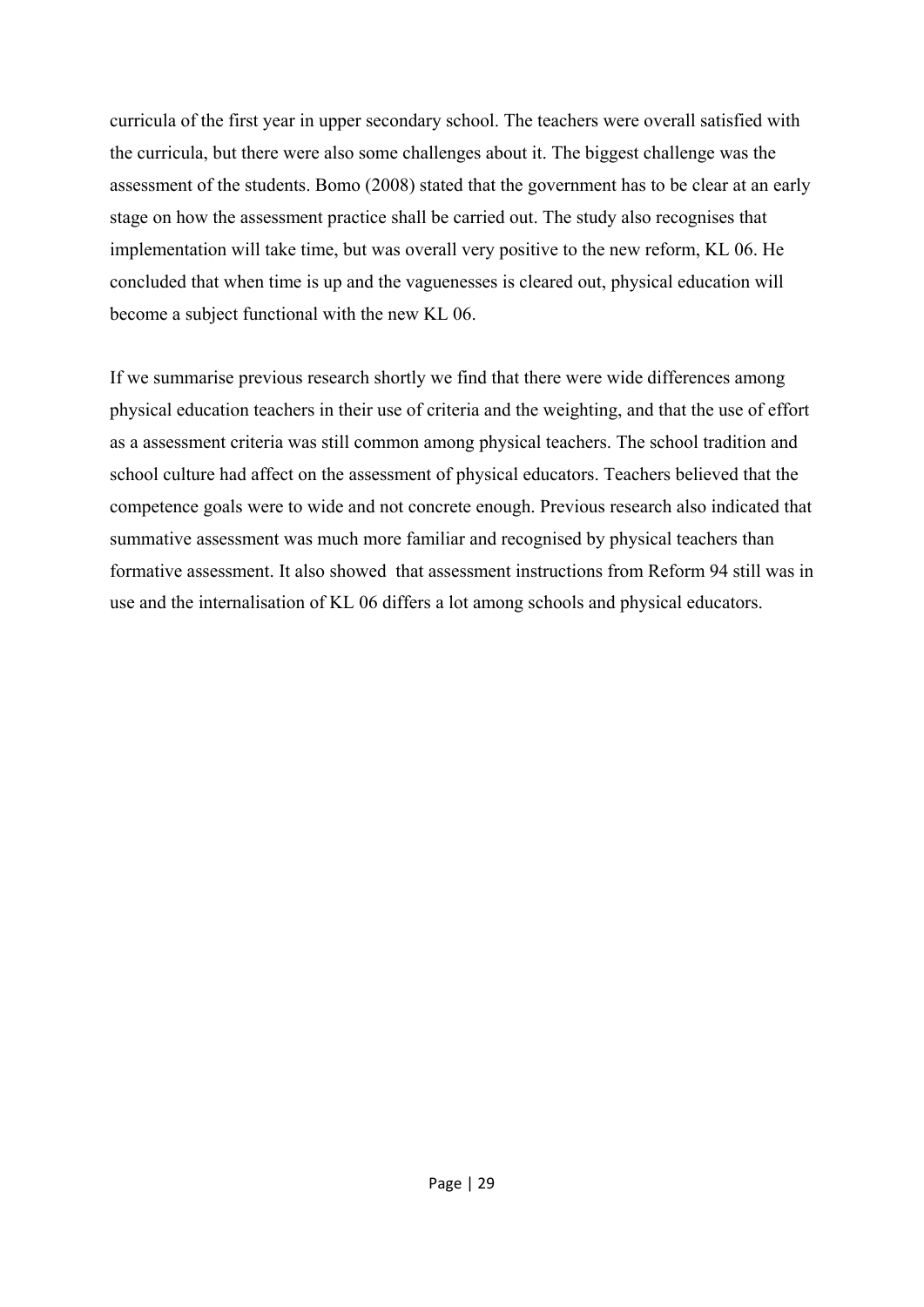#### **4.5 A model for teachers assessment practice in physical education**

Based on what is written and documented so far the following model can illustrate the teachers assessment practice in physical education today:



#### **Figure 2 A model for teachers assessment practice in physical education**

The model illustrates the factors teachers must consider when they assess. There are many factors and I experience that it is difficult to learn, understand and execute the intentions of KL 06, the law of education and the instructions. In addition to this teachers must assess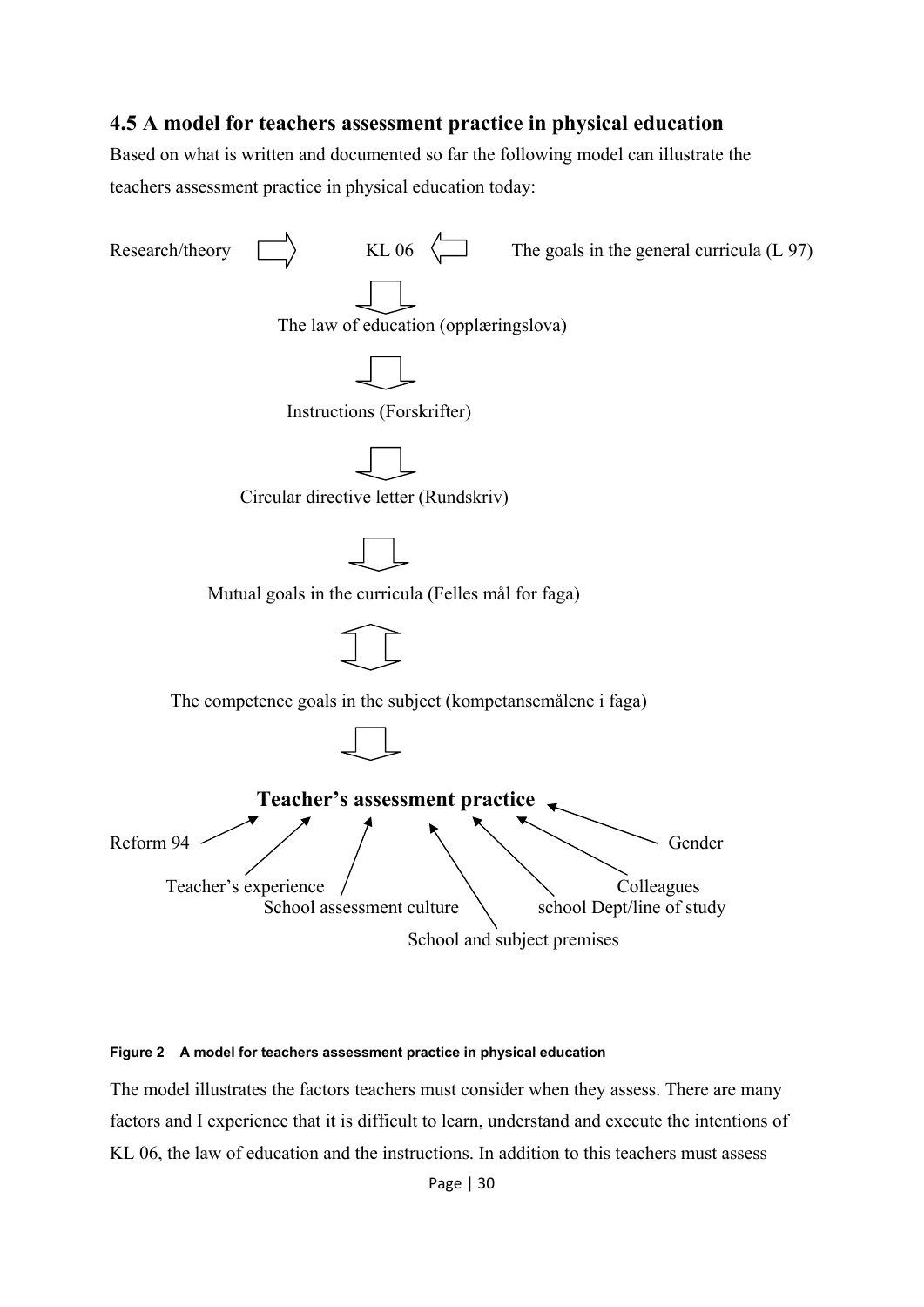according to the competence goals in the subject together with the mutual goals in the curricula. On top of this we are influenced by colleagues, gender, subject premises, line of study, school assessment culture, our experience and Reform 94.

I will later on in the thesis discuss the model more explicitly.

## **4.6 Explanations of the research questions**

I will now give a brief background for the research questions based on theory, previous research and discussion's in the subject physical education of today.

## **4.5.1 Main research question**

How can the relations between the Instructions of Assessment in KL 06 ( approved by the Department of Education ) and the assessment practice in physical education in upper secondary schools in Vestfold and Telemark be described?

Black and William (2006) emphasises the importance of education when implementing a new reform. Teachers need time and knowledge to change their thinking and their way of work. The theory of Suskie (2001) claims that it was essential that each student must know the assessment criteria so they know what was expected of them. KL-06 was based on goal oriented assessment, while the two theories were much more based on task oriented assessment.

Previous research shows indications that most teachers still assess according to Reform 94 (Vinje, 2008; Jonskås, 2009).

## **4.5.2 Secondary research questions**

## Are the instructions of assessment well known to the physical education teachers?

Previous research (Vinje, 2008; Jonskås, 2009) indicated that the instructions were not well known to the teachers and that they did not have had the opportunity to be educated towards the new reform. Black and William (2006) also emphasised that this is a crucial factor when implementing a new reform. Teachers need time and knowledge to change their thinking and their way of work. This was also based on the principle of fair assessment by Suskie (2001).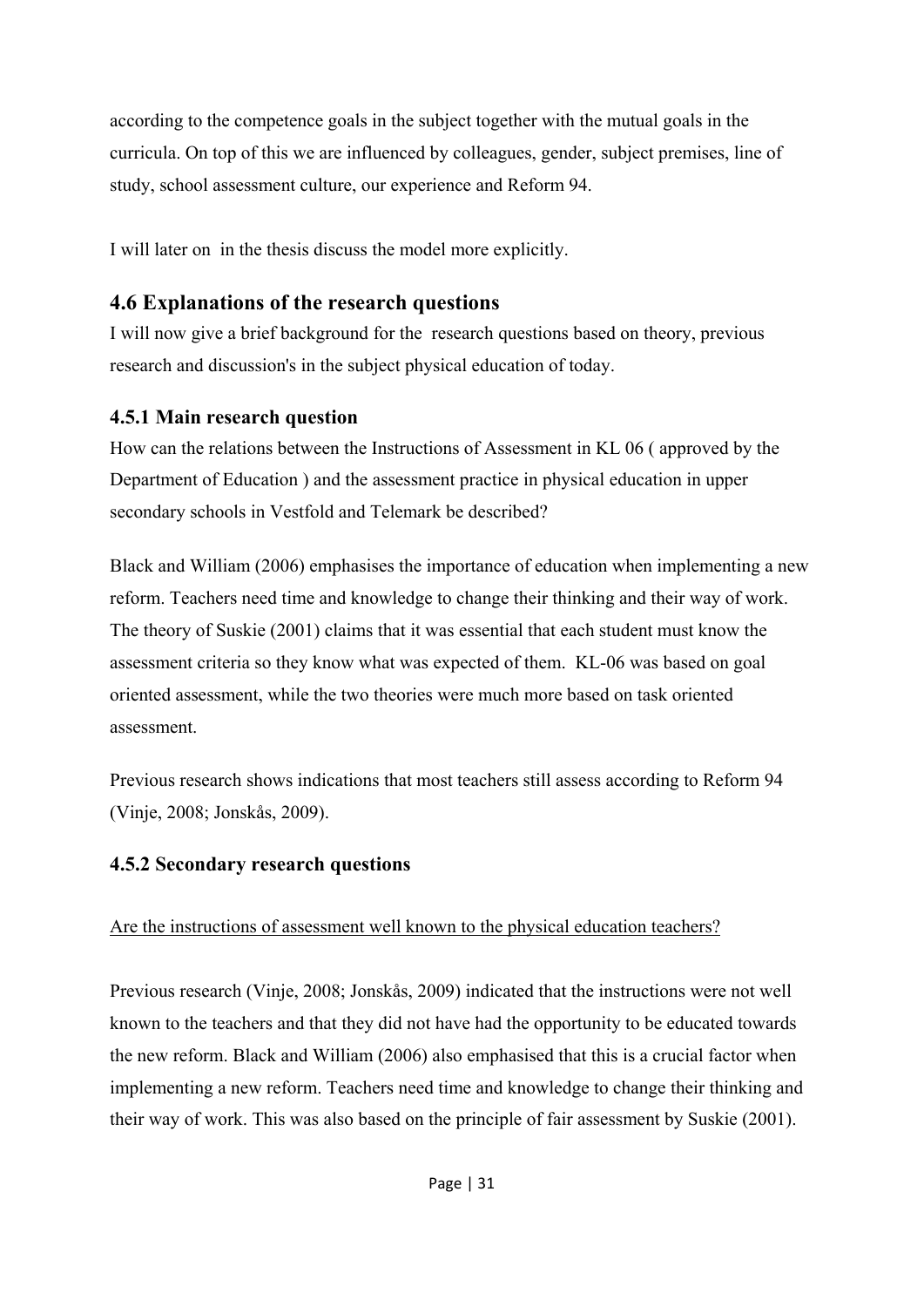She stated in her first step that it was important to have clearly stated learning outcomes and share them with your students so they know what you expect from them. Help them understand what your most important goals are. If the instructions of assessment in KL 06 is not clear for every teachers there is a high risk for different assessment practice among physical teachers.

If students do not know what the aim with each lesson is and they also don't know how they will be assessed in each lesson, the learning outcome will not be as good as it could be (Suskie, 2001). Both §3-11 and §3-12 (UFD, 2009) emphasised formative assessment and self assessment. This means that the student has to be aware of what criteria being used to assess them. In Suskies fourth step she stated; "Help students learn how to do the assessment task". If the teacher does not know which competence goals he will assess in the lessons it is most doubtful that the students will know which competence goals they are assessed towards.

To what degree do the physical education teachers believe that the instructions of assessment give a good basis for assessment practice in physical education in upper secondary school?

In Suskies (2001) third step she claimed it is important to use many different measures and many different kinds of measures. This is, of course, because of the differences of each individual student. When teachers in physical education can't take any individual condition or use the criteria effort in their assessment it may be looked at as unfair or incomprehensible. Also step number six is regarding this research question as well; "interpret assessments results appropriately and base your assessment on a standard" (Suskie, 2001).

If the instructions of assessment were well-known to teachers, do they feel they are able to fulfil these instructions? Previous research (Vinje, 2008; Jonskås, 2009) indicates that if the instructions were well-known to teachers they felt not able to fulfil them. Black and William (2006) stated that a new reform has to build up tools for the teachers and not the system outside the classroom.

Further on, Black and William (2006) explained the importance on the guidance and the process towards the competence goals. They emphasized the advantages of task oriented teaching in favour of the objective oriented teaching. Instead of focusing on the perfect throw or a pass, have focus on the elements and the tasks that leads to mastering a throw or a pass.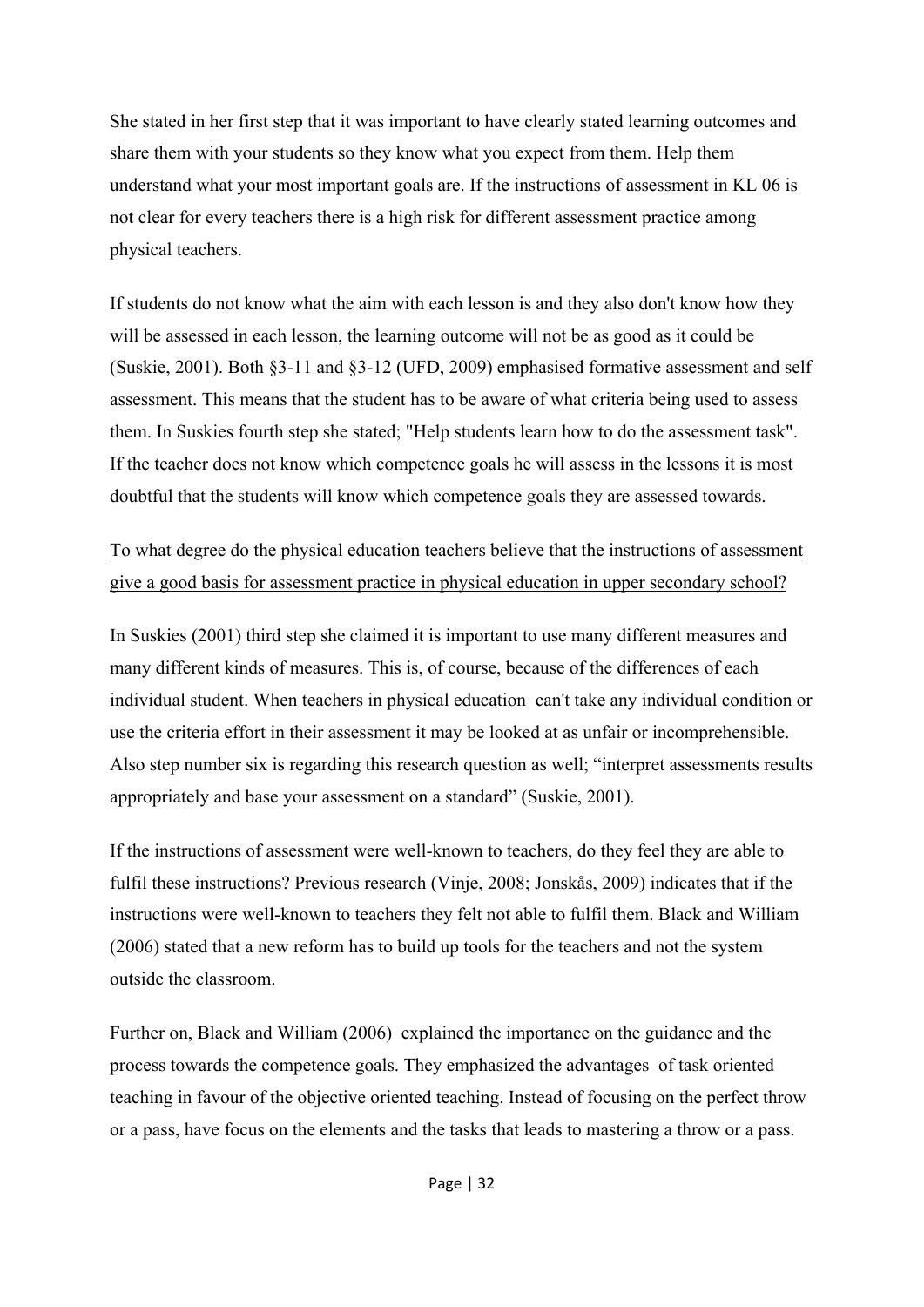Independent from what P.E. teachers believe of the current instructions I wanted to examine what criteria they use when they give the grade 1 (failure/stryk).

#### What kind of criteria do P.E. teachers use when they give the grade 1?

This grade indicates that the student has failed the physical education course, and is very low in the achievement of the competence goals. The instructions in KL 06 do not give teachers instructions regarding this grade, other than " the grade 1 express that the student has a very low competence in the subject" (§3-4, UFD 2009). Suskie (2001) stated, as mentioned, in her first and sixth step that you need to have clearly stated learning outcomes and share them with your students so they know what you expect from them, and that you have to base your assessment on a standard. The students, and teachers, may wonder what is "a very low competence". In her second step she emphasised that you have to match your assessment to what you teach and vice versa (Suskie, 2001).

If students don't know what the aim of each lesson is and they also don't know how they will be assessed in each lesson, the learning outcome will not be as good as it could be. Both §3- 11 and §3-12 (UFD, 2009) emphasised formative assessment and self assessment. This means again that the student has to be aware of what criteria and the standard which was being used to assess them.

# How many lessons do physical education teachers need to have enough assessment foundation to be able to give a grade to a student in upper secondary school?

The instructions in KL 06 stated that students in upper secondary school has the right to be assessed. This right included formative assessment, summative assessment and the right to have it documented (§3-1, UFD, 2009). The instructions also stated that the teacher shall, as far as possible, obtain sufficient assessment foundation towards each student, so that the right the student has according to § 3-1 is being fulfilled. This right is also a fact if their absence or other specially reasons makes it difficult to assess the student, but a large amount of absence, lack of participation in assessment situations or other particularly reason can lead to IV (not able to assess /ikke vurderingsgrunnlag) in midterm report and/or in the end of the school year report ( §3-3, UFD, 2009).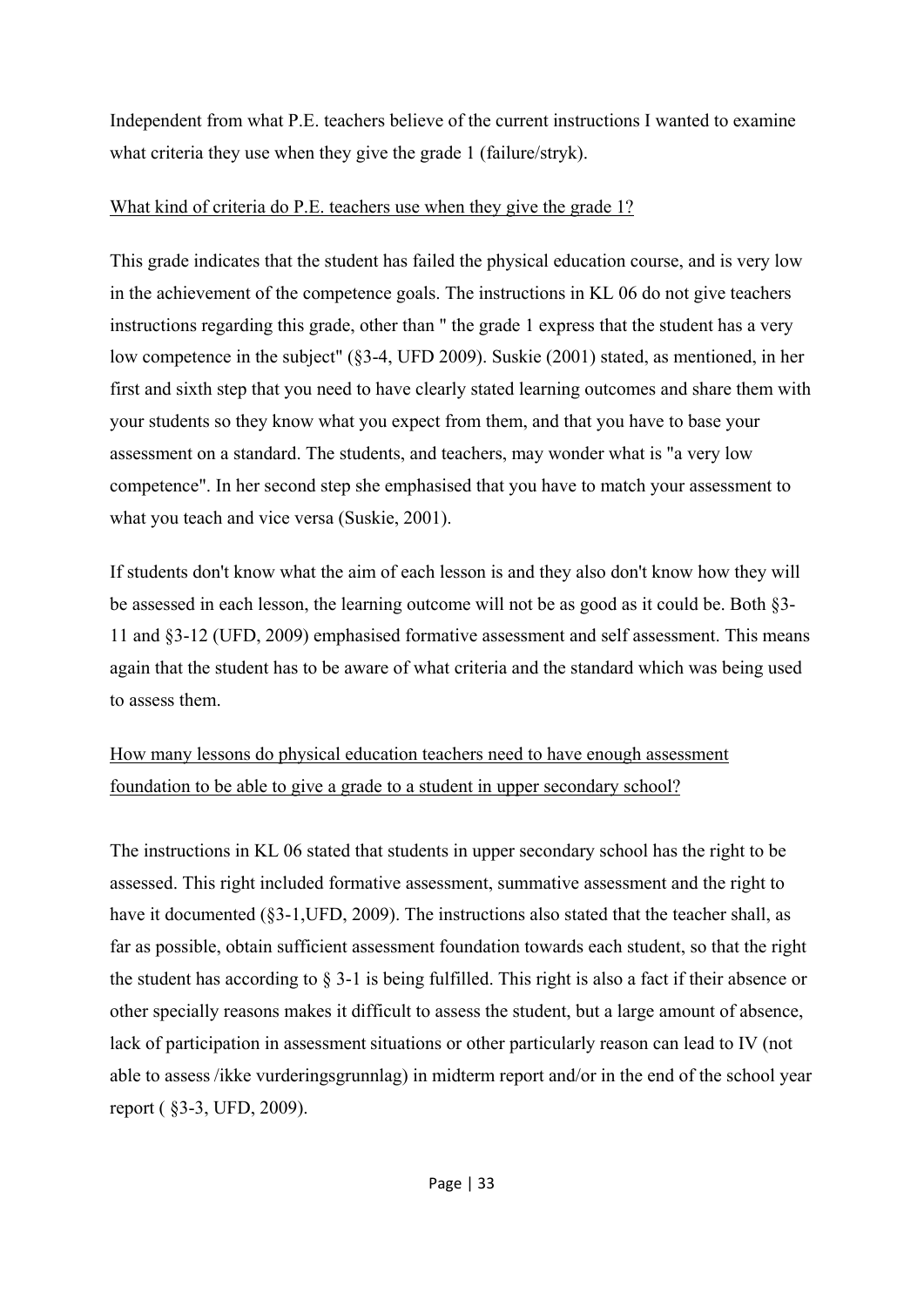This means that if the teacher believes or feels that the student has not participated enough in his opinion in physical education he can choose not to give the student a grade (IV). There are no instructions to what degree this absence of participating should be before the teacher set a grade or IV. There are in fact no boundaries in the instructions when it comes to absence in the subject. This can result in very different practice among physical education teachers when and how they use "the grade"; not able to assess (IV).

Black and William (2006) described assessment as all those activities undertaken by teachers, and by their students, which provide information to be used as feedback to modify the teaching and learning activities in which they are engaged.

 Among other things, this means that P.E. teachers need to give feedback to students and students need to be present and engaged in the activities, and the question is to what degree this participation is required to set a grade.

# Is there a difference in the assessment practice between Vestfold and Telemark in physical education?

The instructions of assessment in KL 06 exist in all counties in Norway. There should not be any significant differences between the two counties in the assessment practice. If there is a difference this could contribute to valuable information regarding the implementation of KL 06 and the assessment practice to each of the two counties. Further on, it can give valuable information to my other secondary research questions and not at least give information of the relation between the instructions in KL 06 and the assessment practice of each county.

It could be argued that differences between the genders and education also was interesting to examine. I chose not to examine this for three reasons. First of all, the instructions apply to all physical teachers, independent of their gender and education. Second, if there is a difference I am not sure these results would gain the subject, the teachers or the students. I believe physical education teachers, independent of their sex and education, must pull together in the same direction to make the assessment practice as good, transparent and fair as possible. Last, but not least, I had to prioritize my analyses according to resources of time and space.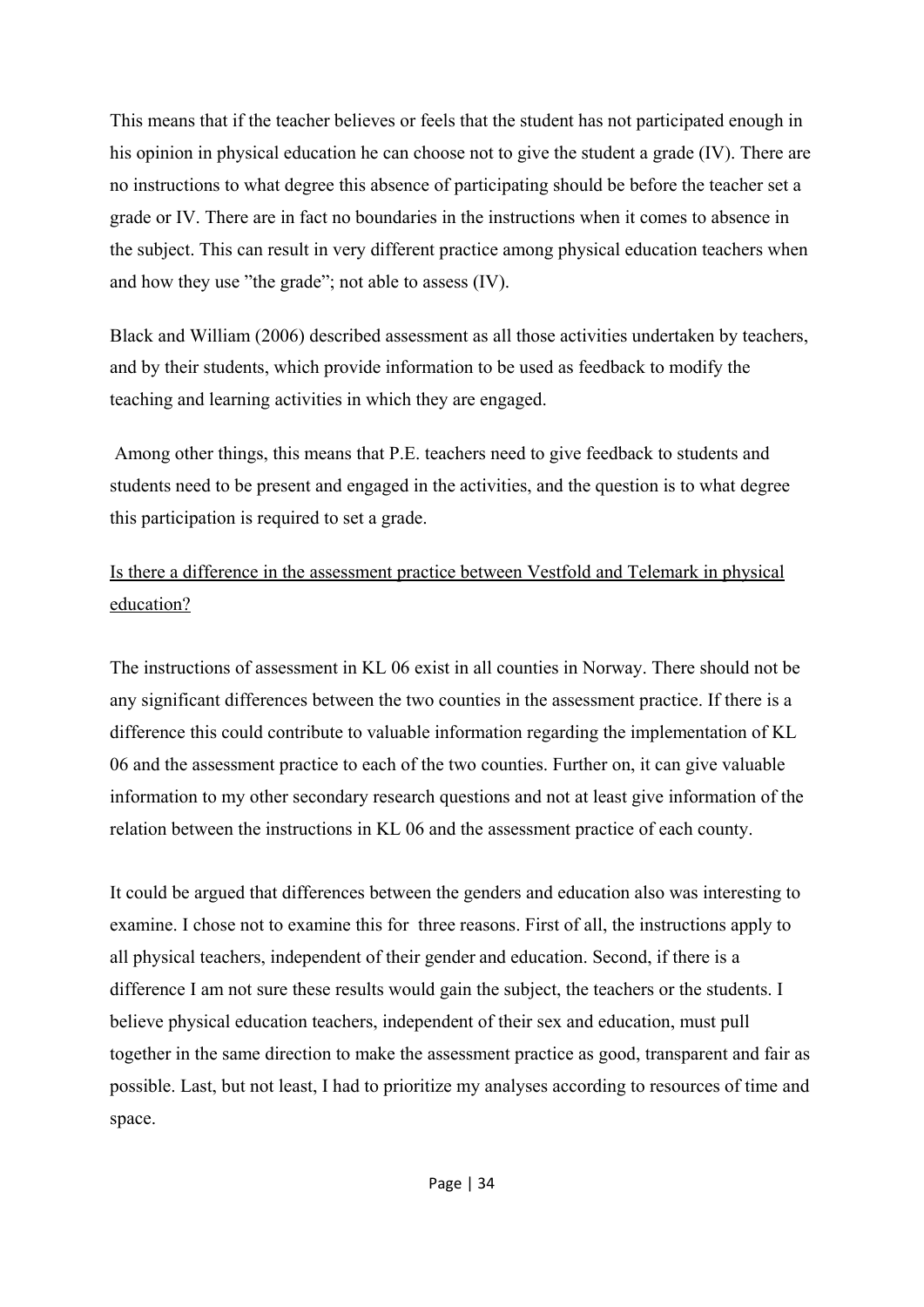It could also be argued that I should have analysed which individual premises physical education teachers take into account when they assesses, but of the same last stated reason I did not. In addition, the instructions rejects this practice and I also wanted to have focus on my research questions. I am aware of that the results of this could be of a general interest and have therefore enclosed these results in appendix 8.

## **4.7 Summary of theory**

I have now stated some of the central elements of assessment in the Norwegian school system of today in upper secondary school. To understand why the KL 06 and the instructions were as they were it was important to document foundations for this. These foundations, together with the instructions in KL 06, were also important to give answers towards my research questions. While Black and William (2006) emphasised why assessment is important, Suskie (2001) explained how assessment should be done. Previous research indicated that there were some challenges towards teachers assessment practice when implementing a new reform.

*"Nothing is more important when it comes to students' learning than the teacher. If we want to improve school, the best thing to do is to educate the teachers pedagogical-and assessments competence, reduce the time teachers spend on documentation and the breaking down of competence goals to knowledge-and skill goals. A systematic development in the bottom can prevent the shifting government in new failures"* (My translation) (Engh, Roar, førstelektor, Høgskolen i Vestfold, Tønsbergs Blad 25/02-2010).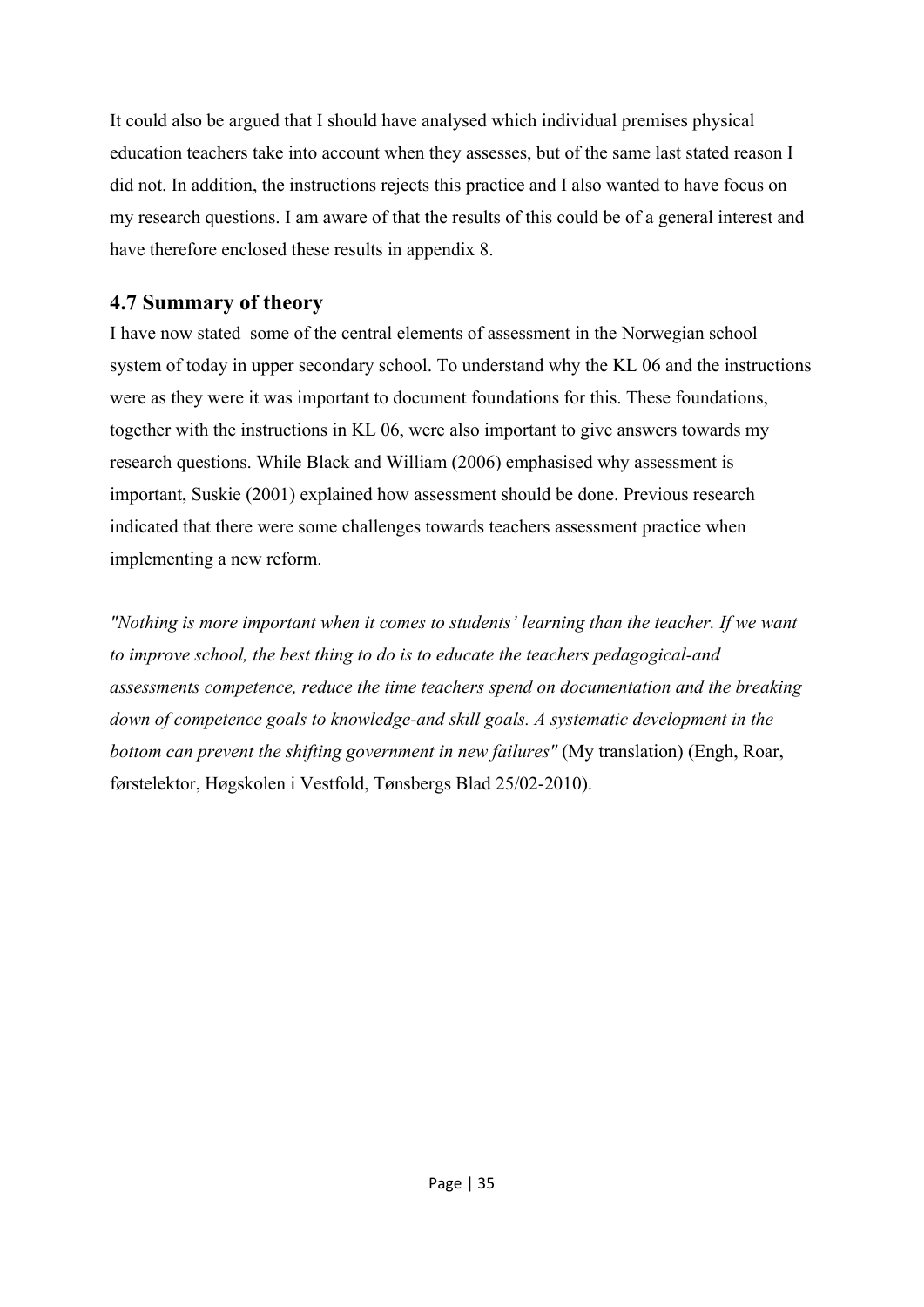# **5.0 Method**

In this chapter I will present my choice of method and substantiate this choice. Further on I will give a description of the quantitative method with its strength and weaknesses. The measuring instrument will be presented and I will describe the data collection and processing. At the end of the chapter I will look into the aspects of ethics, validity and reliability before I present the background data from the research.

# **5.1 Choice of method**

Thornquist (2008) states that the choice of research method depends on the problem to investigate and the perspective of theoretical science. She distinguishes the perspectives between rationalism, empiricism, phenomenology and hermeneutic. Føllesdal & Walløe (2002) described two different methodology or ideal of science: nature science and hermeneutic. The nature science has a quantitative approach based on empiricism/positivism while the hermeneutic approach is qualitative and is based on phenomenology and hermeneutic.

Empiricism is known as a tradition which stated that experience is the source of knowledge and true information. It is all about what you can observe and measure. The physics is the ideal for all science and true information (Thornquist, 2008).

The choice of methodology depends first of all on my aim with the research. If my goal was to understand and interpret information I needed to use a qualitative approach. If the aim was to find, measure and explain connections and relations, the right approach would be quantitative.

I used a quantitative method to collect the data I needed. The character of my research question was the main argument for this decision. I wanted to find out how relations between the instructions of assessment and the assessment practice in Vestfold and Telemark could be described. I also wanted to find out in what degree the teachers' believed that the instructions gave a good basis for assessment practice in physical education. Further on I wanted to find out the criteria physical teachers used when they gave the grade 1 (failure/stryk) and how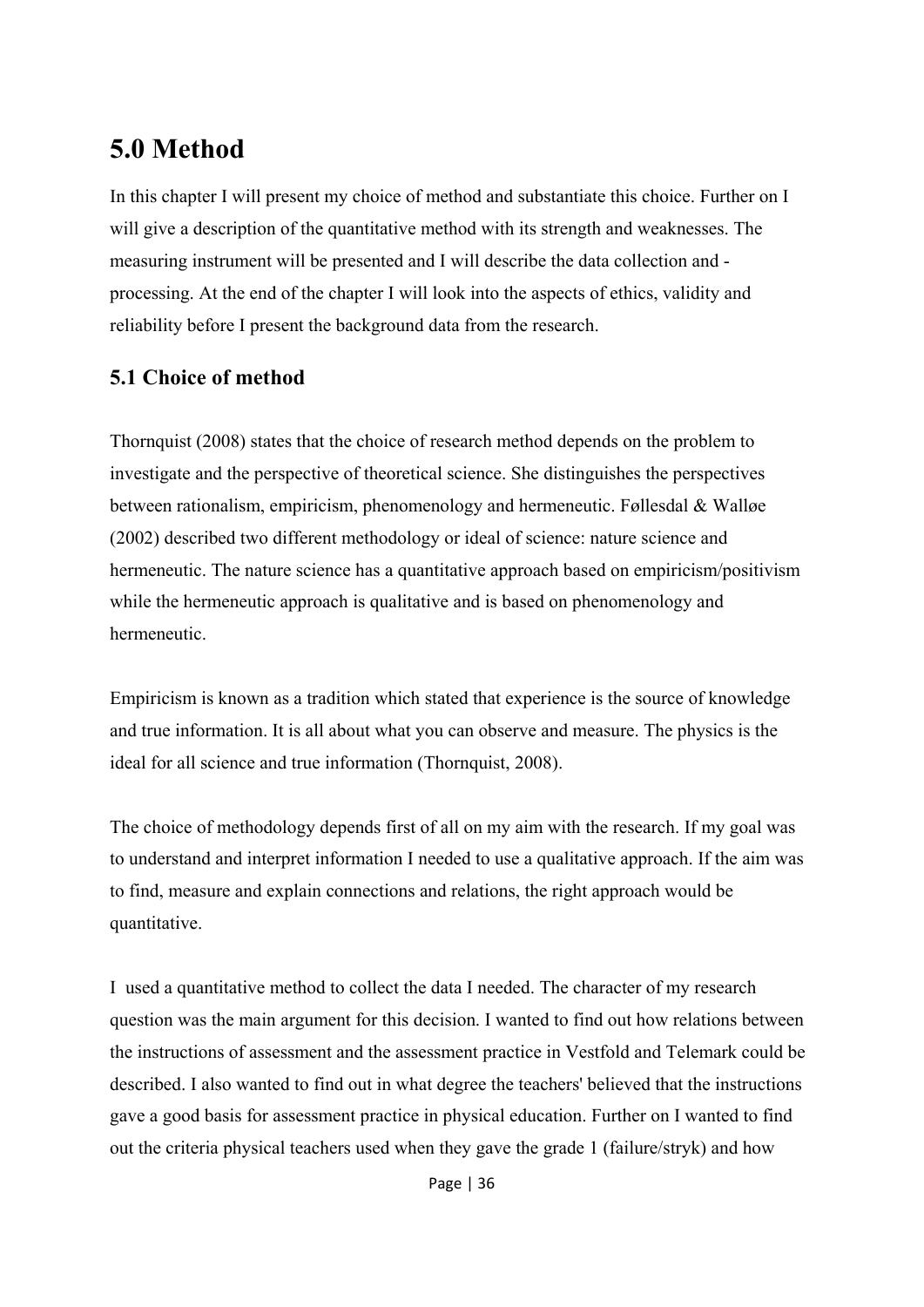many lessons physical education teachers needed to be able to assess students in upper secondary school. At last I wanted to look into eventually differences in the assessment practice between Vestfold and Telemark.

The main aim was to measure these findings and explain these relations, or lack of relations, towards the instructions of assessment approved by the Dept of education (UFD, 2009).

As a scientist and a researcher I didn't want to influence the results. The respondents had to answer the questions by themselves without my influence. The problem formulation was more suitable for statistics than analytical descriptions. I wanted to find and measure relations and links between instructions and practice, not interpret information. Economy and time were scarce resources to me. Through quantitative approach I could save time and money compared to a qualitative method (Johannessen m.fl, 2008).

A challenge with postal questionnaires was the risk of not getting (enough) questionnaires back, and also the possibility of doing an analytical description (Johannessen m.fl, 2008).

#### **5.2 Participants**

To measure how relations between the instructions of assessment and assessment practice in physical education in upper secondary schools in Vestfold and Telemark could be described, I needed to find answers among physical education teachers in this area. I did a quantitative postal cross section research in all upper secondary schools in Vestfold and Telemark. The total number of schools was 25.

I phoned each school in September-09 and got information of the e-mail address and phone number to the person in charge of physical education. I also got information regarding how many teachers that practiced in physical education at each school and was in active duty this actual school year. I did this all over again, following up, in January, to secure a high respond rate.

Totally there were 131 physical education teachers in these two counties by January 2010. Every physical education teacher in Vestfold and Telemark was invited to join the research, and this ensures data quality and representation. My selection was all the teachers who assess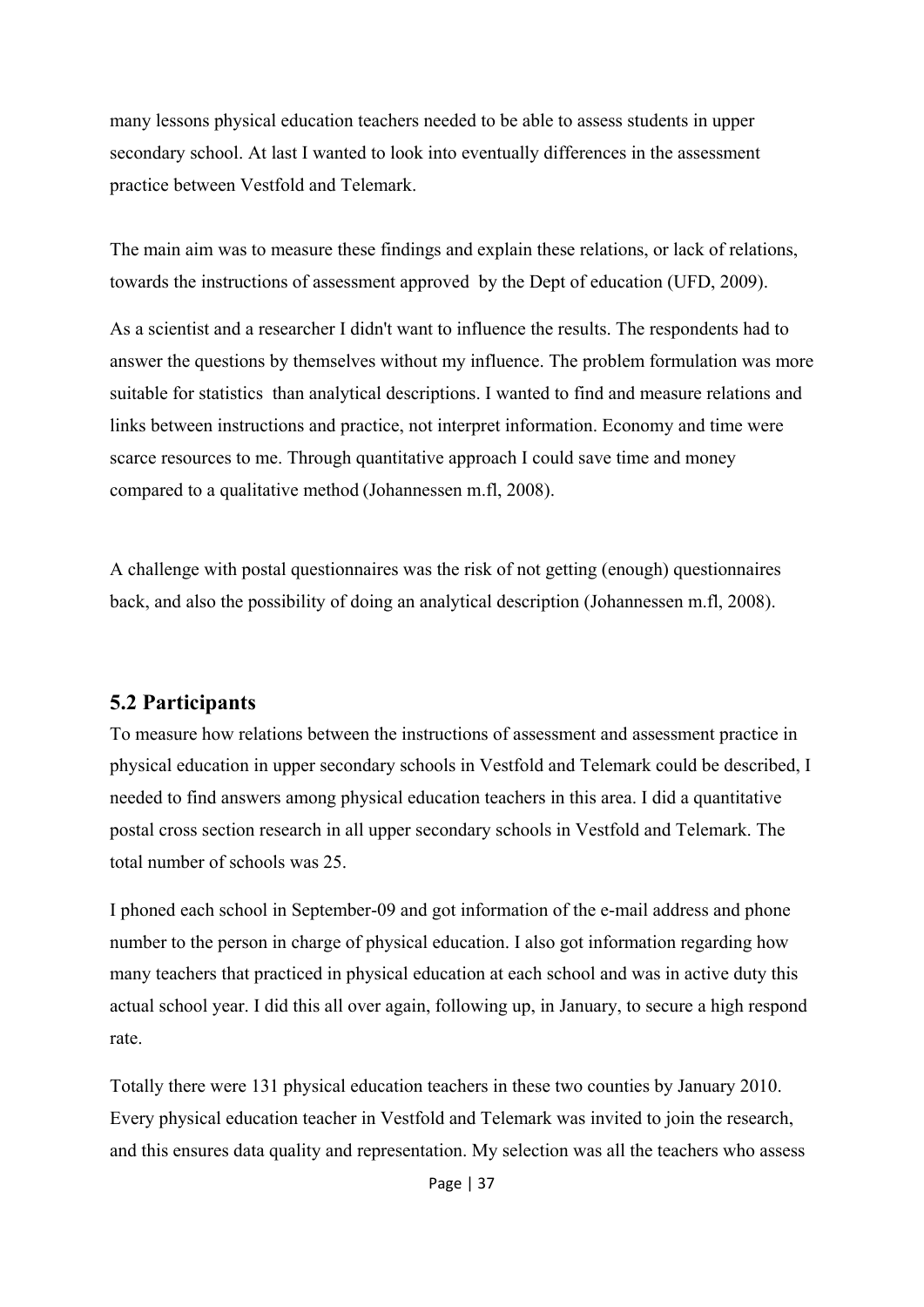students in physical education in all upper secondary schools in Vestfold and Telemark, over 15.000 students every year. Therefore the data material should reflect true information (Johannessen m.fl, 2008).

#### **5.3 Measuring instrument**

The starting point of my questionnaire development was Vinje`s (2008) pilot research from Oslo. KL 06, theory, and previous research as mentioned earlier, together with my research questions was also the basis of the questionnaire. I will here present these foundations. To substantiate this I will go through each question of the questionnaire (See appendix 4):

#### *Background data*

The aim of asking the participants which County they work in, their gender, education and in what level they work was to ensure that the respondents were representative. If this was a fact, I also had the opportunity to look at eventually differences between the counties, gender and education.

#### **5.3.1 Main research question**

To measure how the relations between the Instructions of Assessment in KL 06 ( approved by the Department of Education ) and the assessment practice in physical education in upper secondary schools in Vestfold and Telemark, can be described the participants were asked:

Question one: *The foundation of summative assessment with a grade in physical education is all the competence goals in the subject. If you could break down this foundation in the criteria skills, knowledge and effort: How would you strike or estimate your weightings of these three criteria?*

KL 06 emphasises that effort is no longer a criteria in the subject, only skills. If teachers still use effort as a criteria , this could indicate that there is a weak relation between the instructions of assessment and the assessment practice.

Question two and three:*Estimate how many of your lessons (in %) you have secondary and/or criteria goals defined? Estimate how many of your lessons (in %) you have secondary and/or criteria goals defined and the students are aware of these goals?*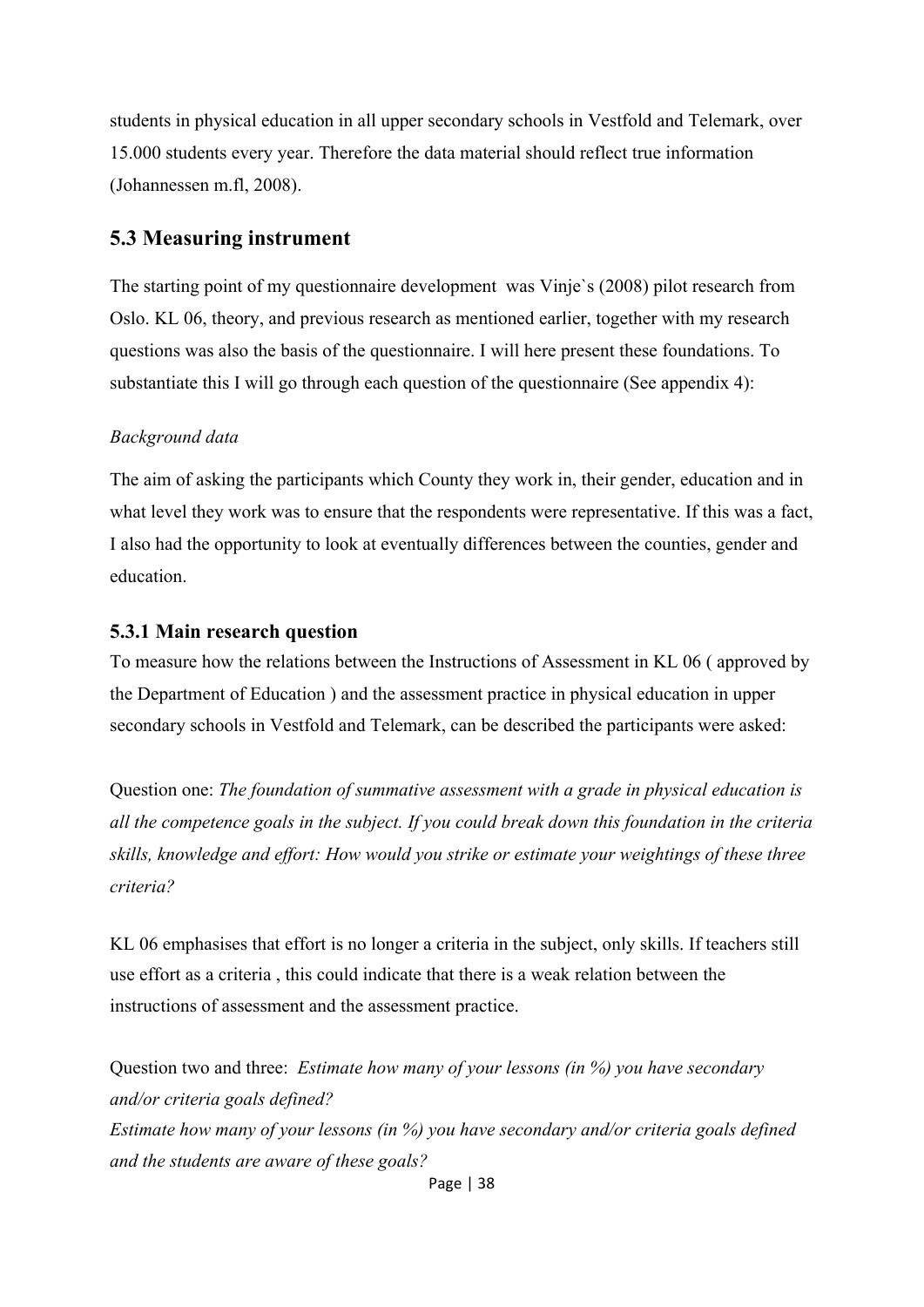If a large amount of the teachers had 50% or more of their lessons with secondary goals and the students also were aware of these goals, this could indicate that they assessed according to the instructions.

 Question four and five: *Paragraph 3.3 of the Instruction in the law of education says that in upper secondary schools should not let students' individual premises count of the basis of assessment (obesity, asthma, injuries, etc.).* 

 *In what extent do you take into account the individual premises when assessing in physical education, and what do you think about this instruction?* 

If teachers took individual premises into account they did not assess according to the instructions, and if they did so, I wanted to measure what premises they took into account when they assessed. Whether they did this or not, I also wanted to measure what they thought about this instruction. If they thought this instruction was wrong it could indicate that the intentions of KL 06 were difficult to fulfill, and the implementation takes more time, when there is an amount of resistance.

 Question six: *Do you feel that you are able to give students guidance on how they are in relation to the achievement of objectives within the various competence goals in physical education?* 

If they were able to give this guidance to students they assess according to the instructions.

#### *Ask yourself the following assertions:*

*-A student who has a high degree of skills for all the competence goals, but which shows a weak effort and attitude will never get better than grade 4.*

This assertion was also measuring whether they assess according to the instructions or not. If effort and attitude were still a part of the criteria they used, the relation between the instructions and practice could be described as weak.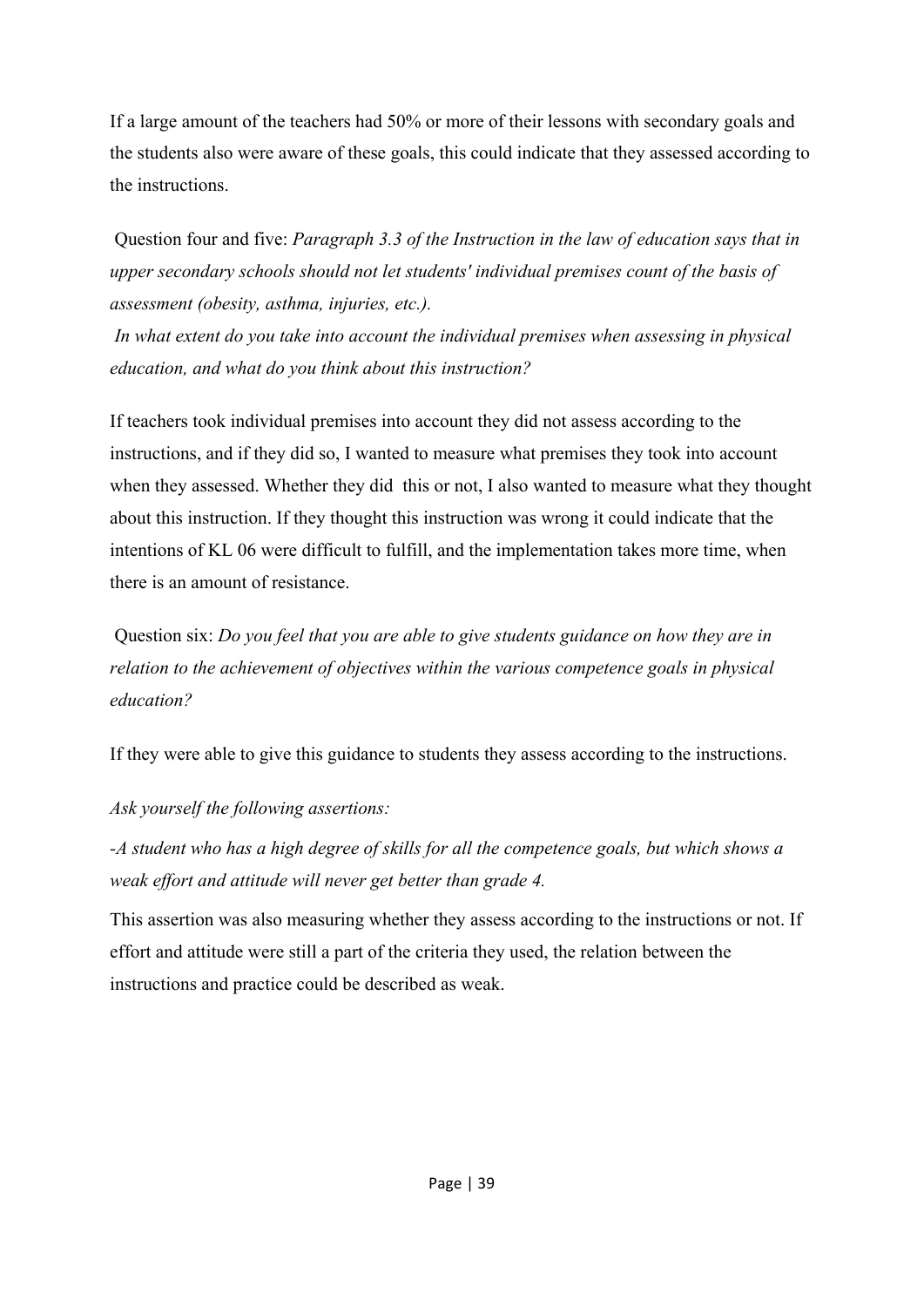#### **5.3.2 Secondary research questions**

To measure the secondary research questions I asked the following questions (see appendix 4):

Are the instructions of assessment well-known to the physical education teachers?

Question seven, eight and nine: *To what degree do you know the instructions of assessment?* If they were well known to the instructions it could indicate that they did not needed to be more educated towards the instructions of assessment.

To what degree do the physical education teachers believe that the instructions of assessment give a good basis for assessment practice in physical education in upper secondary school? *-The current Instructions provide a sound basis for assessment.* 

*-Today's Instructions with local adaptation provides a good basis for assessment.* 

*-Assessment is easier in physical education today than it was under Reform 94.* 

The three above assertions measured in what degree the instructions of assessment gave a good basis for assessment practice in physical education in upper secondary school.

## What kind of criteria do P.E. teachers use when they give the grade 1 (failure/stryk)?

*Ask yourself the following assertions:*

*-A student participating in physical education in 80% of the lessons will always get the grade 2 or better.* 

If it was enough to participate 80 % to pass in the subject this could indicate that teachers needed a lot of participation to be able to assess in the subject. If 80% was not enough participation to pass, this could indicate some of the practicing criteria for the grade 1.

*-If a student has participated in at least one session throughout the school year, the student should at least get the grade 1.*

This assertion also measured whether participation was a criteria for the grade 1 in the subject.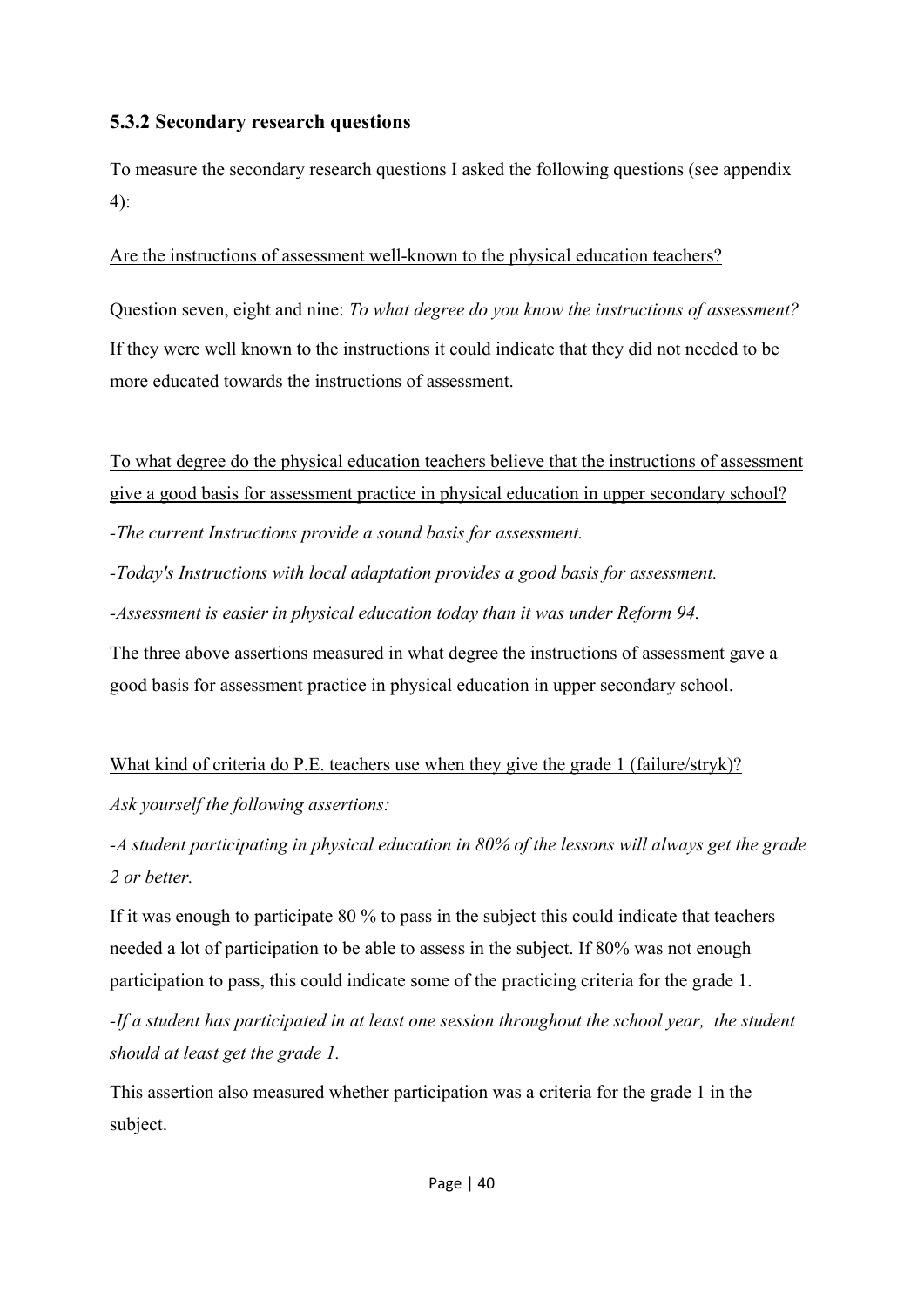*-If a student has participated in at least half of the lessons and I have assessed the student to a minimum of grade 2 in half of curriculum goals, the student will have grade 2 or better.*

This claim measured whether participation and skill were used as a criteria for the grade 1, and the lessons teachers needed to have enough assessment foundation to be able to give students a grade.

How many lessons do physical education teachers need to have enough assessment foundation to be able to give a grade to a student in upper secondary school?

*Estimate how many lessons you need to observe a student to have a scientific basis to give the person a grade in physical education.*

I wanted to measure how many lessons teachers needed to assess students in physical education to be able to give the student a grade. KL 06 does not give any guidelines or instructions about this, as mentioned earlier.

#### **5.4 Collecting and processing data**

In September 2009 I contacted all 25 schools in Vestfold and Telemark and got the name for the contact person in the subject physical education, receiving phone numbers and e-mail addresses. In the thesis process I have also included my principal, the head of the subject in Vestfold county, my nearest leader and of course both of my own teaching supervisors. All of this was done to anchor the research and my master thesis. I also called each school again in December and January to follow up the research and asked if there were any questions, gave them my gratitude or asked them why they had not sent the questionnaires back. I also had my employer as a co-operate partner. Because of all this I hoped for an increased possibility of a high respond rate and that the results would get more attention.

I believed it was important to do the research just before the teachers sat the grades. As a teacher myself I experience that assessment work takes time and it is at this time teachers are concerned and really into the assessment theme. This was why I wanted do the research just in front of the midterm school report.

In my work with the questionnaire I emphasized that the answer options were equal and balanced in a way that no questions were misleading. To avoid context effects I went from general to specific. The neutral questions in the questionnaire were important so every answer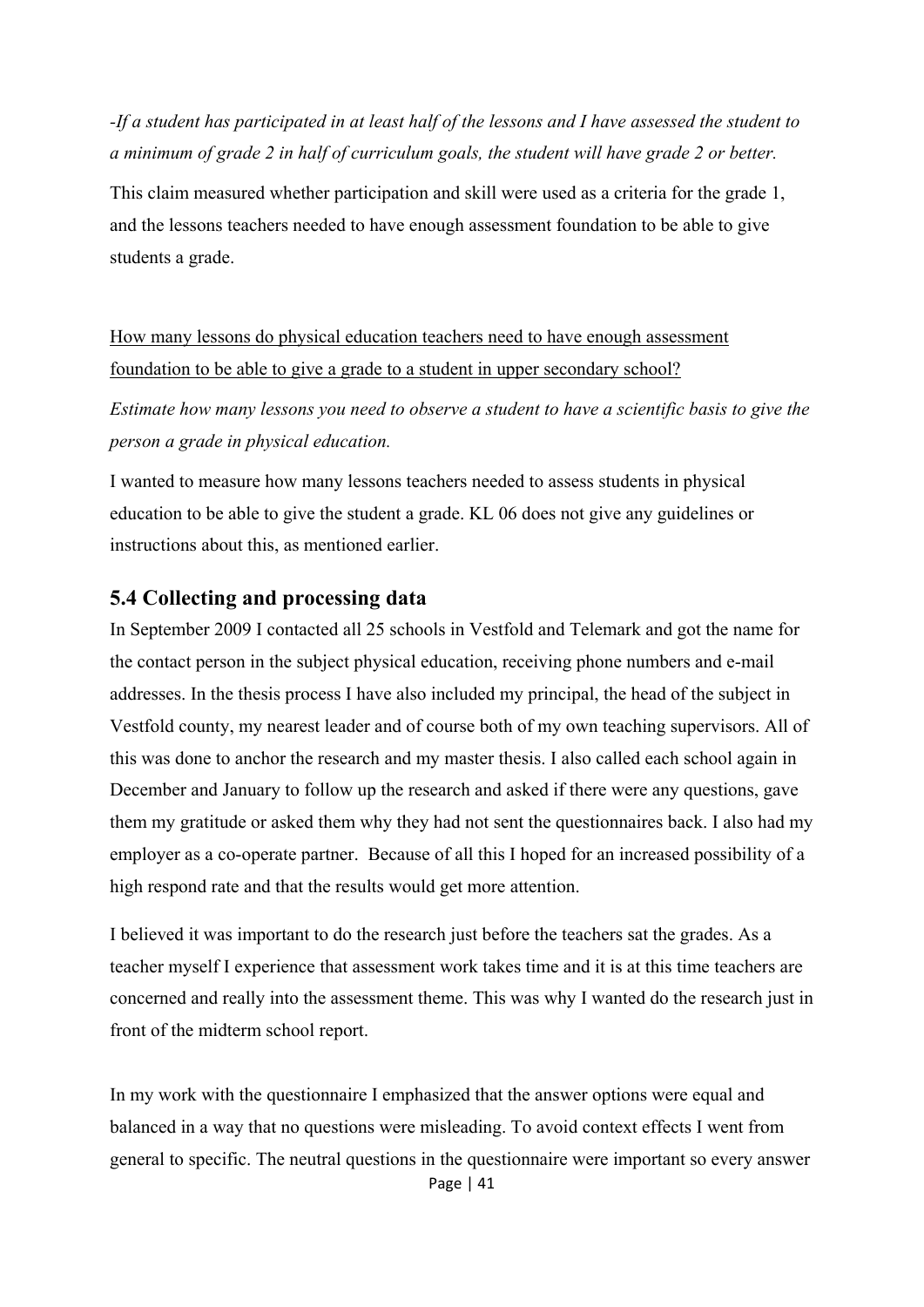option was exclusive compared with the others, and that every question gave the possibility to give a total answer. I sometimes included a rest category (other....) to secure the alternatives. Most of my questions were closed, but because of my research questions I had to give the respondents the possibility to explain their answers in some of the questions. All the questions were concrete and most relevant for the respondents' daily work. I had primarily made cognitive questions about their own assessment practice, but some evaluation questions was also presented (Johannessen m.fl, 2008). The Pre-test showed that the respondents used between 10 and 25 minutes to complete the questionnaire.

The questionnaire started with easy and interesting questions, the middle part was a bit more demanding and directed towards the thesis' problem , and the end was simple and comfortable. This could be decisive when it came to the respondents' ability to complete the form. Enclosed with the questionnaire there was a letter to the respondents which emphasized the importance and the intention of this research, of the confidential and anonymous contents, and the right for each respondent to refuse to participate (Johannessen m.fl, 2008) (See appendix 2).

I had to do the pre-test in another county than Telemark and Vestfold because I was going to do the research in all schools of those counties. I chose Buskerud for two reasons. It was nearby and therefore minimising the travelling costs. Buskerud was similar in culture, resources and framework as the counties where I was going to do the main research.

The pre-test, executed in early October 2009, showed that the questionnaire had a good process before this pre-test. There were less questions and negativ feedback regarding the questionnaire than I had expected. The pre-test was done at two high schools in Buskerud County. I participated as an observer and as a guide in both of them. At the first school there were five physical education teachers which responded to the pre-test. There were four minor comments on the questionnaire, but everybody understood the questions and the answer alternatives. I got positive feedback regarding the research and the questionnaire. They were all eager to read the results and I had to promise to send it to them when I was done.

At my second visit at the other school in Buskerud County there were unfortunately only one respondents who could participate. The other two participants were both sick and at home.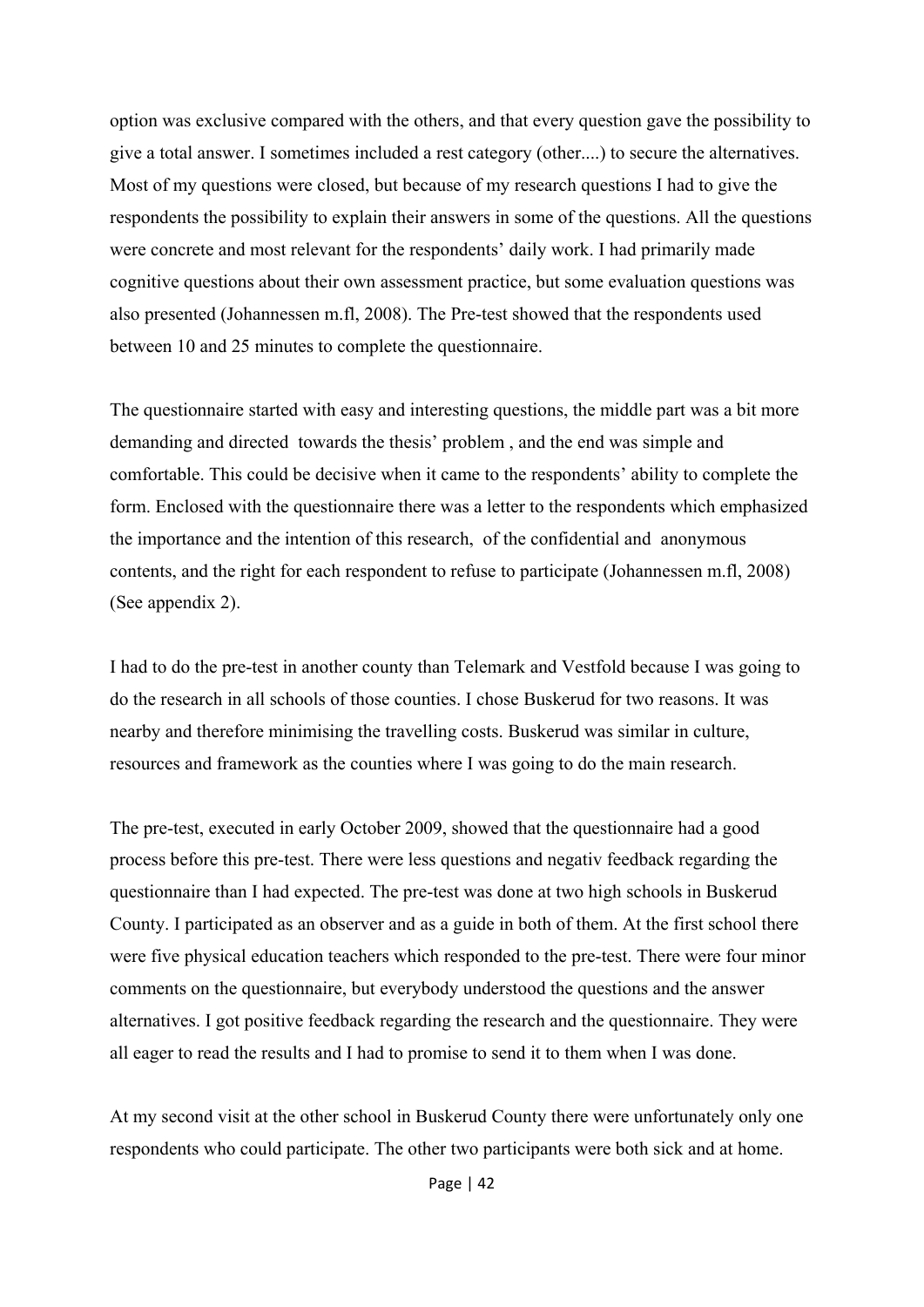The participating respondent was done with the questionnaire within fifteen minutes and had only one comment. She wanted me to move one of the answer alternatives from the end to the middle in question five.

All the comments were noted in both my visits, and I edited it afterwards. With permission I taped the two pre-tests just in case I could lose some important oral information. In addition, the participants each had a sheet where they could mark their own comments if they did not wanted to say it out loud (appendix 6). There were no written comments from the pre-test participants, only a few oral comments as I mentioned above.

Afterwards I sent a box of chocolates to each of the physical education division in gratitude of their time used for my pre-test.

I also wanted to send out a box of chocolate to the schools who responded before deadline in my main research as well. For ethical reasons I was advised not to do this, but instead emphasise the importance of the research, and promise the results in return.

I sent out the questionnaires to all upper secondary schools in Vestfold and Telemark early in November 2009. Together with the questionnaires there was a following letter with further information about ethics and the survey (see appendix 2 and 4). There were also enclosed respond envelopes with return address and stamps so it would be easy to send it back to me. To secure a high respond rate I used e-mail and phone to remind the participants to send the questionnaire back before deadline. Out of 25 schools there were only 2 schools which did not return any questionnaires.

I wanted to use the software Questback, but this software was unfortunately not available. Instead I received the software SPSS 17 from Høyskolen I Telemark, and have used this to process my data.

## **5. 5 Ethics, validity and reliability**

Before I sent out the questionnaire I contacted Regional Committees for Medical and Health Research Ethics (REK) Of Norway. I told them about my study, and the ethics I had included; the participants had the right to refuse to participate, all the respondents were anonymous and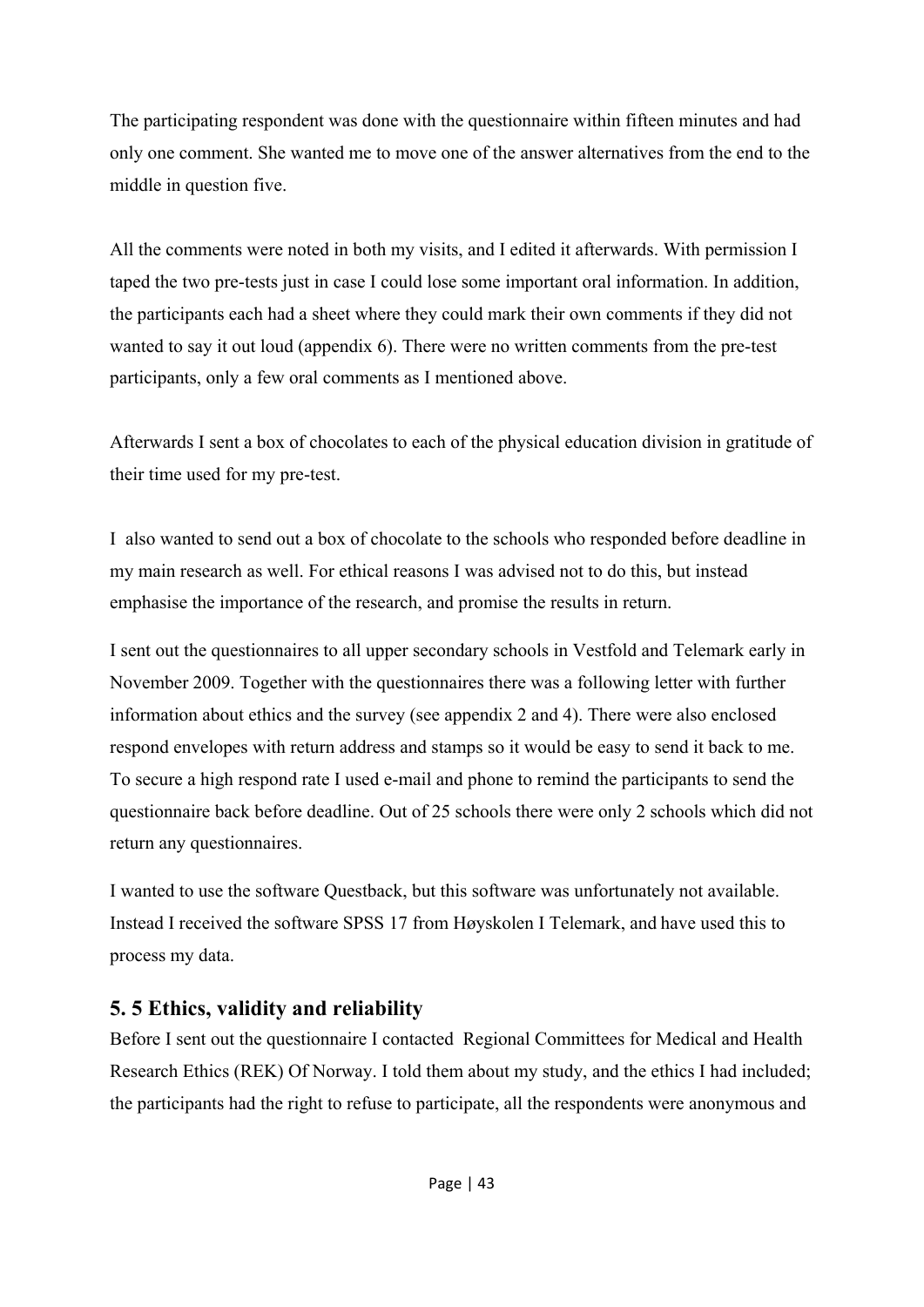no personal information would be collected. They then told me to carry on with the survey and wished me good luck.

I had to be sure that my collected data was a representation of the phenomenon I wanted to investigate and that I measured what I believed was measured. I also had to be sure that the intentions of the research and the data material were according to my research problem. Selection of units, types of information , the choice of focus and instruments in collecting the data were important (Grønmo, 2004). During my research process I got feedback that my data reflect "face validity" , but it was important to remember that "Data is not reality, only representation of it" (Johannessen, 2008).

I believe the reliability is ensured with what I have stated so far in this thesis. Reliability is the trustworthiness of the data, or how reliable the data is. This includes all the research data, what data being used, the collecting of the data and how they are processed (Johannessen, 2008). Some of my survey has also been done earlier in Oslo, by Vinje (2008).

According to the formulated problem in my thesis, *assessment practice* is a dependent variable, while *The Instructions of assessment* is an independent variable. I made both an univariate and bivariate data analysis so I could find frequencies and sentral tendencies.

## **5. 6 Background data – Results**

I will in this part present the backgrounds data of my research. A total of 82 physical education teachers from Vestfold and Telemark responded and sent back the questionnaire within 1st of February 2010. The total population of physical education teachers in this area was 131 by January 2010, a 63% respond rate. Out of 25 schools there were 23 schools that responded and sent questionnaires back. I will first present the background data and then shortly comment this.

#### *In what County do you teach physical education?*

52% of the respondents were physical education teachers from upper secondary schools in Vestfold and 48% were from Telemark. This was almost the same percentage respond from each county and that ensures representation.

#### *What is your gender?*

52% were male physical education teachers.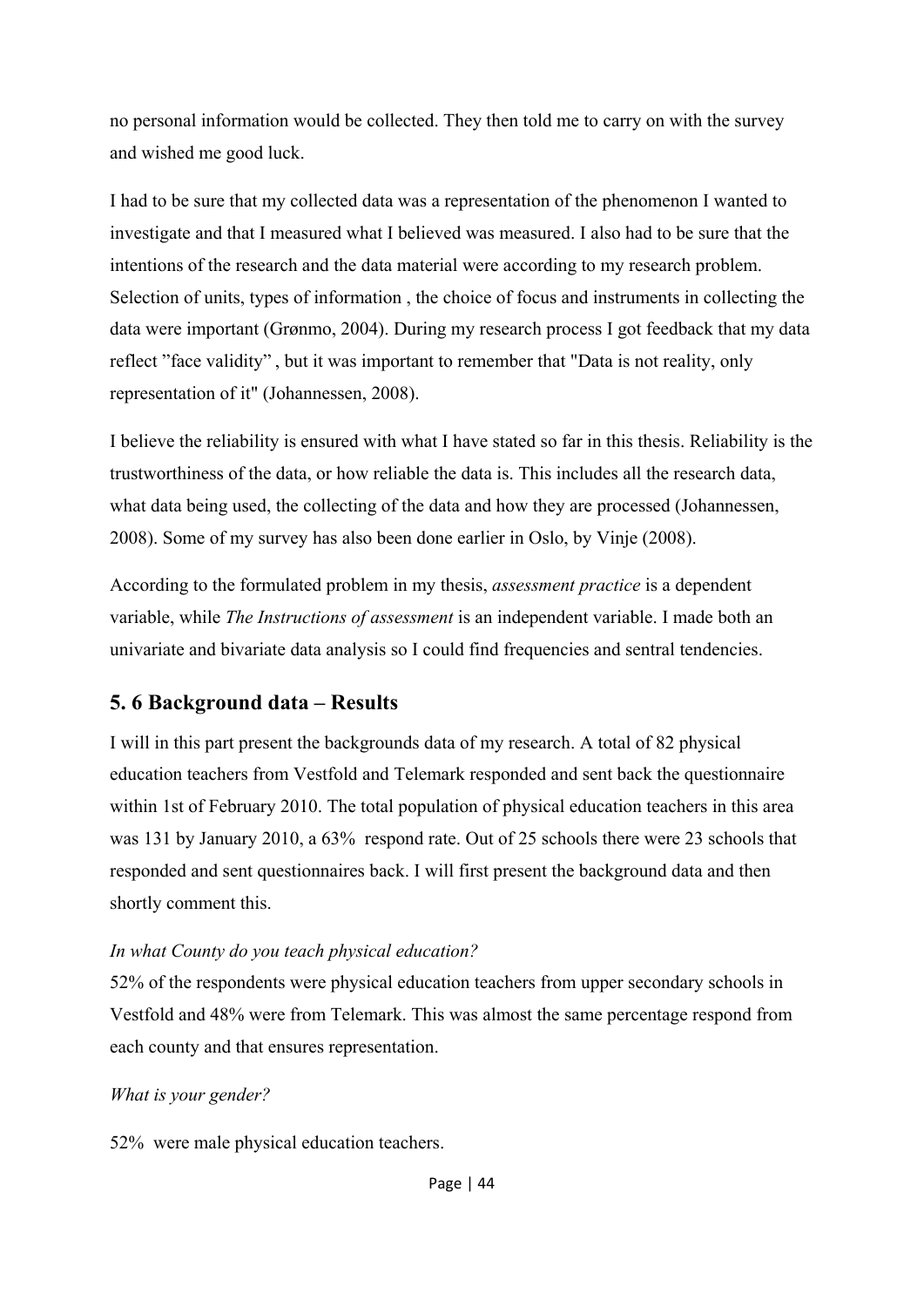Both County and gender frequency was nearby half by half, which indicate representative data of those categories.

#### *In what levels in upper secondary school do you teach?*

The results showed that there was very common to teach in more than one level for each teacher. Over 80 % of physical education teachers teached in VG1 and/or VG2. 62% teached in VG3. There are less VG3 students compared to VG1 and VG2, and therefore less teachers teaching level VG3 than VG1 and VG2.

## *Your education?*

Almost 6 out of 10 had the education level Adjunkt (4-5 years in university) and less than 2 out of 10 had the education level Lektor (more than 5 years at university with a master degree). 23 % had a depth of physical education in their degree. One respondent did not answer the question and no one answered that they did not have any education (ufaglært). 5% had a half year of education in addition to their Adjunkt level and one respondent had a depth of physical education in his Adjunkt level.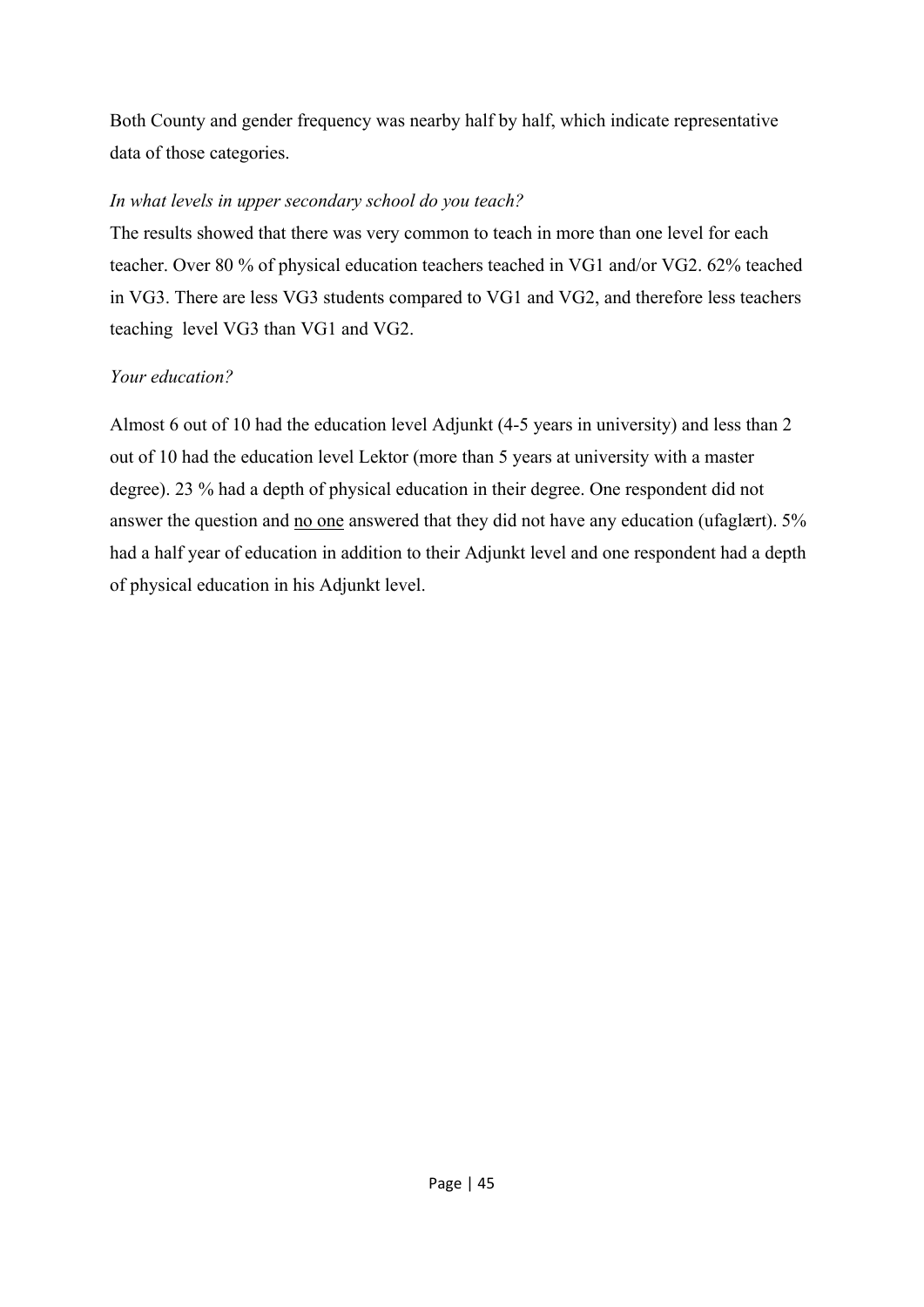# **6.0 Results**

I will in this part first present the main research question with frequencies and other statistic goals in tables and then shortly comment and explain these results. I will then do the same with the secondary research questions.

## **6.1 Main research question**

How can the relations between the Instructions of Assessment in KL 06 ( approved by the Department of Education ) and the assessment practice in physical education in upper secondary schools in Vestfold and Telemark be described?

#### **Tabell 1 Statistics of the criteria Skills, Knowledge and Effort**

|        |                | Vekting av<br>Ferdighet i<br>vurderingen | Vekting av<br>Kunnskap i<br>vurderingen | Vekting av<br>Innsats i<br>vurderingen |
|--------|----------------|------------------------------------------|-----------------------------------------|----------------------------------------|
| IN     | Valid          | 82                                       | 82                                      | 82                                     |
|        | Missing        |                                          |                                         |                                        |
| Mean   |                | 51.0893                                  | 24.5649                                 | 24.4429                                |
| Median |                | 50.0000                                  | 25,0000                                 | 25.0000                                |
|        | Std. Deviation | 15.47290                                 | 8.17632                                 | 15.43809                               |

| (Statistikk over kriteriene ferdigheter, kunnskap og innsats) |  |  |
|---------------------------------------------------------------|--|--|
|                                                               |  |  |

The mean of using skill as a criteria was just above 51%, while the mean of effort and knowledge were almost the same. Worth noticing is that skill and effort had almost twice as much standard deviation than knowledge. This indicates a wide range of different use of the criteria skill and effort among physical teachers in Vestfold and Telemark.

The frequency data of these three criteria shows a wide range of use (See appendix 7). Some physical education teachers weights skills with 10 or 20% while others were weighted the same criteria 80%. The range was 10-80%.

Almost 15% were not using effort as a criteria in their summative assessment, while 19% were using effort in over 4/10 in their weighting of the assessment with grade. The range was  $0 - 70\%$ .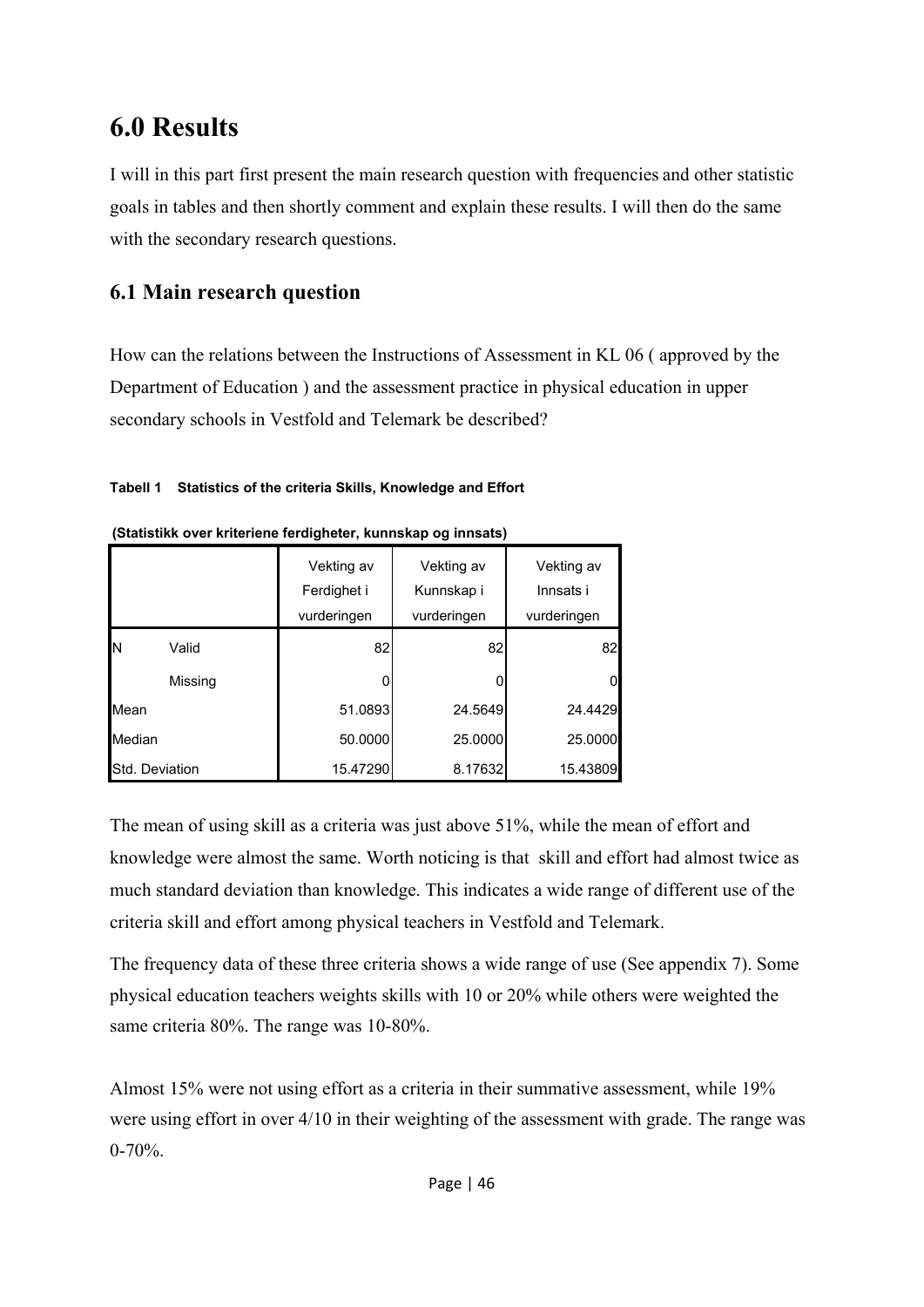Over 85% use weighting of knowledge less than 33% of the three criteria.. Knowledge as a criteria had a smaller range than the other two. The range of the criteria knowledge was 10- 50%.

|  |  |  | Tabell 2 Lessons (in %) teachers have secondary and/or criteria goals defined |
|--|--|--|-------------------------------------------------------------------------------|
|--|--|--|-------------------------------------------------------------------------------|

| <u>O UV MINOID IQUOTOID IIUI IIIDU UDIIIIUI </u> |           |           |                  |                       |  |  |
|--------------------------------------------------|-----------|-----------|------------------|-----------------------|--|--|
|                                                  |           | Frequency | Valid<br>Percent | Cumulative<br>Percent |  |  |
| Valid                                            | $0 - 25%$ | 13        | 15.9             | 15.9                  |  |  |
|                                                  | 25-50%    | 25        | 30.5             | 46.3                  |  |  |
|                                                  | 50-75%    | 26        | 31.7             | 78.0                  |  |  |
|                                                  | 75-100%   | 18        | 22.0             | 100.0                 |  |  |
|                                                  | Total     | 82        | 100.0            |                       |  |  |
|                                                  |           |           |                  |                       |  |  |

 **(% av timene lærerene har med delmål)**

The mean was 2.60 which gives an average closer to the answer option 50-75% than the answer option 25-50%.

84% of the physical education teachers had more than one out of four of their lessons with goals that the students shall work with, but only 22% had goals in more than three out of four lessons.

**Tabell 3 Lessons (in %) teachers have secondary and/or criteria goals defined and the students are aware of these goals** 

|         |           | Frequency | Valid<br>Percent | Cumulative<br>Percent |
|---------|-----------|-----------|------------------|-----------------------|
| Valid   | $0 - 25%$ | 13        | 16.0             | 16.0                  |
|         | 25-50%    | 29        | 35.8             | 51.9                  |
|         | 50-75%    | 28        | 34.6             | 86.4                  |
|         | 75-100%   | 11        | 13.6             | 100.0                 |
|         | Total     | 81        | 100.0            |                       |
| Missing | System    |           |                  |                       |
| Total   |           | 82        |                  |                       |

 **(% av timene med delmål hvor elevene er klar over målene)**

The mean was 2.46 which gives an average between the answer option 50-75% and the answer option 25-50%. It looks like the tendency was a bit dropping when the students had to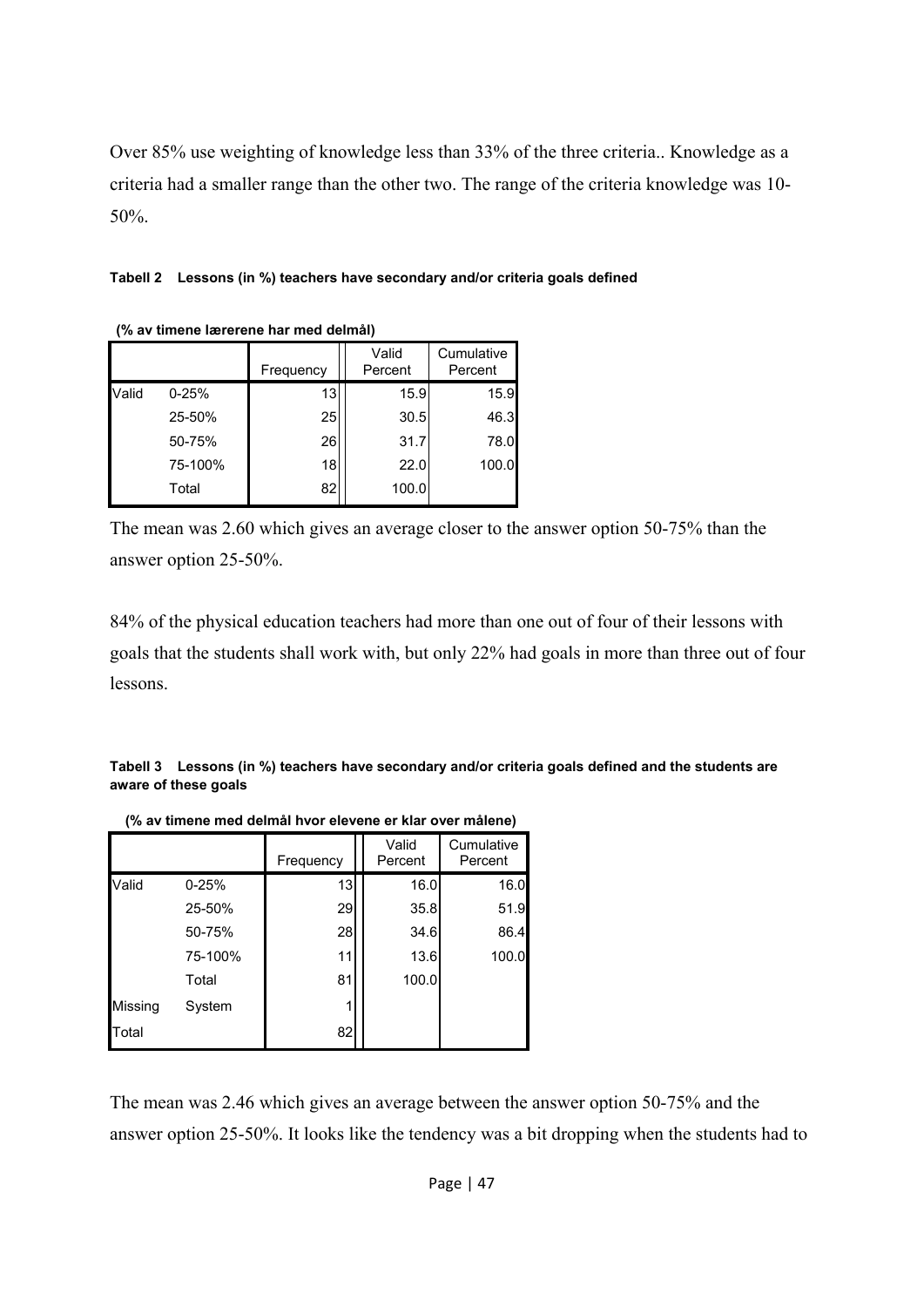be aware of the goals in the lessons. Despite that, 48 % of the teachers expressed that their students were aware of the competence goals they worked with in over half of all the lessons.

#### **Tabell 4 Take into account the individual premises in the assessment**

|       |            | Frequency | Valid<br>Percent | Cumulative<br>Percent |
|-------|------------|-----------|------------------|-----------------------|
| Valid | Ingen grad | 9         | 11.0             | 11.0                  |
|       | Liten grad | 43        | 52.4             | 63.4                  |
|       | Stor grad  | 30        | 36.6             | 100.0                 |
|       | Total      | 82        | 100.0            |                       |

|  | (Tar hensyn til individuelle elevforutsetninger I vurderingen) |  |  |  |
|--|----------------------------------------------------------------|--|--|--|
|  |                                                                |  |  |  |

89% of physical teachers in upper secondary schools in Vestfold and Telemark take individual premises into account when they assess students, in a small or a large extent.

|  |  |  | Tabell 5 What do teachers think about not let student premises count of the basis of assessment? |
|--|--|--|--------------------------------------------------------------------------------------------------|
|--|--|--|--------------------------------------------------------------------------------------------------|

|       |                                                                                  | Frequency | Valid<br>Percent | <b>Cumulative Percent</b> |
|-------|----------------------------------------------------------------------------------|-----------|------------------|---------------------------|
| Valid | Det er helt riktig                                                               | 14        | 17.1             | 17.1                      |
|       | Det er feil. Vi må ta hensyn til<br>individuelle forutsetninger i<br>dette faget | 53        | 64.6             | 81.7                      |
|       | Vet ikke                                                                         |           | 4.9              | 86.6                      |
|       | Annet                                                                            | 11        | 13.4             | 100.0                     |
|       | Total                                                                            | 82        | 100.0            |                           |

 **(Hva mener lærere om ikke å ta hensyn til ind.forutsetninger?)**

65% of the respondents believed it were wrong not to take individual premises into account when assessing in physical education. 17% believed it were appropriate. 5% did not know and 13% used the answer option "other", which can be summarised like this; *it is hard and difficult not to do this, especially when the student is undeserved of his individual premises*.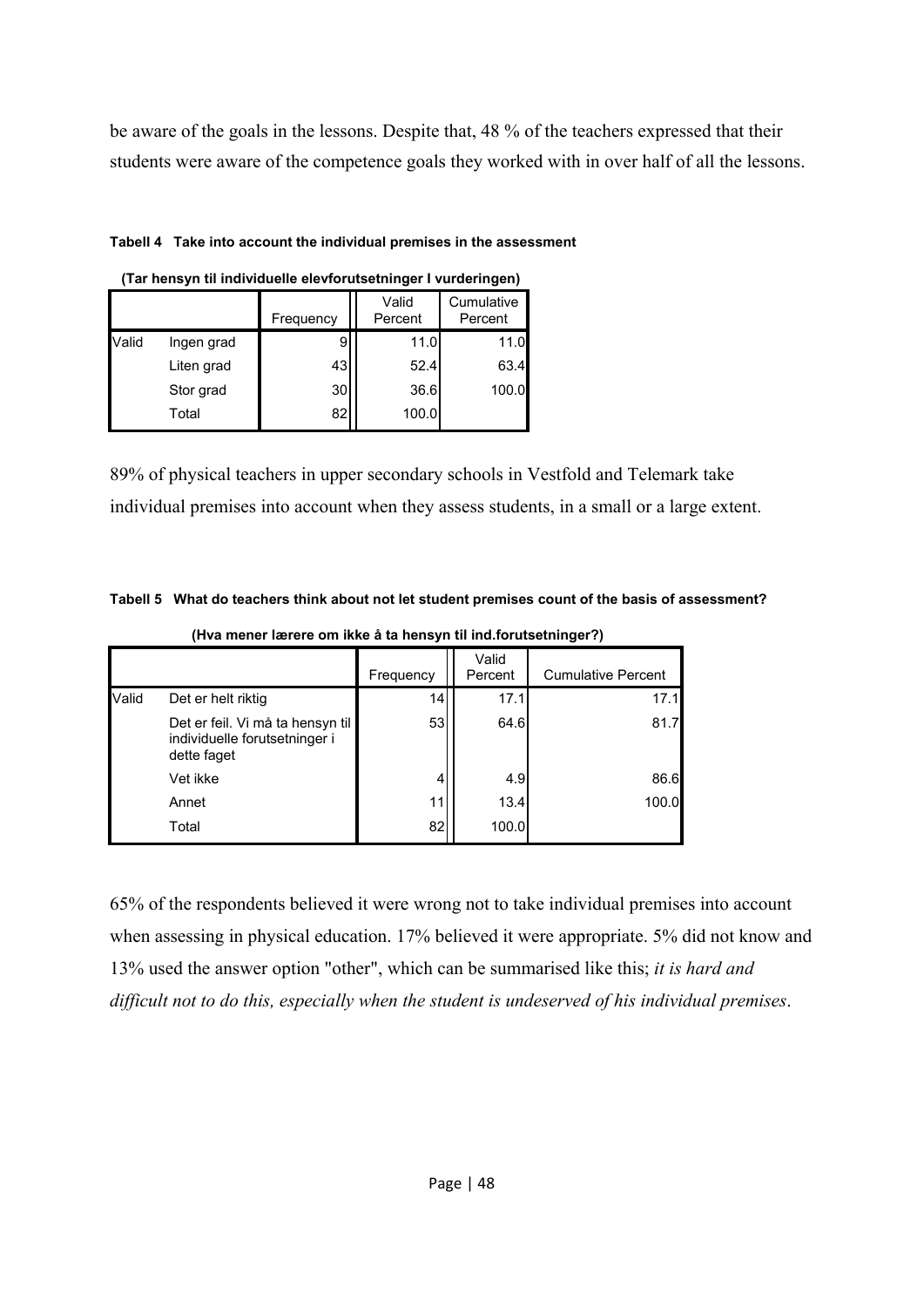**Tabell 6 Do teacher manage to give students guidance towards the competence goals?** 

|         |                                                             | Frequency | Valid<br>Percent | Cumulative<br>Percent |
|---------|-------------------------------------------------------------|-----------|------------------|-----------------------|
| Valid   | Nei, dette har jeg ikke tid til                             | 16        | 19.8             | 19.8                  |
|         | Nei, jeg synes det er for<br>vanskelig                      | 10        | 12.3             | 32.1                  |
|         | Jeg forsøker å oppnå dette,<br>men er usikker om jeg lykkes | 45        | 55.6             | 87.7                  |
|         | Ja, dette føler jeg at jeg klarer                           | 3         | 3.7              | 91.4                  |
|         | Ja. Dette føler jeg at jeg<br>klarer til en viss grad       | 7         | 8.6              | 100.0                 |
|         | Total                                                       | 81        | 100.0            |                       |
| Missing | 99                                                          |           |                  |                       |
| Total   |                                                             | 82        |                  |                       |

 **(Klarer lærere å gi elevene veiledning på måloppnåelse?)**

55% stated that they try to do this, but were uncertain of their success in this project. 32% of physical education teachers in Vestfold and Telemark told that they do not have enough time to give students guidance towards the competence goals or they believed that this was too difficult and were not able to do this. 4% believed that they manage this guidance and 9% to a certain extent.

**Tabell 7 A student who has a high degree of skills for all the competence goals, but which shows a weak effort and attitude will never get better than grade 4** 

|                 | Frequency      | <b>Valid Percent</b> | <b>Cumulative Percent</b> |  |  |  |
|-----------------|----------------|----------------------|---------------------------|--|--|--|
| Valid Helt enig | 12             | 14.6                 | 14.6                      |  |  |  |
| Delvis enig     | 27             | 32.9                 | 47.6                      |  |  |  |
| Usikker         | 6              | 7.3                  | 54.9                      |  |  |  |
| Delvis uenig    | 19             | 23.2                 | 78.0                      |  |  |  |
| Helt uenig      | 16             | 19.5                 | 97.6                      |  |  |  |
| Vet ikke        | $\overline{2}$ | 2.4                  | 100.0                     |  |  |  |
| Total           | 82             | 100.0                |                           |  |  |  |

 **(En elev som har høy grad av ferdigheter på alle kompetansemålene, men som viser svak innsats og holdning vil aldri få bedre enn kar. 4 )**

The mean is 3.00, which gives the answer option "uncertain" to be the average.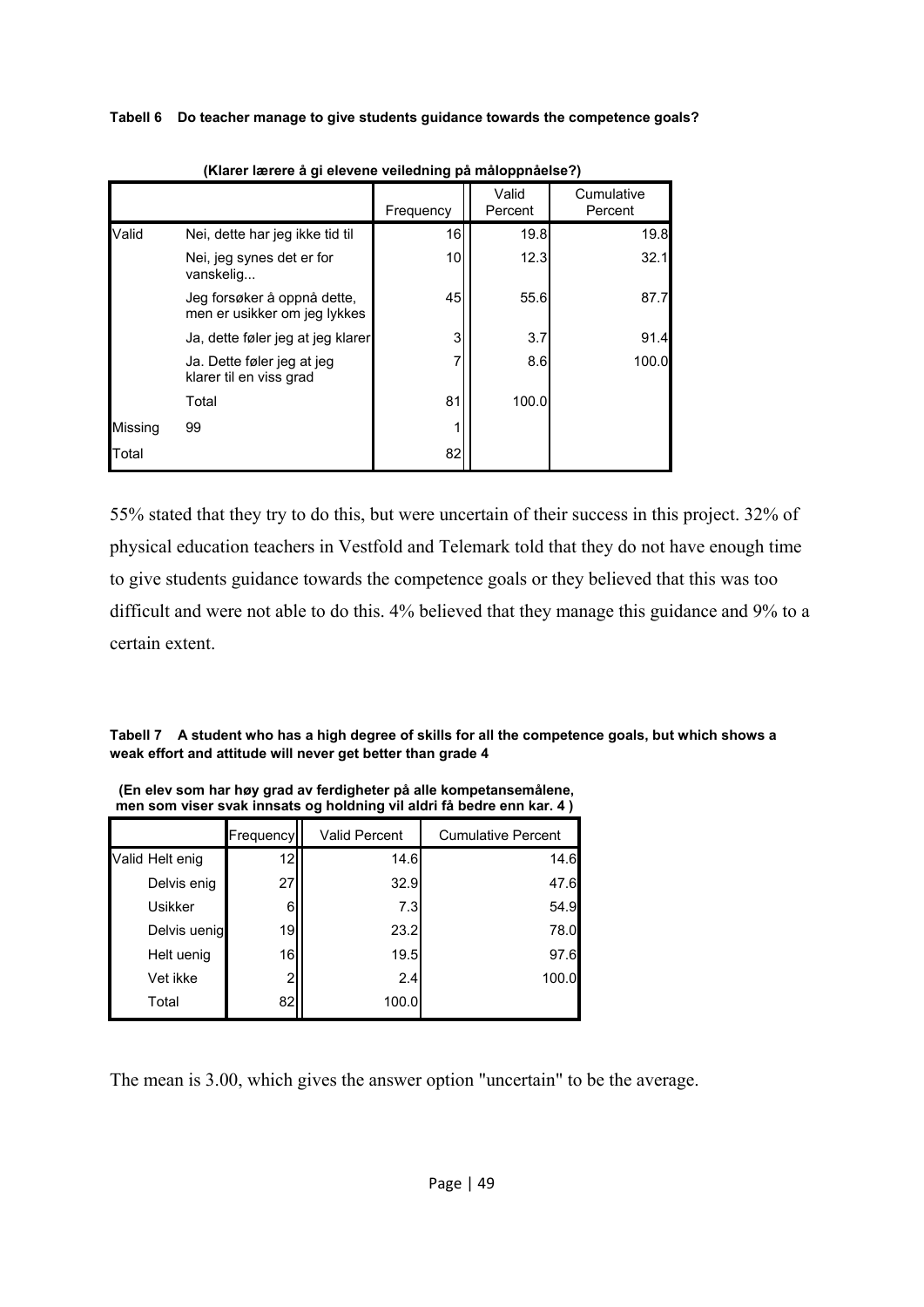48% of the respondents were totally or partially agreed that a student who has a high degree of skill for all the competence goals, but which shows a weak effort and attitude will never get better than grade 4. 43% were totally or partially disagreed with this claim.

## **6.1.1 Summary of main research question results**

The results of the main research question indicates different assessment practice among physical education teachers in upper secondary schools in Vestfold and Telemark. The data indicated that the instructions were not being fulfilled in general. The mean of using skill as a criteria was just above 51%, while the mean of effort and knowledge were almost the same, respectively 24% and 25%. Skill and effort had almost twice as much standard deviation than knowledge. This could indicate a wide range of different use of the criteria skill and effort among physical teachers in Vestfold and Telemark.

The mean of lessons teachers have secondary goals/criteria, and the students are aware of these goals, indicated to be just below 50%.

85% were still using effort as an assessment criteria. Almost 9 out of 10 of physical education teachers still took individual premises into account when they assess, and 65% believes it was wrong not to do so.

 87% do not manage or were uncertain whether they master to guide the student towards the competence goals. Further on, over half of the respondents had less than half of their lessons without the students awareness of what competence goals they were working towards. At last, the teachers had a split decision whether a student with high skills, but lack of effort and attitude, should have a average or a high grade (4 or 5/6) in physical education.

The relations between the Instructions of Assessment in KL 06 (approved by the Department of Education) and the assessment practice in physical education in upper secondary schools in Vestfold and Telemark could be described as weak.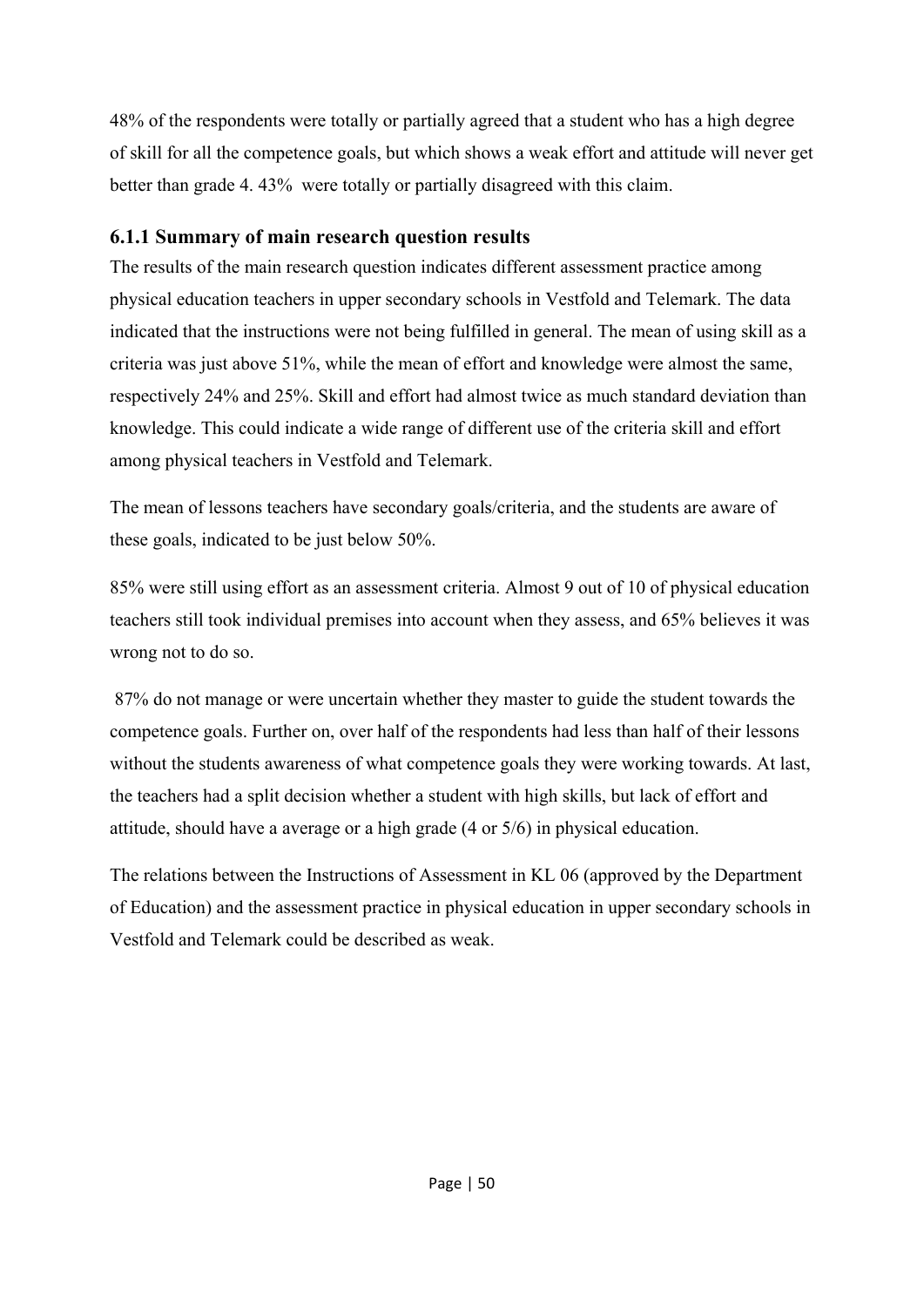## **6.2 Secondary research questions**

I will now present the results of the secondary research questions. When mean is presented I have left out the "do not know" and the "can not pinpoint" responses from the data material

#### Are the instructions of assessment well-known to the physical education teachers?

#### **Tabell 8 Are the instructions of assessment well-known to the physical education teachers?**

**(Kjenner lærerene til forskriftene for vurdering?)** 

|            |                                      | Frequency | <b>Valid Percent</b> | <b>Cumulative Percent</b> |
|------------|--------------------------------------|-----------|----------------------|---------------------------|
| Valid      | Ja, meget godt                       | 21        | 25.9                 | 25.9                      |
|            | Ja, men skulle gjerne kunnet mer     | 37        | 45.7                 | 71.6                      |
|            | Ja, men synes forskriftene er uklare | 18        | 22.2                 | 93.8                      |
|            | Nei, ikke godt nok                   | 5         | 6.2                  | 100.0                     |
|            | Total                                | 81        | 100.0                |                           |
| Missing 99 |                                      |           |                      |                           |
| Total      |                                      | 82        |                      |                           |

94% of the respondents expressed that they were known to the instructions of assessment.

45% of physical education teachers , although they were known to the instructions, wished they had more knowledge of these instructions and 22% were known to the instructions, but believed that the instructions was not clear enough. 26% stated that they know these instructions very well and 6% expressed that they do not know the instructions well enough.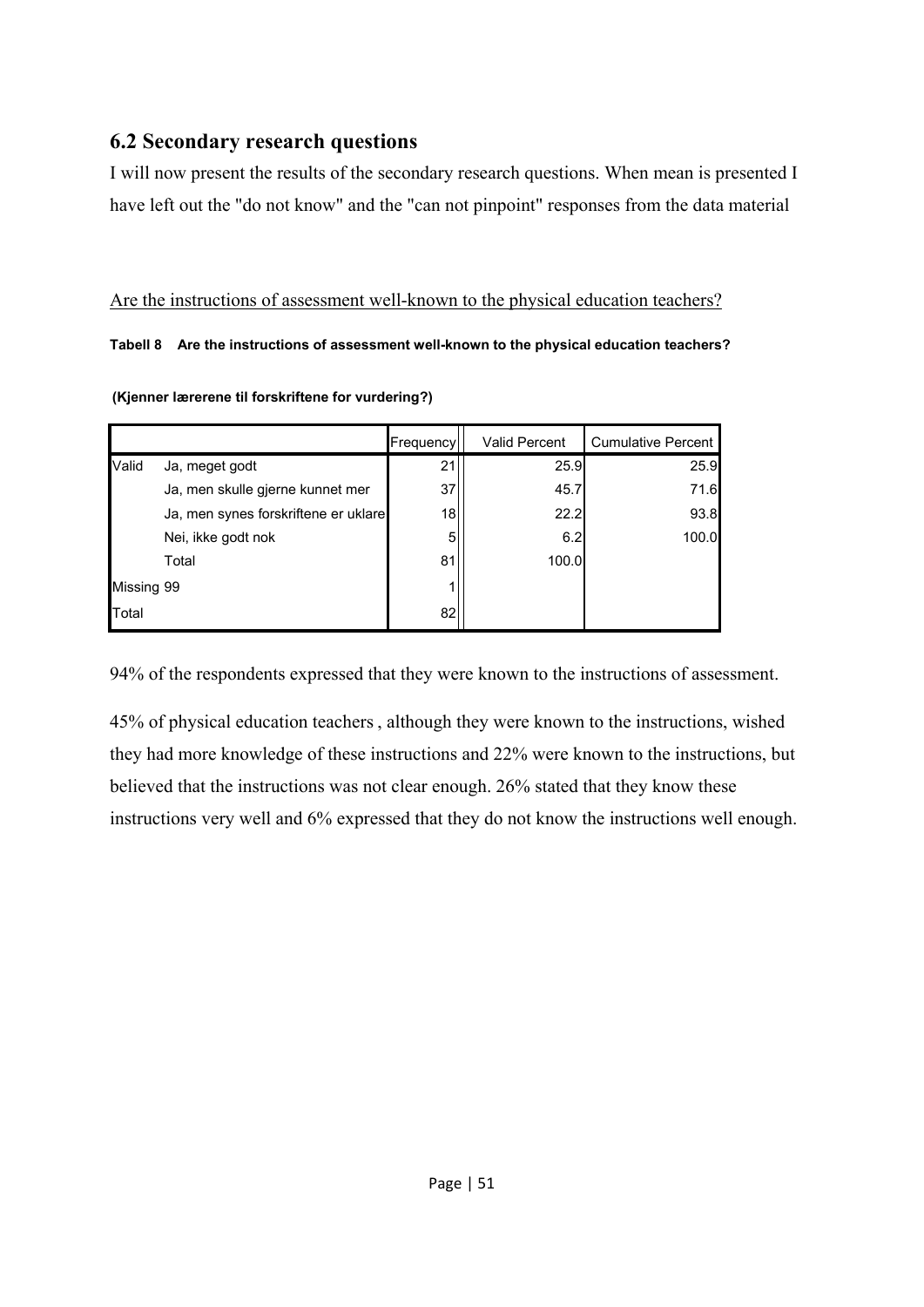To what degree do the physical education teachers believe that the instructions of assessment give a good basis for assessment practice in physical education in upper secondary school?

|            | (Dagens forskrifter gir et godt grunnlag for vurdering) |           |                      |                           |  |  |
|------------|---------------------------------------------------------|-----------|----------------------|---------------------------|--|--|
|            |                                                         | Frequency | <b>Valid Percent</b> | <b>Cumulative Percent</b> |  |  |
| Valid      | Helt enig                                               |           | 2.5                  | 2.5                       |  |  |
|            | Delvis enig                                             | 16        | 20.3                 | 22.8                      |  |  |
|            | <b>Usikker</b>                                          | 15        | 19.0                 | 41.8                      |  |  |
|            | Delvis uenig                                            | 26        | 32.9                 | 74.7                      |  |  |
|            | Helt uenig                                              | 19        | 24.1                 | 98.7                      |  |  |
|            | Vet ikke                                                |           | 1.3                  | 100.0                     |  |  |
|            | Total                                                   | 79        | 100.0                |                           |  |  |
| Missing 99 |                                                         |           |                      |                           |  |  |
|            | System                                                  | 2         |                      |                           |  |  |
|            | Total                                                   | 3         |                      |                           |  |  |
| Total      |                                                         | 82        |                      |                           |  |  |

**Tabell 9 The current Instructions provides a sound basis for assessment** 

The mean is 3.56, which gives an average between the answer options "uncertain" and "partially disagree".

23% of physical education teachers in upper secondary schools in Vestfold and Telemark believed that the current instructions provides a sound basis for assessment, but 57% believed that they did not. 20% were uncertain or did not know.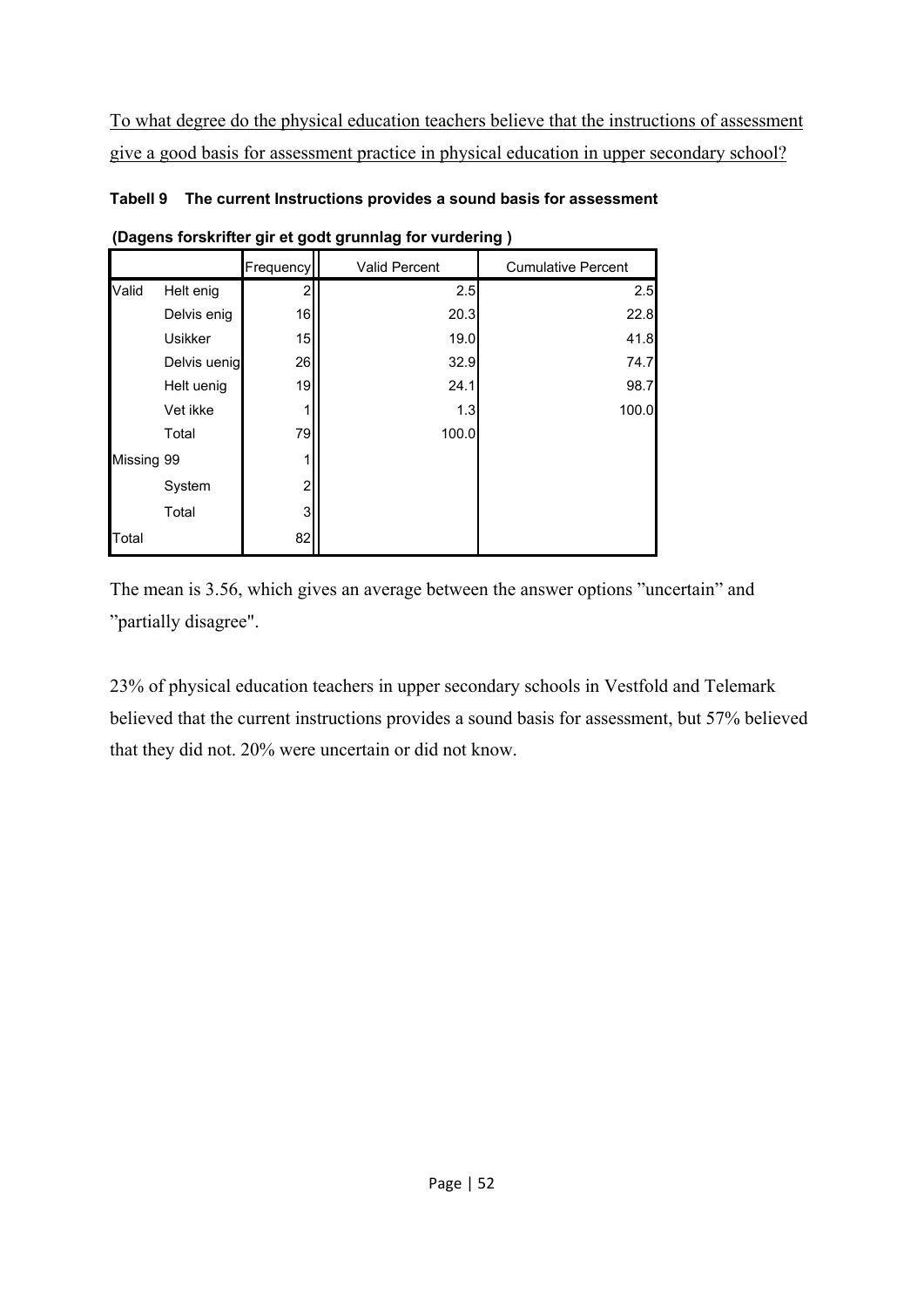**Tabell 10 The current Instructions with local adaptation provides a good basis for assessment** 

|            |                | Frequency | <b>Valid Percent</b> | <b>Cumulative Percent</b> |
|------------|----------------|-----------|----------------------|---------------------------|
| Valid      | Helt enig      | 2         | 2.5                  | 2.5                       |
|            | Delvis enig    | 26        | 32.5                 | 35.0                      |
|            | <b>Usikker</b> | 15        | 18.8                 | 53.8                      |
|            | Delvis uenig   | 15        | 18.8                 | 72.5                      |
|            | Helt uenig     | 16        | 20.0                 | 92.5                      |
|            | Vet ikke       | 6         | 7.5                  | 100.0                     |
|            | Total          | 80        | 100.0                |                           |
| Missing 99 |                |           |                      |                           |
|            | System         |           |                      |                           |
|            | Total          | 2         |                      |                           |
| Total      |                | 82        |                      |                           |

**(Dagens forskrifter med lokal tilpasning gir et godt grunnlag for vurdering)** 

The mean here is 3.23, which is a bit closer to the answer option "uncertain" than the previous table.

39% of physical education teachers in upper secondary schools in Vestfold and Telemark disagreed totally or partially that the current instructions with local adaptions provides a good basis for assessment, while 35% were partially or totally agree. 26% were either uncertain or did not know.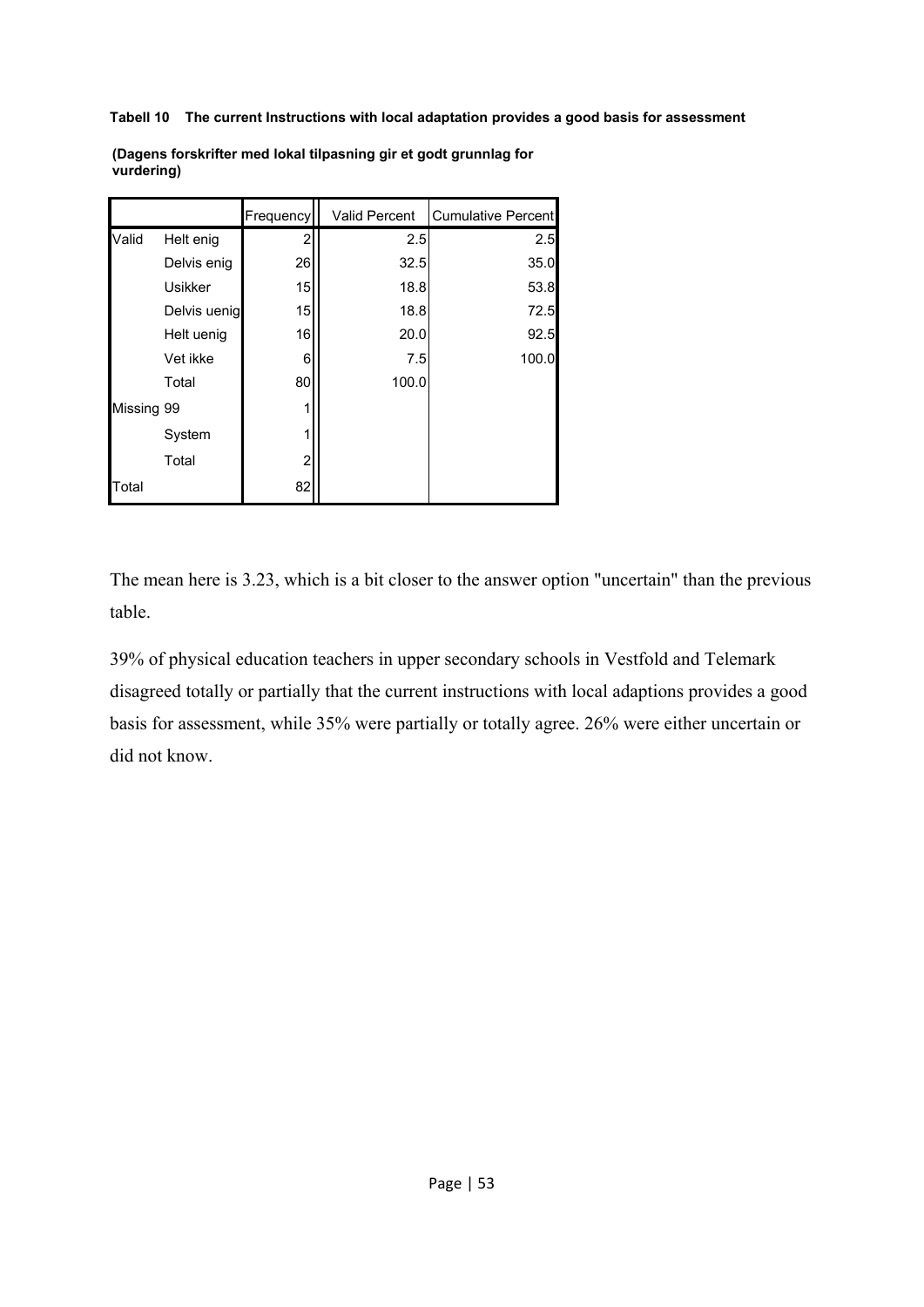**Tabell 11 Assessment of physical education is easier today than it was under Reform 94** 

|            |                | Frequency | <b>Valid Percent</b> | <b>Cumulative Percent</b> |
|------------|----------------|-----------|----------------------|---------------------------|
| Valid      | Helt enig      | 3         | 3.8                  | 3.8                       |
|            | Delvis enig    | 6         | 7.6                  | 11.4                      |
|            | <b>Usikker</b> | 10        | 12.7                 | 24.1                      |
|            | Delvis uenig   | 17        | 21.5                 | 45.6                      |
|            | Helt uenig     | 28        | 35.4                 | 81.0                      |
|            | Vet ikke       | 15        | 19.0                 | 100.0                     |
|            | Total          | 79        | 100.0                |                           |
| Missing 99 |                | 1         |                      |                           |
|            | System         | 2         |                      |                           |
|            | Total          | 3         |                      |                           |
| Total      |                | 82        |                      |                           |

**(Vurdering er enklere i kr.øving i dag enn under Reform 94)**

The mean is 3.95 and the average is very close to the answer option "partially disagree".

57% was totally or partially disagreeing that assessment of physical education is easier today than it was under Reform 94, while 11% was totally or partially agree. 32% was uncertain, or did not know, regarding this claim.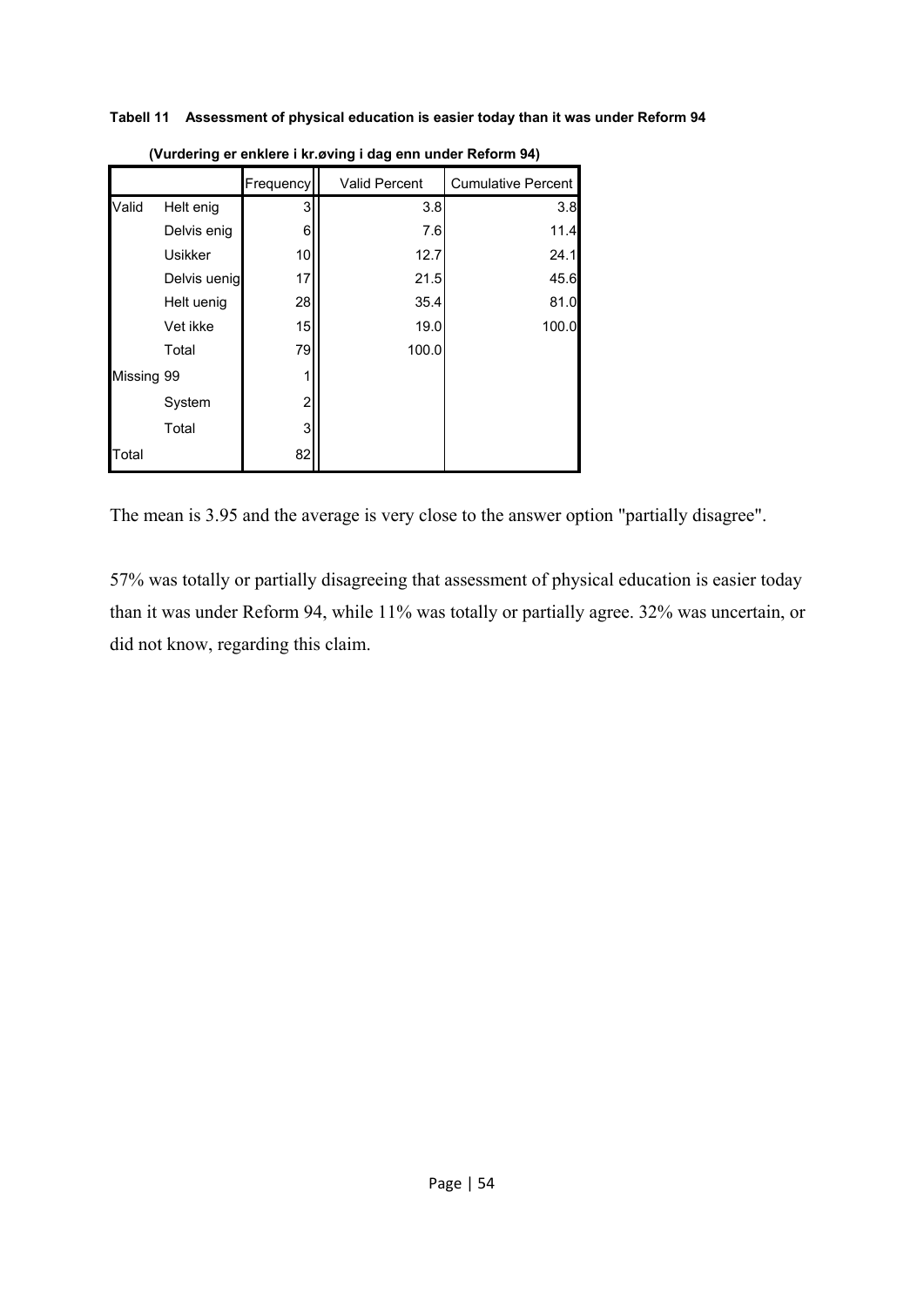**Tabell 12 A student who participates in P.E in 80% of the lessons will always get the grade 2 or better** 

| (80% deltagelse gir karakter 2 eller bedre) |  |  |  |
|---------------------------------------------|--|--|--|
|---------------------------------------------|--|--|--|

|       |              | Frequency | Valid<br>Percent | Cumulative<br>Percent |
|-------|--------------|-----------|------------------|-----------------------|
| Valid | Helt enig    | 37        | 45.1             | 45.1                  |
|       | Delvis enig  | 24        | 29.3             | 74.4                  |
|       | Delvis uenig | 3         | 3.7              | 78.0                  |
|       | Helt uenig   | 16        | 19.5             | 97.6                  |
|       | Vet ikke     | 2         | 2.4              | 100.0                 |
|       | Total        | 82        | 100.0            |                       |

The mean is 2.21. This indicates that the average is close to the answer option "partially agree".

74% were totally or partially agree that a high degree of participation gives the grade 2 (pass /bestått) or better. 20% totally disagree with that.

**Tabell 13 If a student has participated at least one session throughout the school year the student will at least have the grade 1** 

|       |                | Frequency | Valid<br>Percent | Cumulative<br>Percent |  |
|-------|----------------|-----------|------------------|-----------------------|--|
| Valid | Helt enig      | 6         | 7.3              | 7.3                   |  |
|       | Delvis enig    |           | 1.2              | 8.5                   |  |
|       | <b>Usikker</b> |           | 1.2              | 9.8                   |  |
|       | Delvis uenig   | 4         | 4.9              | 14.6                  |  |
|       | Helt uenig     | 69        | 84.1             | 98.8                  |  |
|       | Vet ikke       |           | 1.2              | 100.0                 |  |
|       | Total          | 82        | 100.0            |                       |  |

**(Dersom en elev har deltatt minimum en økt gjennom skoleåret skal eleven minst ha kar.1)** 

The mean is 4.59 and the average is therefore closer to the answer option "totally disagree" than "partially disagree".

84% of the physical education teachers answered that participation in one session throughout the school year was not enough to get grade 1 (not pass). 7% answered that participation in one session was enough.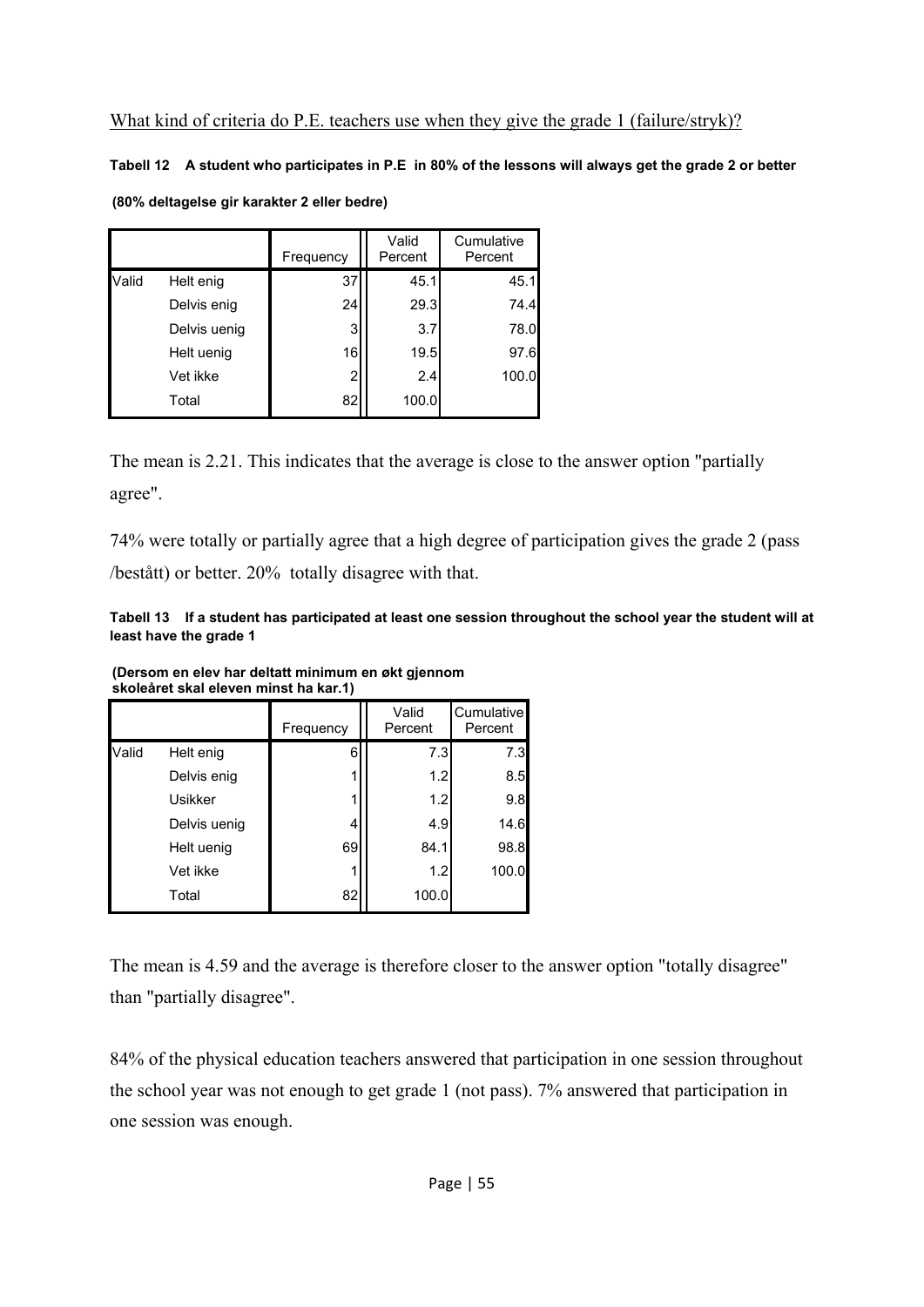**Tabell 14 If a student has participated in at least half of the teaching and I have assessed the student to a minimum of grade 2 in half of the curriculum goals, students will have grade 2 or better** 

|            |                | Frequency      | Valid Percent | <b>Cumulative Percent</b> |
|------------|----------------|----------------|---------------|---------------------------|
| Valid      | Helt enig      | 13             | 16.3          | 16.3                      |
|            | Delvis enig    | 23             | 28.8          | 45.0                      |
|            | <b>Usikker</b> | 15             | 18.8          | 63.8                      |
|            | Delvis uenig   | 9              | 11.3          | 75.0                      |
|            | Helt uenig     | 18             | 22.5          | 97.5                      |
|            | Vet ikke       | 2              | 2.5           | 100.0                     |
|            | Total          | 80             | 100.0         |                           |
| Missing 99 |                |                |               |                           |
|            | System         |                |               |                           |
|            | Total          | $\overline{2}$ |               |                           |
| Total      |                | 82             |               |                           |

 **(Dersom en elev har deltatt i minst halvparten av und. og vur. til kar. 2 i halvparten av LP-målene skal han ha kar. 2 eller bedre)** 

The mean is 2.95 and is close to the answer option "uncertain"

44% of physical education teachers were totally or partially agree that students who had participated in at least half of the lessons and had been assessed to at least grade 2 in half of the competence goals should have the grade 2 or better. 33% of the respondents totally or partially disagree with that. 21% were uncertain, or did not know what to answer, about this claim.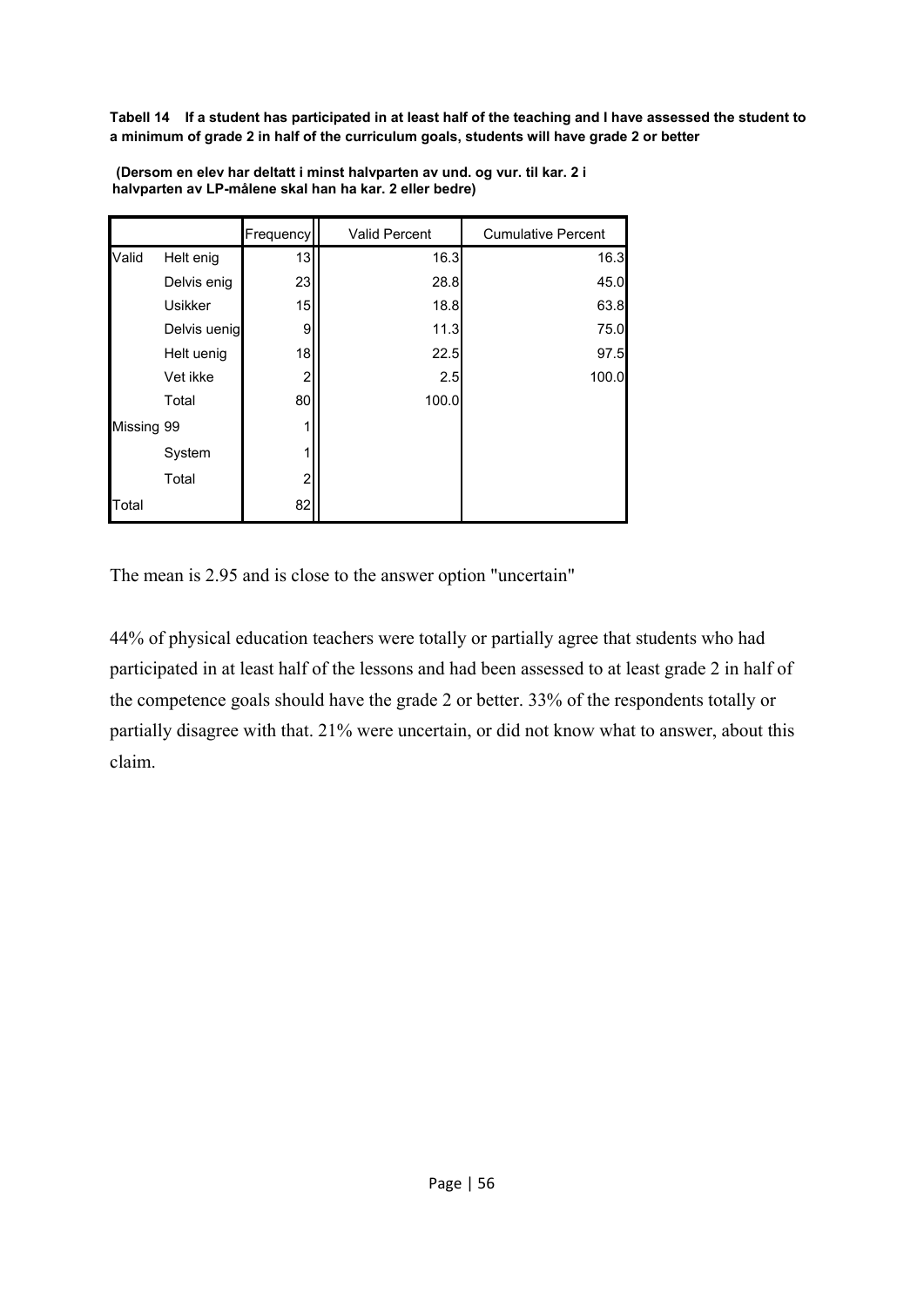# How many lessons do physical education teachers need to have enough assessment foundation to be able to give a grade to a student in upper secondary school?

**Tabell 15 How many lessons do physical education teachers need to observe a student to have a scientific basis to give a grade to the person?** 

| <b>Naidhlei!</b> |                       |           |                      |                       |  |  |
|------------------|-----------------------|-----------|----------------------|-----------------------|--|--|
|                  |                       | Frequency | <b>Valid Percent</b> | Cumulative<br>Percent |  |  |
| Valid            | 4 undervisningstimer  | 2         | 2.5                  | 2.5                   |  |  |
|                  | 10 undervisningstimer | 13        | 16.0                 | 18.5                  |  |  |
|                  | 20 undervisningstimer | 20        | 24.7                 | 43.2                  |  |  |
|                  | 40 undervisningstimer | 9         | 11.1                 | 54.3                  |  |  |
|                  | Kan ikke tidfestes    | 33        | 40.7                 | 95.1                  |  |  |
|                  | Vet ikke              | 3         | 3.7                  | 98.8                  |  |  |
|                  | 99                    |           | 1.2                  | 100.0                 |  |  |
|                  | Total                 | 81        | 100.0                |                       |  |  |
| Missing          | System                |           |                      |                       |  |  |
| Total            |                       | 82        |                      |                       |  |  |

**(Mange undervisningstimer må kroppsøvingslærere observere for å kunne gi karakter?)**

The mean is 20.41. Physical education teachers in Vestfold and Telemark , who could pinpoint, needs 20,41 lessons in average to have a scientific basis to give a grade.

43% of physical education teachers in upper secondary schools in Vestfold and Telemark needed 20 lessons or less to have a scientific basis to give a grade (1-6) to the student in physical education. 40% could not pinpoint the lessons they need to have a foundation for assessment. 11% needed 40 lessons, and no one needed 60 lessons.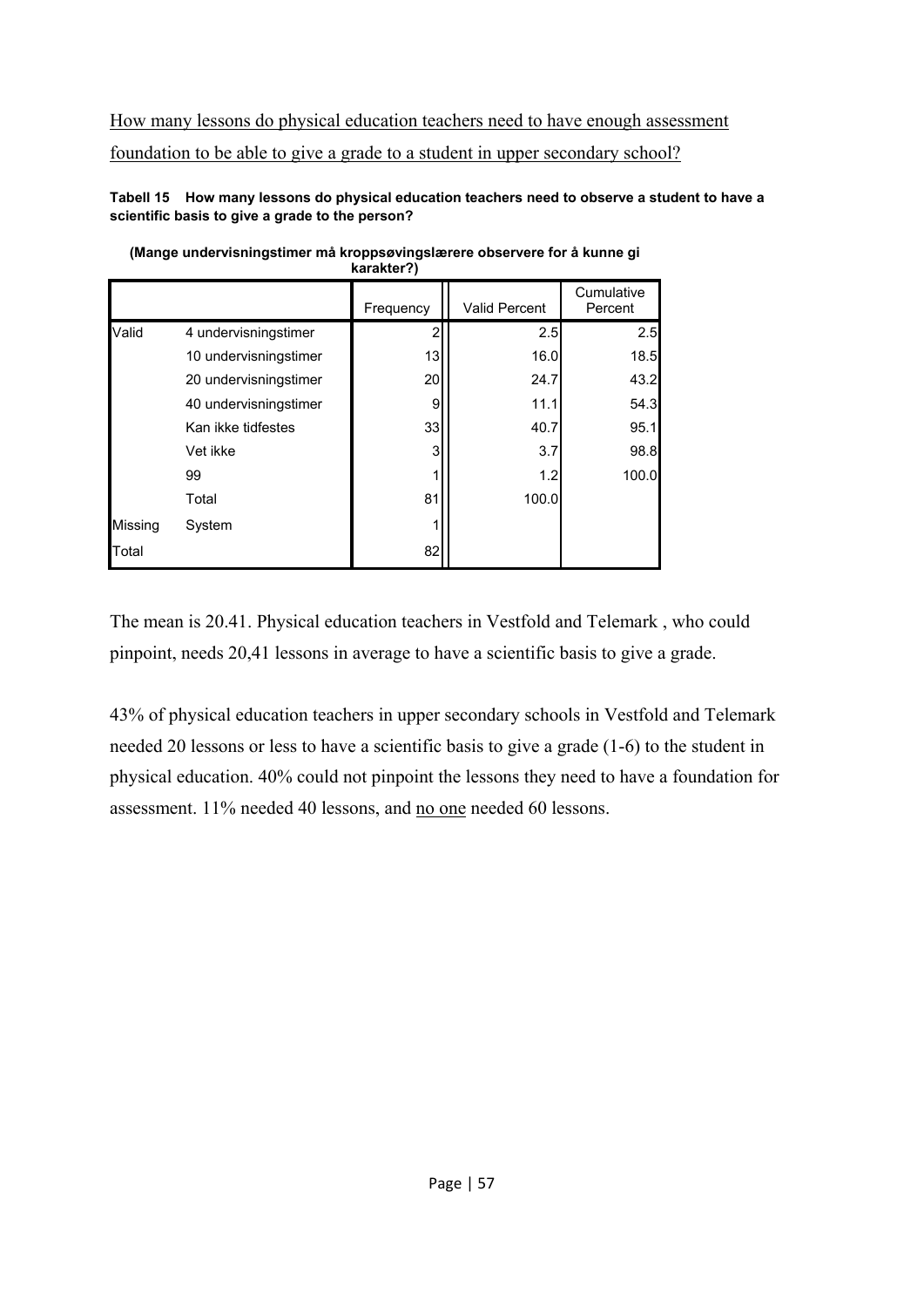## Is there a difference between Vestfold and Telemark in the assessment practice in physical education?

| (Statistikk over kriteriene ferdighet, innsats og kunnskap i respektive fylker) |                   |                                       |                                     |                                      |  |  |
|---------------------------------------------------------------------------------|-------------------|---------------------------------------|-------------------------------------|--------------------------------------|--|--|
| County                                                                          |                   | Vekting av Ferdighet i<br>vurderingen | Vekting av Innsats i<br>vurderingen | Vekting av Kunnskap i<br>vurderingen |  |  |
| Vestfold                                                                        | Mean              | 54.8060                               | 21.0851                             | 24.3409                              |  |  |
|                                                                                 | Std.<br>Deviation | 14.06834                              | 15.08290                            | 7.62998                              |  |  |
|                                                                                 | Median            | 50.0000                               | 25.0000                             | 25.0000                              |  |  |
|                                                                                 | $\mathsf{N}$      | 43                                    | 43                                  | 43                                   |  |  |
|                                                                                 | Minimum           | 20.00                                 | .00                                 | 10.00                                |  |  |
|                                                                                 | Maximum           | 80.00                                 | 70.00                               | 50.00                                |  |  |
| Telemark Mean                                                                   |                   | 46.9913                               | 28.1451                             | 24.8118                              |  |  |
|                                                                                 | Std.<br>Deviation | 16.08426                              | 15.15794                            | 8.83384                              |  |  |
|                                                                                 | Median            | 40.0000                               | 30.0000                             | 25.0000                              |  |  |
|                                                                                 | N                 | 39                                    | 39                                  | 39                                   |  |  |
|                                                                                 | Minimum           | 10.00                                 | .00                                 | 10.00                                |  |  |
|                                                                                 | Maximum           | 75.00                                 | 70.00                               | 40.00                                |  |  |
| Total                                                                           | Mean              | 51.0893                               | 24.4429                             | 24.5649                              |  |  |
|                                                                                 | Std.<br>Deviation | 15.47290                              | 15.43809                            | 8.17632                              |  |  |
|                                                                                 | Median            | 50.0000                               | 25.0000                             | 25.0000                              |  |  |
|                                                                                 | N                 | 82                                    | 82                                  | 82                                   |  |  |
|                                                                                 | Minimum           | 10.00                                 | .00                                 | 10.00                                |  |  |
|                                                                                 | Maximum           | 80.00                                 | 70.00                               | 50.00                                |  |  |

#### **Tabell 16 Report : The criteria Skill, Effort and Knowledge in respectively counties**

#### *p <.05 for both Skill and Effort.*

The mean weighting of skill as an assessment criteria in Telemark (47%) was almost 8 percent points below Vestfold (55%), while the mean weighting of effort was 7 percent points higher in Telemark (28%) than Vestfold (21%).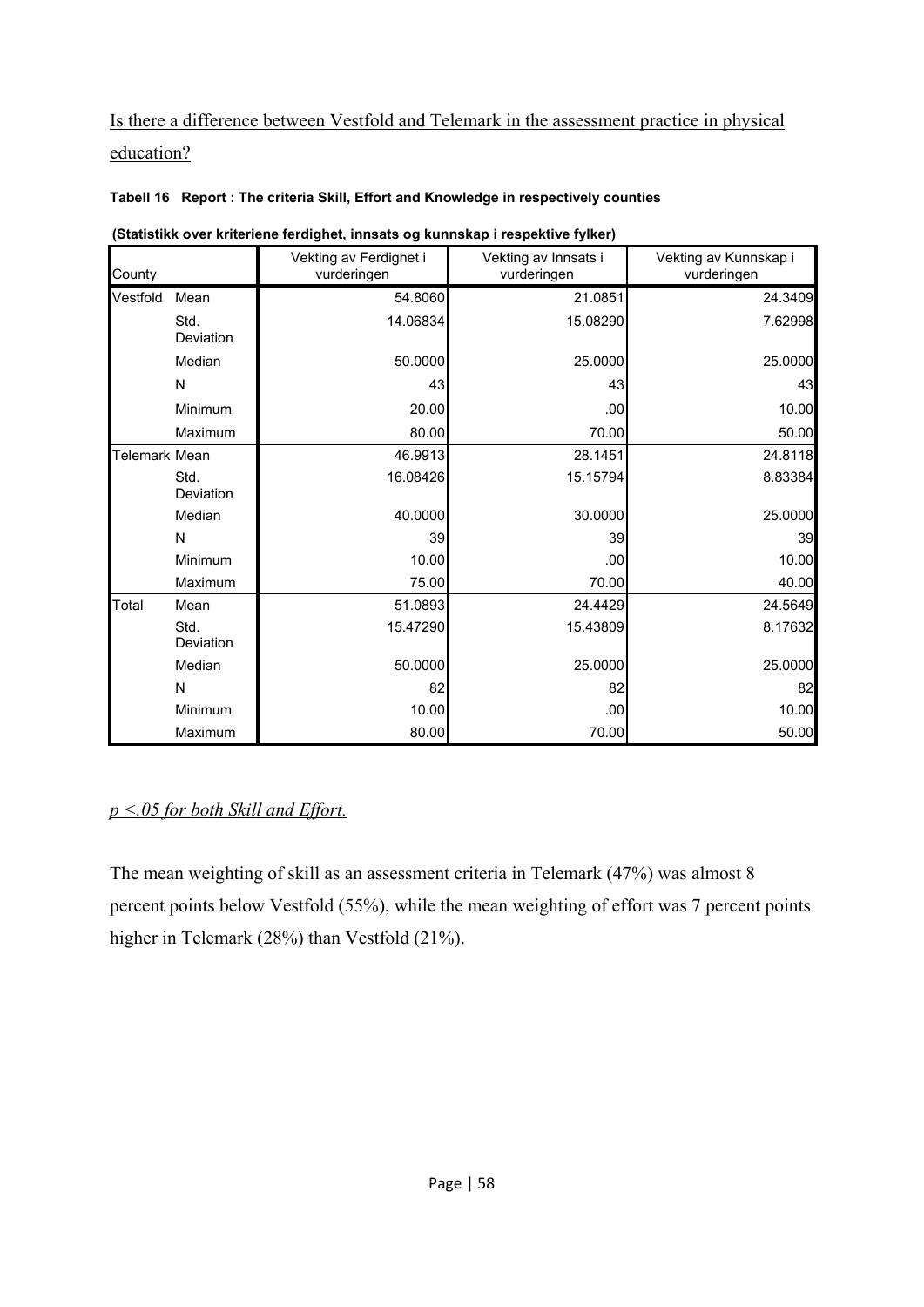**Tabell 17 Lessons (in %) teachers have secondary and/or criteria goals defined of each county \* County Crosstabulation** 

|                     |           |                 | County   |          |        |
|---------------------|-----------|-----------------|----------|----------|--------|
|                     |           |                 | Vestfold | Telemark | Total  |
| %av timene m delmål | $0 - 25%$ | Count           |          | 11       | 13     |
|                     |           | % within County | 4.7%     | 28.2%    | 15.9%  |
|                     | 25-50%    | Count           | 13       | 12       | 25     |
|                     |           | % within County | 30.2%    | 30.8%    | 30.5%  |
|                     | 50-75%    | Count           | 19       |          | 26     |
|                     |           | % within County | 44.2%    | 17.9%    | 31.7%  |
|                     | 75-100%   | Count           | 9        | 9        | 18     |
|                     |           | % within County | 20.9%    | 23.1%    | 22.0%  |
| Total               |           | Count           | 43       | 39       | 82     |
|                     |           | % within County | 100.0%   | 100.0%   | 100.0% |

**(% av tot. und.timene som lærerene har definerte delmål)**

#### *p < .05*

The mean is 2.81 for Vestfold and 2.36 for Telemark. This indicates that the physical education teachers in upper secondary schools in Telemark have fewer lessons with secondary goals than Vestfold.

|  | Tabell 18 Take into account the individual premises in the assessment * County Crosstabulation |  |
|--|------------------------------------------------------------------------------------------------|--|
|--|------------------------------------------------------------------------------------------------|--|

|  |  | (Tar hensyn til individuelle elevforutsetninger I vurderingen) |  |
|--|--|----------------------------------------------------------------|--|
|--|--|----------------------------------------------------------------|--|

|                             |            |                 | County    |          |        |
|-----------------------------|------------|-----------------|-----------|----------|--------|
|                             |            |                 | Vestfold  | Telemark | Total  |
| Tar hensyn til individuelle | Ingen grad | Count           |           |          | 9      |
| elevforutsetninger          |            | % within County | 11.6%     | 10.3%    | 11.0%  |
|                             | Liten grad | Count           | <b>28</b> | 15       | 43     |
|                             |            | % within County | 65.1%     | 38.5%    | 52.4%  |
|                             | Stor grad  | Count           | 10        | 20       | 30     |
|                             |            | % within County | 23.3%     | 51.3%    | 36.6%  |
| Total                       |            | Count           | 43        | 39       | 82     |
|                             |            | % within County | 100.0%    | 100.0%   | 100.0% |

#### *p <.05.*

The mean is 2.12 in Vestfold and 2.41 in Telemark, which indicates that Telemark take individual premises into account when they assesses in a larger extent than Vestfold.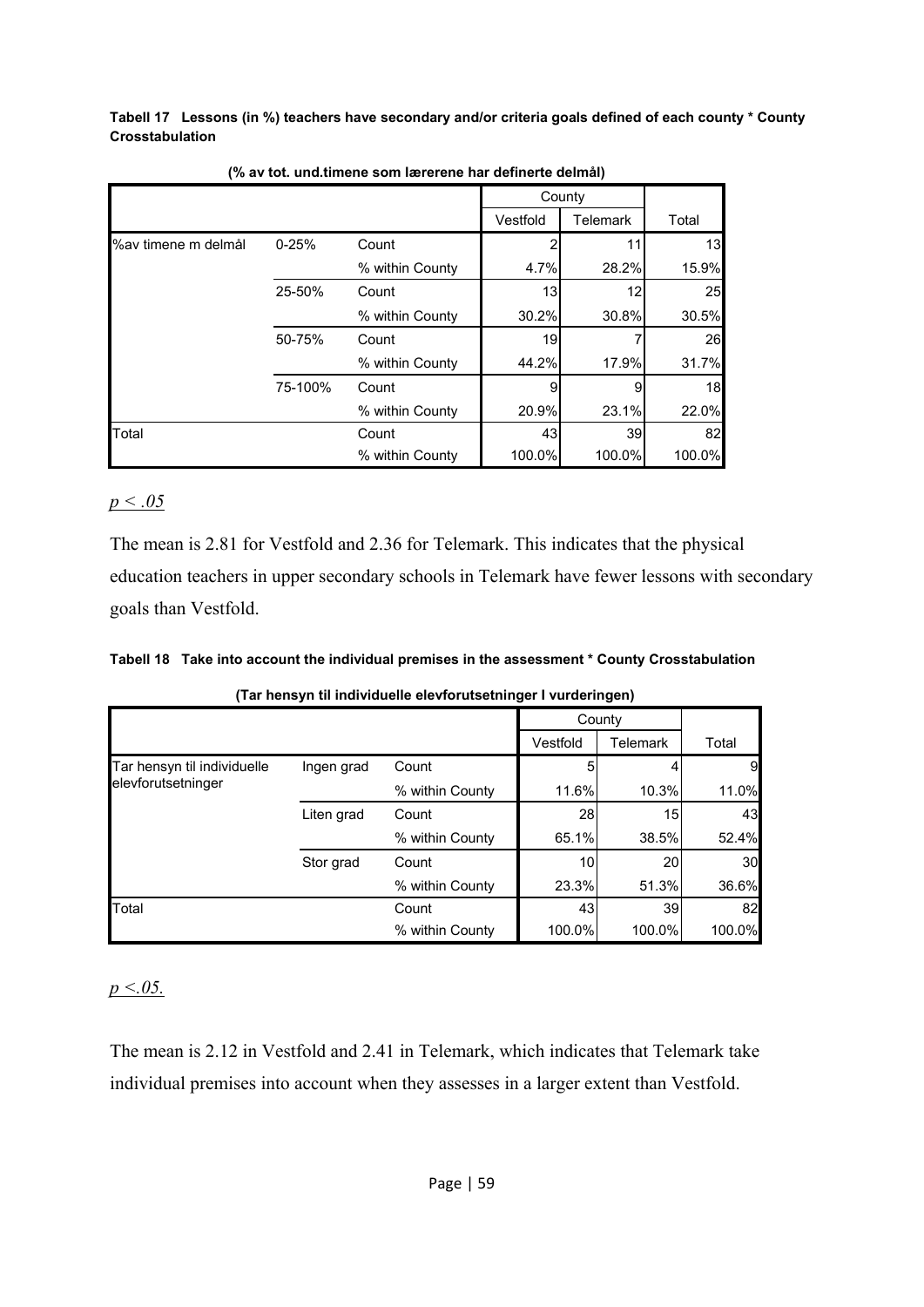77% of the respondents from Vestfold take no or little individual premises into account when they assesses the students, while 49% of the respondents from Telemark did the same. Over half of the physical education teachers in Telemark took individual premises into account in a high degree when they assessed, while 23% in Vestfold did the same.

**Tabell 19 If a student has participated at least one session throughout the school year the student will at least have the grade 1 \* County Crosstabulation** 

| poisoni on olov nar aollait minimani on più gjornioni silologi ol silar biovon minist na kar. I j |                |                 |          |                 |        |
|---------------------------------------------------------------------------------------------------|----------------|-----------------|----------|-----------------|--------|
|                                                                                                   |                |                 | County   |                 |        |
|                                                                                                   |                |                 | Vestfold | <b>Telemark</b> | Total  |
| Dersom en elev har deltatt                                                                        | Helt enig      | Count           |          |                 | 6      |
| minimum en økt gjennom<br>skoleåret skal eleven minst ha                                          |                | % within County | $.0\%$   | 15.4%           | 7.3%   |
| kar.1                                                                                             | Delvis enig    | Count           |          |                 |        |
|                                                                                                   |                | % within County | $.0\%$   | 2.6%            | 1.2%   |
|                                                                                                   | <b>Usikker</b> | Count           | 0        |                 |        |
|                                                                                                   |                | % within County | $.0\%$   | 2.6%            | 1.2%   |
|                                                                                                   | Delvis uenig   | Count           |          |                 |        |
|                                                                                                   |                | % within County | 4.7%     | 5.1%            | 4.9%   |
|                                                                                                   | Helt uenig     | Count           | 41       | 28              | 69     |
|                                                                                                   |                | % within County | 95.3%    | 71.8%           | 84.1%  |
|                                                                                                   | Vet ikke       | Count           |          |                 |        |
|                                                                                                   |                | % within County | $.0\%$   | 2.6%            | 1.2%   |
| Total                                                                                             |                | Count           | 43       | 39              | 82     |
|                                                                                                   |                | % within County | 100.0%   | 100.0%          | 100.0% |

**(Dersom en elev har deltatt minimum en økt gjennom skoleåret skal eleven minst ha kar.1)** 

*p <.05* 

The mean is 4.18 in Telemark and 4.95 in Vestfold. This could indicate that Vestfold needs more participation to set a grade than Telemark.

All of the participants from Vestfold expressed that it was not enough to participate in one lesson throughout the school year to have the grade 1. 77% from Telemark stated the same.

The rest of the analyses between the two counties gave non-significant differences.

#### **6.2.1 Summary of secondary research questions results**

94% of the total respondents were known to the instructions of assessment, but almost half of them wished they had known more and 22% thought that the instructions were unclear.

Page | 60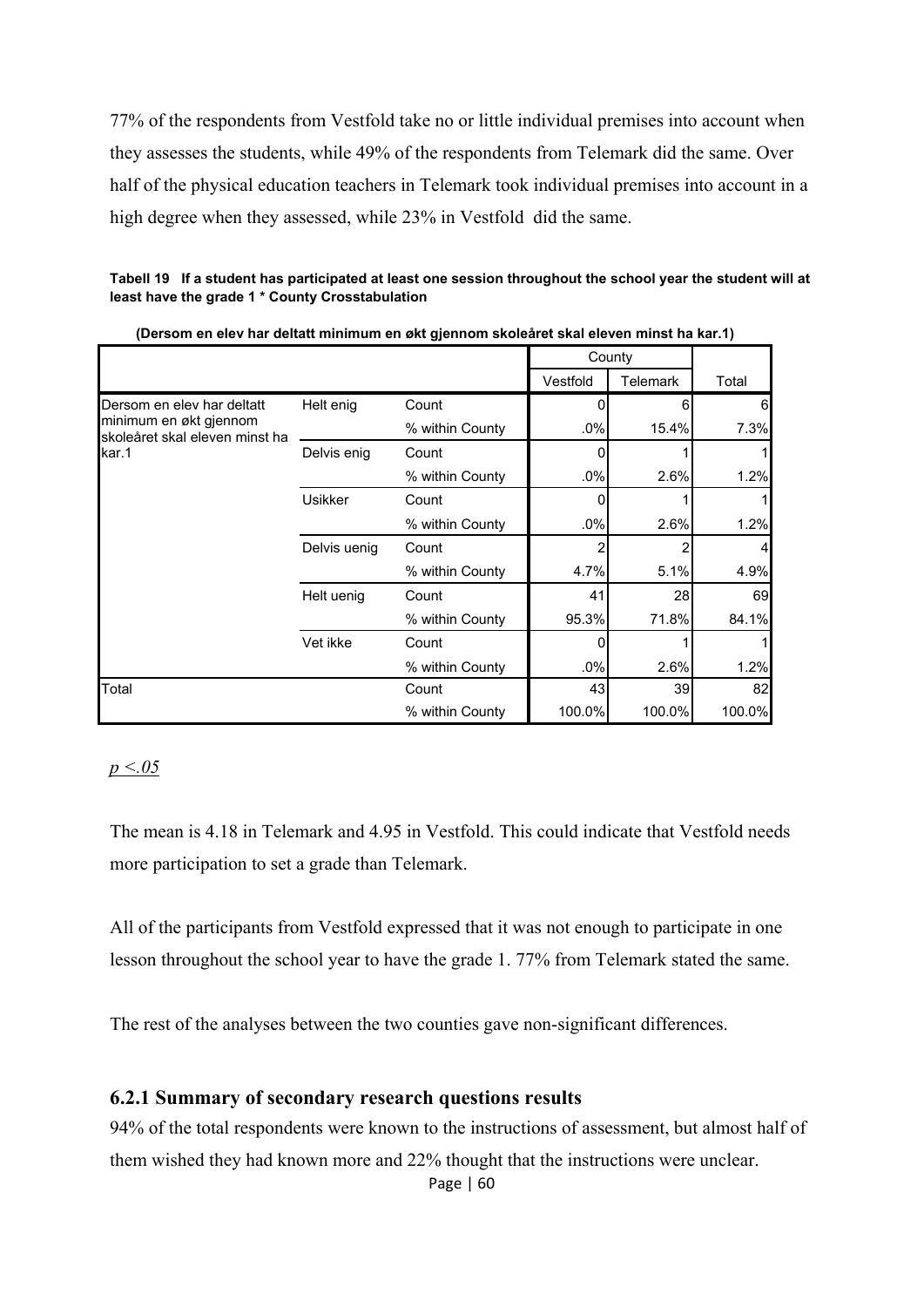57% believed that the current instructions do not give a good basis for assessment. With local adaptions, 39% still believed that, but 35% stated the instructions then gives a good basis for assessment. 57% of physical education teachers also said that practice assessment where easier under Reform 94 than today, and 11% expressed that it was the other way around. The mean showed that with local adaptions the average was close to the answer option "uncertain", but it also revealed that the respondents were "partially disagreeing" that assessment was easier today than during Reform 94.

3 out of 4 physical education teachers expressed that a high grade of participation in the lessons was enough to have the grade 2 (pass/bestått), while under 1 out of 4 was not agree with that. One session was not enough to get the grade 1, stated 84% of the respondents. Further on, 44% of the teachers expressed that a student who has participated in at least half of the lessons and have been assessed to a minimum of grade 2 in the half of the competence goals will have the grade 2 or better. When teachers gives the grade 1, this study indicates that participation is then an important criteria. Other eventually criteria for the grade 1 have not been examined in this study.

The mean showed that the physical education teachers, who could pinpoint the lessons they needed, had to have 20,41 lessons in average to obtain enough assessment foundation to set a grade. The physical education teachers who responded in Vestfold and Telemark expressed that 43% of them needed 20 lessons or less to have a scientific basis to give a grade to the person in physical education. 40% could not pinpoint the lessons they needed.

The use of the criteria skill and effort gave significant differences ( $p < 0.05$ ) between Vestfold and Telemark. Also the amount of lessons with secondary goals, taking into account the individual premises in the assessment and the amount of lessons needed to set a grade gave significant differences ( $p < 0.05$ ) between the two counties.

The results indicates that the assessment practice in Vestfold seems to have stronger relations to the instructions of assessment in KL 06 than Telemark , and that Telemark needs less student participation to set the grade 1 than Vestfold.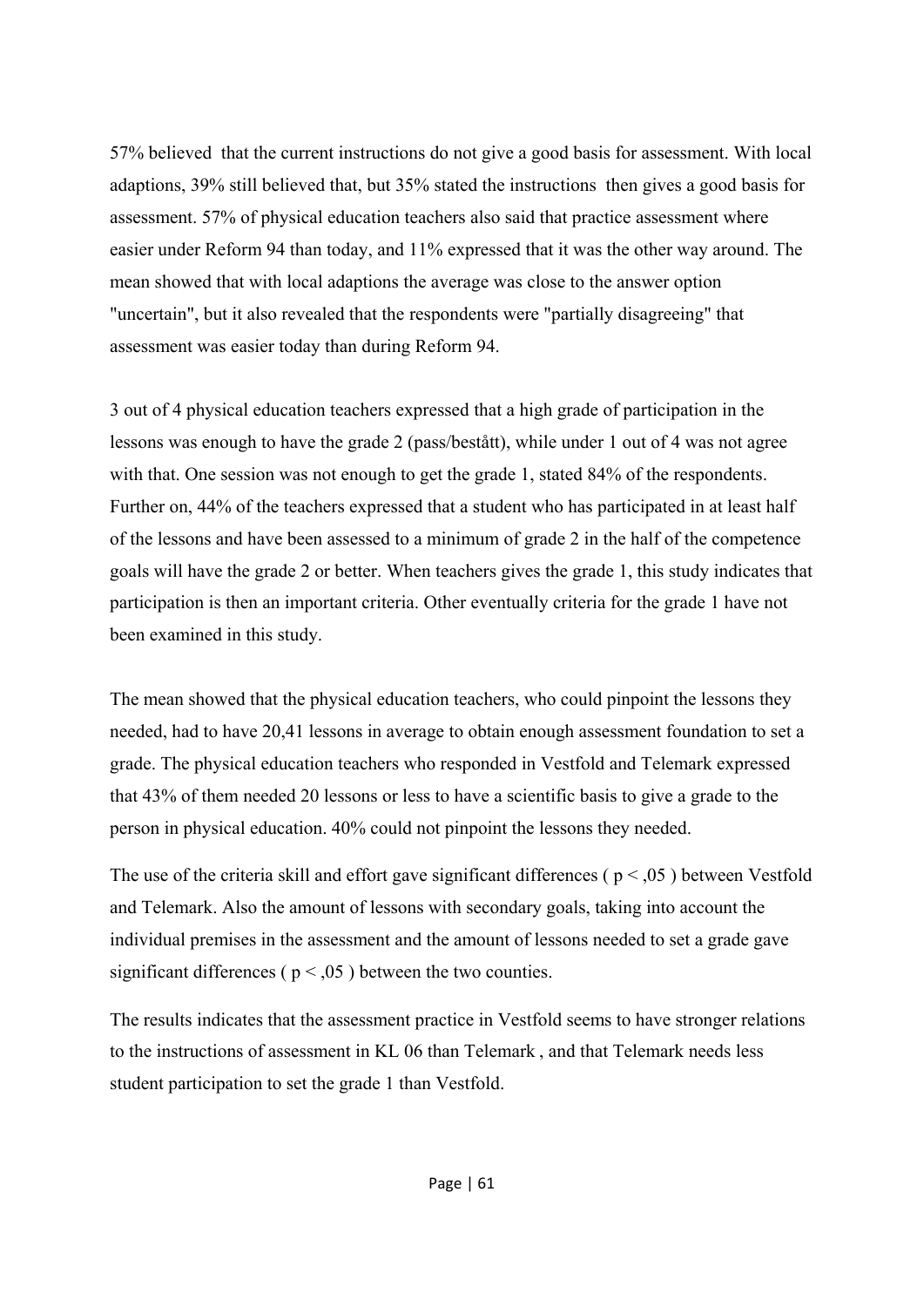# **7.0 Discussion**

The aim with this study was to examine how the relations between the instructions of assessment in KL 06 and the assessment practice in physical education at upper secondary schools in Vestfold and Telemark could be described. Further on, the study wanted to look into whether the instructions of assessment where well-known to physical education teachers, what kind of criteria physical education teachers use when they give the grade 1 (failure/stryk) and how many lessons physical education teachers need to have enough assessment foundation to be able to give a grade to a student in upper secondary school. At last this study wanted to explore possible differences in the assessment practice in physical education between Vestfold and Telemark.

This chapter presents a discussion of the results in previous chapter. These results will be discussed towards the theories, research questions and previous research.

The main research question will be discussed before the secondary research questions and every research question will have its own summary.

## **7.1 Main research question**

How can the relations between the Instructions of Assessment in KL 06 ( approved by the Department of Education ) and the assessment practice in physical education in upper secondary schools in Vestfold and Telemark be described?

The results of this research indicates that the instructions of assessment has a wide range of uses. Some physical education teachers were weighting the criteria skill with 80% and other just 10-20%. The mean was 51%. It was the same tendency of range with the criteria of effort, with a mean of 25%. The mean of lessons which teachers have secondary goals/criteria, and the students are aware of these goals, indicated to be just below 50%.

Other results of this research indicates the same phenomena: The range of the assessment practice in general among physical teachers was split and/or divided. I have in this study not examined why, but previous research showed that the lack of a standard and minimum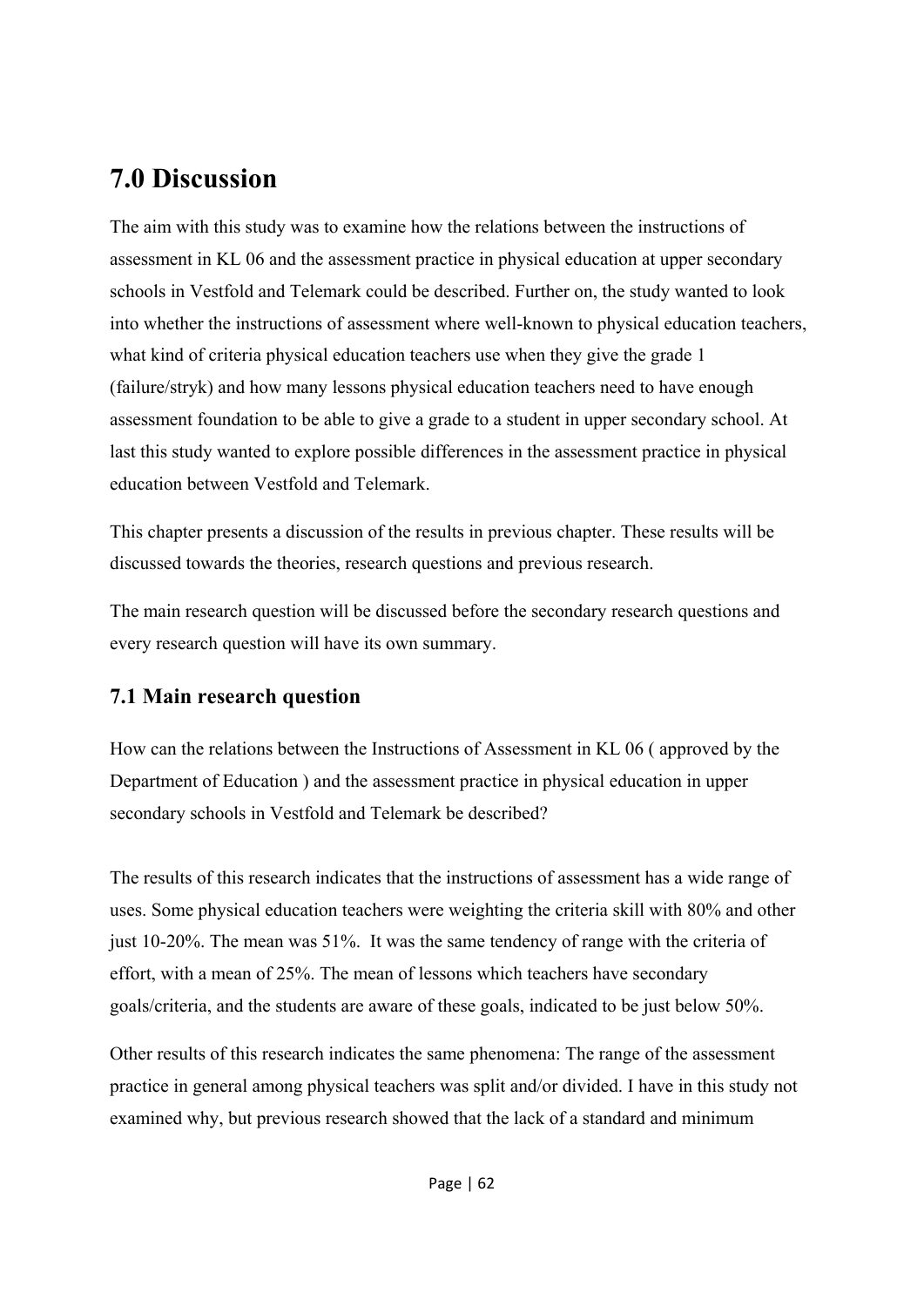requirements in the instructions of assessment could be an important explanation (Vinje, 2008; Jonskås, 2009).

The intention of KL 06 was, among other things, to make it easier to assess and give more freedom in the assessment practice than earlier (UFD, 2005; Imsen, 2006;By, 2010 ;Jonskås, 2009).

To base your assessment on a standard was a central element of fair assessment (Suskie, 2001). KL 06 gives each school/teacher the task to develop criteria with the aim of reaching the competence goals for all the students (By, 2010; UFD, 2005). When this standard is developed at each single school/teacher there is a risk that the standard will be very different between schools. Then there is a question whether the grade in physical education reflects justice and is transparent to other comparable students.

Previous research shows that there are many factors that can influence on the assessment practice (see model on page 30). The assessment competence in the education of teachers was weak. The teachers attain their assessment competence when they start to work in school. The school assessment culture then becomes crucial to that teachers own assessment practice (Ottesen, 1994; Brattenborg, 1995). Assessment practice was also influenced by experience, gender, school size, tradition, line of study and colleagues (Peev, 2001; Kleiberg, 2002). In addition to this previous research also shows that lack of influence by teachers towards a new reform can give resistance, which again can lead to little or no changes (Engh, 2008). It takes time to make changes when a new reform is introduced (Næss, 1996). Dale (2007) shows that implementing a new reform can be a slow process, and also Bomo (2008) reveals this about KL 06, but the major challenge in KL 06 was assessment. The results of this showed that the teachers were in general satisfied with KL 06, but the government must be very clear about the assessment practice on an early stage. The implementation will take time, but physical education and KL 06 will be a good match in the future (Bomo, 2008).

Jacobsen (2001) and Annerstedt and Patriksson (1997) showed that new reform also can be introduced to teachers with gratitude.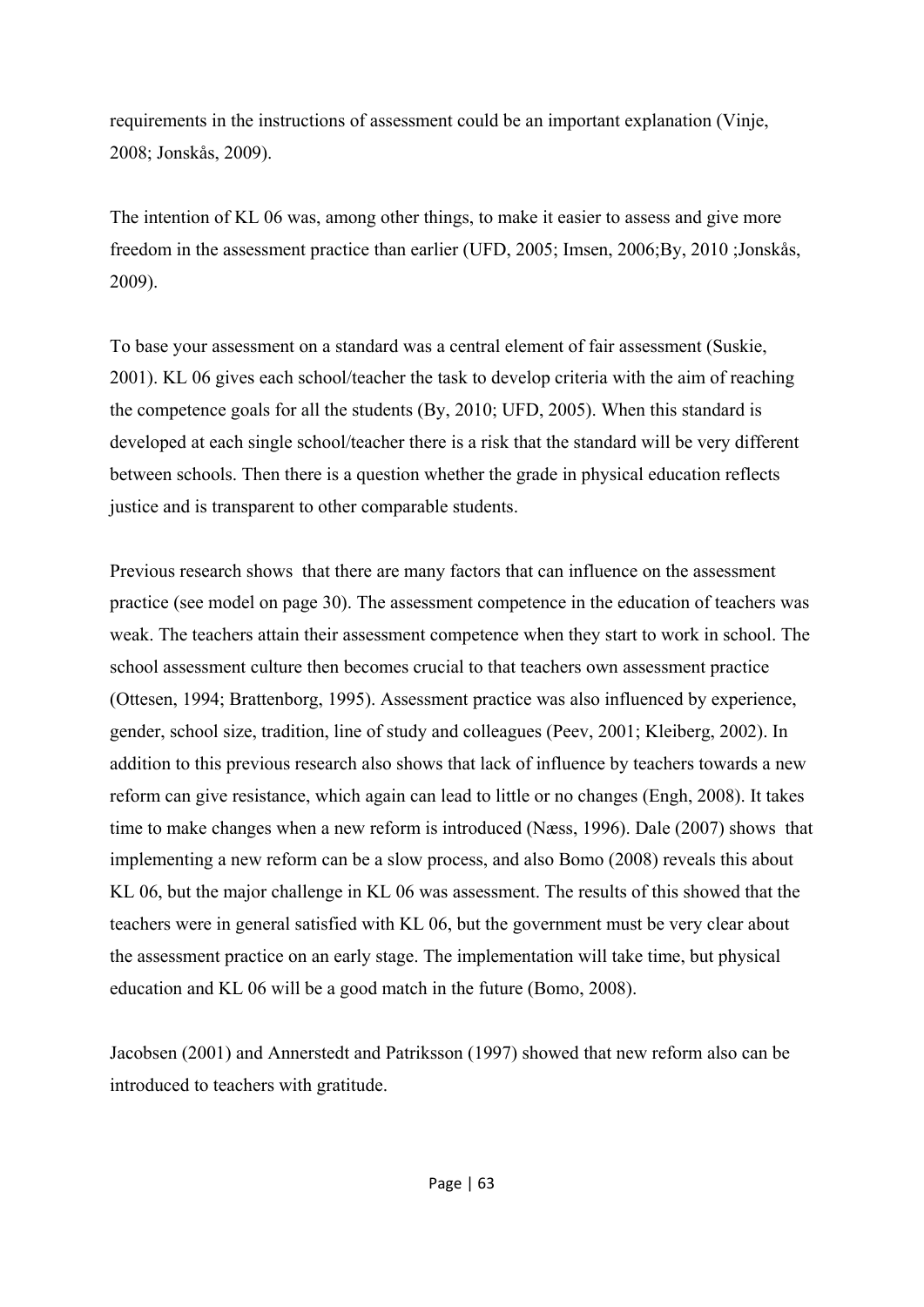There are many factors that influences the assessment practice and the implementation of a new reform. I have in this study results that indicates a weak relation between the instructions of assessment in KL 06 and the assessment practice in physical education in upper secondary schools in Vestfold and Telemark. This indication is based upon previous research compared to the results presented here.

#### The use of Effort as criteria

According to the results in this research 85% of the respondents still used effort as a criteria in their assessment in physical education in upper secondary school. The weighting of this criteria has a wide range of use and the mean of weighting effort was 24.44%.

48% of physical education teachers would not give a student a grade better than 4, despite that the student has a high degree of skill on all the competence goals, but showed a weak effort and attitude. This indicates that a student with outstanding competence of skills and knowledge in general, but a weak effort and attitude, would not get better than grade 4 from almost half of the physical education teachers in Vestfold and Telemark.

Jonskås (2009) showed that every informant she had stated that they used effort as a criteria and that it was difficult not to do so when they assessed students. This study also revealed that the informants experienced unclear signals from the Dept of education regarding the use of effort as a criteria.

Vinje (2008) showed that 100 % used effort as a criteria and the mean of weighting this criteria was 35% among physical teachers in upper secondary schools. In lower secondary schools there were 98% that used effort as a criteria and the mean among them was 41% of the criteria effort.

If we compare the studies mentioned above with the results of my study, when it comes to the weighting of effort, it seems that the relation to the instructions of assessment in KL 06 now is stronger than two years ago. The result of this study indicates that the influence of Reform 94 is weaker today, and stronger towards the instructions of assessment in KL 06, compared to Vinje (2008) and Jonskås (2009).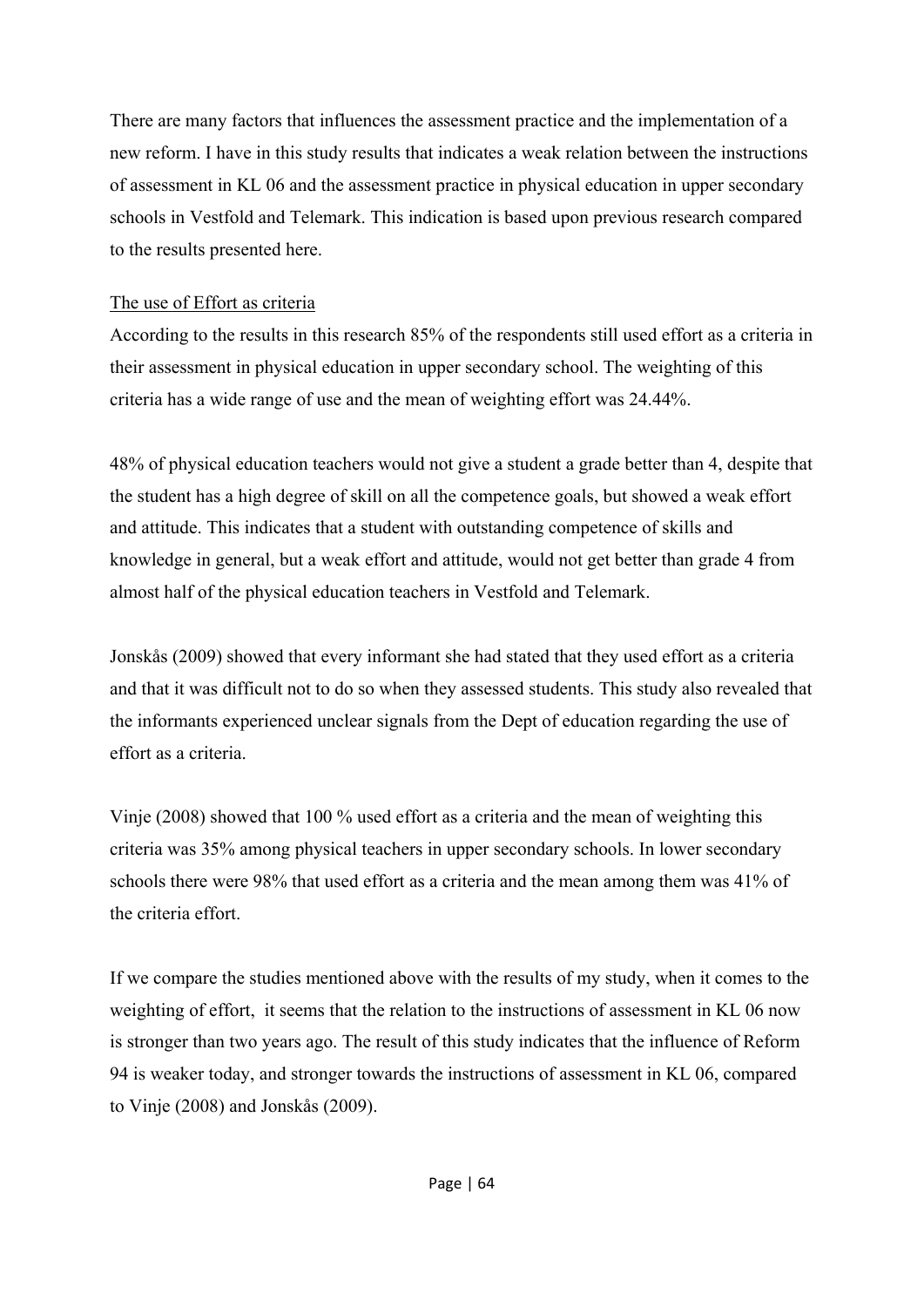These results corresponds with previous research, in that it takes time to implement a new reform (Black and William, 2006: Jonskås, 2009; Engh, 2006; Næss, 1996 and Dale, 2007).

Theory emphasised that we need active students who believe that their effort have an impact on their achievements (Black and William, 2006). As long as students believe that effort can not make much difference because of their lack of ability, effort to enhance their capability as learners will have little effect (Black and William in Gardner (ed.), 2006). Suskie (2001) emphasised the teachers engagement and encouragement towards the students. Is this easy to do, and at the same time tell them that you can not consider effort in physical education? On the other side, is it possible to assess effort objectively and fair?

I believe, based on previous research, theory, the results in this study and my own physical education teaching experience that the subject physical education needs effort, or a substitute for the criteria in physical education. By (2010) has developed some replacements for the criteria effort and that might be a great start for this development in the future. Her suggestion of the replacements was the ability to do activities over and over again, keep up with hard physical activity for as long as possible, be positive towards fellow students and make them look good, show engagement and social commitment, and pass and be in a position to receive a pass.

The significant differences between Vestfold and Telemark in the use of skill and effort as a criteria enhances this indication. To be able to interpret the result of the assessment thoroughly it is necessary with a common understanding on which criteria one shall assess and the standards of the assessment (Suskie, 2001).

#### Taking individual premises into account in the assessment

This study shows that 89% of physical education teachers take individual premises into account when they assess students, and 65% believed it was wrong not to take individual premises into account when assessing.

Previous research in lower secondary school has also shown that 73% of physical education teachers had a wish to take individual premises into account when they assesses, but they also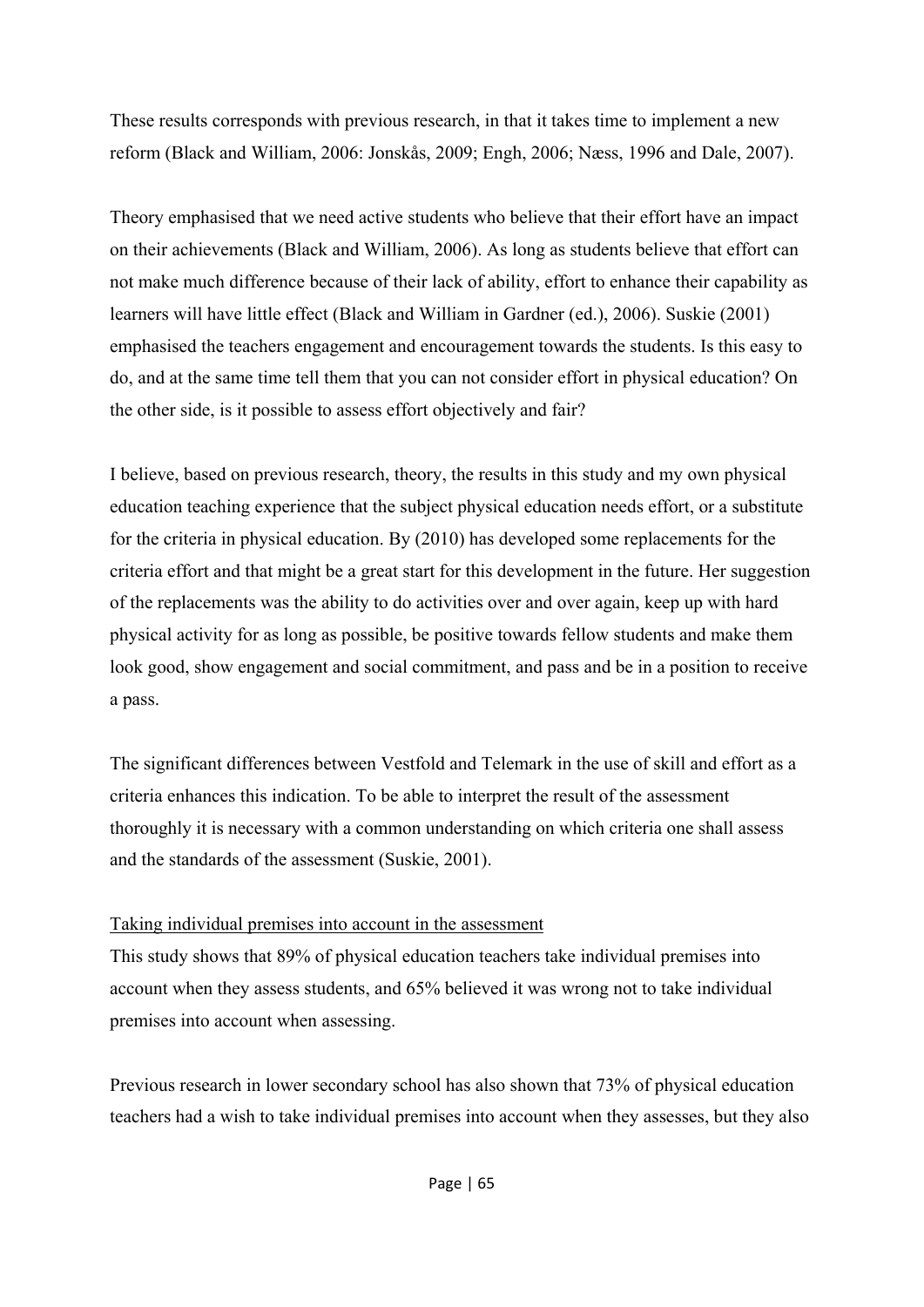wanted a definition of what kind of premises that should account and the weighting of these (Vinje, 2008).

The Dept of education stated already in 2005 that no individual premises should be taken into account when assessing students in upper secondary school. When new edited assessment instructions came in September 2009 the instructions regarding this did not change for any subjects (UFD, 2009).

Black and William (2006) were in favour of the learning oriented assessment compared to the goaloriented assessment we find in KL 06. They emphasised this assessment orientation backed by a belief that all students can achieve independent on their individual premises (Black and William, 2006). By (2010) states that you can not assess the competence goals long before the end of the school year. You have to assess the students total achievement of all the competence goals by the end of the school year to fulfil the instructions (UFD, 2009).

It is important to give confidence in students ability. The teachers engagement and encouragement reflects upon the students, so they become engaged and encouraged. (Suskie, 2001). It is vital to create a culture with the belief of success by trying and training (Black and William, 2006).

When a student is told that the physical education teacher can not take his asthma problems into account when she assess him, he will probably not be engaged and encouraged. The possibility of him being absent or unmotivated in the subject is then more likely. My experience is that absence and/or no participation in the gym is one of the major challenges, and a huge problem, of today in physical education.

Is it fair to (not) take individual premises into account when assessing students? This is difficult, considering the above theories, previous research and the results of this study. I have come to believe that we today have the best instructions regarding this. If teachers can be, in a higher degree than today, aware of the instructions regarding adaptive education and the individual premises I believe it can be fairer and more transparent in the future. Although, the significant difference between the counties indicates that the instructions must then be much more clear on this.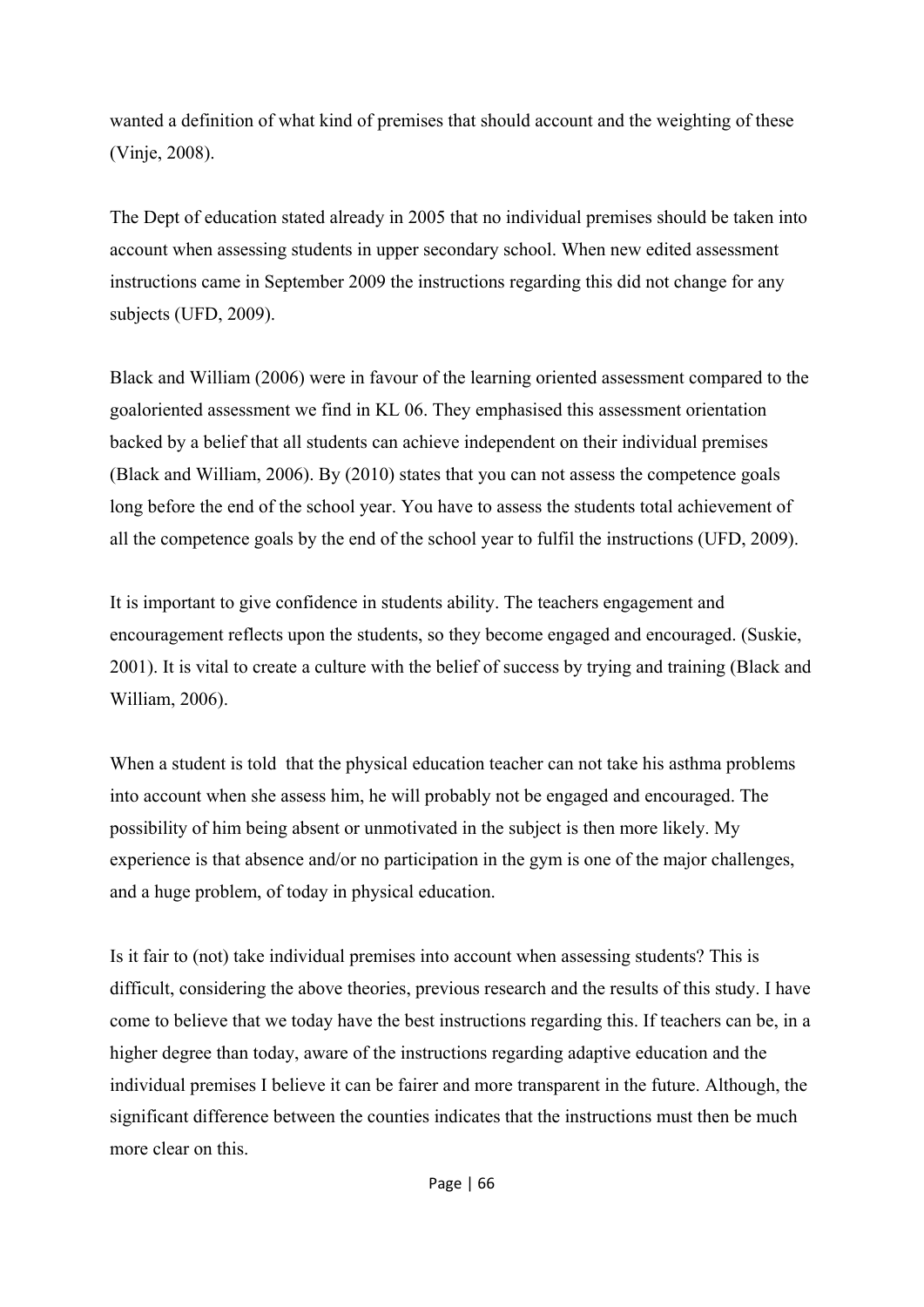One can also ask how it is possible to adapt the education towards each student when you have 350 students in physical education every week? It is not difficult to understand the good intentions of theory and KL 06, but previous research and this study shows how difficult it is to practice these intentions and instructions.

#### Formative assessment

This study showed that 55% try to give the students formative assessments, but are uncertain of their success in this project. 20% did not have enough time to do this and 12% believed that formative assessment were too difficult and were not able to do this. Only 4% believed that they manage formative assessment and 9% to a certain extent.

The mean of lessons teachers have secondary goals/criteria indicated to be just above 50%, while the mean of lessons teachers have secondary goals/criteria, and the students were aware of these goals, indicated to be just below 50%. This indicates that in half of all physical education lessons teachers did not have secondary goals or criteria, and the students were not aware of the goals in those lessons. On the other hand, in half of the lessons teachers and students worked towards secondary goals/criteria.

The research from Oslo in 2008 showed that 65% of physical education teachers in upper secondary schools had not enough time to give formative assessment or it was too difficult to give students this guidance towards the competence goals. In lower secondary school 37% believed the same (Vinje, 2008).

Jonskås (2009) revealed that her informants interpreted and practiced formative assessment in a pretty similar way, but there were differences among her informants when it came to how they interpreted and practiced summative assessment. Some teachers assessed their students on the way and gave a summative assessment, while other teachers did all activities all over again in the spring and then assessed the students again (Jonskås, 2009).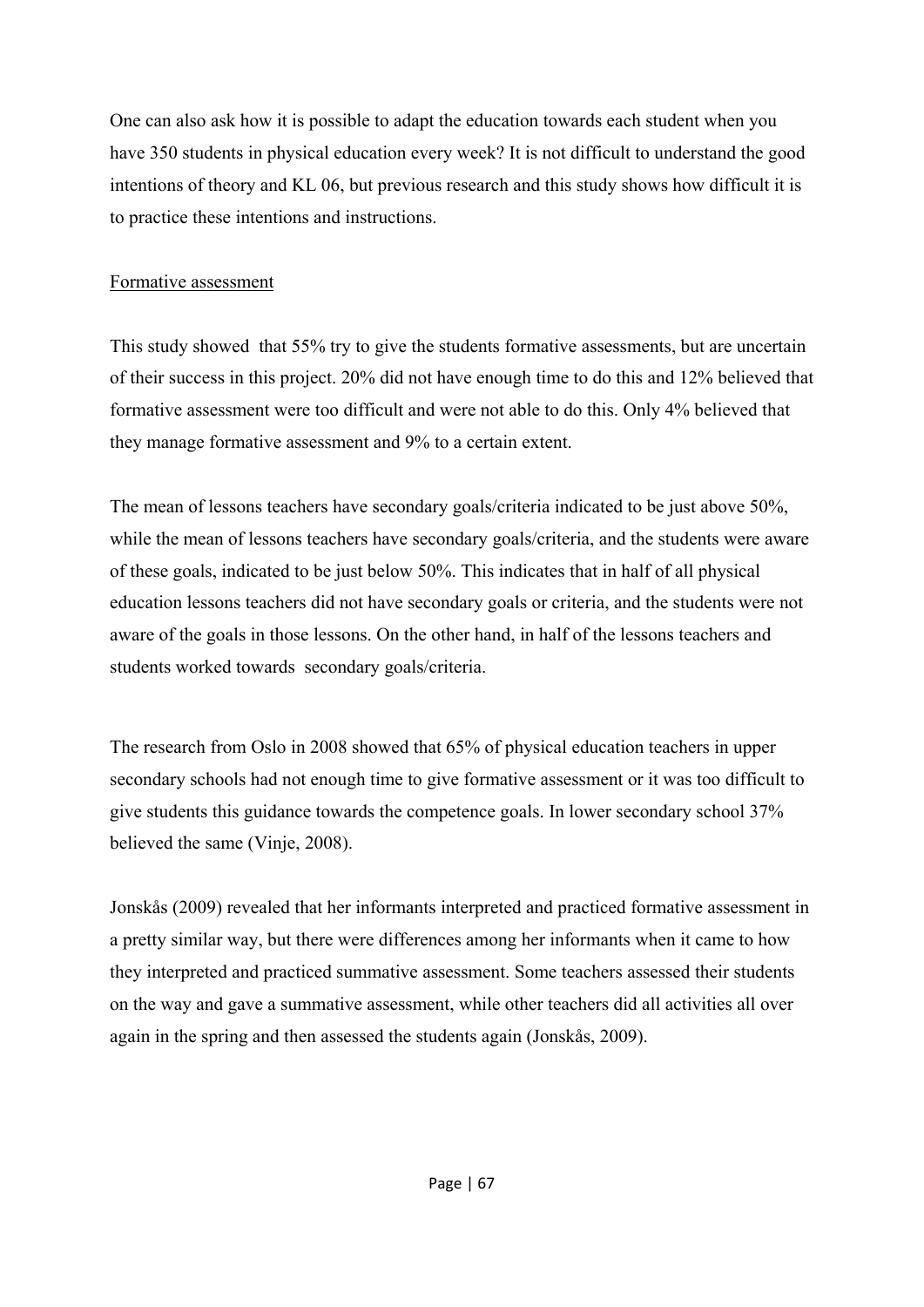Formative assessment is important to enhance every students learning. The interaction between the teacher and the student, with feedback, is crucial. The teacher must know each student very well. Teachers have to give students time to train (Black and William, 2006).

Suskie (2001) stated that the teaching should match the assessment and vice versa and that it is important to help the student to learn the activities they are being assessed up on.

Both theories mentioned above emphasised formative assessment. Also KL 06 enhance guidance towards the competence goals. In KL 06 formative assessment is mandatory, and it has to be documented that formative assessment had been given (UFD, 2009).

The intentions of KL 06 and theories mentioned above is, of course, very good. In practice I experience that it is almost impossible to fulfil these intentions. Based on the results in this research, previous research, my own and colleagues experience it is very difficult or maybe impossible to obtain these instructions. With up to 350 students every week the teacher has 2 minutes attention in average towards each student. If you then substract the time the teacher needs to teach, organise and lead the whole group, this average drops dramatically.

For a full time physical education teacher (in VG1) you have to do at least 11 200 assessments each school year with 350 students. This will give you an average of 295 documented assessments each week as a minimum. Then it is important to ask if physical education should be a subject which mainly emphasises assessment and not the joy of physical activity? I believe that it does not have to be either or nor, but both. It is difficult, but most possible to enjoy physical activity through assessment for learning. If teachers can use formative assessment, previous research has shown, we will have an increased students achievements in physical education, and hopefully their joy of the subject. Nevertheless, I believe the amount of and the demand for assessment in KL 06 is too difficult to fulfil.

What is needed to improve formative assessment in practice? Enough research has been carried out to state the advantages of formative assessment (Black and William, 2006). Today we experience a gap between theory and practice. It is the responsibility of governments to take the lead. Changes that are put into direct effect by teachers and students in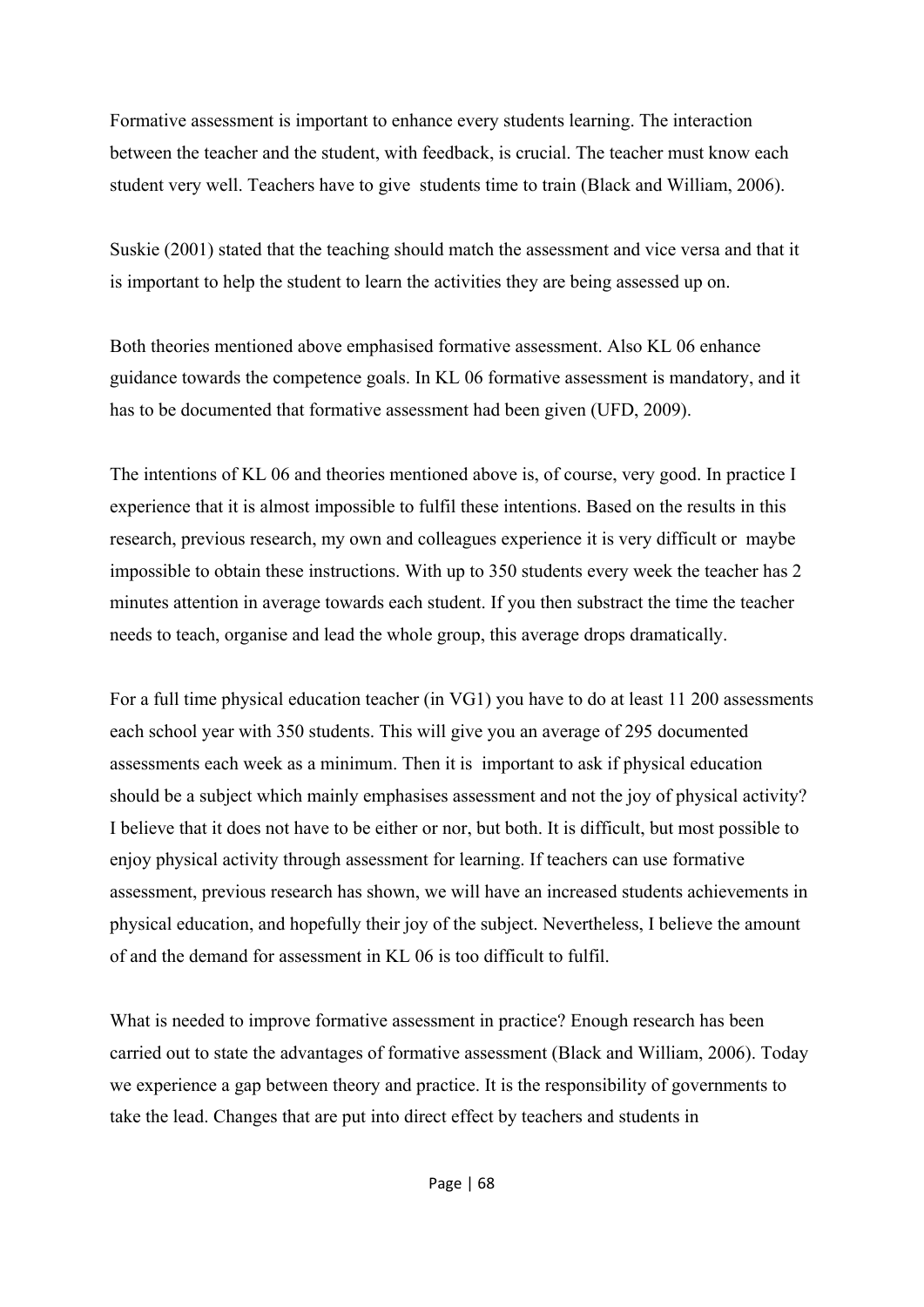classrooms/gym will give results. I believe it is essential that national policymakers will grasp the opportunity and take the lead in this direction (Black and William, 2006).

In practice this means fewer students or more teachers, in each class. A third option is more physical education lessons. If not at least one of these options will change in the future I am afraid that we will never maximise the potential of each student.

#### **Summary**

The results in this study indicated that relations between the instructions of assessment in KL 06 and the assessment practice among physical education teachers in Vestfold and Telemark could be described as weak. This relation was weak because the teachers assessment practice have a wide range of uses and was both split and/or divided, and also considering that KL 06 has now been in practice for five years. There were many factors that could explain the reasons for this weak relation. Although, there is stronger relations in these results when you compare it with previous research.

85% of the physical education teachers who responded used effort as assessment criteria. The mean was 24.44%, and this was approximately the same average as the criteria knowledge.

The use of bringing individual premises into account when they assessed were something 89% of the respondents did, despite that the instructions of assessment rejects this practice. The respect and the relations towards the instructions regarding individual premises can be described as weak.

The teachers try to give students guidance towards the competence goals, but 55% were uncertain of their success in this project. 20% did not have enough time to do this and 12% believed it was too difficult. Only 4% believed that they manage formative assessment. Theory and KL 06 emphasises formative assessment, but also previous research indicated that it was difficult to fulfil the instructions on formative assessment.

#### **7.2 Secondary research questions**

Are the instructions of assessment well-known to the physical education teachers?

94% of the respondents expressed that they were known to the instructions of assessment. Although they were known to the instructions, 45% of the physical education teachers wished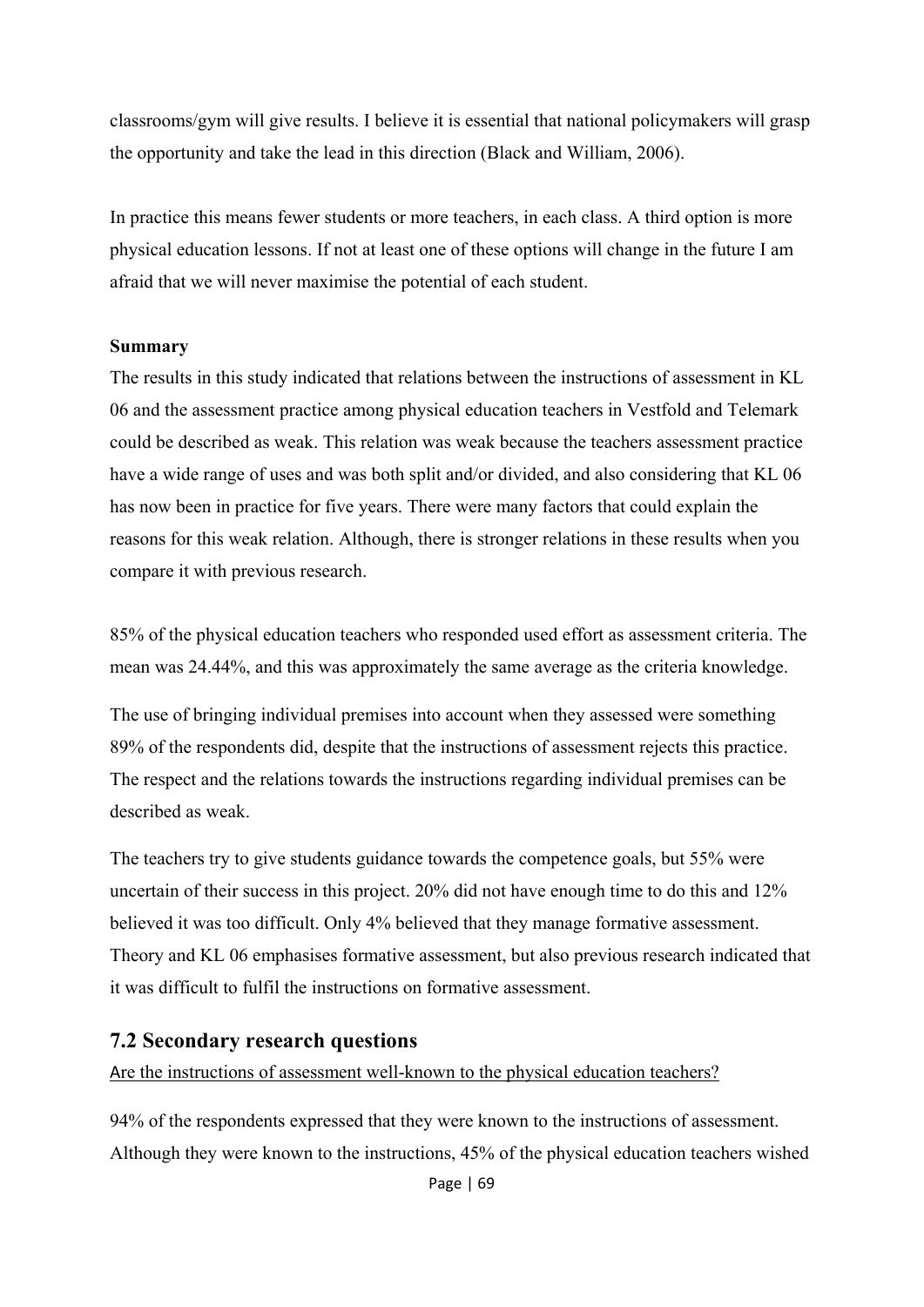they had more knowledge of these instructions, and 22% who were known to the instructions believed that the instructions were not clear enough. 26% states that they were well known to these instructions and 6% said that they did not know the instructions well enough.

When more than 9 out of 10 expressed that they were known to the instructions of assessment, this could indicate that physical teachers in Vestfold and Telemark have a general competence of the instructions of assessment. It was, although, just one out of four that stated that they knew these instructions very well. Almost half of the respondents wished that they knew more.

Vinje (2008) showed that teachers in general did not have, either received, understood or implemented action regarding the instructions from the Dept of education. The results of Jonskås (2009) showed that there had been few courses offered to teachers regarding the implementation of KL 06.

If teachers are satisfied with the old curricula and do not have faith in the new reform, changes was not likely. Teachers who have worked with and implemented a new reform, and new instructions, will naturally have a different assessment practice than teachers who have not done this work (Dalin, 1994). We can find the same results, also mentioned above, by Engh, Dobson and Høihilder (2008).

Bomo (2008) showed in his study that implementation will take time, but teachers were overall very positive towards the new reform, KL 06. He concluded that when time is up and the vaguenesses was cleared out, physical education will become a subject functional with the new KL 06.

Black and William (2006) and Suskie (2001) both emphasised that teachers needs time to work with assessment in general, and specially assessment criteria.

This study shows that physical education teachers are in general known to the instructions. Although they are known to the instructions, they choose not to follow them slavish. According to theory and previous research the reasons for this could be the lack of time to work with KL 06 , resistance or the lack of courses offered.

Every teacher must consider many factors when he assesses and that may also be an explanation of this (see model on page 30). Despite that the instructions of assessment are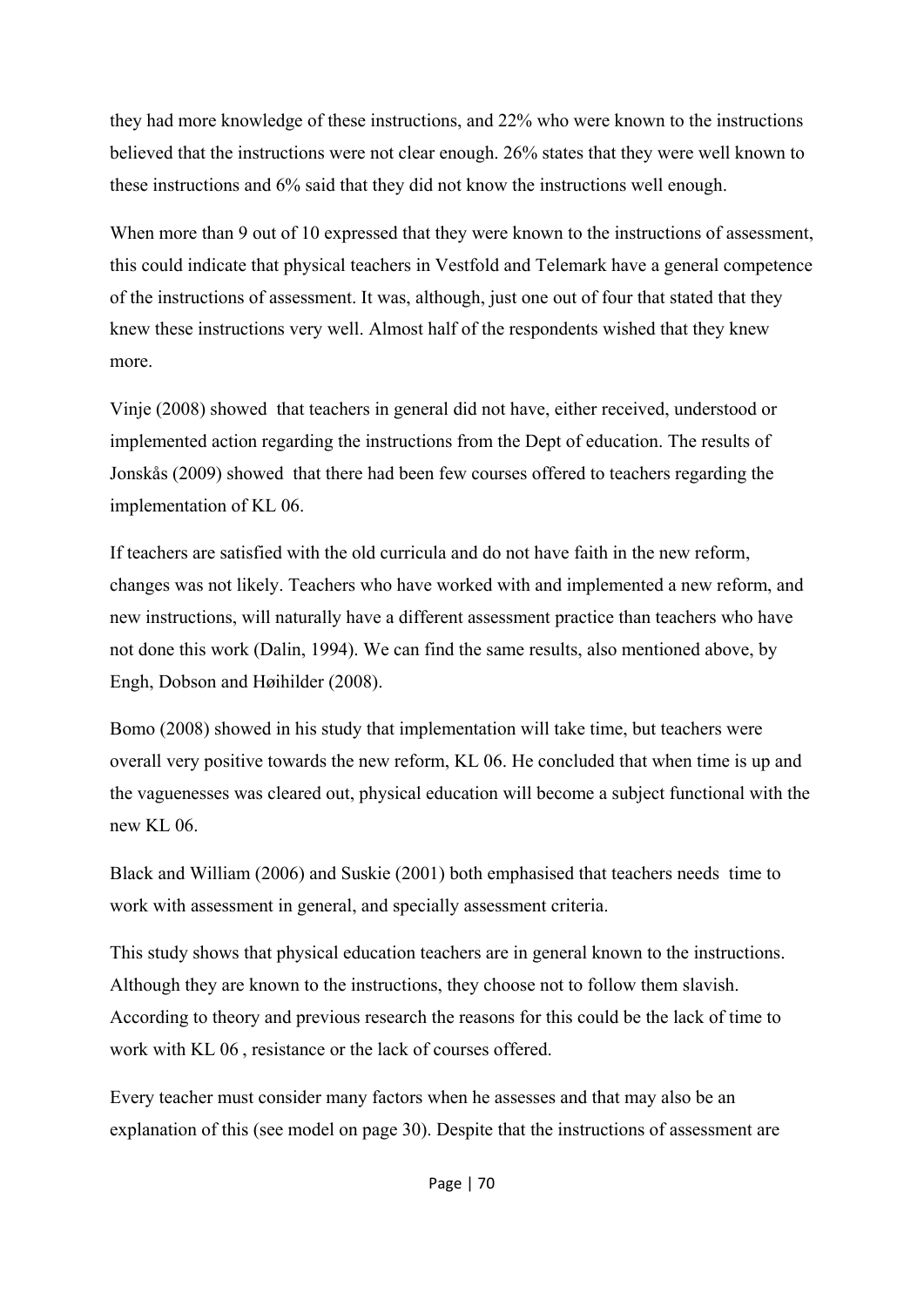known to the physical education teachers, there seems to be a lack of loyalty or ability towards them in practice.

#### **Summary**

The instructions of assessment were known to the physical education teachers, but only 26% stated that they knew them very well. Half of the physical education teachers expressed that they wanted more knowledge of the instructions of assessment. Previous research and theory have showed that there were a various of factors that can lead to a week implementation of a new reform. The lack of courses offered, not have faith in the new reform, time spent working with the new reform and the ability to influence on the new reform can all be important factors. Today there seems to be, despite that the instructions of assessment is known to the physical education teachers, a lack of loyalty or ability towards them in practice.

## To what degree do the physical education teachers believe that the instructions of assessment give a good basis for assessment practice in physical education in upper secondary school?

This study shows that 57% of the respondents do not believe that the current instructions of assessment gives a good basis for assessment practice in physical education in upper secondary school, 23% believes that it do and 20% were uncertain or did not know. The mean showed that the respondents were between the answer options uncertain and partially disagree that the current instructions gives a good basis for assessment practice in physical education.

When asked the same question, but now with the possibility of local adaptions, the mean was closer towards the answer option uncertain than the mean last stated. More detailed, with local adaptions, 39% of physical education teachers still believes that the instructions do not give a good basis for assessment practice, but now 35% believes that it does. With local adaptions there was a split opinion among physical education teachers whether the instructions of assessment gives a good basis for assessment practice.

The physical education teachers were in average partially disagree that it is easier to assess today than during Reform 94. 57% stated that it was easier to assess under Reform 94 than in KL 06. Only 11% states that it was easier today than during Reform 94. 32% was uncertain or did not know whether it was easier or not assessing in KL 06 than in Reform 94. The high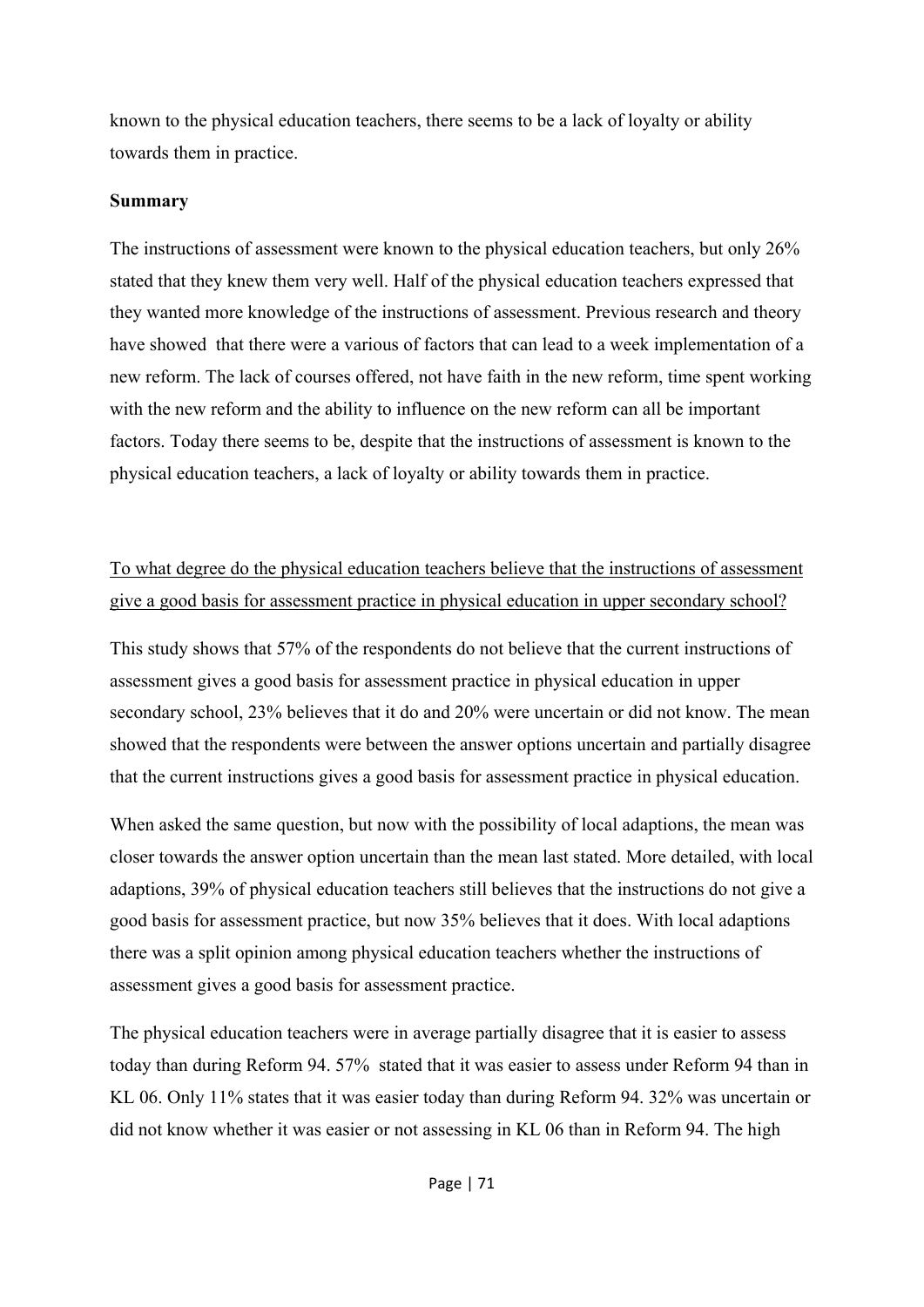degree of respondents who are uncertain or do not know can be explained by less experienced teachers who did not work during Reform 94.

These results indicates some disagreements and resistance towards the instructions of assessment in KL 06. This study cannot reveal the reasons for this, but previous research shows that when teachers have no or little influence on the developing of a new reform the new government curricula are never executed slavish. Also if teachers are not agree with what was written in the new curricula the teachers practice will differ from the intention of the new reform (Engh, Dobson and Høihilder, 2008). Nevertheless, when teachers have the opportunity of local adaptions the results here indicates that there is a split decision whether the instructions of assessment provides a good basis for assessment.

#### **Summary**

The major part of physical education teachers believed that the instructions of assessment in KL 06 did not give a good basis for assessment practice. With local adaptions, there was a split decision, but over half of the physical education teachers stated that assessment was easier during the last reform then today.

#### What kind of criteria do P.E. teachers use when they give the grade 1 (failure/stryk)?

The mean showed that the respondents were partially agree that a high degree of participation will at least give the grade 2, but the average also stated that it is not enough to participate in one lesson to have the grade 1. More detailed, 74% of the respondents says that a high degree of participation will at least give the grade 2 (pass) in physical education. Further on, 84% states that participation in one session was not enough to have the grade 1.

The teachers had a split decision whether a student who had participated in at least half of the lessons and had been assessed to a minimum of grade 2 in half of the curriculum goals will have the grade 2 or better. 44% would have given the student the grade 2 or better while 33% disagreed with that. 21% were uncertain or did not know what to answer. The mean also showed that the respondents where uncertain about this.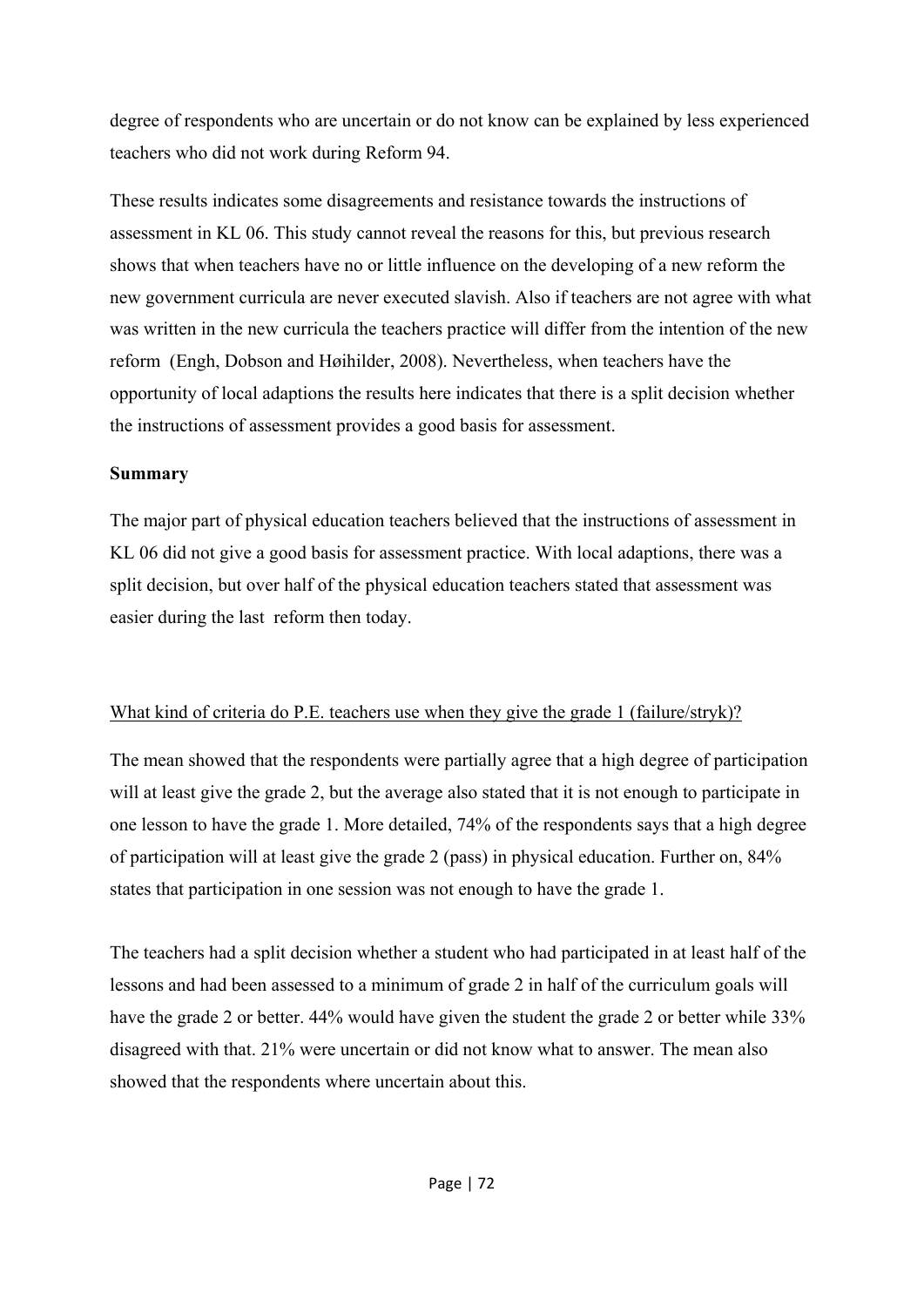These results can indicate that participation in physical education in upper secondary school is one of the criteria for grade 1 (failure/stryk). This study do not explore other possible criteria physical education teachers may use when they assess.

The instructions of assessment in KL 06 tells us to use the criteria skill, and grade 1 was described in the instructions as; "express a very low competence in the subject".

Previous research has showed that physical education teachers believes there is a lack of standardisation and minimum requirements from the Dept of education (Vinje, 2008; Jonskås, 2009).

What is a very low competence in physical education? If every school or every teacher shall develop their own standardisation and minimum requirements there will probably be a large differences among physical education teachers, since "a very low competence" can have many perceptions and opinions.

KL 06 and By (2010) requests every school to do this job, instead of Dept of education. They emphasises that each school has its own framework conditions and therefore must develop this standardisation in each local school. KL 06 also want to give more freedom to the teacher in the assessment and make it easier to assess than earlier reforms. (UFD, 2005; By, 2010; Jonskås, 2009).

Suskie (2001) emphasises in her step number six that teachers should base their assessment on a standard.

A national standardisation and minimum requirements would have been an important contribution to the subject and the students. The assessment would then have, more likely, reflected justice and be more transparent towards other comparable students, but the Dept of education has chosen freedom and simplicity for the teachers instead. I believe this is not fair towards the students. The consequence can be that students are being assessed dependent on their physical education teacher and not general requirements and criteria.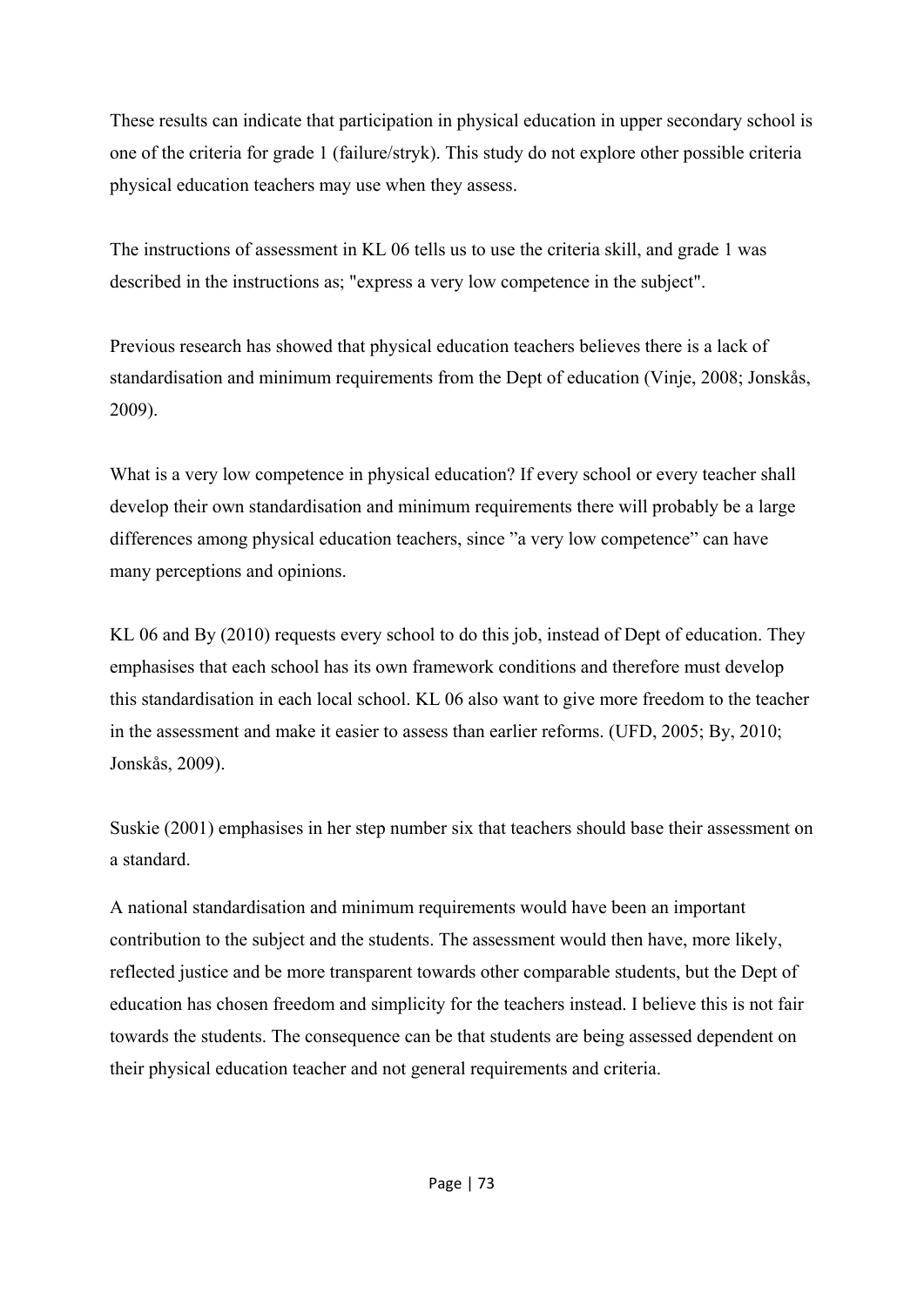#### **Summary**

The results indicated that participation was one of the criteria when physical education teachers gave the grade 1. There was a split decision of the degree of participation to have the grade 1. These results must be considered carefully, because the research did not examined other possible criteria for the grade 1.

How many lessons do physical education teachers need to have enough assessment foundation to be able to give a grade to a student in upper secondary school?

The mean was 20.41 lessons among the teachers who could pinpoint the lessons they needed.

20 lessons, or less, are what 43% of physical education teachers in upper secondary schools in Vestfold and Telemark needed to have a scientific basis to give a grade (1-6) to a student in physical education. 4 out of 10 could not pinpoint the lessons they needed to have enough foundation for assessment. Only 11% needed 40 lessons, and no one needed 60 lessons.

20 lessons are approximately 1/4 of all lessons. This means that a student who participates in one lesson, then skip three lessons, participate in one lesson, then skip three lessons again, and so on, will get a grade from almost half of the respondents in this research. In practice this indicates that a student with 73% absence/not participated will have a grade. You can argue that it is not possible to do such mathematics because it depends on which lessons the student was (not) participating. That was, probably, why 40% could not pinpoint the lessons they needs.

According to KL 06 and the instructions of assessment students have the right to be assessed (to have a grade) and this right still stands even when it is difficult to attain the foundation for assessment. Although, if the student has a large amount of absence, lack of participation in assessment situations or other particularly reason it can lead to "not able to assess" (IV) (UFD, 2009). There are no boundaries in the instructions in what degree this absence of participation should be before the teacher set a grade or "not able to assess" (IV) (UFD, 2009).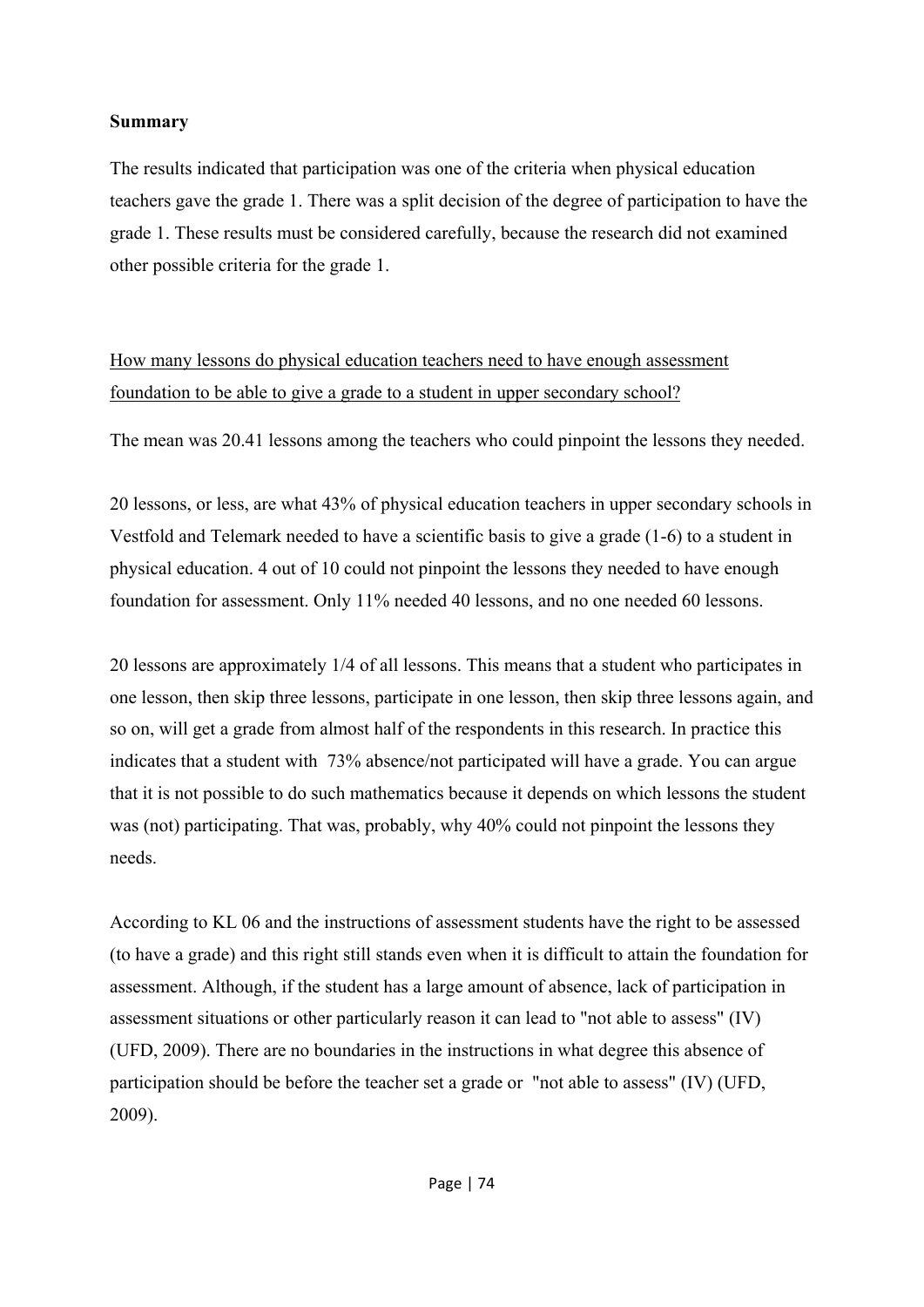When we also take into account that 40% of the respondents could not pinpoint the lessons they needed to have enough assessment foundation to give a grade this strongly indicate that there was a very different assessment practice among physical education teachers in Vestfold and Telemark. I believe it is most worrying that participation is not more emphasized in the instructions of assessment and in the assessment practice.

It can also be argued that education not only should increase students skills and knowledge, but also prepare the students for a working life. A working life where being present and participation is an important element.

The need of standardisation and minimum requirements seems to be an valuable contribution if assessment in physical education wants to reflect justice and be transparent in the future.

#### **Summary**

20.41 lessons are the mean of what physical education teachers needs to obtain enough assessment foundation to set a grade. 43% of physical education teachers in upper secondary schools in Vestfold and Telemark needs student participation in one out of four lessons or less of their total lessons to have a foundation for assessment. 40% could not pinpoint the lessons they needed. In KL 06 there are no participation requirements. It all depends on the individual teacher's needs and requirements.

## Is there a difference in the assessment practice between Vestfold and Telemark in physical education?

The significant differences  $(p<0.05)$  in the assessment practice in physical education between Vestfold and Telemark was the use of the criteria skill and effort, the individual premises they take into account, the amount of lessons teachers have secondary goals defined and the participation needed to least set the grade 1 in physical education.

The mean of weighting skill in Telemark was 47% and 55% in Vestfold, while the mean of effort in Telemark was 28%, it was 21% in Vestfold. The mean weighting of knowledge was almost the same in the two counties.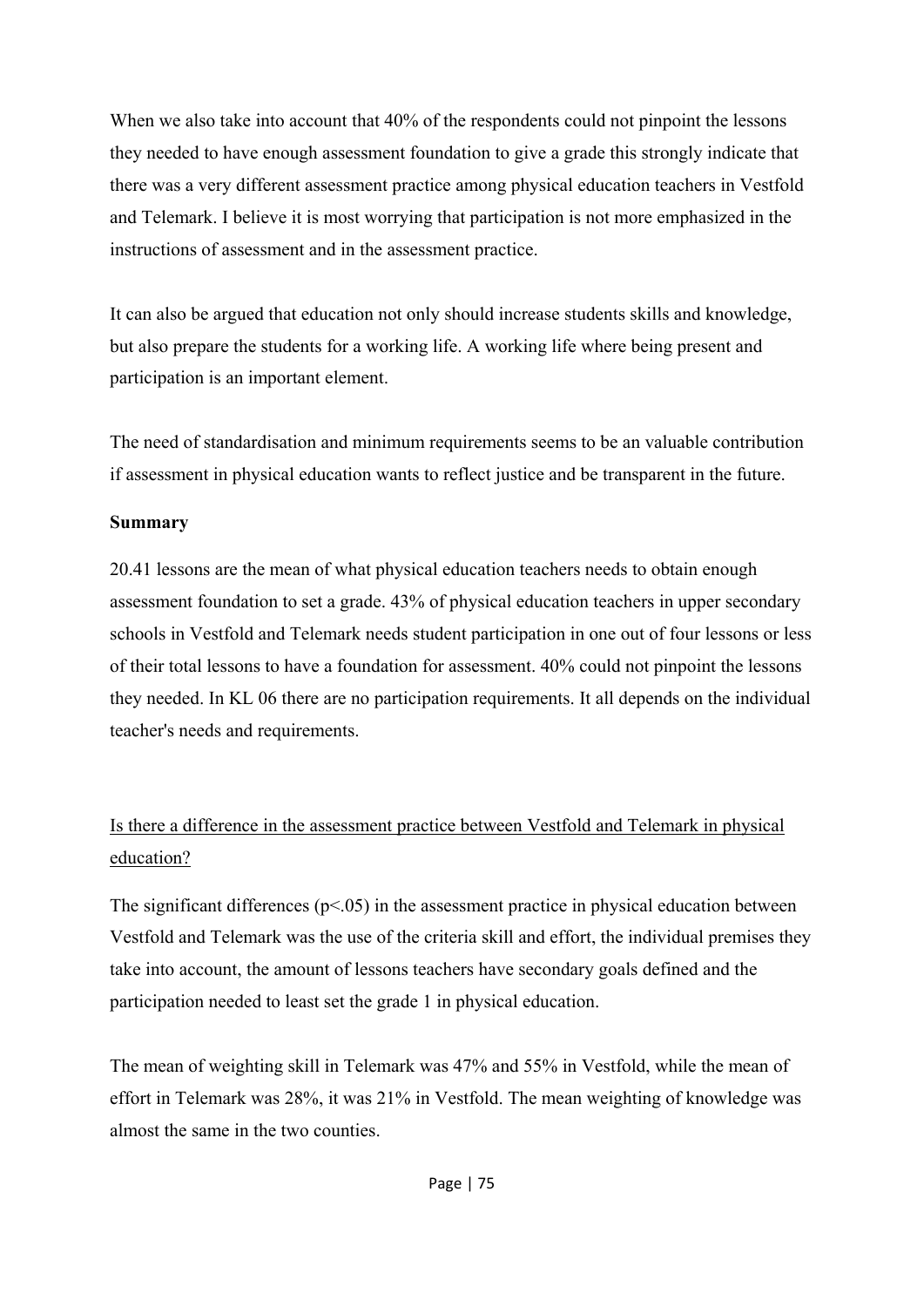77% of the respondents from Vestfold take no or little individual premises into account when they assess students, while 49% of the respondents from Telemark do the same. Over half of the physical education teachers in Telemark take individual premises into account in a high degree when they assess, while 23% in Vestfold do the same. All of the participants from Vestfold expressed that it was not enough to participate in one lesson throughout the school year to have the grade 1. 77% from Telemark stated the same.

These differences could indicate that the relation between the instructions of assessment and the assessment practice was stronger in Vestfold than in Telemark. This claim is strengthen when it comes to the opinions of the instructions of assessment. Both counties express that they are known to the instructions of assessment, but Vestfold believes in a higher degree that the instructions of assessment, also with local adaptions, gives a good basis for assessment in physical education.

If we look at lessons teachers have secondary goals that the students shall work with we find that 41% in Telemark and 65% in Vestfold do this in over half of their lessons. When the students have to be aware of the secondary goals/criteria there was 44% in Telemark and 52% in Vestfold who responded that they did this in over half of the lessons.

All of this gives some indications of the differences in the assessment practice between Vestfold and Telemark in physical education. These results can contribute to important information to the Dept of education, the government in each County and towards the local schools in the respectively County. It is easier to know in what direction you should go if you know where you are.

#### **Summary**

There were some significant  $(p<0.05)$  differences between Vestfold and Telemark in their assessment practice in physical education in upper secondary schools. The significant differences  $(p<.05)$  were the use of the criteria skill and effort, the individual premises they take into account, the amount of lessons teachers have secondary goals defined and the participation needed to least set the grade 1 in physical education.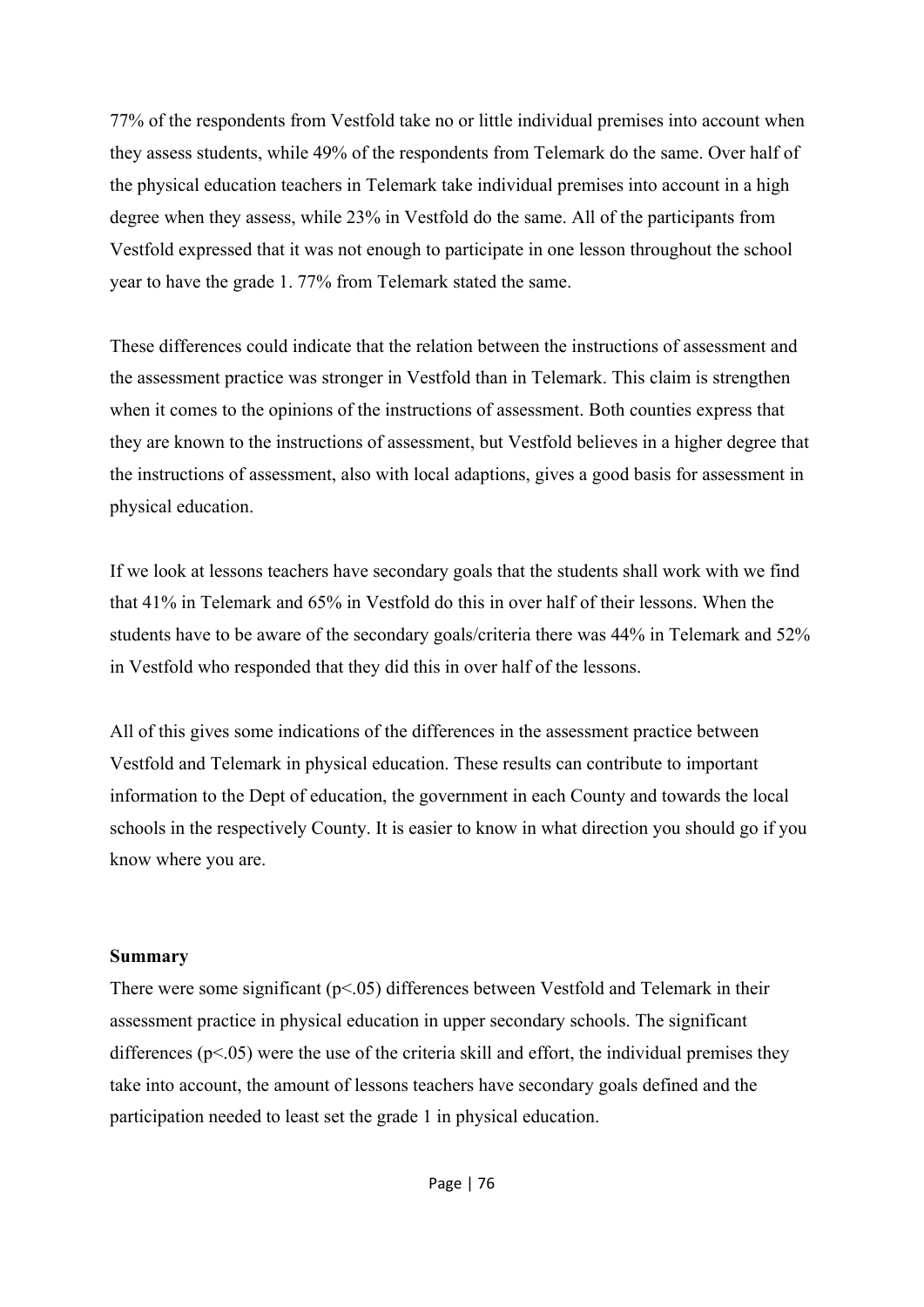These results could indicate that Vestfold has a stronger relation to the instructions of assessment than Telemark in the assessment practice and that Vestfold needs more participation than Telemark to have enough assessment foundation to give a student grade 1 in physical education.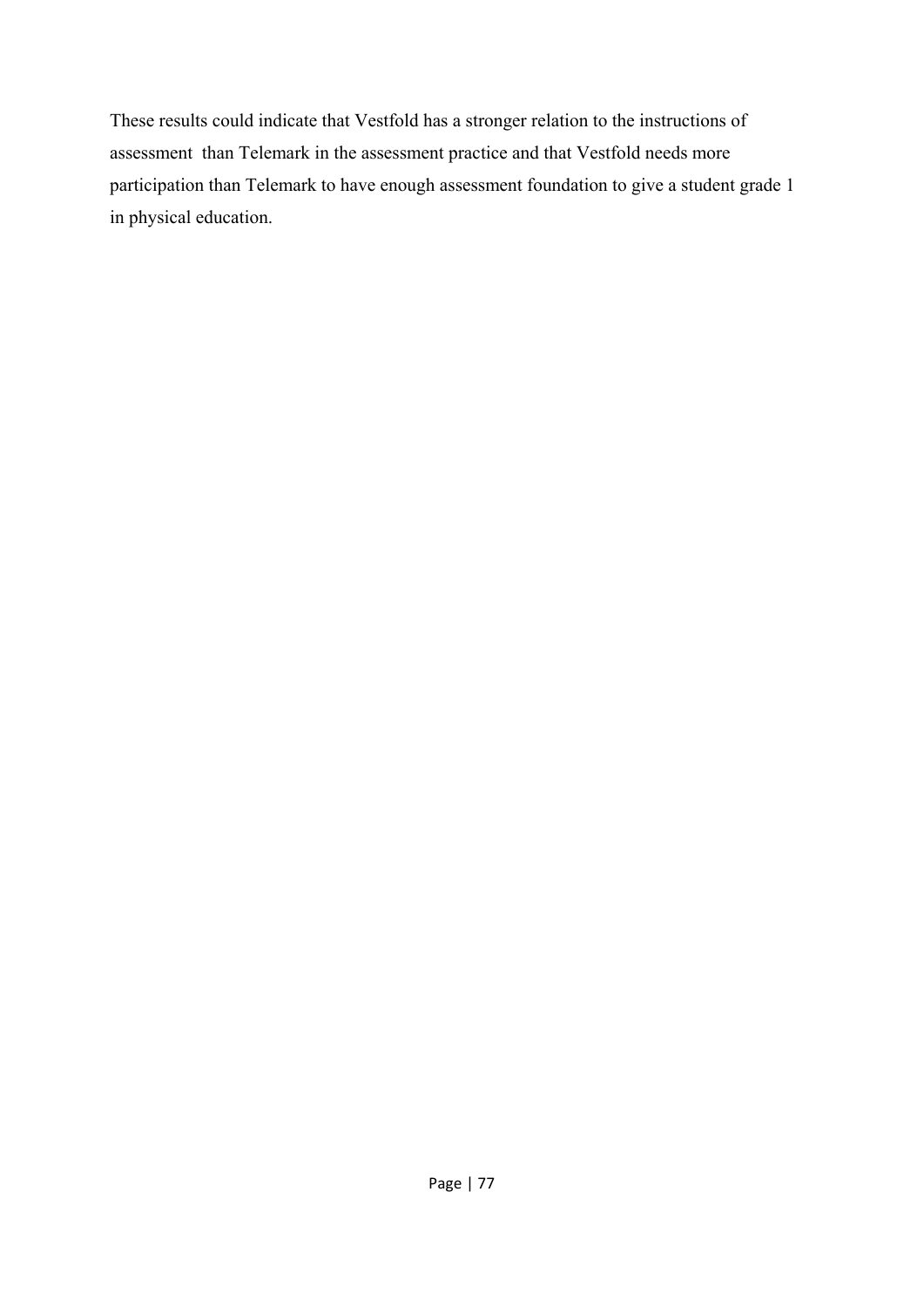# **8.0 Conclusion**

This presented study has shown that the relations between the instructions of assessment in KL 06 and the assessment practice among physical education teachers in Vestfold and Telemark can be described as weak. The reasons for this indication were because the teachers assessment practice had a wide range of use. The assessment practice in general indicated to be both split and/or divided. In addition, also considering that KL 06 has now been in practice for five years.. There are many factors that may explain the reasons for this weak relation. However, this study presents results which indicate to have a stronger relation to the instructions of assessment than results of previous research.

The mean of using effort, skill and knowledge in the weighting of criteria were respectively 51%, 25% and 24%. The use of effort as a criteria and the use of taking individual premises into account in the assessment was still common among physical education teachers, despite that the instructions of assessment rejects this practice.

The mean of lessons teachers have secondary goals/criteria, and the students were aware of these goals, indicated to be just below 50%. This indicates that in over half of all physical education lessons teachers did not have secondary goals or criteria, and the students were not aware of the goals in those lessons. On the other hand, in almost half of the lessons teachers and students worked towards secondary goals or criteria.

This study shows that the major part of physical education teachers do not manage, according to the instructions, to give students formative assessment.

Physical education teachers in Vestfold and Telemark were known to the instructions of assessment in KL 06, but only one out of four says that they know them very well. Half of the physical education teachers expressed that they wanted more knowledge of the instructions of assessment in KL 06.

The major part of physical education teachers believed that the instructions of assessment do not give a good basis for assessment practice. With the possibility of local adaptions there were a split opinion, but over half of the physical education teachers stated that assessment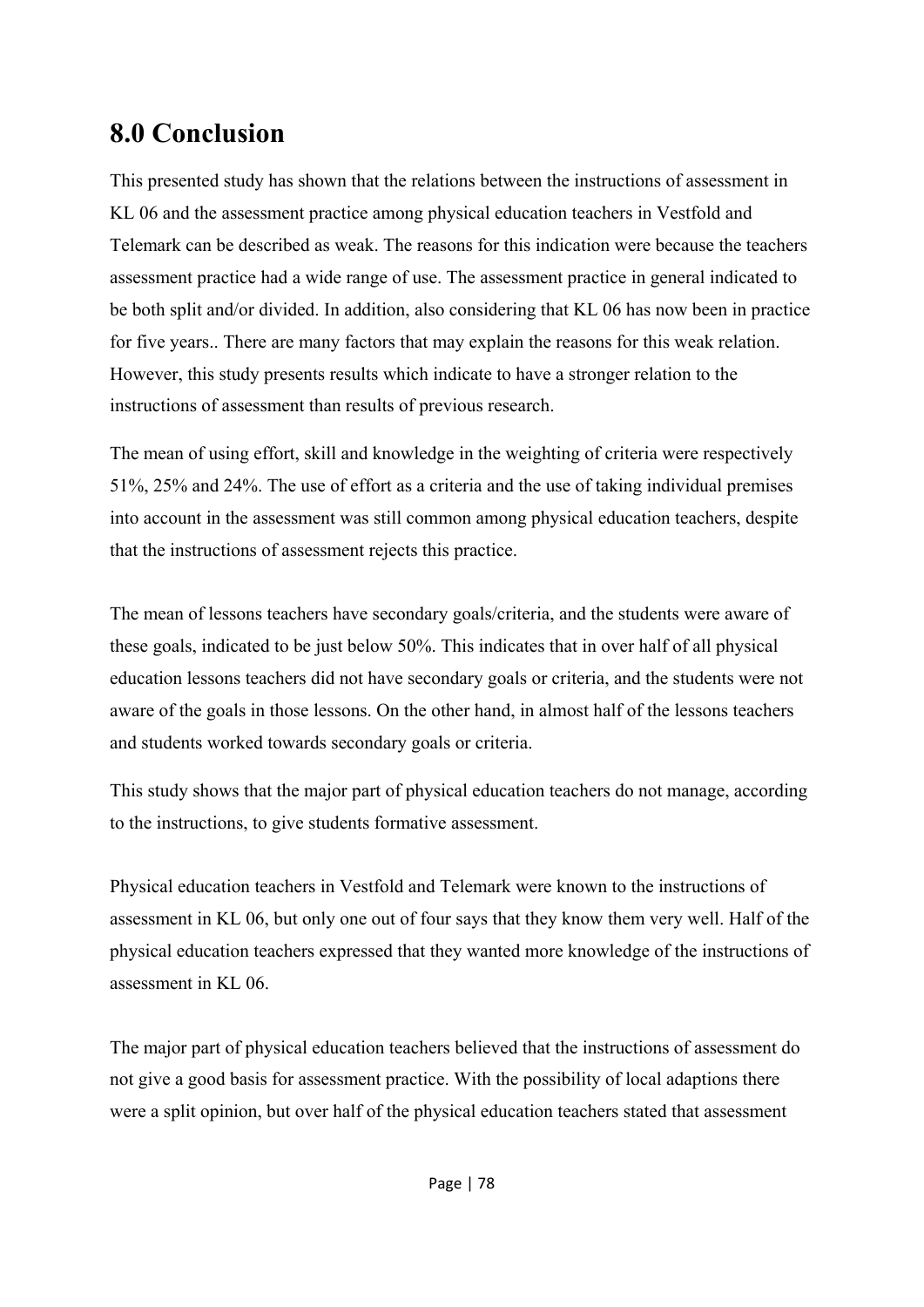was easier during the last reform, Reform 94, than today. Only 11% meant it was the other way around.

Further on, the study indicated that participation was one of the criteria when physicals education teachers give the grade 1. There was a split decision about the degree of participation a student needs to have to obtain enough assessment foundation for the grade 1. These results must be considered carefully, because the research did not examined other possible criteria.

This study shows that physical education teachers, who could pinpoint, needs 20.41 lessons in average to have enough assessment foundation to set a grade. 43% of physical education teachers in upper secondary schools in Vestfold and Telemark needed student participation in one out of four lessons or less of their total lessons to have a foundation for assessment. 40% could not pinpoint the lessons they needed. In KL 06 there are no participation requirements. It all depends on the teachers individual needs and requirements.

Finally, this study presents some differences between Vestfold and Telemark in their assessment practice in physical education. The significant  $(p<0.05)$  differences were the use of the criteria effort and skill, the amount of lessons teachers have secondary and/or criteria goals defined, the use of taking individual premises into account in the assessment, and the need for participation to obtain enough assessment foundation to set the grade 1.

This study indicated that Vestfold had a stronger relation to the instructions of assessment in the assessment practice than Telemark, and that Telemark needs less participation than Vestfold to obtain enough assessment foundation to set the grade 1.

This study presents the results of a subject which is in need of minimum and standardised requirements. Teachers freedom and easy assessment instructions are in favour of the students right to an assessment practice that reflects justice and is transparent to other comparable students. This study also presents results which shows that physical education teachers do not manage, according to the instructions, to give the students formative assessment towards the competence goals in the subject. The results in this study also supports previous research. Both Vinje (2008) and Jonskås (2009) showed that teachers are in need of a minimum and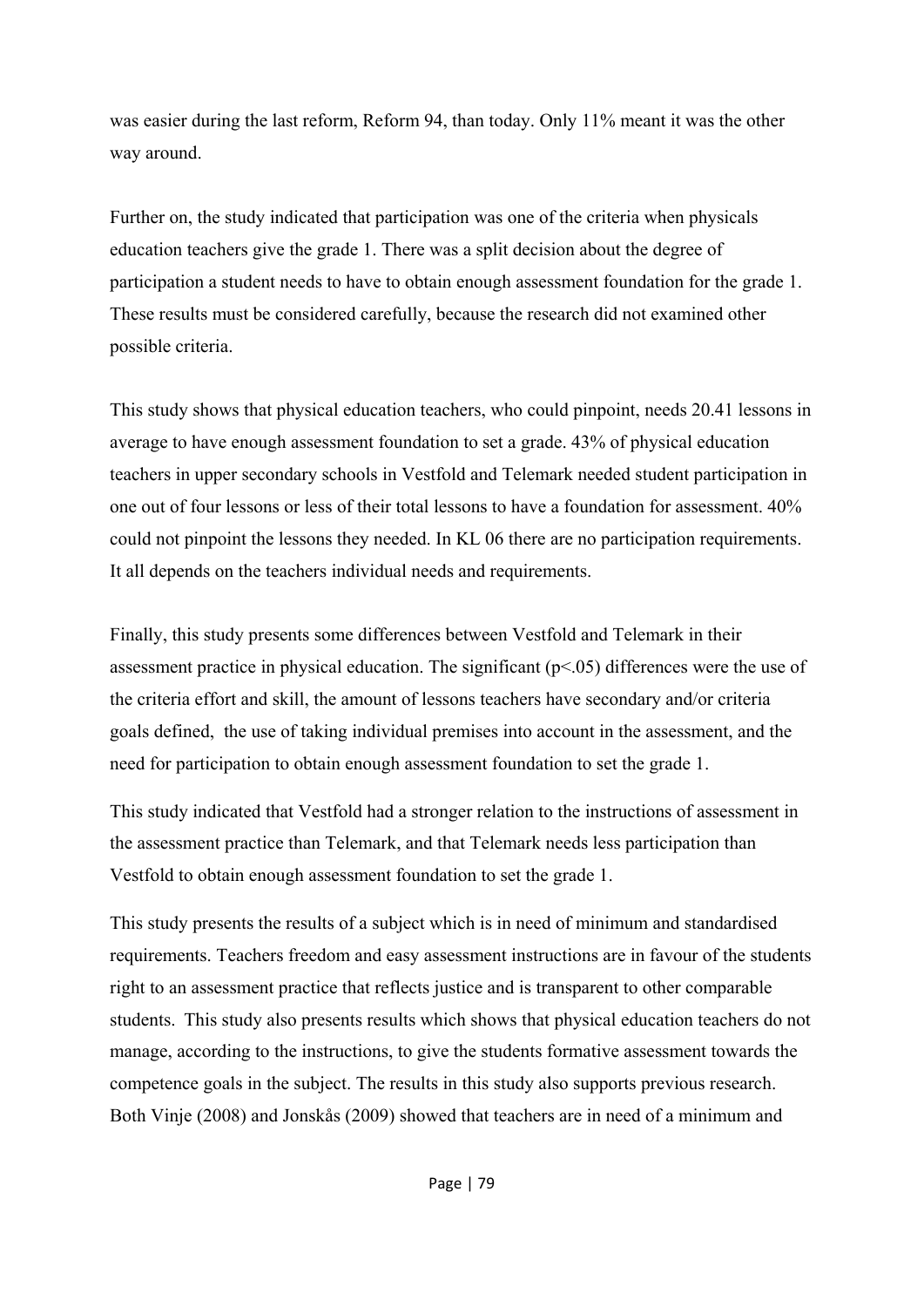standardised requirements, and that the use of effort as a criteria in the assessment was still common among physical education teachers.

These results are useful, not only for each County and the physical education teachers working in those counties, but also for the Dept of education and everyone who are involved or interested in assessment in physical education in upper secondary schools.

#### The weaknesses of this study

The presented quantitative study shows good face validity and reability. Although, it is possible to discuss whether the physical education teachers respond according to their own assessment practice and opinions or they respond according to what is expected of them. Some of the same research as this one is done before with some of the same indicated results (Vinje, 2008). Also other previous research has shown some of the same results (Jonskås, 2009).

This study could had, or should had, examined self assessment which also is a part of KL 06 and the instructions of assessment. The results of this study also indicates that it would have been more relevant to explore experienced vs inexperienced physical education teachers instead of their education in the subject. In addition, this study is in lack of other possible criteria than participation for the grade 1.

A qualitative study in addition to this quantitative study would also have given increased validity.

Being a physical education teacher myself can influence the collecting, processing and/or the presentation of the data. Nevertheless, I have tried to be as objective as possible in the whole process, and did not participate when any of the respondents filled out the questionnaire. In addition to this, I have enclosed all relevant data in this thesis and presented it as objectively and truthfully as to my understanding.

The collections and analyses of this data material is done in Norwegian while the thesis is written mainly in English. This translation can lead to some linguistic challenges which can influence the understanding of the results. However, I have done what I could to prevent this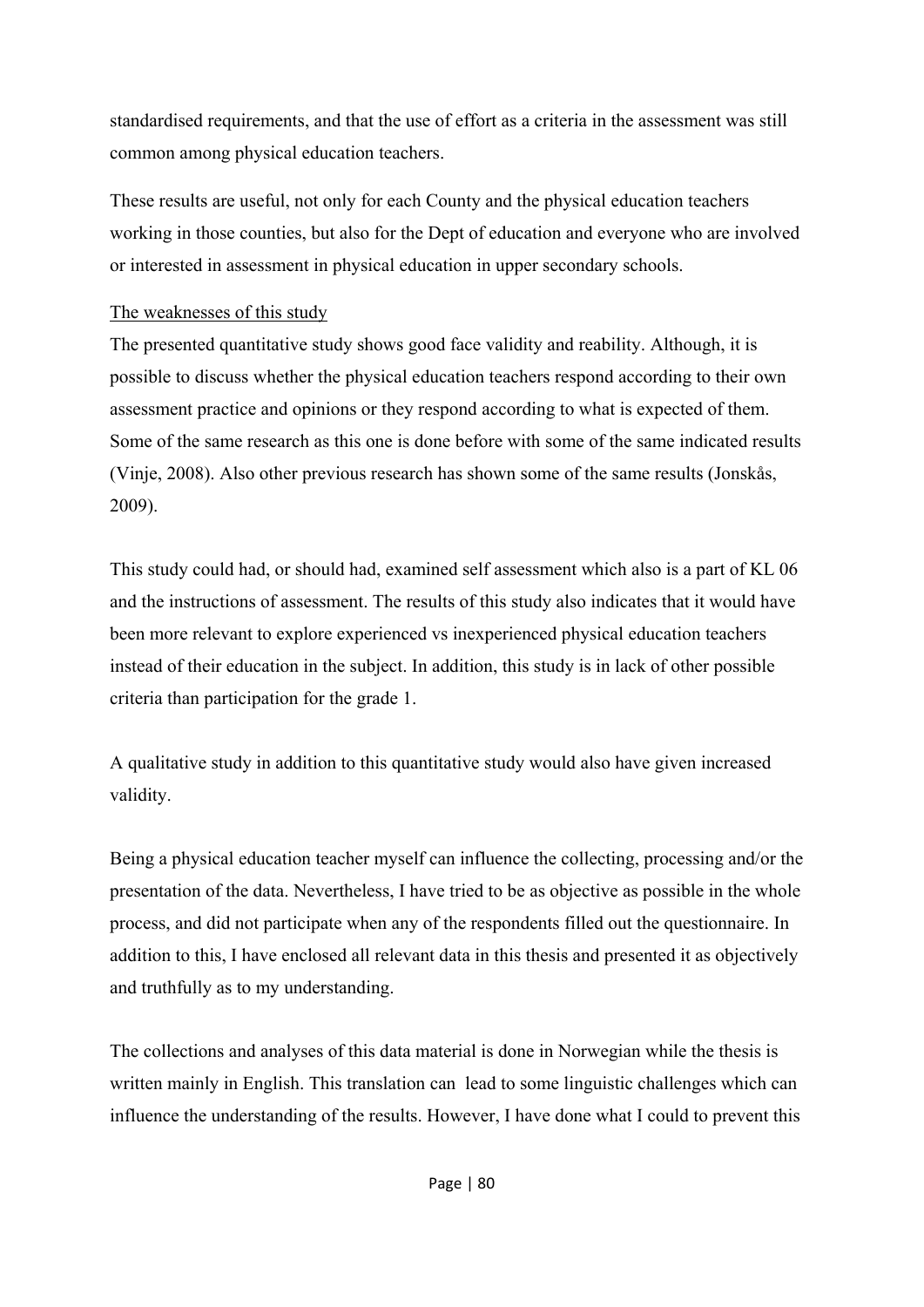by presenting important parts in both languages. A teacher, in both English and physical education, has also been language vetted this thesis to prevent this.

#### Future research

To verify and explore the results of this study there is a need for more research. First of all, in other parts of the country, in second-hand; it could also be very useful to look at self assessment, experienced vs inexperienced physical education teachers, and finally, but not least, qualitative studies which could explore these results in a higher degree.

I believe it also would be very useful to examine if physical education could become a subject with an oral and practical exam for students in upper secondary schools. When the teacher and students know that there is a possibility for an external examiner visiting at the end of the school year, it could force them to work harder towards the competence goals and according to the instructions of assessment in KL 06.

With the results of this study it would have been interesting to examine what other criteria physical education teachers are using when they set the grade 1 and how many of the total students who gets this grade. I believe there are few students with the grade 1 in physical education and also many students with "not able to assess". I believe this needs to be explored in future research.

It would also been most interesting to explore students opinions of the practising assessment in physical education, and specially regarding effort and individual premises which teachers today cannot take into account when they assess.

According to the general need for more research, there is also a need for more research for a longer period over time, longitudinally studies. This could give more explicit information about the relation between the instructions of assessment and the assessment practice in physical education.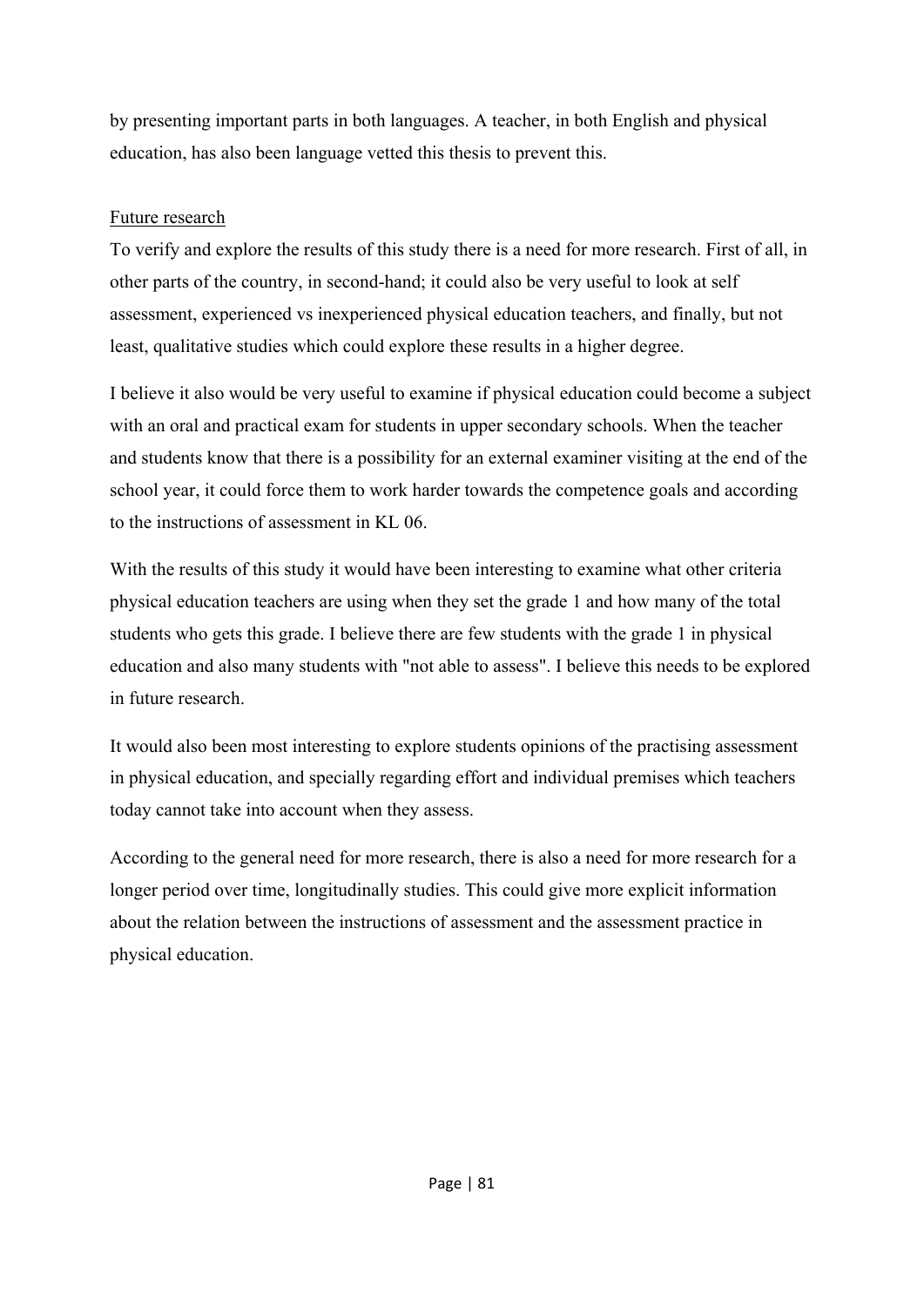# **References**

Annerstedt, C. and Patriksson, G. (1997). "The new Swedish curriculum in physical education, is the outcome as expected?" Sport Pedagogical Reports 52. Molndal: Gøteborgs University.

Black, P & Wiliam, D. (1998): "Inside the Black Box – Raising standards through classroom assessment." London: School of Education, King`s college, 1998

Black, P & Wiliam, D. (2004): "Working inside the Black Box-Assessment for learning in the classroom". Publishing Company Ltd, London.

Black, P & Wiliam, D. (2005): " Lessons from around the world: how policies, politics and culture is constrain and afford assessment practices", King's College London, The Curriculum Journal, Vol. 16, No. 2, June 2005

Black, P (2007): "Assessment for learning-Putting it into practice". Open University press, Berkshire, England.

Black, P. & William, D. (2009) "Developing the theory of formative assessments". Springer Science and Business Media, LLC

Bomo, S. Ø. (2008): "Implementeringen av Kunnskapsløftet: Hvilke erfaringer er gjort i forbindelse med implementeringen av Kunnskapsløftet blant kroppsøvingslærere på Vg1?" Masteroppgave ved Norges idrettshøgskole, Oslo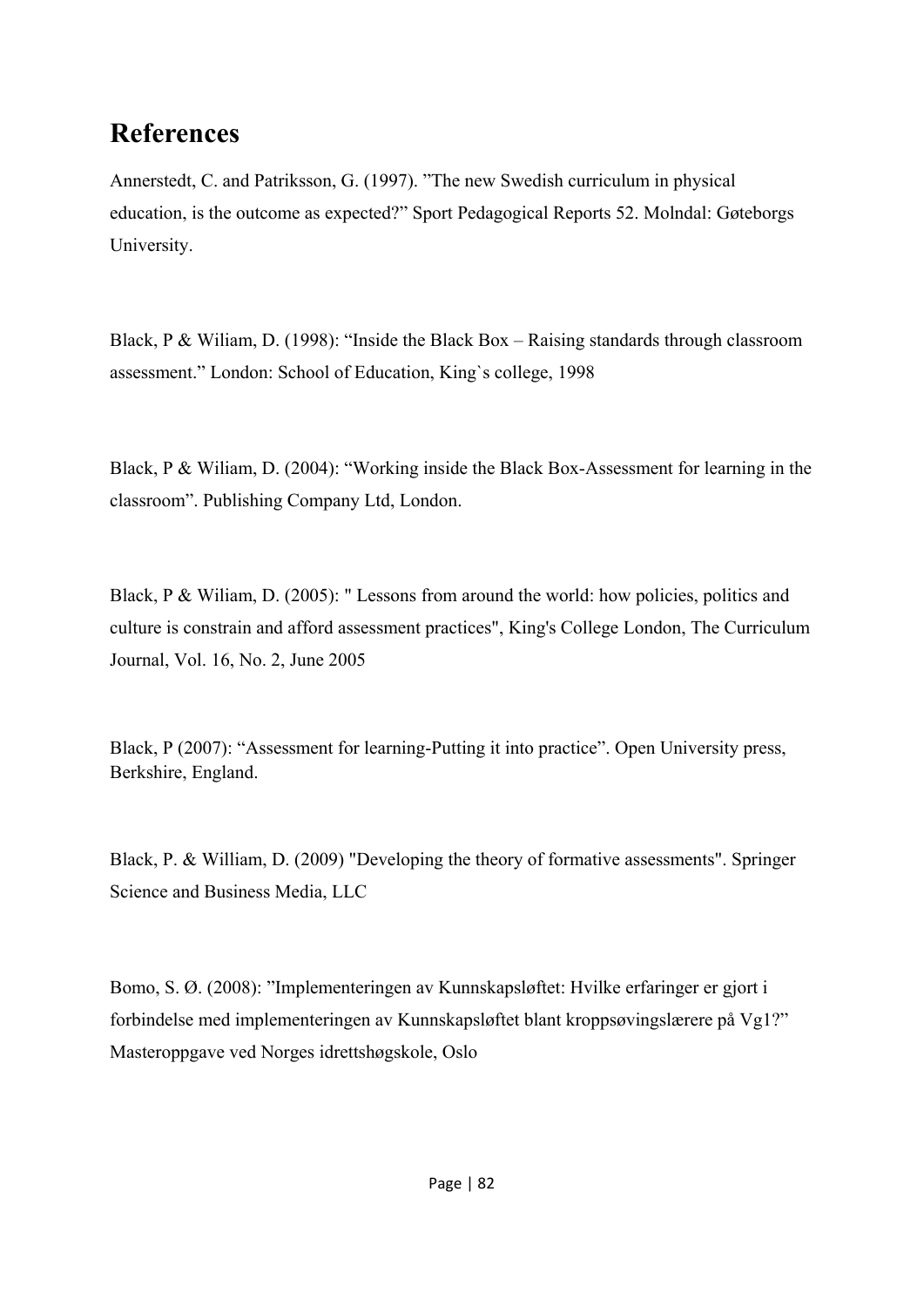Brattenborg, S. ( 1995): "Karaktersetting i kroppsøving på ungdomstrinnet etter elevenes ulike forutsetninger." Hovedfagsoppgave. Høgskolen i Nord-Trøndelag

Brattenborg, S. & Engebretsen, B. (2007): "Innføring i kroppsøvingsdidaktikk." (2.utg). Kristiansand: Høyskoleforlaget.

By I. Å, Nygaard R.D. og Strømskag, N (1998): "Kroppsøving på grunnskolens ungdomstrinn. En veiledning for vurdering med og uten karakter". Eksamenssekreteriatet, Oslo 1998

By, I. Å. (2008): "Veiledning for vurdering med karakter i kroppsøving i kunnskapsløftet i videregående opplæring - Vg1, Vg2, Vg3." . Norges idrettshøgskole, Oslo

By, I. Å. (2010): "Veiledning for vurdering med karakter i kroppsøving i kunnskapsløftet i videregående opplæring - Vg1, Vg2, Vg3." (2 utg.). Norges idrettshøgskole, Oslo

Cowie, B., & Bell, B. (1999):"Formative assessment and science education". Kluwer Academic Publishers, London

Cowie, B. (2004):"Student commentary on classroom assessment in science: a sociocultural interpretation". Published in International Journal of science education, volume 27, issue 2 February 2005 , Centre for Science and Technology Education Research, University of Waikato, Hamilton, New Zealand

Page | 83 Crooks, T. J. (2001): "The Validity of Formative Assessments". Paper presented to the British Educational Research Association Annual Conference, University of Leeds, 13-15 September 2001, Educational Assessment Research Unit, University of Otago, New Zealand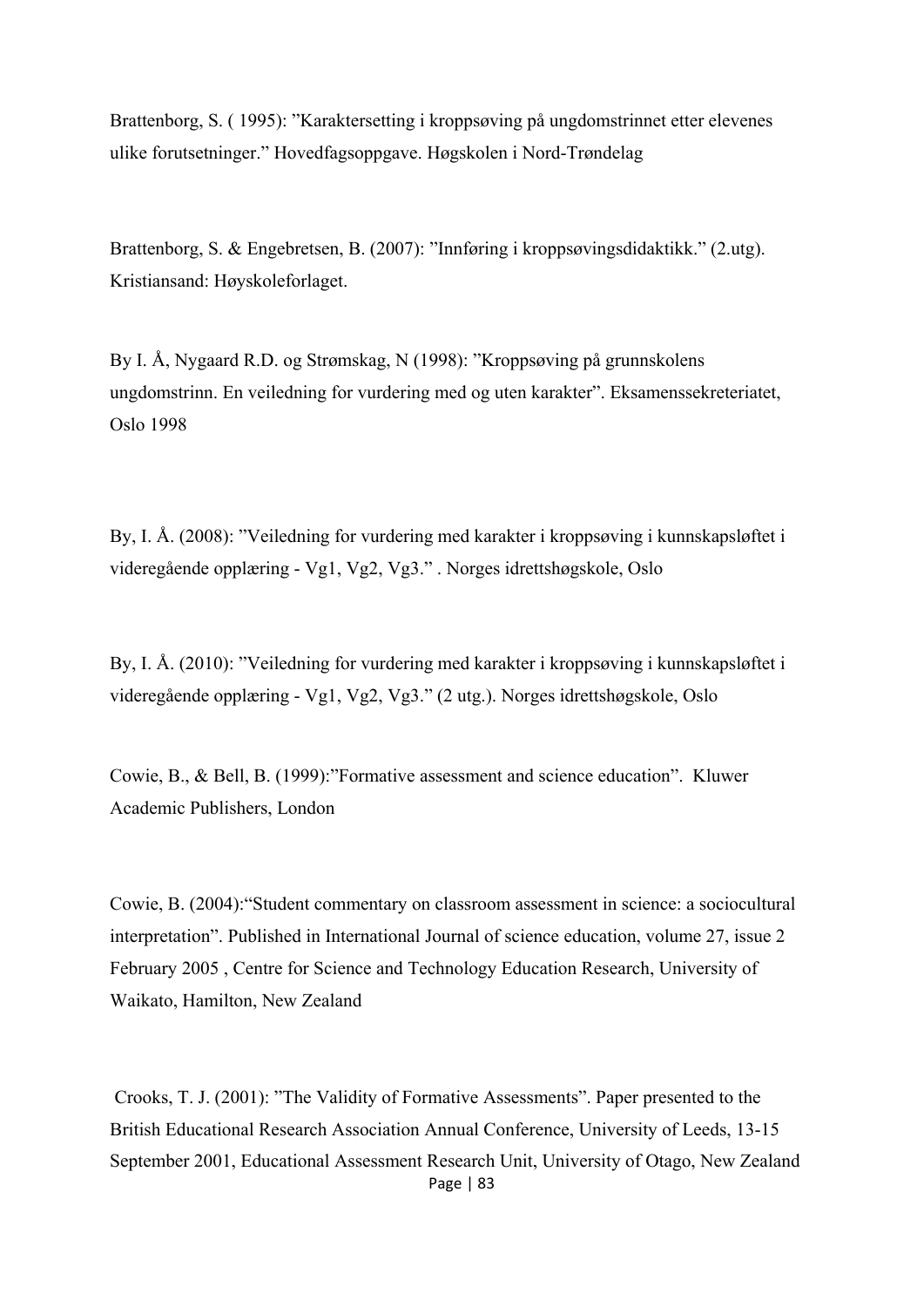Dale m.fl.(2007): "SLUTTRAPPORT-Oppdragsbrev nr. 6 – 2007 om tiltak knyttet til individvurdering i skole og fag- og yrkesopplæring". Utdanningsdirektoratet, Oslo

Dalin, P. (1994). "Skoleutvikling: teorier for forandring". Oslo: Universitetsforlaget.

Engh, R. (2008): Hva menes med elevvurdering? I: Høihilder, E. K.(ed.). "Elevvurdering: En metodebok for lærere" (page 6-9). Pedlex, Oslo

Engh, R. (2010) Tønsbergs Blad, 25 februar 2010

Engh, R. , Dobson, S. & Høihilder, E. K. (2007). "Vurdering for læring?" Kristiansand: Høyskoleforlaget.

Føllesdal og Walløe (2002): "Argumentasjonsteori og vitenskapsfilosofi". Tapir, Universitetet i Trondheim,

Gardner, J. (2006): "Assessment and learning". Sage Publications Ltd, London.

Grønmo, S. (2004): "Samfunnsvitenskaplige metoder", Fagbokforlaget, Oslo.

Gundem, B. B. (1990):"Lærerplanpraksis og læreplanteori: en introduksjon til lærerplanområdet". Universitetsforlaget, Oslo.

Helle, L. (2007): "Læringsrettet vurdering". Universitetsforlaget, Oslo.

Hofnes, R. (1993): "Vurdering i kroppsøving. Hva ligger til grunn for læreres karaktersetting i kroppsøving?" Hovedfagsoppgave, Norges idrettshøgskole.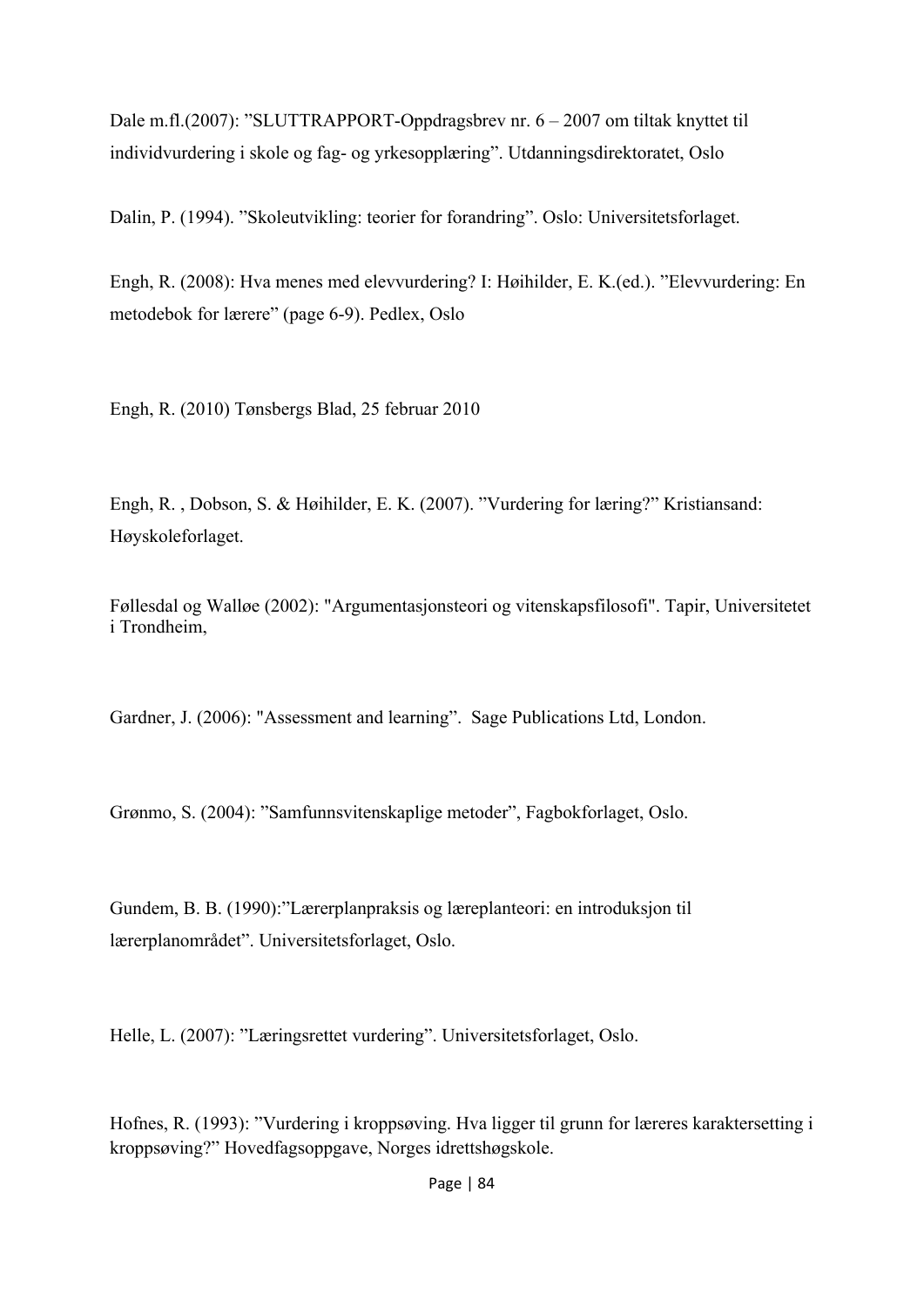Kleiberg, H. (2002): "Elevvurdering i kroppsøving på ungdomstrinnet – sett fra lærerens perspektiv". Hovedfagsoppgave. Norges idrettshøgskole.

Imsen, G. (2006): "Lærerens verden: Innføring i generell didaktikk" (3.utg.). Oslo: Universitetsforlaget.

Jacobsen, E. B., Moser, T., By, I.-Å., Fjeld, J.B., Gundersen. K.T. & Stokke, R. (2001): "L97 og kroppsøvingsfag – fra blå praktbok til grå hverdag? - Lærernes erfaringer knyttet til den nye læreplanen i kroppsøving". Høgskolen i Vestfold, Tønsberg

Jacobsen, E. B., Moser, T., By, I.-Å., Fjeld, J.B., Gundersen. K.T. & Stokke, R. (2002):"L97 og kroppsøvingsfaget - fra blå praktbok til grå hverdag? - Elevenes og lærernes erfaringer knyttet til den nye læreplanen i kroppsøving". Høgskolen i Vestfold, Tønsberg

Johannessen, A. (2008): "Introduksjon til samfunnsvitenskapelig metode". Abstrakt forlag as, Oslo

Johannessen, A. (2007): "Introduksjon til SPSS". Abstrakt forlag as, Oslo

Jonskås, K. (2009): "Elevvurdering i kroppsøving: Hvordan tolker og praktiserer lærere i den videregående skole elevvurdering etter innføring i Kunnskapsløftet". Hovedfagsoppgave. Norges idrettshøgskole.

Kirke-, utdannings- og forskningsdepartementet (1994):"Læreplan for videregående opplæring. Kroppsøving. Felles allment fag for alle studieretninger". Statens forvaltningstjeneste, Oslo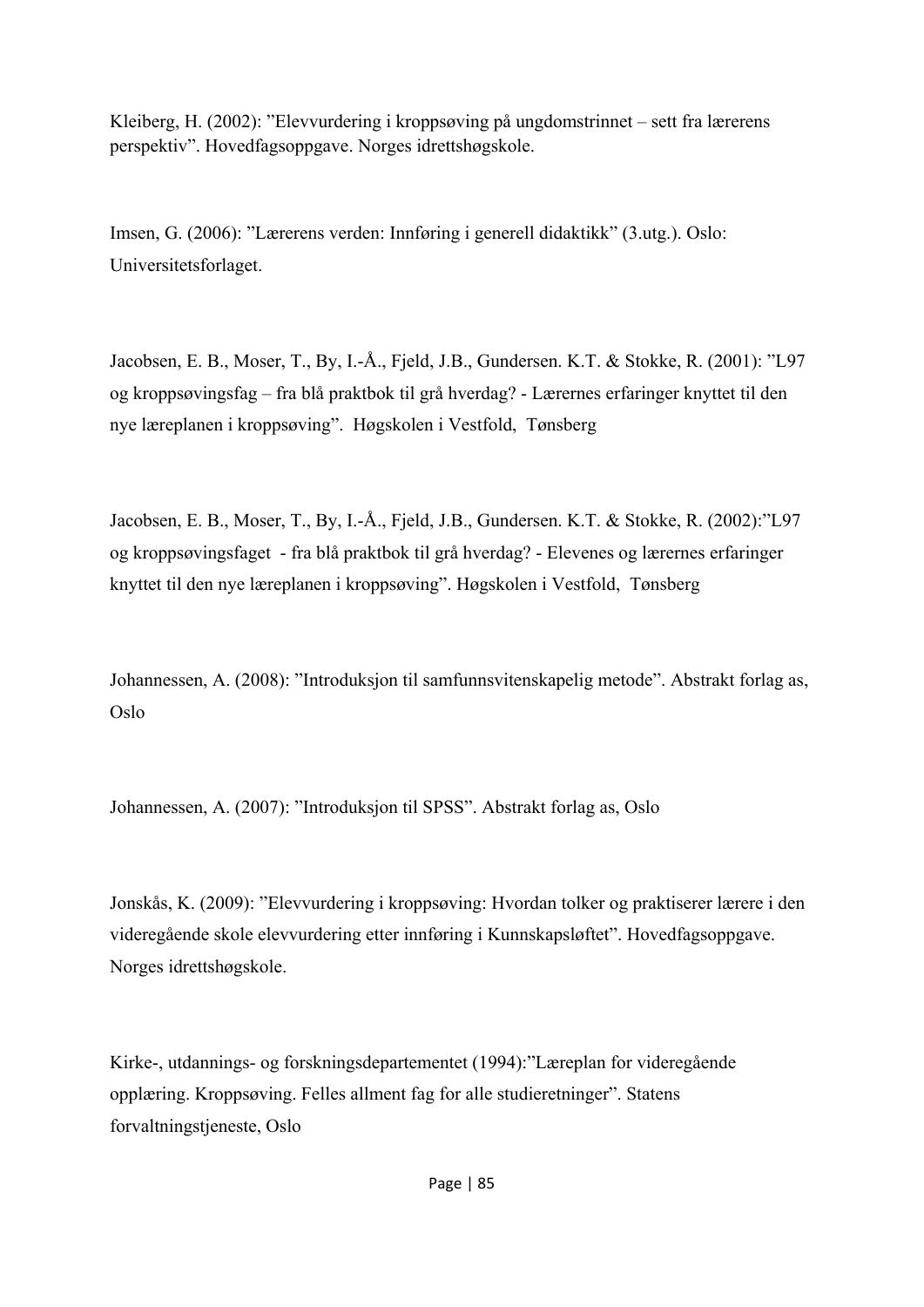Kleiberg, H. (2002):" Elevvurdering i kroppsøving på ungdomstrinnet – sett fra lærernes perspektiv: en kvalitativ studie av ni kroppsøvingslæreres vurderingspraksis i Oslo kommune". Hovedfagsoppgave, Norges idrettshøgskole.

Mjåtveit, A. (1996): "Reform 94-kroppsøving i videregående skole-grunnkurs: en empirisk undersøkelse blant kroppsøvingslærere om sentrale spørsmål knyttet til valg av innhold og karaktersetting". Hovedfagsoppgave. Høgskole i Levanger.

Møglestumodellen (1987) Hentet 14. mai 2010 fra

http://www.elev.no/rogaland/rettigheter/elevmedvirkning.htm

Næss, F. D. (1996). "Life events and curriculum change: The life history of a Norwegian physical teacher". European Physical Education Review, 2 (1), 41-53.

Ottesen, Y.E.( 1994): "Karaktersetting i kroppsøving på ungdomsskoletrinnet. En empirisk undersøkelse blant kroppsøvingslærere". Hovedfagsoppgave. Høgskolen i Levanger

Ottesen, Y.E. (1992) " Kriterier for karaktersetting i kroppsøving på ungdomstrinnet: en kartleggingsundersøkelse: Elverum lærerhøgskole". Tidsskrift Kroppsøving Årg. 42 nr. 6

Peev, O. D. (2001). "Nasjonal standard i vurdering-realitet, visjon, eller luftspeiling: en studie av karaktersettingen i kroppsøving på den videregående skolen i Telemark og Buskerud". Hovedfagsoppgave, Norges idrettshøgskole.

Stobart, G. (2006): "The Validity of Formative Assessment". Sage Publications Ldt, London.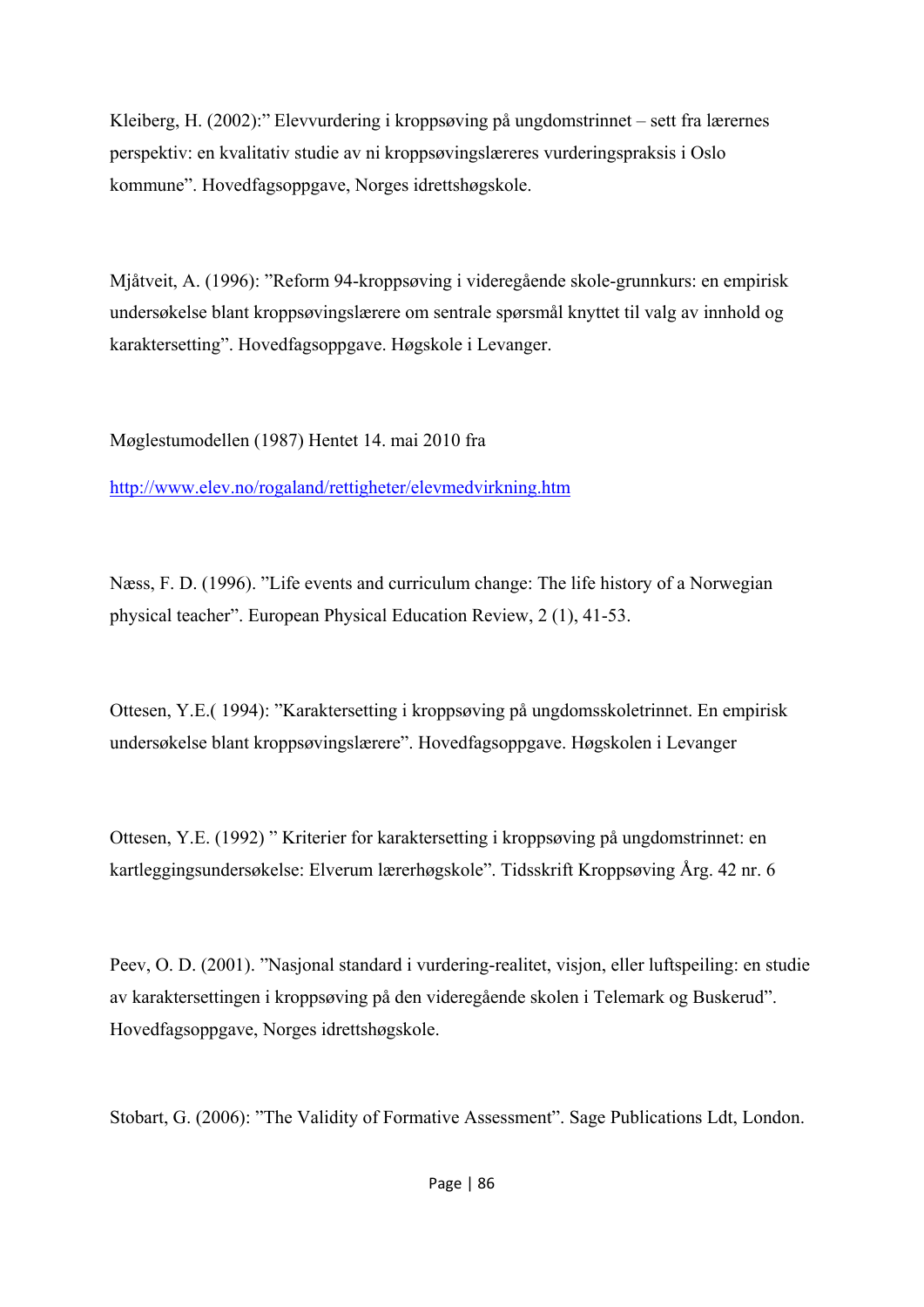St.meld. nr 47 (1995-1996). "Om elevvurdering, skolebasert vurdering og nasjonalt vurderingssystem". Oslo: Utdannings- og forskningsdepartementet.

St.meld. nr 30 (2003-2004). "Kultur for læring". Oslo: Utdannings- og forskningsdepartementet.

Suskie, L. (May 2000): "Fair Assessment Practices. Giving Students Equitable Opportunities to Demonstrate Learning". AAHE Bulletin

Suskie, L. (2009): "Assessing Student Learning-A Common Sense Guide", second edition. Wiley imprint, San Francisco, USA.

Stette, Ø. (ed) (2006): "Opplæringslova med forskrifter", PEDLEX Norsk Skoleinformasjon

Stette, Ø. (ed) (2009): "Opplæringslova med forskrifter", PEDLEX Norsk Skoleinformasjon

Thornquist, E. (2008): "Vitenskapsfilosofi og vitenskapsteori for helsefag". Fagbokforlaget, Bergen.

Tveit, S. (ed.) (2007):"Elevvurdering i skolen: grunnlag for kulturendring". Universitetsforlaget, Oslo.

Utdanningsdirektoratet (2007): "Vurdering: eit felles løft for betre vurderingspraksis-ei rettleiing". Hentet 28 februar 2010 fra

http://udir.no/upload/udir\_vurdering\_nynorsk.pdf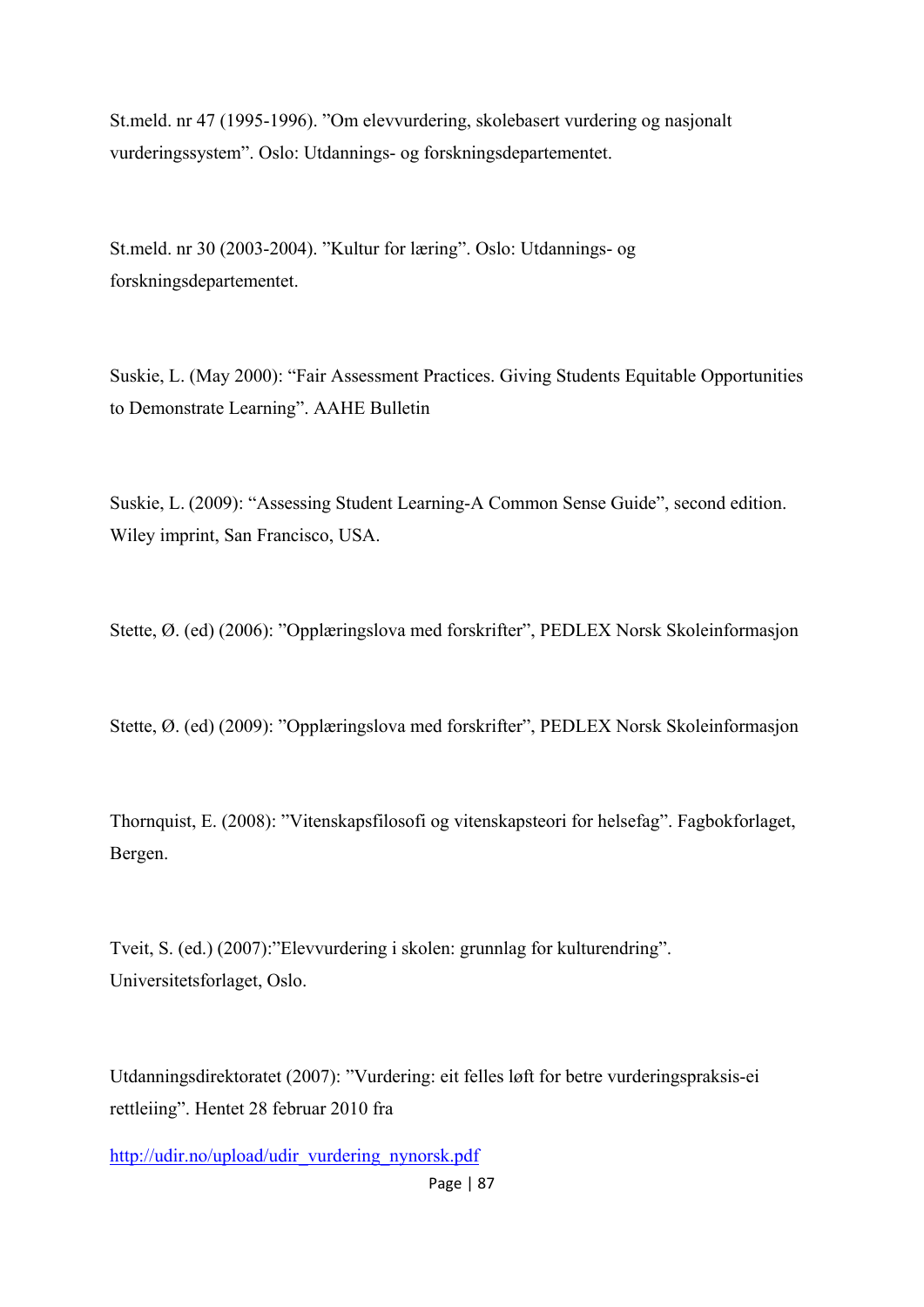Utdannings- og forskningsdepartementet (2005). "Kunnskapsløftet: læreplaner for gjennomgående fag i grunnskolen og videregående opplæring". Oslo

Utdanningsdirektoratet: "Læreplanverket for Kunnskapsløftet – midlertidig utgave juni 2006". Oslo.

Utdanningsdirektoratet (2006): "Forskrift til opplæringslova". Hentet 16. mai fra www.udir.no/upload/Brev/ny\_forskrift\_til\_opplaringsloven\_juni\_06.pdf

 Utdanningsdirektoratet (2009): "Forskrift til opplæringslova" (med nye forskrifter gjeldende fra 1/8-09), Oslo. Hentet 16. mai fra

http://www.lovdata.no/cgi-wift/ldles?doc=/sf/sf/sf-20060623-0724.html

Vinje, E. (2008) " Vurdering i kroppsøving" Ped-media AS

Vinje, E. (2008) "Osloundersøkelsen om vurdering i kroppsøving" Høgskolen i Oslo, Pedmedia AS

Vygotsky, L. S. (1986) "The genetic roots of thought and speech. In A. Kozulin (Trans. & Ed.), Thought and language." Cambridge, MA: MIT PressSources

William, D. (2009) "Assessment for learning: why, what and how? An inaugural professorial lecture by Dylan William", University of London, on 24th of April 2007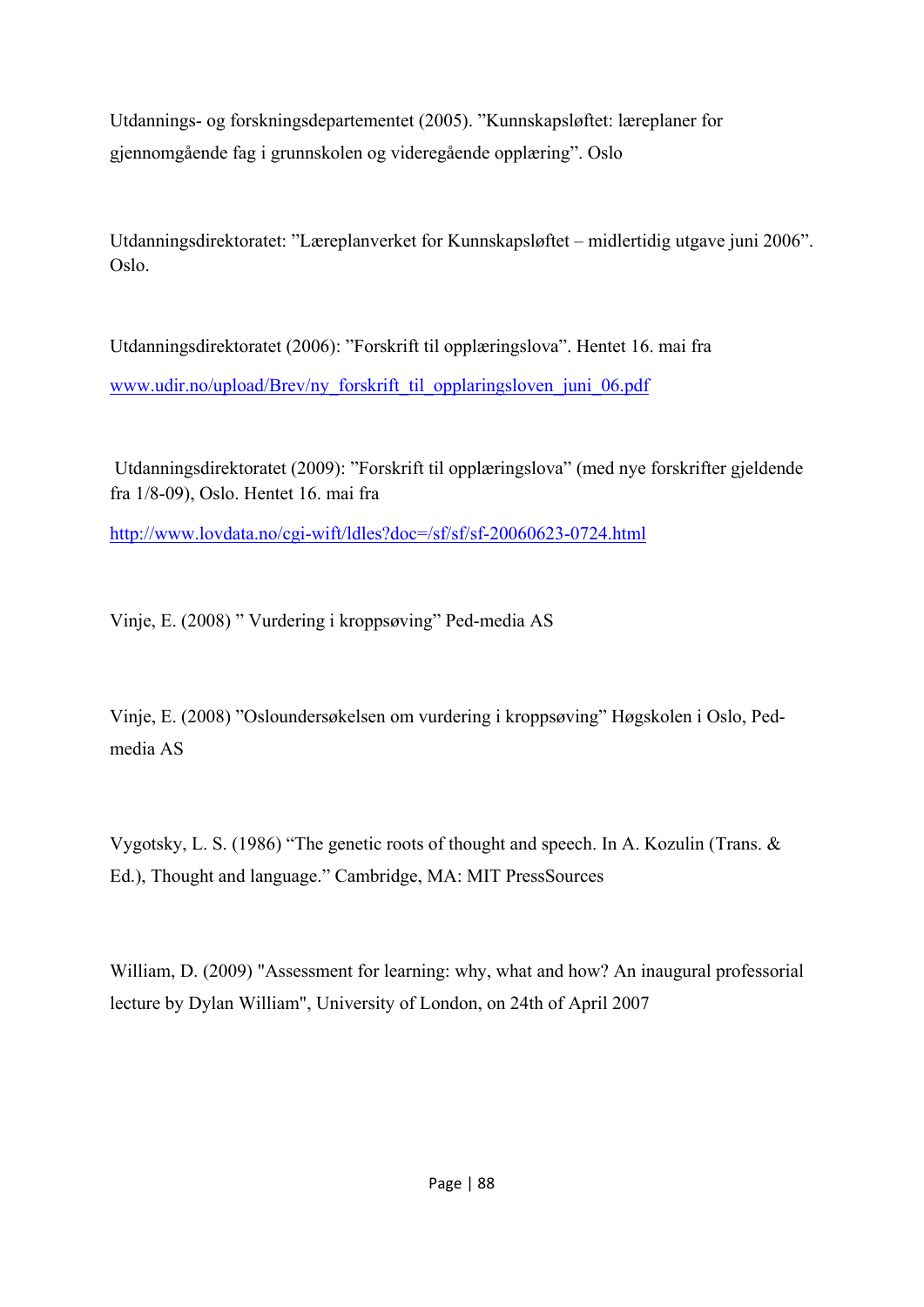Wiliam, D. (2010): Foredrag med Dylan Wiliam 17. mars 2010, Utdanningsdirektoratet, Oslo. Hentet 10 mai 2010 fra

http://media01.smartcom.no/Microsite/go.aspx?eventid=5099&urlback=null&bitrate=330096 5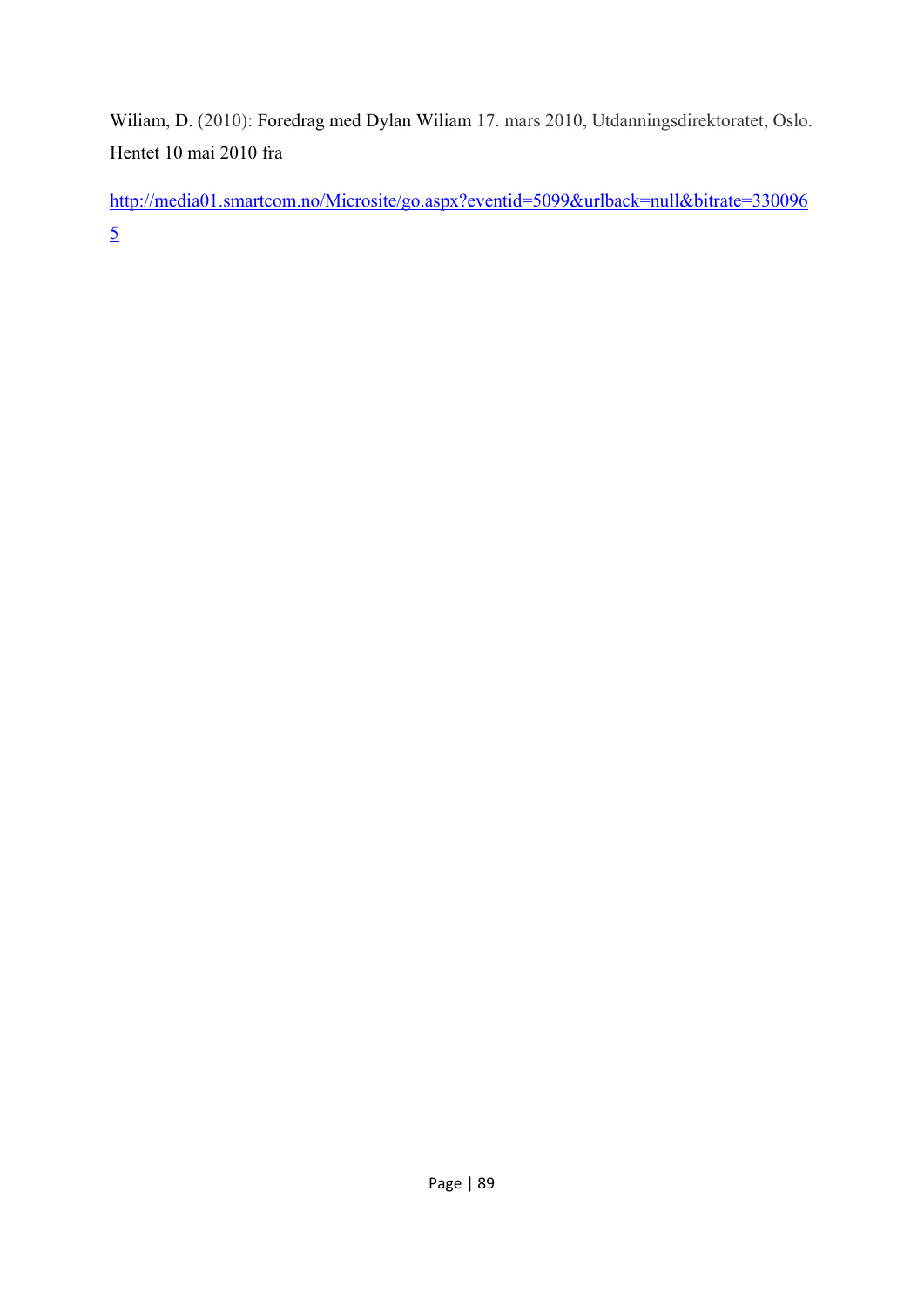# **Appendix**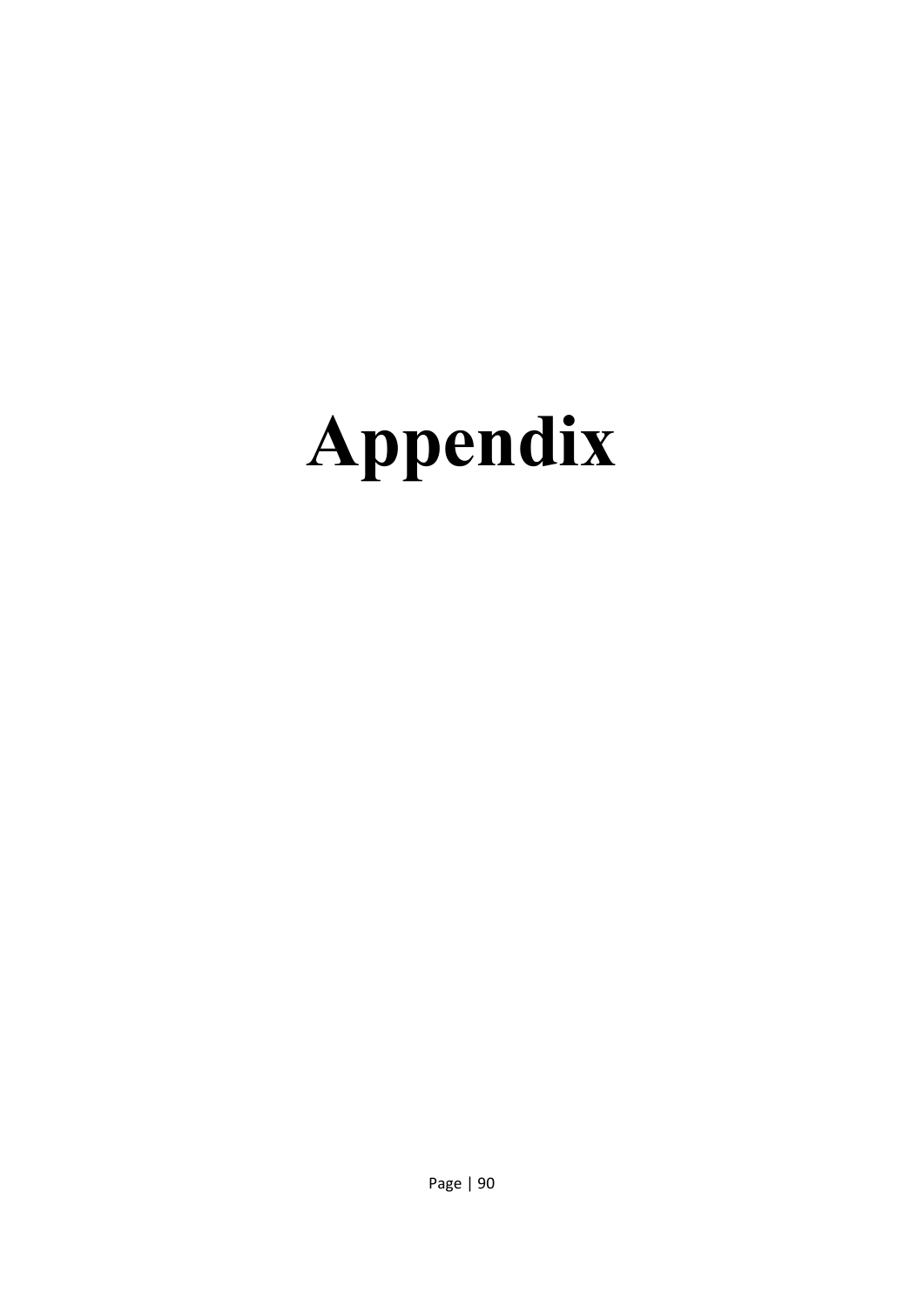#### **Appendix 1: The letter to each school in Vestfold and Telemark (in Norwegian)**

Færder videregående skole

Avd. Slottsfjellet v/ Bent Mørken

Postboks 43

3101 Tønsberg Tønsberg, 15/10‐09

Videregående skoler i Vestfold og Telemark.

#### **Følgebrev til Master undersøkelsen om vurdering i kroppsøving**

#### *Til kroppsøvingsansvarlig*

Denne undersøkelsen distribueres til alle skoler i Vestfold og Telemark. Meningen med undersøkelsen er å finne ut hvilken praksis som følges i forhold til vurdering i kroppsøvingsfaget relatert til forskriftene. Resultatene kommer til å bli offentliggjort i forhold til:

- ‐ Kroppsøvingslærere som samlet gruppe
- ‐ Kroppsøvingslærere i forhold til kjønn
- ‐ Kroppsøvingslærere i forhold til vg‐trinn og fylke

De innsamlede dataene kommer altså ikke til å gi resultater i forhold til hver enkelt skole.

Jeg ber med dette om din hjelp til å distribuere undersøkelsen ut til de andre kroppsøvingslærerne på din skole, samle inn skjemaene og sende disse i retur til Færder videregående skole.

Undersøkelsen er altså spesifikk i forhold til kroppsøvingsfaget. Lærere som ikke underviser i kroppsøving, men for eksempel i aktivitetslære på idrettsfaglig studieretning, skal derfor ikke svare.

Ferdig adressert og frankert svarkonvolutt er vedlagt. Hvis det skulle være behov for flere skjemaer ber jeg om at disse kopieres opp ved den enkelte skole. Skjemaene sendes i retur så snart de er utfylt, men **senest innen 3 Desember 2009.** *Alle skoler som svarer og sender innen fristen vil få tilsendt resultatene av undersøkelsen.*

Tusen takk for hjelpen!

Med vennlig hilsen

Bent Mørken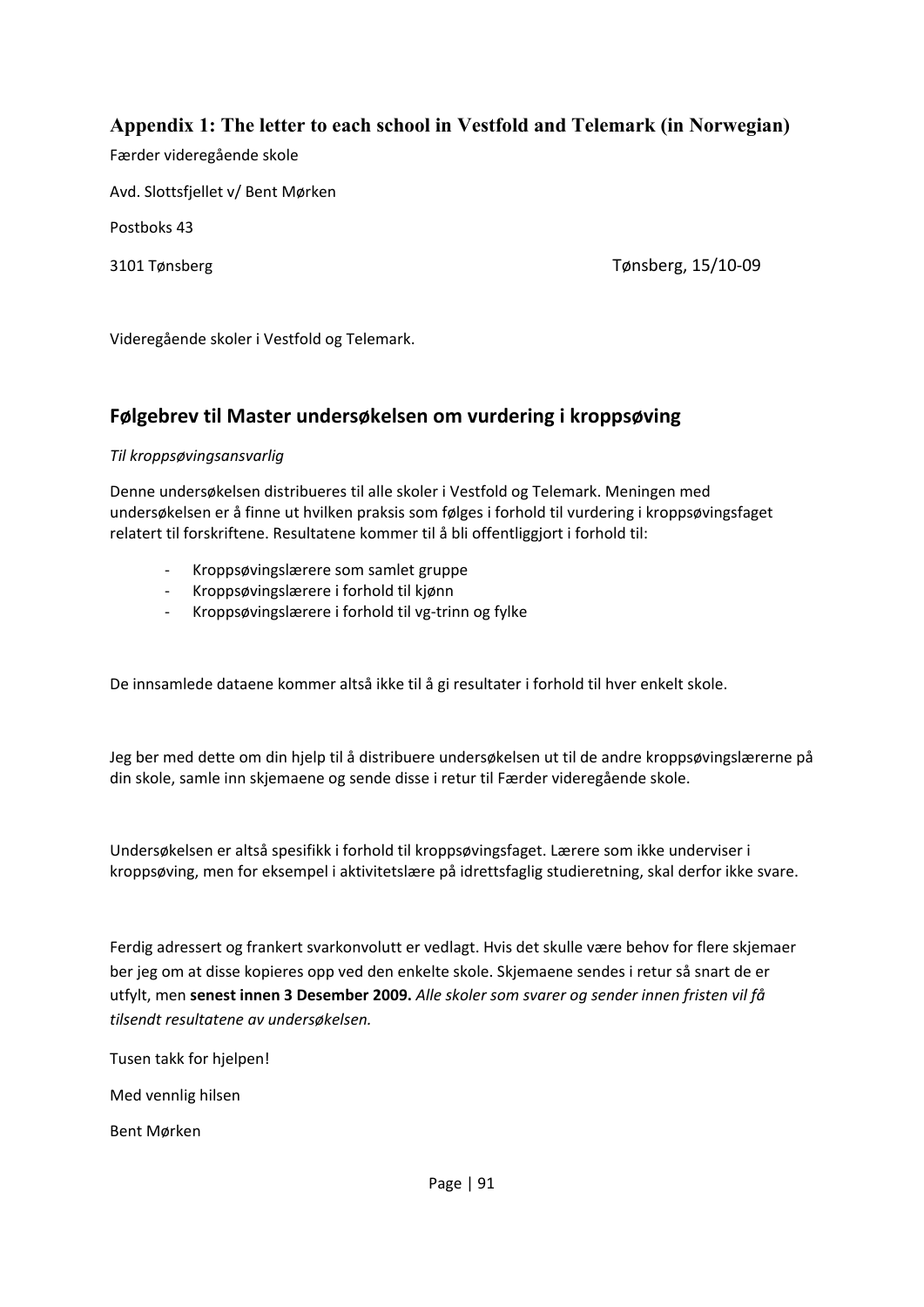## **Appendix 2: The letter to each school in Vestfold and Telemark (in English)**

Færder high school Dep. Slottsfjellet v / Bent Mørken PO Box 43 3101 Tønsberg Tønsberg, 15/10‐09

Upper secondary schools in Vestfold and Telemark.

Following letter to a Master survey of assessment in physical education *Attn: Responsible for Physical Education* 

This survey is distributed to all upper secondary schools in Vestfold and Telemark. The intention of this study is to determine what practices are followed in relation to assessment in physical education related to the instructions. The results will only be published in relation to:

- ‐ Physical education teachers as a gathered group
- ‐ Physical education teachers in relation to gender
- ‐ Physical education teachers in relation to the vg‐step and county

The collected data will therefore not give results in relation to each school.

I ask for your help to distribute the survey to the other physical education teachers in your school, collect the forms and send them in return to Færder upper secondary school.

The survey is specific in relation to the physical education profession. Teachers who teach for example in learning activities like sports academic study, shall therefore not respond.

Addressed and stamped reply envelopes are enclosed. If it is a need for multiple forms, I request that these are copied out by the individual school. I would be grateful if the forms would be returned as soon as they are completed, but no later than December 3, 2009. All schools that respond and submit by the deadline will receive the results of the survey. Thank you for your help!

Best regards

Bent Mørken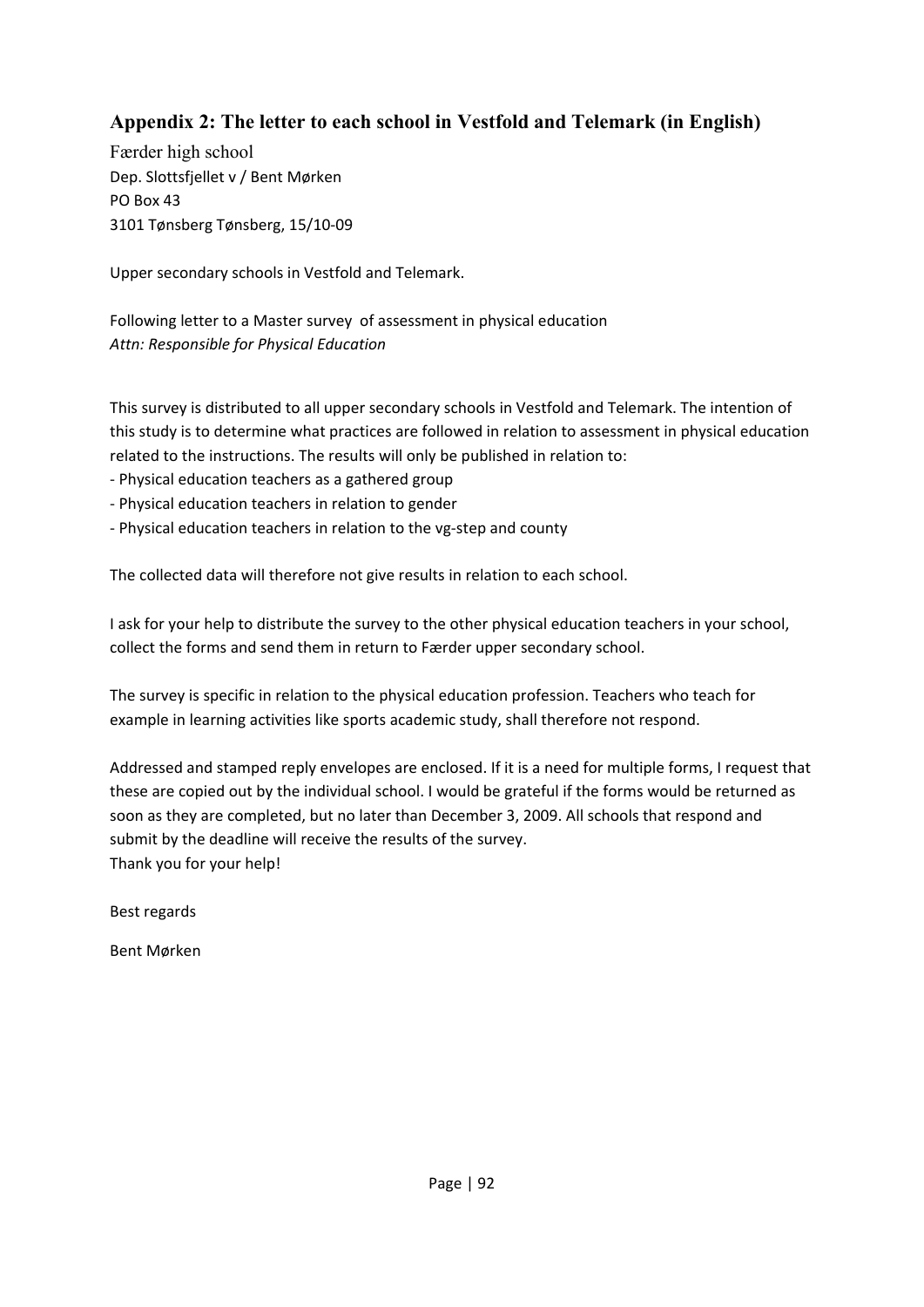## **Appendix 3: The questionnaire (in Norwegian) Spørreundersøkelse om vurdering i kroppsøving på videregående skoler i Vestfold og Telemark.**

Undersøkelsen vil fungere som datainnsamling i forbindelse med min masteroppgave ved Høgskolen i Telemark. Undersøkelsen blir distribuert til alle kroppsøvingslærere på videregående skoler i Vestfold og Telemark. Resultatene vil ikke bli presentert i forhold til hver enkelt skole, men i forhold til vg‐ trinn, fylke og kjønn på lærer. Alle svar er anonyme. En høy svarprosent vil gi resultatene større tyngde. Jeg håper du vil hjelpe til å besvare denne undersøkelsen og at vi sammen kan bidra til å utvikle kunnskap rundt vurderingspraksisen i kroppsøving. *Alle skoler som svarer og sender innen fristen 3 desember vil få tilsendt resultatene av undersøkelsen.*

På forhånd takk for hjelpen!

Bent Mørken

| I hvilket fylke arbeider du? $\Box$ Vestfold                                                | <b>Telemark</b>          | <b>Utdanning:</b>                                      |
|---------------------------------------------------------------------------------------------|--------------------------|--------------------------------------------------------|
| På hvilke(t) trinn arbeider du i kroppsøving?<br>VG 1<br>VG <sub>2</sub><br>VG <sub>3</sub> | Kjønn?<br>Kvinne<br>Mann | Fagutdannet<br>Adjunkt<br>Lektor<br>Ufaglært<br>Annet. |

**1) Grunnlaget for karakter i kroppsøving er de samla kompetansemåla i faget. Hvis du skulle bryte ned dette grunnlaget i kriteriene ferdighet, kunnskap og innsats: Hvordan ville du anslå at du vektla de tre kriteriene i %?**  Ferdighet ..……….% Innsats ….……..% Kunnskap …….…..%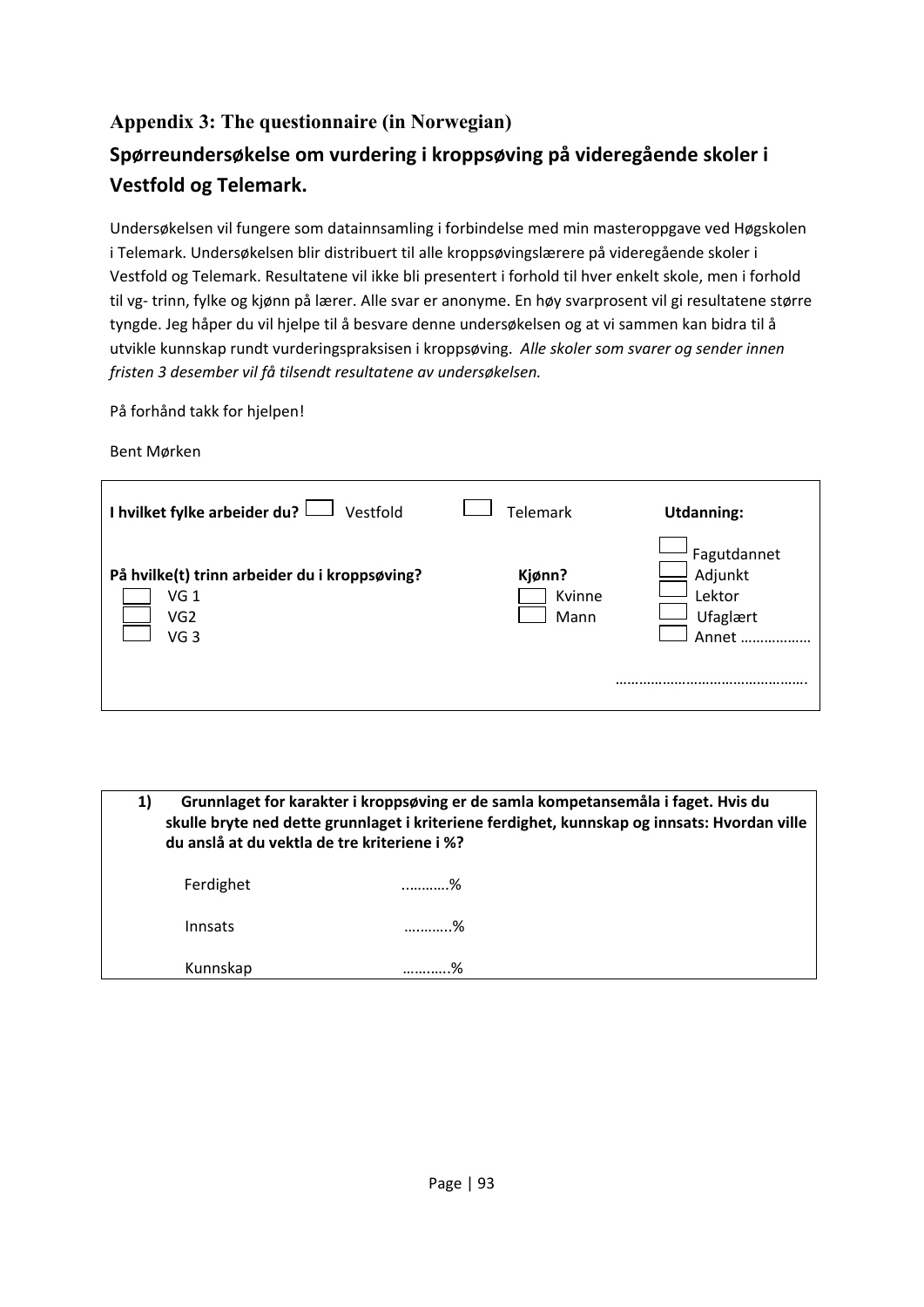| Anslå prosentmessig hvor mange av timene dine du har klare delmål (f. eks.: Utføre<br>2)<br>fingerslag i volleyball teknisk riktig) for elevens læring: |
|---------------------------------------------------------------------------------------------------------------------------------------------------------|
| $0 - 25%$                                                                                                                                               |
| $25 - 50%$                                                                                                                                              |
| $50 - 75%$                                                                                                                                              |
| 75 - 100%                                                                                                                                               |
| Anslå prosentmessig hvor mange av timene dine elever er klar over hvilke konkrete<br>3)                                                                 |
| delmål de skal jobbe mot:                                                                                                                               |
| $0 - 25%$                                                                                                                                               |
| $25 - 50%$                                                                                                                                              |
| $50 - 75%$                                                                                                                                              |
| 75 - 100%                                                                                                                                               |

| 4)        |                                                                             |                  | Paragraf 3-3 i forskrift til opplæringslova sier at vi i videregående opplæring ikke skal la<br>elevens forutsetninger telle i grunnlaget for vurdering (fedme, astma, skader, o.l.).<br>I hvilken grad tar du hensyn til individuelle forutsetninger ved vurdering i kroppsøving? |
|-----------|-----------------------------------------------------------------------------|------------------|------------------------------------------------------------------------------------------------------------------------------------------------------------------------------------------------------------------------------------------------------------------------------------|
|           | Ingen grad $\Box$ Liten grad                                                | $\Box$ Stor grad | Vet ikke                                                                                                                                                                                                                                                                           |
| Fedme     | eleven i kroppsøving ? (Sett eventuelt flere kryss)<br>Motivasjonsproblemer | Mobbing          | Dersom du svarte "Liten grad" eller "Stor grad" i foregående spørsmål, vennligst svar på<br>følgende spørsmål: Hvilke individuelle forutsetninger tar du hensyn til i vurderingen av<br>Vanskelige hjemmeforhold                                                                   |
| Allergier | <b>Dysleksi</b>                                                             | Skader           | Fysiske handikap                                                                                                                                                                                                                                                                   |
| Astma     | Angst                                                                       |                  | Religiøs overbevisning som begrenser aktivitet                                                                                                                                                                                                                                     |
| Annet:    |                                                                             |                  |                                                                                                                                                                                                                                                                                    |

| 5) | Paragraf 3-3 i forskrift til opplæringslova sier som nevnt at vi i videregående opplæring<br>ikke skal la elevens forutsetninger telle i grunnlaget for vurdering (fedme, astma, skader,<br>o.l.) Hva mener du om dette? Kryss av for den påstanden som passer best |
|----|---------------------------------------------------------------------------------------------------------------------------------------------------------------------------------------------------------------------------------------------------------------------|
|    | Det er helt riktig<br>Det er feil. Vi må ta hensyn til individuelle forutsetninger i dette faget<br>Vet ikke                                                                                                                                                        |
|    | Annet                                                                                                                                                                                                                                                               |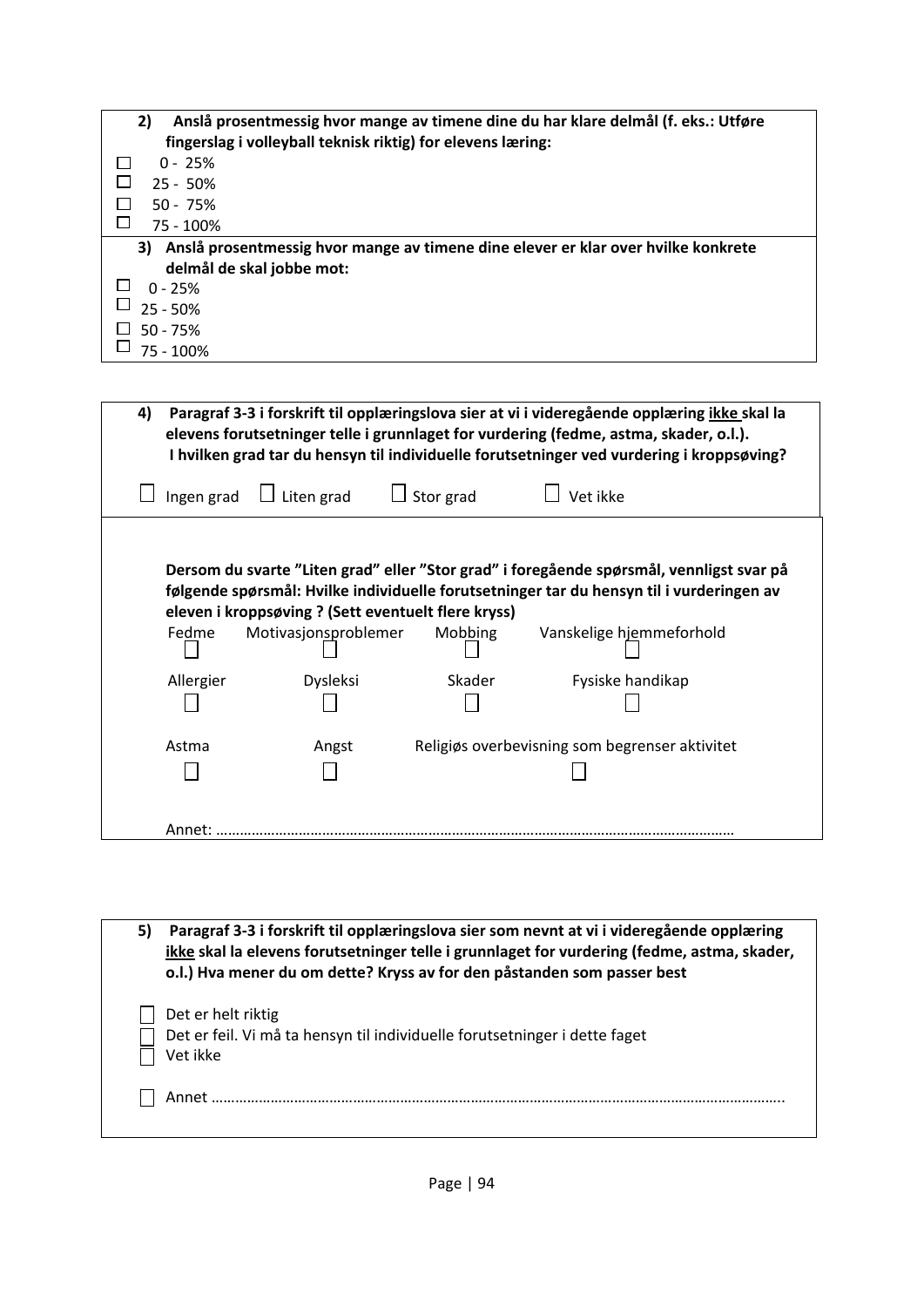| 6) | Føler du at du klarer å gi elevene veiledning på hvordan de ligger an i forhold til<br>måloppnåelse innefor de ulike kompetansemålene i kroppsøving? Kryss av for den |
|----|-----------------------------------------------------------------------------------------------------------------------------------------------------------------------|
|    | påstanden som passer best:                                                                                                                                            |
|    | Nei, dette har jeg ikke tid til. Kriteriene blir for mange og kroppsøvingsfaget har for få timer<br>til at jeg kan bruke så mye tid på vurdering.                     |
|    | Nei, jeg synes det er for vanskelig å lage tydelige og målbare kriterier innefor hvert enkelt<br>kompetansemål.                                                       |
|    | Jeg forsøker å oppnå dette, men er usikker på om jeg kan si at jeg lykkes med det.<br>Ja, dette føler jeg at jeg klarer                                               |
|    | Ja. Dette føler jeg at jeg klarer til en viss grad.                                                                                                                   |
|    |                                                                                                                                                                       |

| Kjenner du til forskriftene for vurdering? |
|--------------------------------------------|
| Ja, meget godt.                            |
| Ja, men skulle gjerne kunnet mer.          |
| Ja, men synes forskriftene er uklare.      |
| Nei, ikke godt nok.<br>Nei                 |

| 8) | bedre           | Ta stilling til følgende påstander: |         |                                                                    |            | Påstand 1: En elev som deltar i kroppsøving i 80% av timene vil alltid få karakteren 2 eller |  |
|----|-----------------|-------------------------------------|---------|--------------------------------------------------------------------|------------|----------------------------------------------------------------------------------------------|--|
|    | Helt enig       | Delvis enig                         | Usikker | Delvis uenig                                                       | Helt uenig | Vet ikke                                                                                     |  |
|    |                 |                                     |         | viser svak innsats og holdning vil aldri få bedre enn karakteren 4 |            | <b>Påstand 2:</b> En elev som har høy grad av ferdigheter på alle kompetansemålene, men som  |  |
|    | Helt enig       | Delvis enig                         | Usikker | Delvis uenig                                                       | Helt uenig | Vet ikke                                                                                     |  |
|    | ha karakteren 1 |                                     |         |                                                                    |            | Påstand 3: Dersom en elev har deltatt minimum en økt gjennom skoleåret skal eleven minst     |  |
|    | Helt enig       | Delvis enig                         | Usikker | Delvis uenig                                                       | Helt uenig | Vet ikke                                                                                     |  |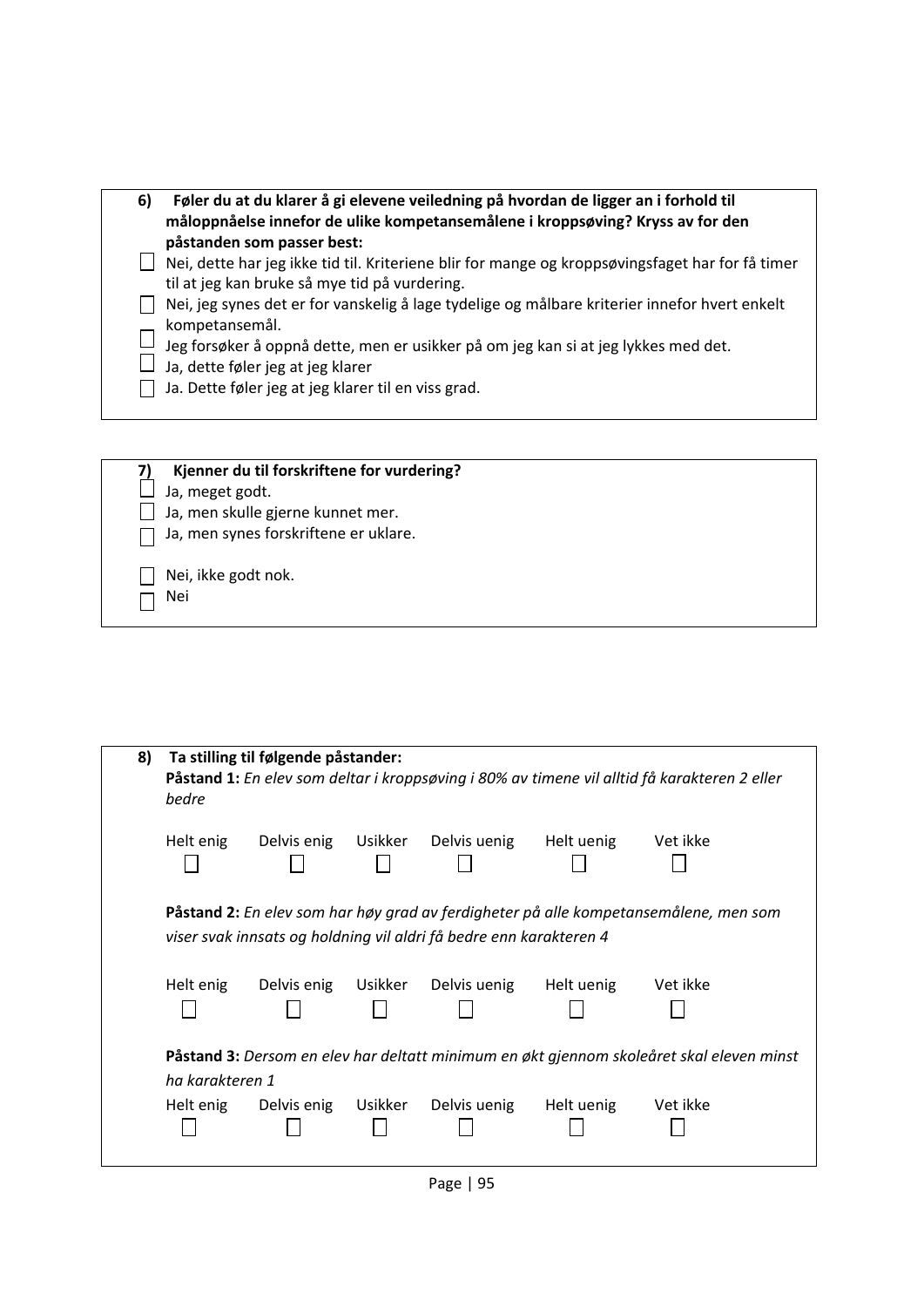|           | karakteren 2 eller bedre. |         |                                                                                 |            | Påstand 4: Hvis en elev har deltatt i minst halvparten av undervisningen og jeg har vurdert<br>eleven til minimum karakteren 2 innenfor halvparten av læreplanmålene vil eleven få |
|-----------|---------------------------|---------|---------------------------------------------------------------------------------|------------|------------------------------------------------------------------------------------------------------------------------------------------------------------------------------------|
| Helt enig | Delvis enig               | Usikker | Delvis uenig                                                                    | Helt uenig | Vet ikke                                                                                                                                                                           |
|           |                           |         | Påstand 5: Dagens forskrifter gir et godt grunnlag for vurdering                |            |                                                                                                                                                                                    |
| Helt enig | Delvis enig               | Usikker | Delvis uenig                                                                    | Helt uenig | Vet ikke                                                                                                                                                                           |
|           |                           |         |                                                                                 |            | Påstand 6: Dagens forskrifter med lokal tilpasning gir et godt grunnlag for vurdering                                                                                              |
| Helt enig | Delvis enig               | Usikker | Delvis uenig                                                                    | Helt uenig | Vet ikke                                                                                                                                                                           |
|           |                           |         | Påstand 7: Vurdering er enklere i kroppsøving i dag enn det var under Reform 94 |            |                                                                                                                                                                                    |
| Helt enig | Delvis enig               | Usikker | Delvis uenig                                                                    | Helt uenig | Vet ikke                                                                                                                                                                           |

| Anslå hvor mange undervisningstimer du må observere en elev for å ha faglig grunnlag til<br>9)<br>å kunne gi karakter til vedkommende i kroppsøving: |                       |                       |                       |  |
|------------------------------------------------------------------------------------------------------------------------------------------------------|-----------------------|-----------------------|-----------------------|--|
| 2 undervisningstimer                                                                                                                                 | 4 undervisningstimer  | 10 undervisningstimer | 20 undervisningstimer |  |
|                                                                                                                                                      |                       |                       |                       |  |
| 40 undervisningstimer                                                                                                                                | 60 undervisningstimer | Kan ikke tidfestes    | vet ikke              |  |
|                                                                                                                                                      |                       |                       |                       |  |

**Takk for hjelpen!** *Retur senest 3/12‐09 til kroppsøvingsansvarlig ved din skole (eller Færder VGS, Avd. Slottsfjellet v/ Bent Mørken, Postboks 43, 3101 Tønsberg)*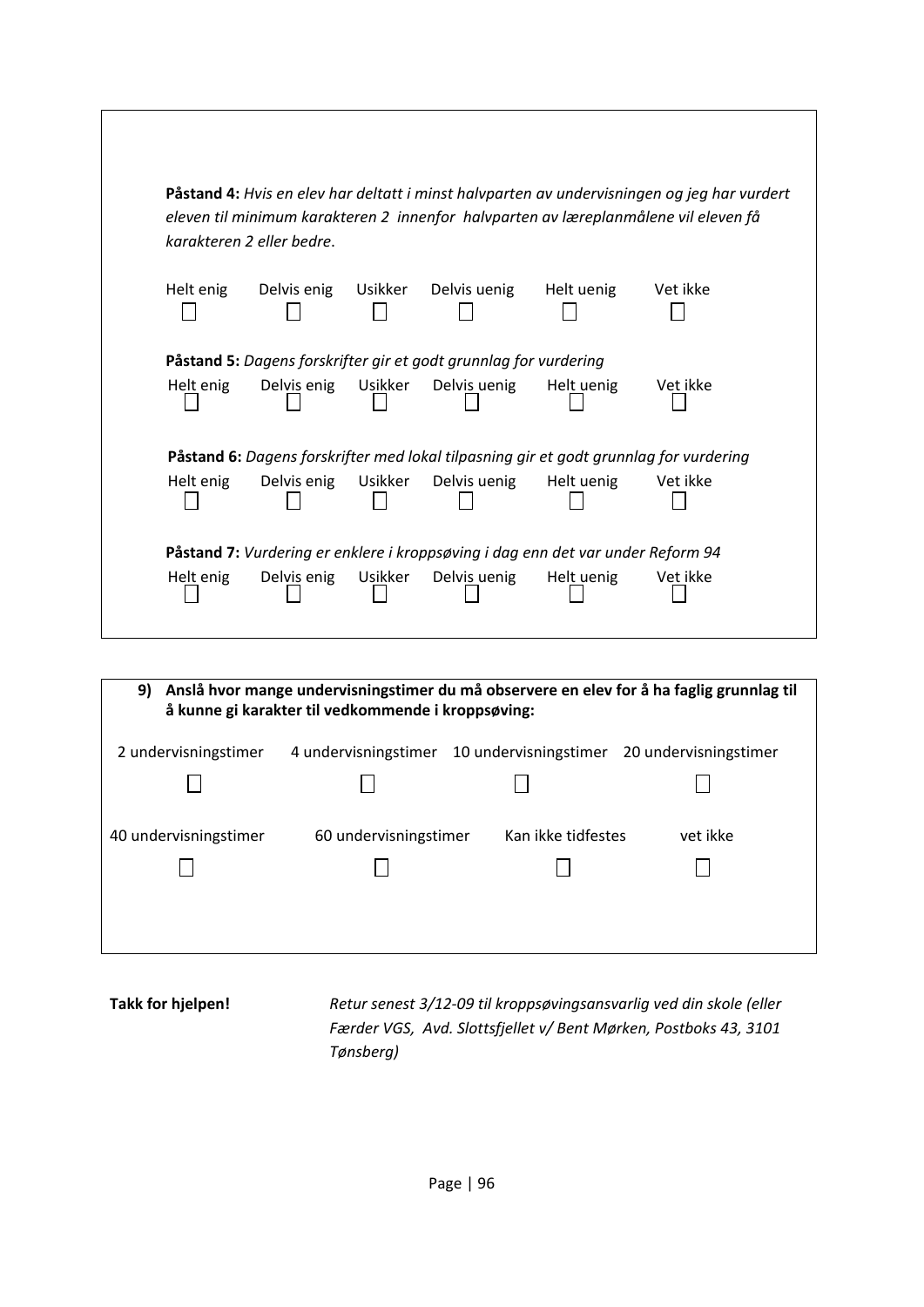## **Appendix 4: The questionnaire (in English)**

# **A research regarding assessment in physical education in high schools in Vestfold and Telemark.**

This research is a part of my master thesis at The University of Telemark. This questionnaire is distributed to all teachers in the subject physical education in Vestfold and Telemark. The publication of the results will be on gender of teacher, county and school year. Every answer is, of course, anonymous. A high response rate will give the results better value. I truly hope you will help and respond to this research, and that we together can contribute to develop knowledge regarding assessment practice in physical education. Every schools which respond and send the questionnaire back within the deadline, third of December, will get the results of this research.

Thank you for your participation!

Bent Mørken

| In which county do you work? $\Box$ Vestfold                                                          | <b>Telemark</b>           | <b>Education:</b>                                               |
|-------------------------------------------------------------------------------------------------------|---------------------------|-----------------------------------------------------------------|
| What step do you work in physical education?<br>VG <sub>1</sub><br>VG <sub>2</sub><br>VG <sub>3</sub> | Gender?<br>Female<br>Male | ┘P.E. educ.<br>Schoolmaster<br>Sixth form<br>unskilled<br>Other |

**1)** The foundation of grades in physical education are the total competence objects in the subject. If you could split up this foundation in the criteria skill, knowledge of theory and effort: what will you presume your digits are in %:

| Knowledge | ∘∕<br>/∪          |
|-----------|-------------------|
| Effort    | %                 |
| Skill     | $O_{\mathcal{A}}$ |

| Roughly indicate how much of your lessons you have stated secondary goals (eg.:               |
|-----------------------------------------------------------------------------------------------|
| Perform finger stroke in volleyball technically correct) for the students and their learning? |
| $0 - 25%$                                                                                     |
| $25 - 50%$                                                                                    |
| $50 - 75%$                                                                                    |
| 75 - 100%                                                                                     |
|                                                                                               |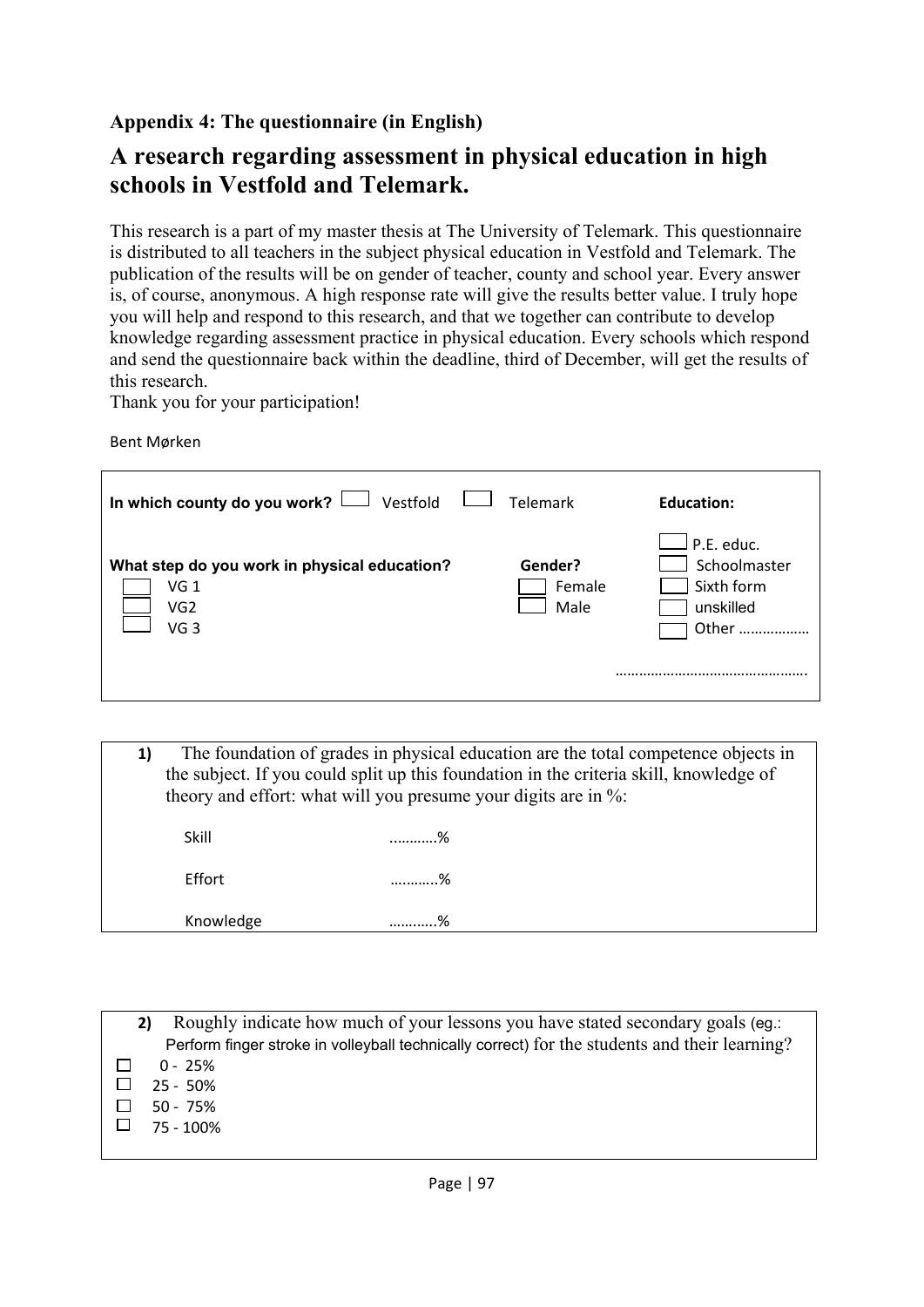| <b>3)</b> Roughly indicate how many of your lessons your students is aware of which |
|-------------------------------------------------------------------------------------|
| secondary goals they work on:                                                       |
| 0 - 25%                                                                             |

- 
- $\cup$  25 50%
- $\Box$  50 75%
- $\Box$  75 100%

| 4) | Paragraph 3.3 of the Regulation to the Education Act says that in secondary schools should<br>not let students' premises count of the basis of assessment (obesity, asthma, injuries, etc.).<br>In what extent do you take into account the individual premises of assessment in physical<br>education? |                                             |                                                                                           |                                                                                                                                                                                                                                               |  |
|----|---------------------------------------------------------------------------------------------------------------------------------------------------------------------------------------------------------------------------------------------------------------------------------------------------------|---------------------------------------------|-------------------------------------------------------------------------------------------|-----------------------------------------------------------------------------------------------------------------------------------------------------------------------------------------------------------------------------------------------|--|
|    | No extent                                                                                                                                                                                                                                                                                               | Small extent                                | Large extent                                                                              | Do not know                                                                                                                                                                                                                                   |  |
|    | Obesity<br>Allergies                                                                                                                                                                                                                                                                                    | <b>Motivation Issues</b><br><b>Dyslexia</b> | student in physical education? (Insert any additional box)<br><b>Bullying</b><br>Injuries | If you answered "small" or "large extent" in the previous question, please answer the following<br>questions: Which individual premises do you take into account in the assessment of the<br>Difficult home conditions<br>Physical disability |  |
|    | Asthma                                                                                                                                                                                                                                                                                                  | Anxiety                                     |                                                                                           | Religious conviction that limits activity                                                                                                                                                                                                     |  |
|    | Other:                                                                                                                                                                                                                                                                                                  |                                             |                                                                                           |                                                                                                                                                                                                                                               |  |

| 5) | Paragraph 3.3 of the Regulation to the Education Act says that in upper secondary schools<br>should not let students' premises count of the basis of assessment (obesity, asthma, injuries,<br>etc.) What do you think about this? |
|----|------------------------------------------------------------------------------------------------------------------------------------------------------------------------------------------------------------------------------------|
|    | It is entirely appropriate<br>It is wrong. We must take into account the individual requirements in this subject<br>Do not know                                                                                                    |
|    | .)ther:                                                                                                                                                                                                                            |
|    |                                                                                                                                                                                                                                    |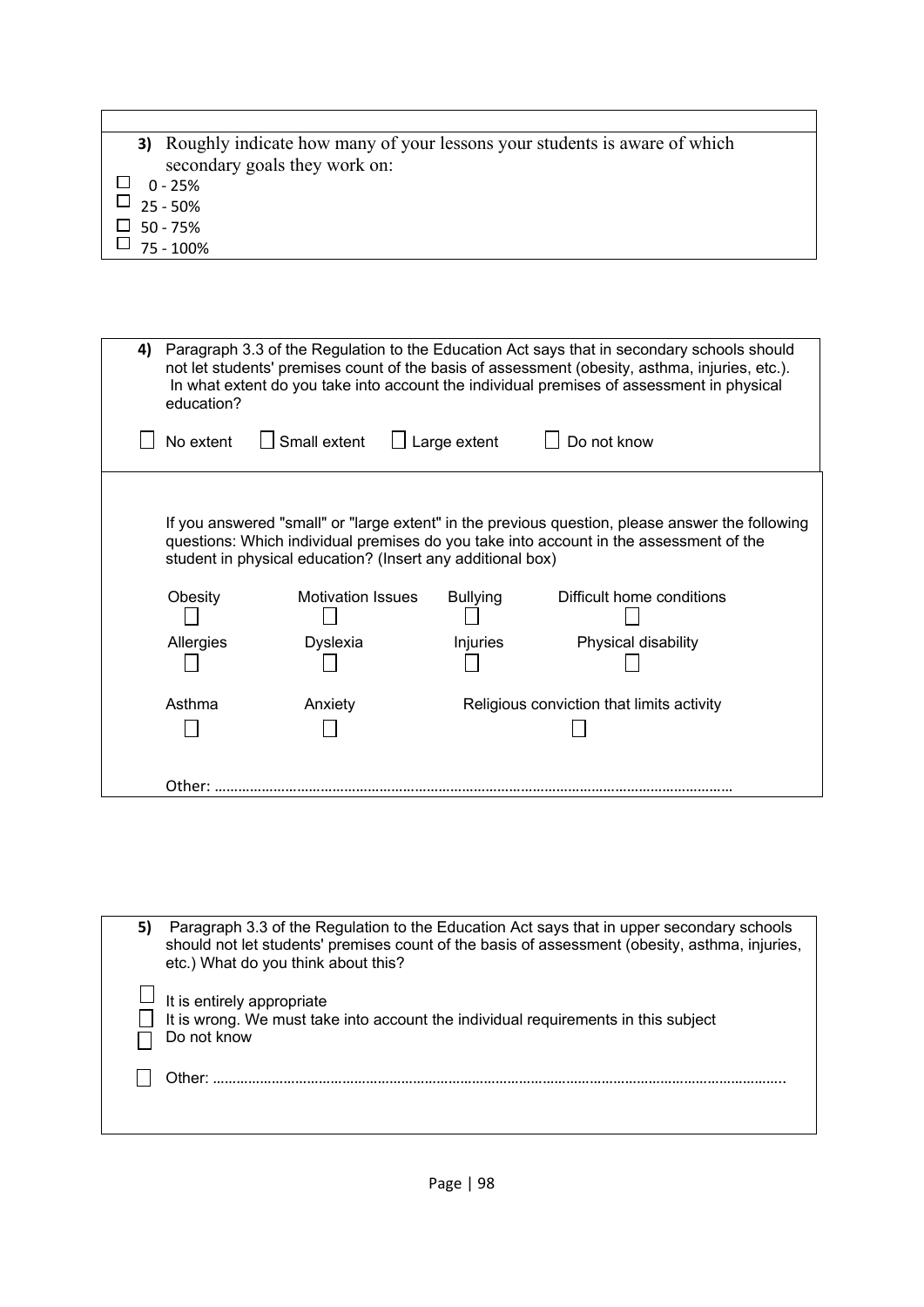| 6) | Do you feel that you are able to give students guidance on how they are in relation<br>to the achievement of objectives within the various competence goals in physical<br>education?                                                                                                                                                                                                                                                                             |
|----|-------------------------------------------------------------------------------------------------------------------------------------------------------------------------------------------------------------------------------------------------------------------------------------------------------------------------------------------------------------------------------------------------------------------------------------------------------------------|
|    | Check the statement that best suits you:<br>No, I do not have time to. The criteria are too many and physical education profession has<br>too few hours to spend on assessment.<br>No. I think it is too difficult to create clear and measurable criteria within each competence<br>goal.<br>I try to achieve this, but are not sure whether I can say I succeed with it.<br>Yes, this I feel that I can<br>Yes. This, I feel that I can do to a certain extent. |

| Do you know the Instructions of assessment?                                                                             |
|-------------------------------------------------------------------------------------------------------------------------|
| Yes, very well.<br>Yes, but would have loved to been able to know more.<br>Yes, but think the instructions are unclear. |
| No, not well enough.<br>N٥                                                                                              |

| Ask yourself the following assertions:<br><b>Claim 1:</b> A student who participates in physical education in 80% of the hours will always get<br>the grade 2 or better                                                                 |
|-----------------------------------------------------------------------------------------------------------------------------------------------------------------------------------------------------------------------------------------|
| Totally agree Partially agree Uncertain Partially Disagree Strongly disagree Do not know                                                                                                                                                |
| Claim 2: A student who has a high degree of skill for all competency objectives, but which<br>shows s a weak effort and attitude will never get better than grade 4                                                                     |
| Totally agree Partially agree Uncertain Partially Disagree Strongly disagree Do not know                                                                                                                                                |
| <b>Claim 3:</b> If a student has participated at least one session throughout the school year the<br>student will at least have the grade 1<br>Totally agree Partially agree Uncertain Partially Disagree Strongly disagree Do not know |
|                                                                                                                                                                                                                                         |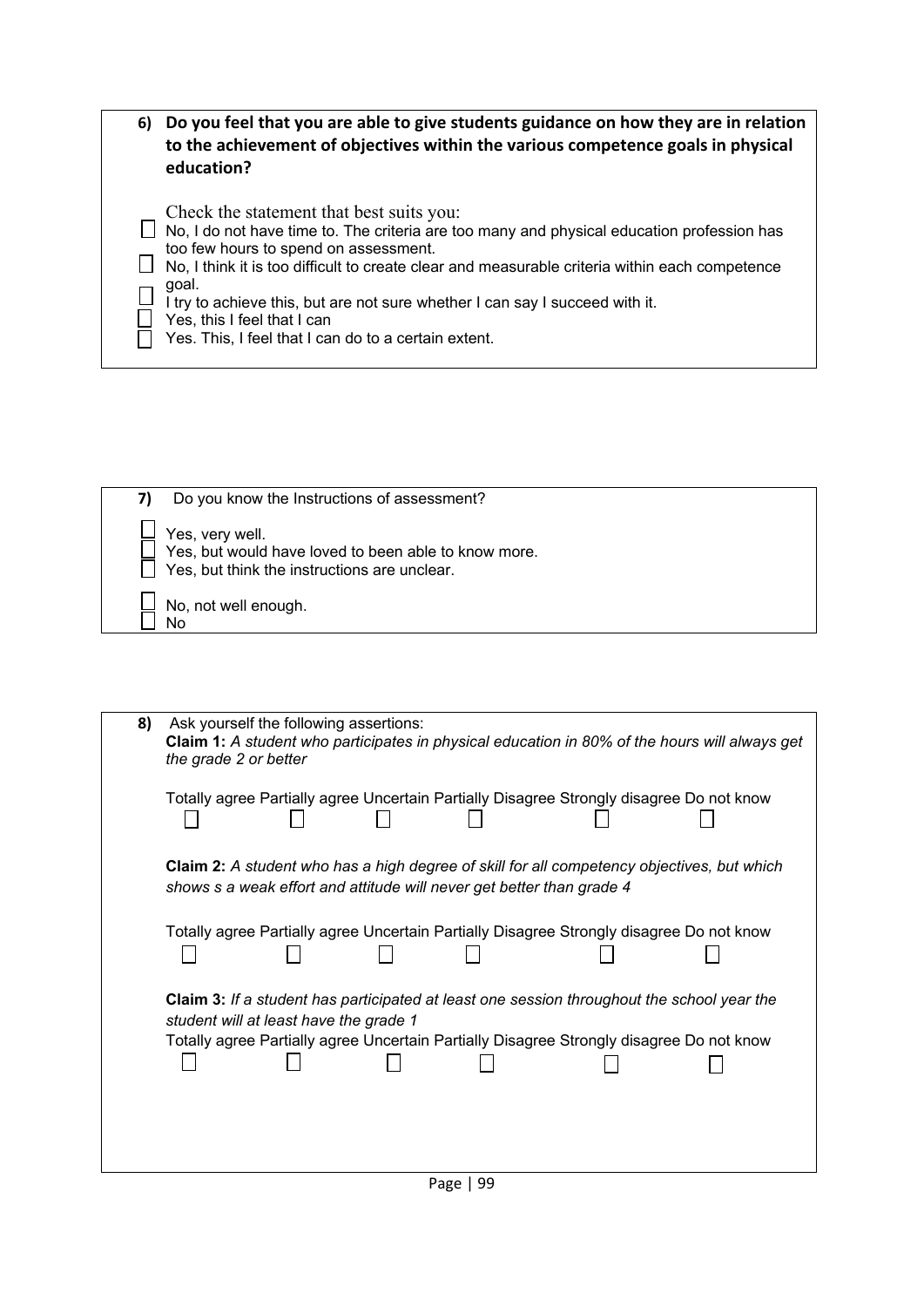|  |                                                                               | Totally agree Partially agree Uncertain Partially Disagree Strongly disagree Do not know |                                                                                                                                                                                                                                                                                             |
|--|-------------------------------------------------------------------------------|------------------------------------------------------------------------------------------|---------------------------------------------------------------------------------------------------------------------------------------------------------------------------------------------------------------------------------------------------------------------------------------------|
|  |                                                                               |                                                                                          |                                                                                                                                                                                                                                                                                             |
|  | <b>Claim 5:</b> The current Instructions provide a sound basis for assessment |                                                                                          |                                                                                                                                                                                                                                                                                             |
|  |                                                                               |                                                                                          |                                                                                                                                                                                                                                                                                             |
|  |                                                                               |                                                                                          |                                                                                                                                                                                                                                                                                             |
|  |                                                                               |                                                                                          |                                                                                                                                                                                                                                                                                             |
|  |                                                                               |                                                                                          | Totally agree Partially agree Uncertain Partially Disagree Strongly disagree Do not know<br><b>Claim 6:</b> The current Instructions with local adaptation provides a good basis for assessment<br>Totally agree Partially agree Uncertain Partially Disagree Strongly disagree Do not know |

| 9)<br>Estimate how many lessons you need to observe a student to have a scientific basis to<br>give a grade to the person in physical education: |            |                      |             |  |  |  |
|--------------------------------------------------------------------------------------------------------------------------------------------------|------------|----------------------|-------------|--|--|--|
| 2 lessons                                                                                                                                        | 4 lessons  | 10 lessons           | 20 lessons  |  |  |  |
|                                                                                                                                                  |            |                      |             |  |  |  |
| 40 lessons                                                                                                                                       | 60 lessons | cannot pinpoint that | Do not know |  |  |  |
|                                                                                                                                                  |            |                      |             |  |  |  |

**Thanks for your help!** *Return no later than 3/12-09 to Physical Education Officer at your school (or Færder VGS, Dep. Slottsfjellet v / Bent Mørken, PO Box 43, 3101 Tønsberg)*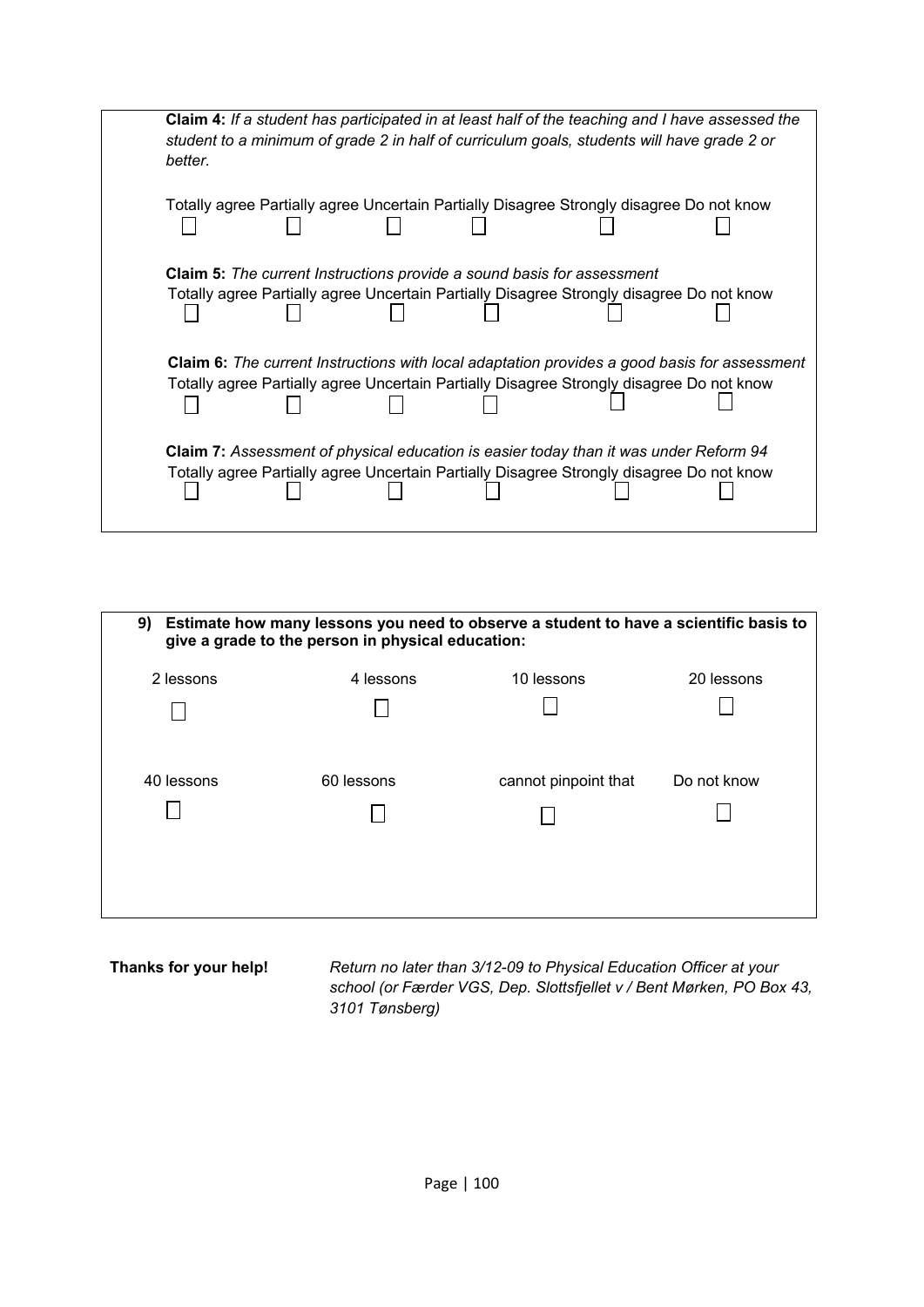# **Appendix 5: Competence goals in physical education-upper secondary school (In Norwegian)**

# **Kompetansemål i faget**

# **etter Vg1**

## **Idrett og dans**

### *Mål for opplæringa er at eleven skal kunne*

- utvikle ferdigheiter i individuelle idrettar og lagidrettar
- forklare og praktisere sentrale reglar i utvalde idrettar
- praktisere danseformer frå ulike kulturar
- skape dansekomposisjonar og vere med i dans som andre har laga
- gjere greie for og praktisere førebygging av og førstehjelp ved idrettsskadar

## **Friluftsliv**

### *Mål for opplæringa er at eleven skal kunne*

• praktisere friluftsliv med naturen som matkielde

### **Trening og livsstil**

*Mål for opplæringa er at eleven skal kunne* 

- planleggje og gjennomføre oppvarming i samband med ulike treningsaktivitetar
- bruke treningsmetodar og øvingar innanfor treningsformene uthald, styrke og rørsleevne
- forklare viktige faktorar som verkar inn på treningsformene uthald, styrke og rørsleevne
- forklare, demonstrere og bruke gode arbeidsteknikkar og -stillingar

# **Kompetansemål etter Vg2**

### **Idrett og dans**

### *Mål for opplæringa er at eleven skal kunne*

- vidareutvikle ferdigheiter i individuelle idrettar og lagidrettar
- utarbeide og gjennomføre ulike treningsopplegg med sikte på å forbetre ferdigheiter i idrett og dans

### **Friluftsliv**

*Mål for opplæringa er at eleven skal kunne*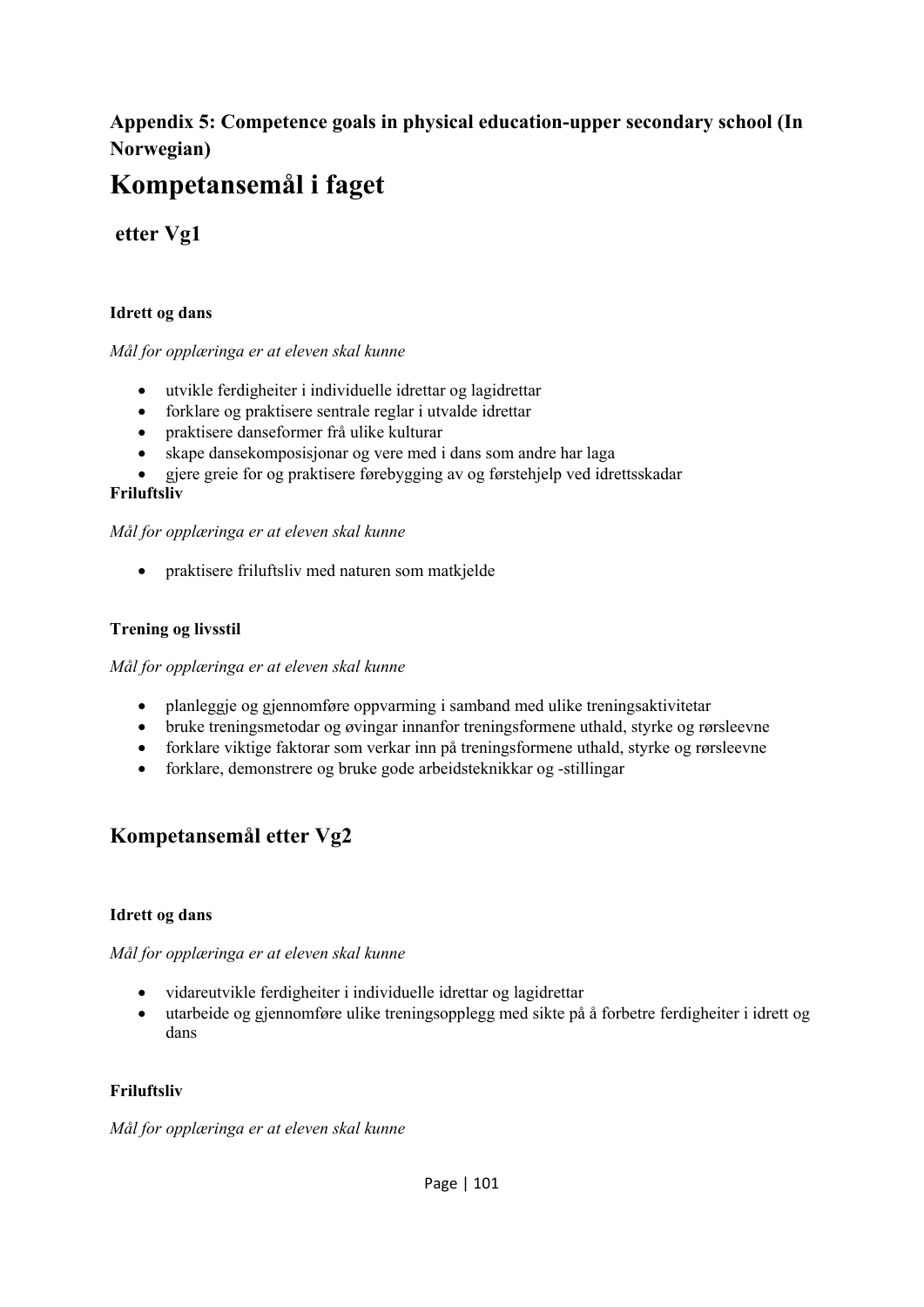• planleggje, gjennomføre og vurdere opphald i naturen, og gjere greie for korleis mat, utstyr og klede kan verke inn på opplevinga av naturen

### **Trening og livsstil**

*Mål for opplæringa er at eleven skal kunne* 

- bruke treningsmetodar og øvingar innanfor spenst, snøggleik, koordinasjon og teknikk
- planleggje, gjennomføre og vurdere eigentrening som inneheld trening av uthald, styrke og rørsleevne
- forklare grunnleggjande prinsipp for trening
- forklare viktige faktorar som påverkar eigentrening og livsstil

## **Kompetansemål etter Vg3**

### **Idrett og dans**

*Mål for opplæringa er at eleven skal kunne* 

- vurdere og forbetre eigne treningsopplegg
- meistre ein individuell idrett og ein lagidrett
- vise evne til forpliktande samarbeid, fair play, toleranse og omsorg

### **Friluftsliv**

*Mål for opplæringa er at eleven skal kunne* 

• planleggje, gjennomføre og vurdere turopplegg med kart og kompass som hjelpemiddel

### **Trening og livsstil**

*Mål for opplæringa er at eleven skal kunne* 

- praktisere og grunngje trening som er relevant for å fremje god helse
- planleggje, gjennomføre og vurdere ein eigentreningsperiode som byggjer på grunnleggjande prinsipp for trening og er relevant ut frå føresetnadene og måla til eleven sjølv
- forklare og vurdere korleis fysisk aktivitet påverkar eins eigen livsstil
- drøfte moglege uheldige sider ved trening

# **Vurdering i faget**

Retningsliner for sluttvurdering: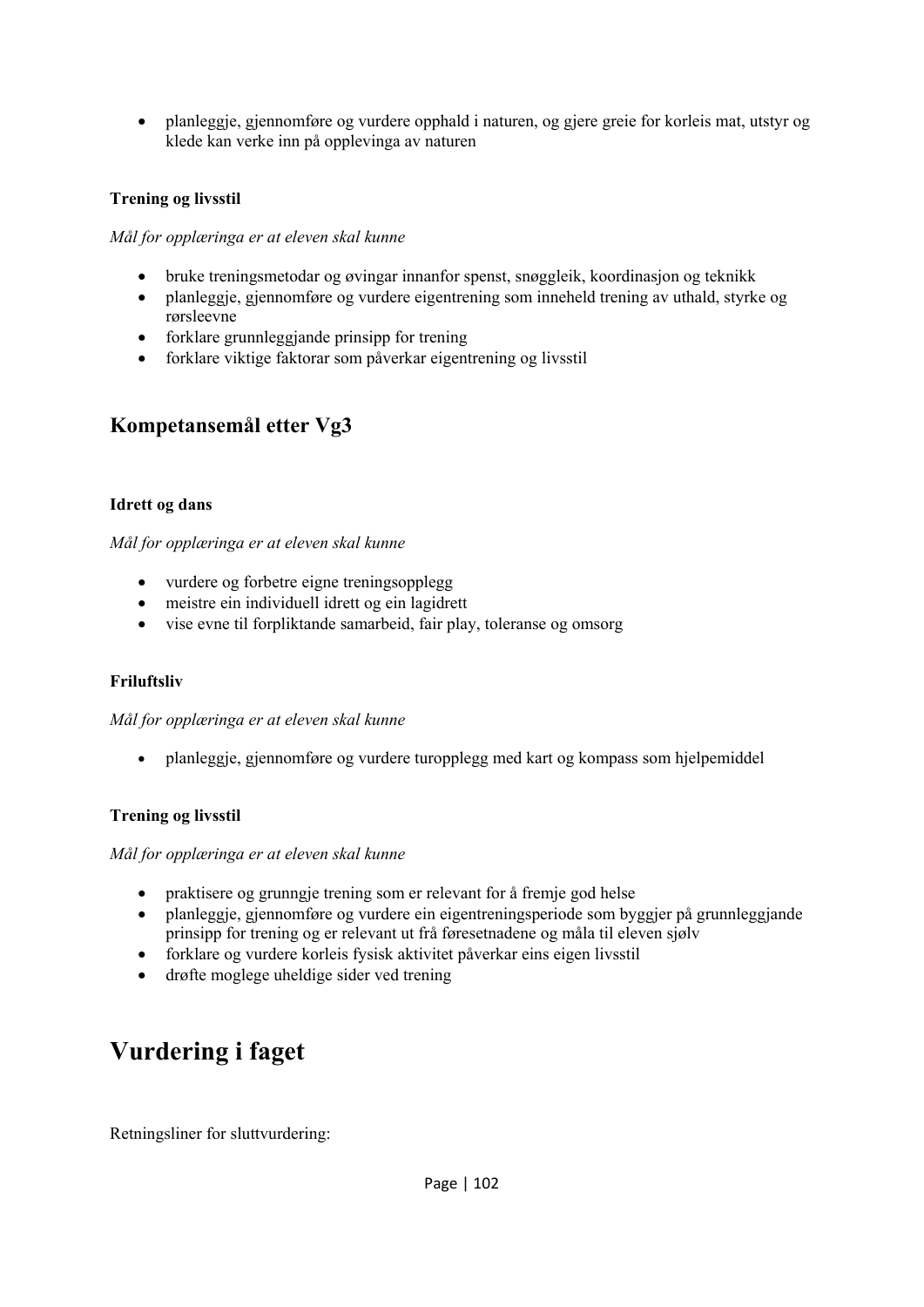## *Standpunktvurdering*

| <b>Arssteg</b>                                                                                                                                                                                                      | Ordning                                 |
|---------------------------------------------------------------------------------------------------------------------------------------------------------------------------------------------------------------------|-----------------------------------------|
| 10. årssteget                                                                                                                                                                                                       | Elevane skal ha ein standpunktkarakter. |
| Vg1 for særløpsfag i yrkesfaglege<br>utdanningsprogram<br>Vg2 yrkesfaglege utdanningsprogram<br>Vg3 studieførebuande og yrkesfaglege<br>utdanningsprogram i skole<br>Vg3 påbygging til generell<br>studiekompetanse | Elevane skal ha ein standpunktkarakter  |

1 Der faget går over fleire år, skal eleven berre få standpunktvurdering på det øvste nivået i faget.

## *Eksamen for elevar*

| <b>Arssteg</b>                                                                                                                                                                                                   | Ordning                    |
|------------------------------------------------------------------------------------------------------------------------------------------------------------------------------------------------------------------|----------------------------|
| 10. årssteget                                                                                                                                                                                                    | Elevane har ikkje eksamen. |
| Vg1 for særløpsfag i yrkesfaglege<br>utdanningsprogram<br>Vg2 yrkesfaglege utdanningsprogram<br>Vg3 studieførebuande og yrkesfaglege<br>utdanningsprogram i skole<br>Vg3 påbygging til generell studiekompetanse | Elevane har ikkje eksamen. |

## *Eksamen for privatistar*

| <b>Arssteg</b>                                                                                          | Ordning                                                                                       |
|---------------------------------------------------------------------------------------------------------|-----------------------------------------------------------------------------------------------|
| 10. årssteget                                                                                           | Det er inga privatistordning i faget.                                                         |
| Vg2 yrkesfaglege utdanningsprogram<br>Vg3 studieførebuande og yrkesfaglege<br>utdanningsprogram i skole | Privatistane skal opp til ein skriftleg<br>eksamen som blir utarbeidd og sensurert<br>lokalt. |

Dei generelle retningslinene om vurdering er fastsette i forskrifta til opplæringslova.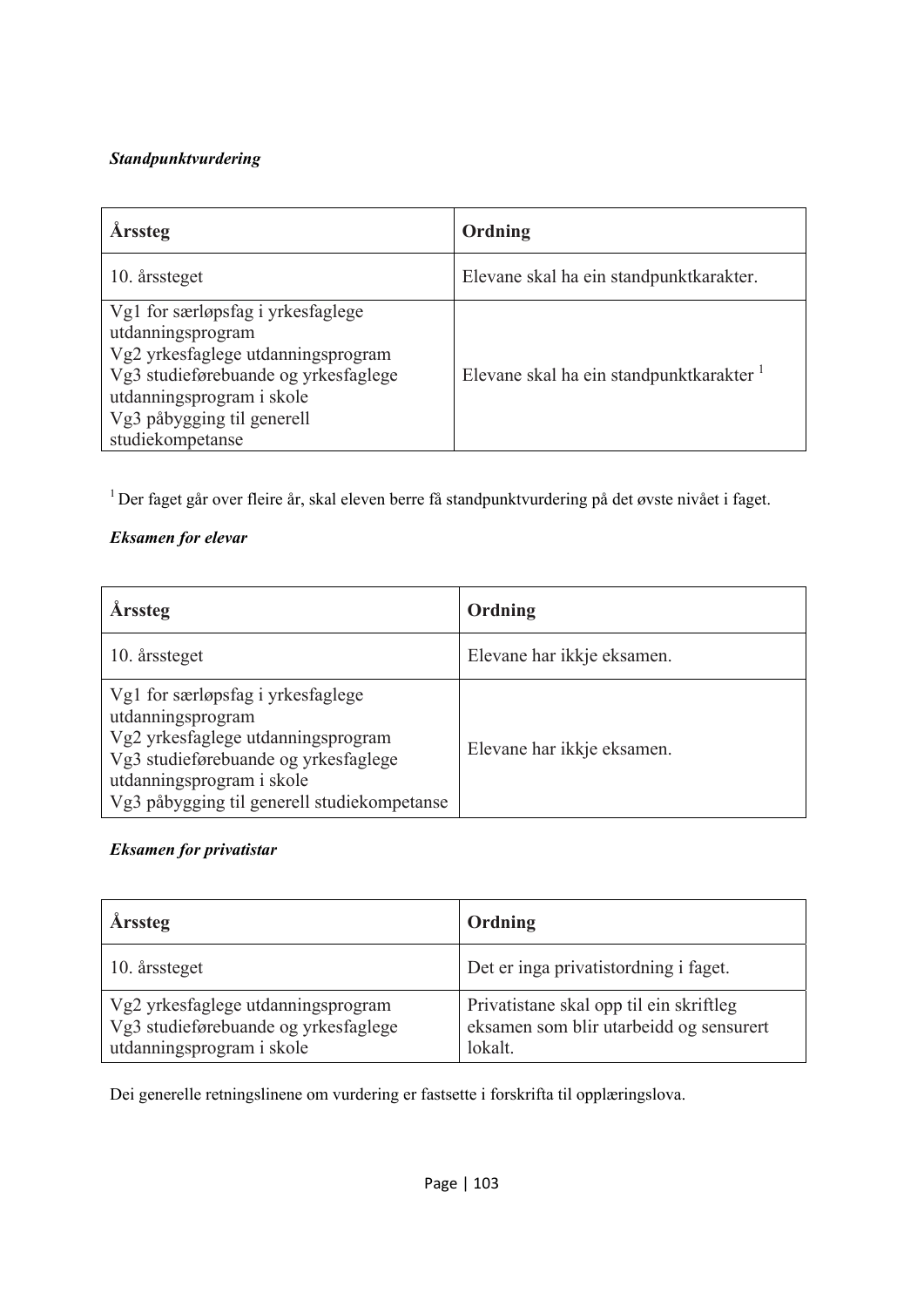# **Appendix 6: Pre-test-sheet -comments to each question in the questionnaire**

# Pre‐test

Kommentarer til spørreskjemaet

| Spørsmål 1: |  |  |
|-------------|--|--|
| Spørsmål 2: |  |  |
| Spørsmål 3: |  |  |
| Spørsmål 4: |  |  |
| Spørsmål 5: |  |  |
| Spørsmål 6: |  |  |
| Spørsmål 7: |  |  |
|             |  |  |

**Spørsmål 8:**

**Spørsmål 9:**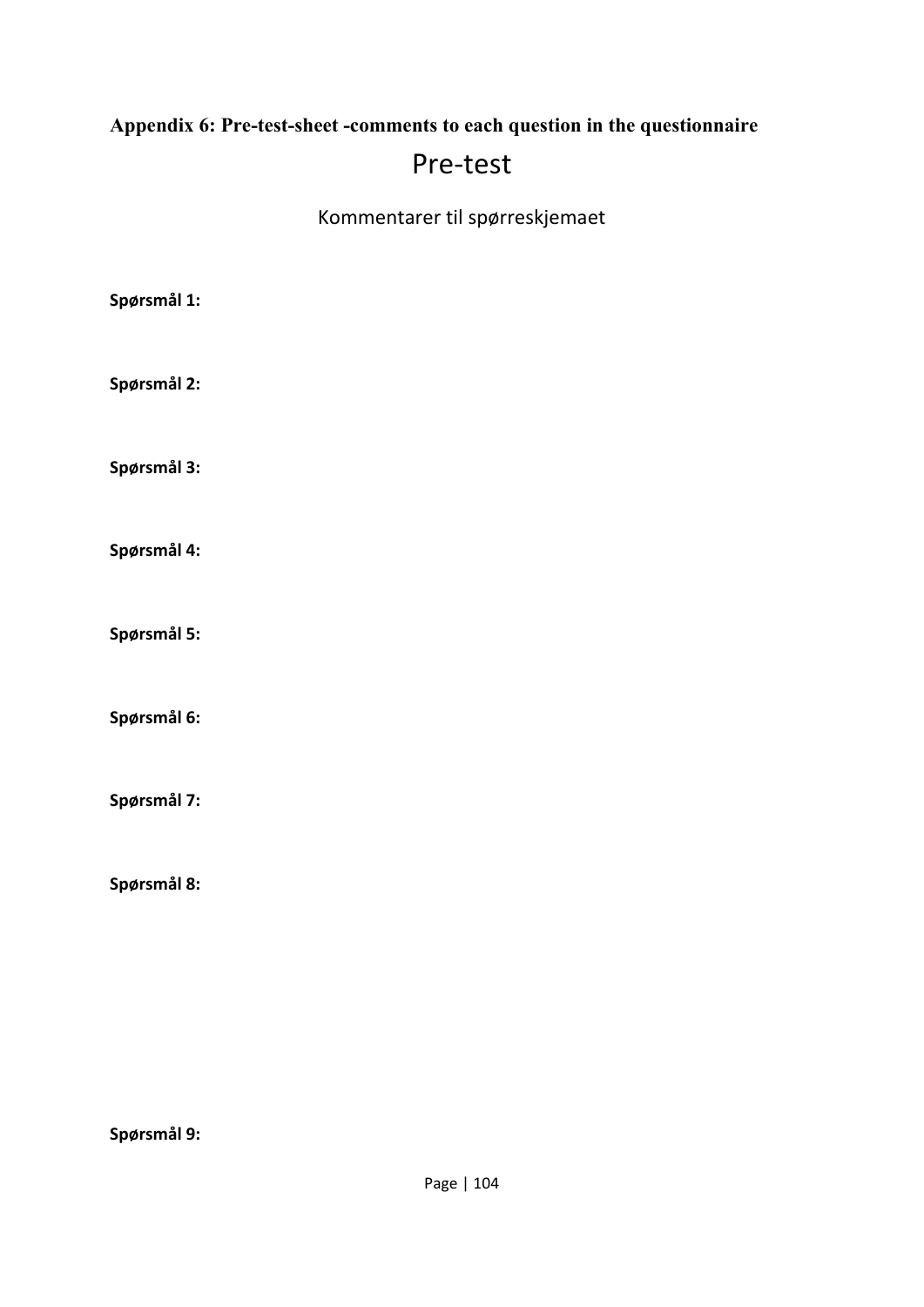## **Appendix 7: Frequency tables of the criteria Skill, Effort and Knowledge**

|             | Frequency | <b>Valid Percent</b> | Cumulative<br>Percent |
|-------------|-----------|----------------------|-----------------------|
| Valid 10.00 | 1         | 1.2                  | 1.2                   |
| 20.00       | 2         | 2.4                  | 3.7                   |
| 30.00       | 4         | 4.9                  | 8.5                   |
| 33.00       | 2         | 2.4                  | 11.0                  |
| 33.33       | 4         | 4.9                  | 15.9                  |
| 35.00       |           | 1.2                  | 17.1                  |
| 40.00       | 14        | 17.1                 | 34.1                  |
| 50.00       | 26        | 31.7                 | 65.9                  |
| 60.00       | 9         | 11.0                 | 76.8                  |
| 65.00       | 1         | 1.2                  | 78.0                  |
| 70.00       | 9         | 11.0                 | 89.0                  |
| 75.00       | 6         | 7.3                  | 96.3                  |
| 80.00       | 3         | 3.7                  | 100.0                 |
| Total       | 82        | 100.0                |                       |

**Weighting of the criteria Skill in the summative assessment with a grade (Vekting av Ferdighet i vurderingen** 

#### **Weighting of the criteria Effort in the summative assessment with a grade (Vekting av Innsats i vurderingen )**

|       |       | Frequency      | <b>Valid Percent</b> | Cumulative<br>Percent |
|-------|-------|----------------|----------------------|-----------------------|
| Valid | .00.  | 12             | 14.6                 | 14.6                  |
|       | 10.00 | 8              | 9.8                  | 24.4                  |
|       | 15.00 | 2              | 2.4                  | 26.8                  |
|       | 20.00 | 14             | 17.1                 | 43.9                  |
|       | 25.00 | 9              | 11.0                 | 54.9                  |
|       | 30.00 | 12             | 14.6                 | 69.5                  |
|       | 33.00 | $\overline{c}$ | 2.4                  | 72.0                  |
|       | 33.33 | 4              | 4.9                  | 76.8                  |
|       | 35.00 | 4              | 4.9                  | 81.7                  |
|       | 40.00 | 11             | 13.4                 | 95.1                  |
|       | 50.00 | 1              | 1.2                  | 96.3                  |
|       | 60.00 | 1              | 1.2                  | 97.6                  |
|       | 70.00 | $\overline{2}$ | 2.4                  | 100.0                 |
|       | Total | 82             | 100.0                |                       |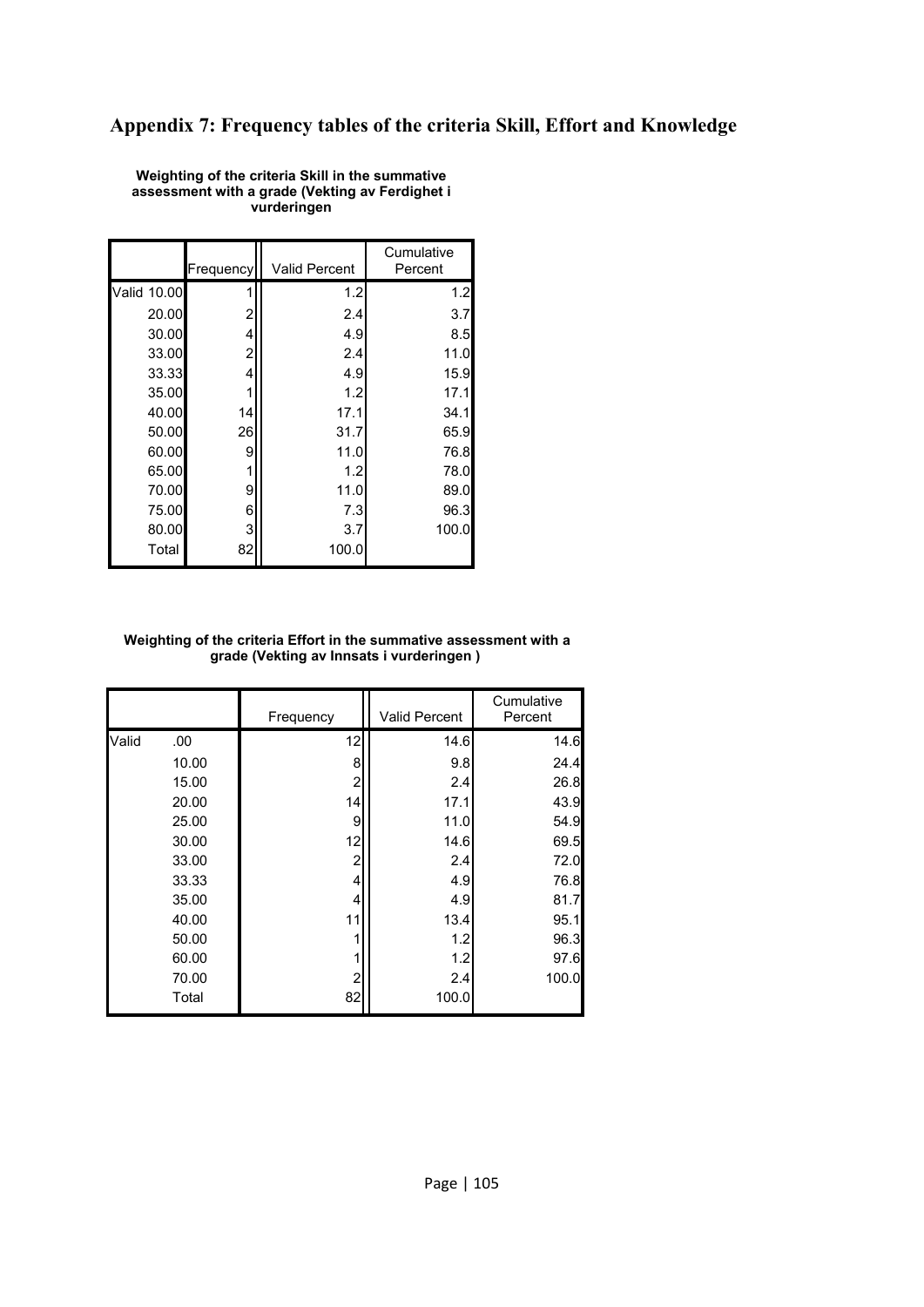|       |       | Frequency      | Valid<br>Percent | Cumulative<br>Percent |
|-------|-------|----------------|------------------|-----------------------|
| Valid | 10.00 | 6              | 7.3              | 7.3                   |
|       | 15.00 | 4              | 4.9              | 12.2                  |
|       | 20.00 | 29             | 35.4             | 47.6                  |
|       | 25.00 | 15             | 18.3             | 65.9                  |
|       | 30.00 | 16             | 19.5             | 85.4                  |
|       | 33.00 | 2              | 2.4              | 87.8                  |
|       | 33.33 | 4              | 4.9              | 92.7                  |
|       | 40.00 | 4              | 4.9              | 97.6                  |
|       | 50.00 | $\overline{c}$ | 2.4              | 100.0                 |
|       | Total | 82             | 100.0            |                       |

 **Weighting of the criteria Knowledge in the summative assessment with a grade (Vekting av Kunnskap i vurderingen)**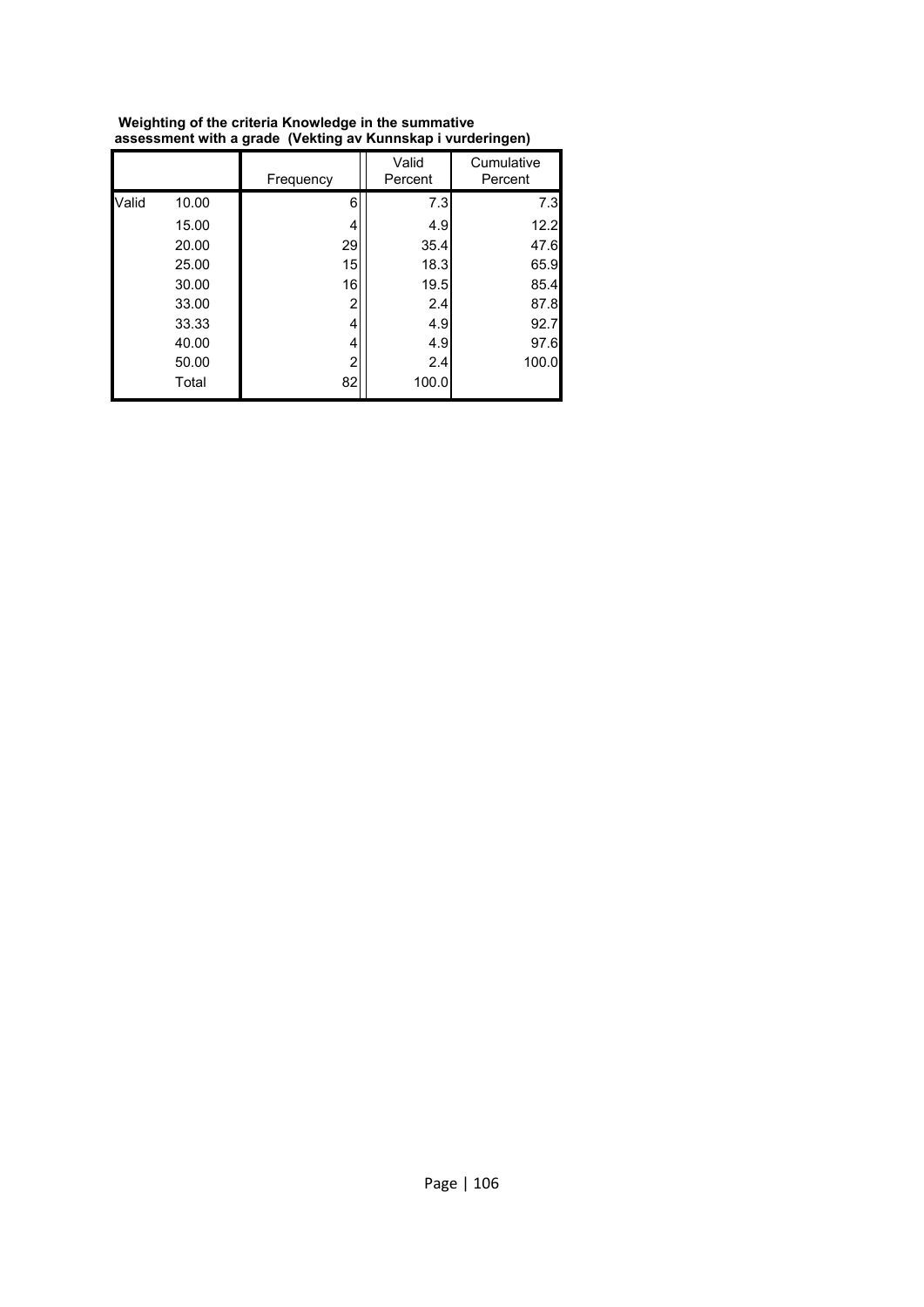# **Appendix 8: Results of which individual premises physical education teachers take into account when they assess**

|                | rake muu account obesity (rar hensyn tii leunie) |           |         |               |            |  |  |  |
|----------------|--------------------------------------------------|-----------|---------|---------------|------------|--|--|--|
|                |                                                  |           |         |               | Cumulative |  |  |  |
|                |                                                  | Frequency | Percent | Valid Percent | Percent    |  |  |  |
| Valid          | Fedme                                            | 28        | 34.1    | 100.0         | 100.0      |  |  |  |
| <b>Missing</b> | System                                           | 54        | 65.9    |               |            |  |  |  |
| Total          |                                                  | 82        | 100.0   |               |            |  |  |  |

#### **Take into account obesity (Tar hensyn til fedme)**

#### **Take into account bullying (Tar hensyn til mobbing)**

|         |         |           |         |               | Cumulative |
|---------|---------|-----------|---------|---------------|------------|
|         |         | Frequency | Percent | Valid Percent | Percent    |
| Valid   | Mobbing | 18        | 22.0    | 100.0         | 100.0      |
| Missing | System  | 64        | 78.0    |               |            |
| Total   |         | 82        | 100.0   |               |            |

### **Take into account motivation issues (Tar hensyn til motivasjonsproblemer)**

|         |                      | Frequency | Percent | Valid Percent | Cumulative<br>Percent |
|---------|----------------------|-----------|---------|---------------|-----------------------|
| Valid   | Motivasjonsproblemer | 10        | 12.2    | 100.0         | 100.0                 |
| Missing | System               | 72        | 87.8    |               |                       |
| Total   |                      | 82        | 100.0   |               |                       |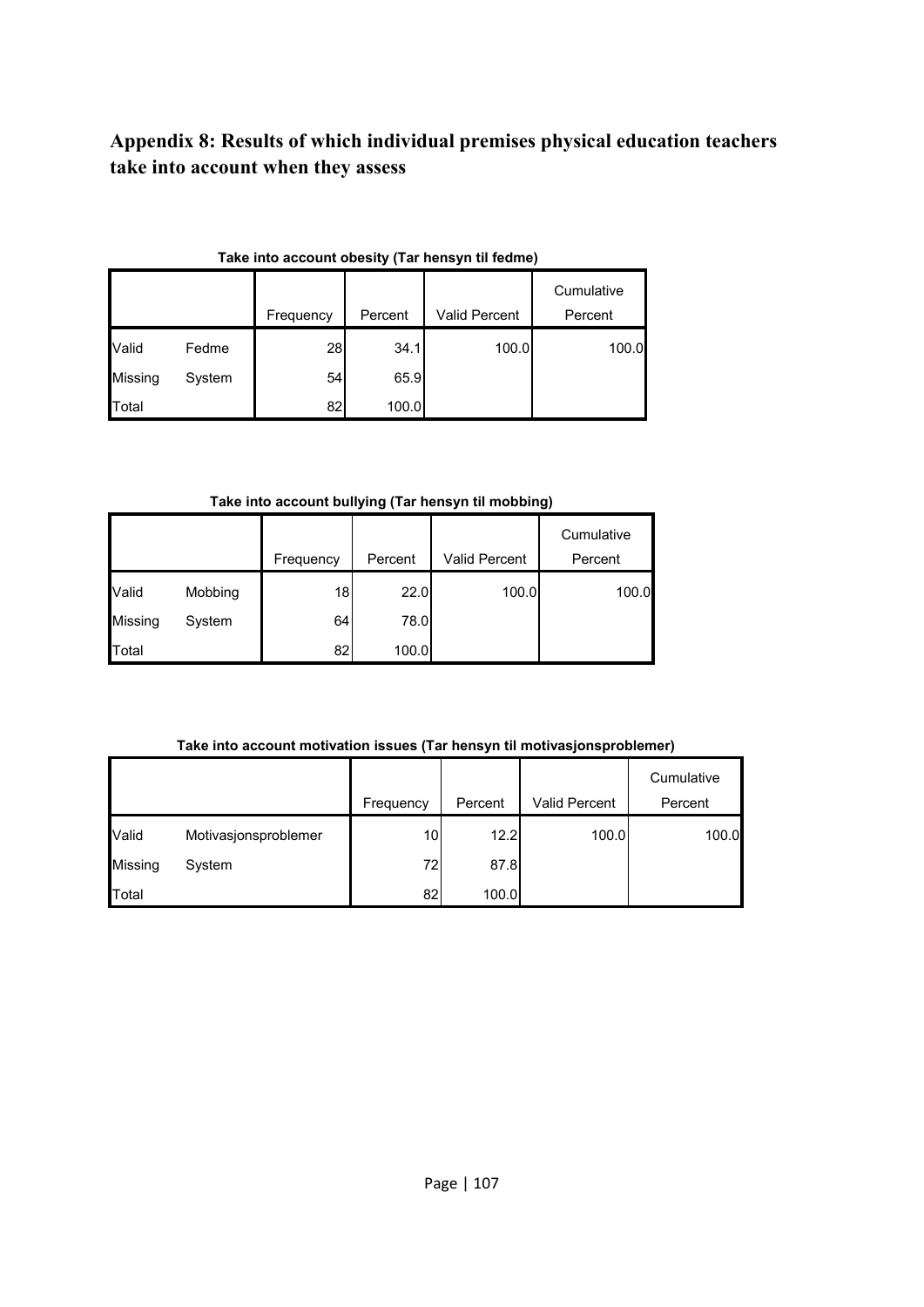|         |                          | Frequency | Percent | Valid Percent | Cumulative<br>Percent |
|---------|--------------------------|-----------|---------|---------------|-----------------------|
|         |                          |           |         |               |                       |
| Valid   | Vanskelige hjemmeforhold | 23        | 28.0    | 100.0         | 100.0                 |
| Missing | System                   | 59        | 72.0    |               |                       |
| Total   |                          | 82        | 100.0   |               |                       |

### **Take into account difficult home conditions (Tar hensyn til vanskelige hjemmeforhold)**

### **Take into account allergies (Tar hensyn til allergier)**

|         |           | Frequency | Percent | Valid Percent | Cumulative<br>Percent |
|---------|-----------|-----------|---------|---------------|-----------------------|
| Valid   | Allergier | 42        | 51.2    | 100.0         | 100.0                 |
| Missing | System    | 40        | 48.8    |               |                       |
| Total   |           | 82        | 100.0   |               |                       |

### **Take into account dyslexia (Tar hensyn til dysleksi)**

|                |          | Frequency | Percent | Valid Percent | Cumulative<br>Percent |
|----------------|----------|-----------|---------|---------------|-----------------------|
| Valid          | Dysleksi | 10        | 12.2    | 100.0         | 100.0                 |
| <b>Missing</b> | System   | 72        | 87.8    |               |                       |
| <b>Total</b>   |          | 82        | 100.0   |               |                       |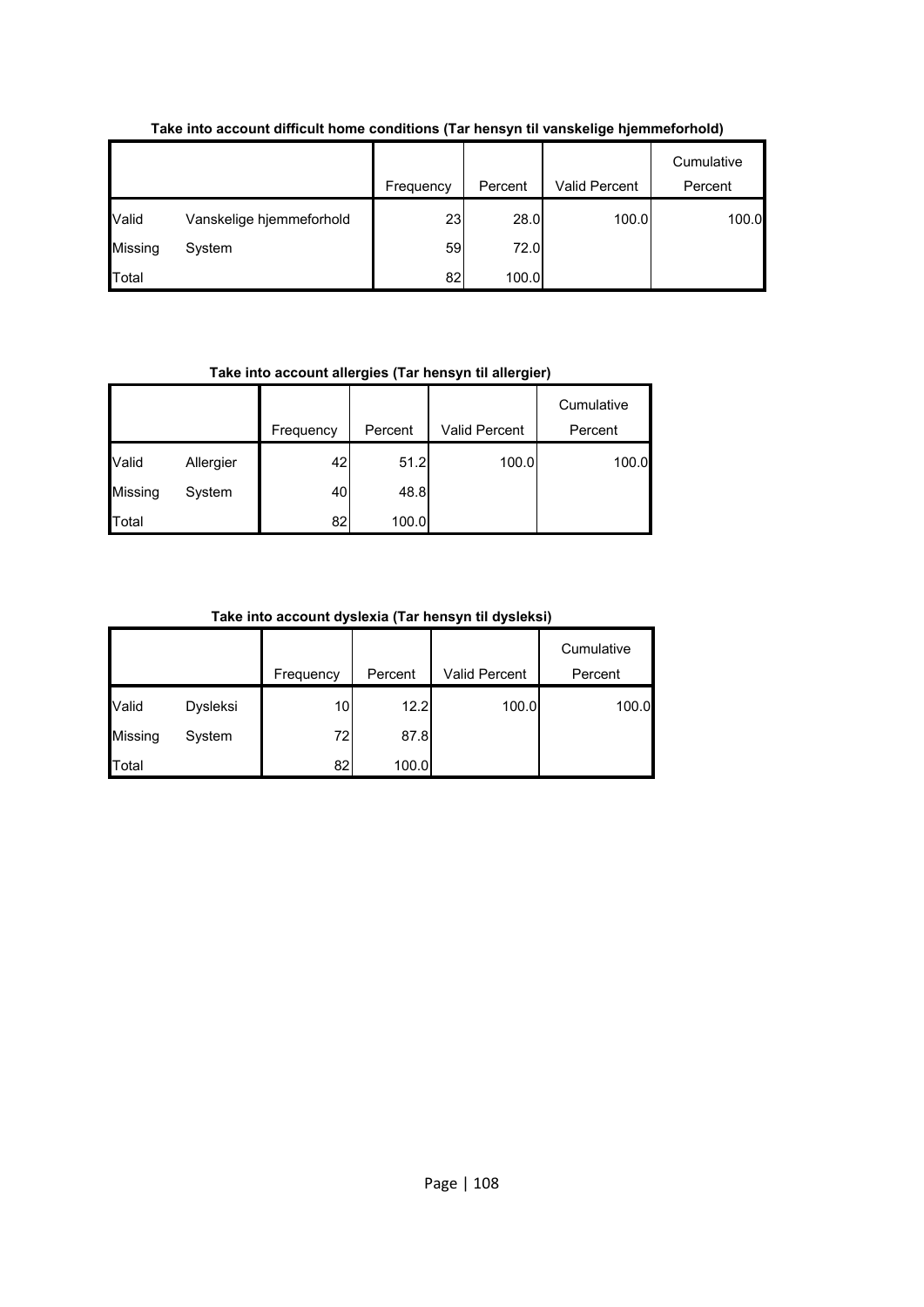|         |        |           |         |                      | Cumulative |
|---------|--------|-----------|---------|----------------------|------------|
|         |        | Frequency | Percent | <b>Valid Percent</b> | Percent    |
| Valid   | Skader | 56        | 68.3    | 100.0                | 100.0      |
| Missing | System | 26        | 31.7    |                      |            |
| Total   |        | 82        | 100.0   |                      |            |

**Take into account injuries (Tar hensyn til skader)**

**Take into account physical disability (Tar hensyn til fysiske handikap)**

|         |                  |           |         |               | Cumulative |
|---------|------------------|-----------|---------|---------------|------------|
|         |                  | Frequency | Percent | Valid Percent | Percent    |
| Valid   | Fysiske handikap | 56        | 68.3    | 100.0         | 100.0      |
| Missing | System           | 26        | 31.7    |               |            |
| Total   |                  | 82        | 100.0   |               |            |

**Take into account asthma (Tar hensyn til astma)**

|                |        |           |         |               | Cumulative |
|----------------|--------|-----------|---------|---------------|------------|
|                |        | Frequency | Percent | Valid Percent | Percent    |
| Valid          | Astma  | 51        | 62.2    | 100.0         | 100.0      |
| <b>Missing</b> | System | 31        | 37.8    |               |            |
| Total          |        | 82        | 100.0   |               |            |

**Take into account anxiety (Tar hensyn til angst)**

|                |        | Frequency | Percent | Valid Percent | Cumulative<br>Percent |
|----------------|--------|-----------|---------|---------------|-----------------------|
| Valid          | Angst  | 33        | 40.2    | 100.0         | 100.0                 |
| <b>Missing</b> | System | 49        | 59.8    |               |                       |
| Total          |        | 82        | 100.0   |               |                       |